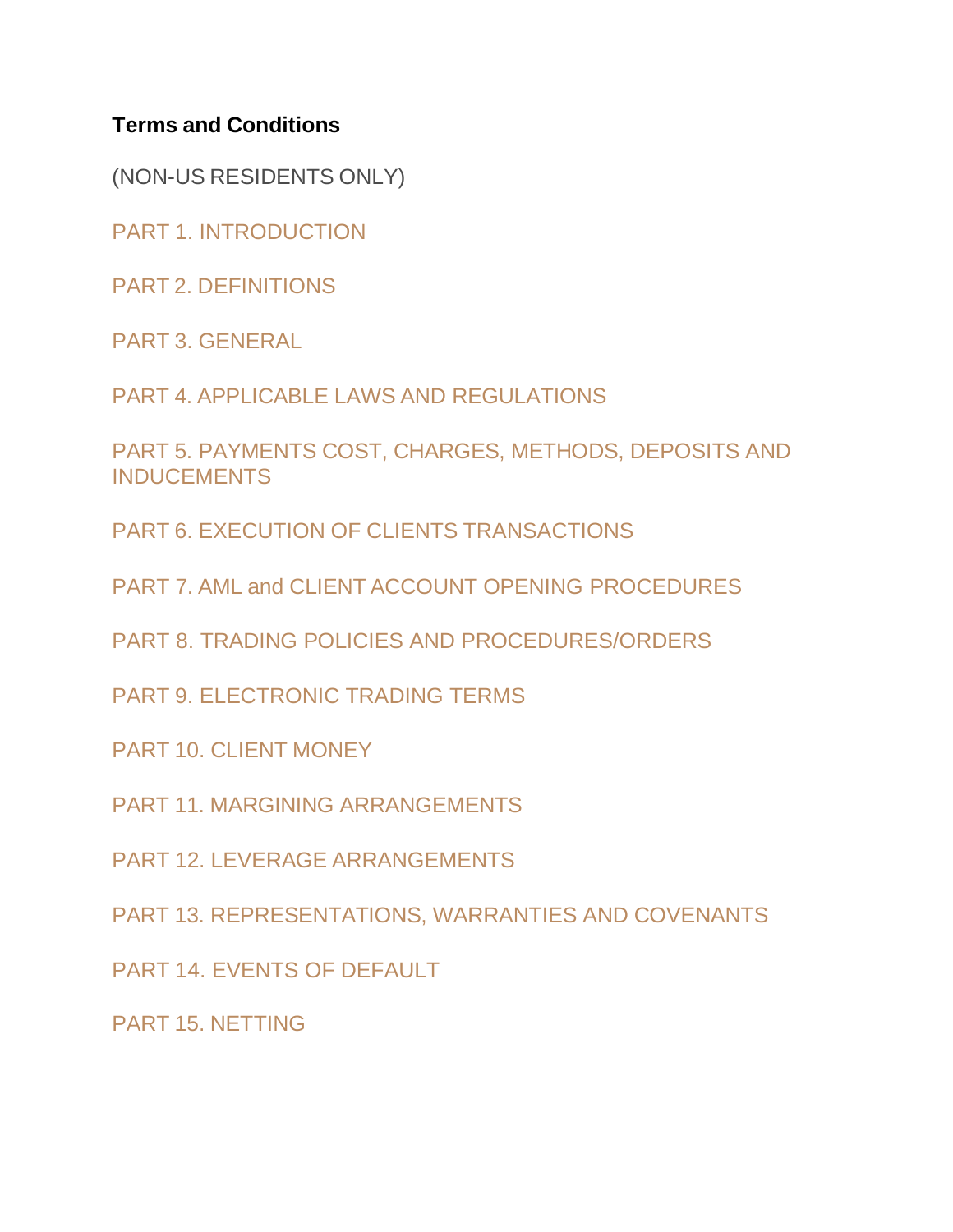PART 16. RIGHTS ON [DEFAULT](https://capital.com/terms-and-conditions#part_16)

PART 17. TERMINATION WITHOUT DEFAULT & [CANCELLATION](https://capital.com/terms-and-conditions#part_17)

PART 18. [EXCLUSIONS,](https://capital.com/terms-and-conditions#part_18) LIMITATIONS AND INDEMNITY

PART 19. DESCRIPTION AND [ACKNOWLEDGMENT](https://capital.com/terms-and-conditions#part_19) OF RISKS

PART 20. [MISCELLANEOUS](https://capital.com/terms-and-conditions#part_20)

PART 21. GOVERNING LAW AND [JURISDICTION](https://capital.com/terms-and-conditions#part_21)

PART 22. [PILLAR](https://capital.com/terms-and-conditions#part_22) III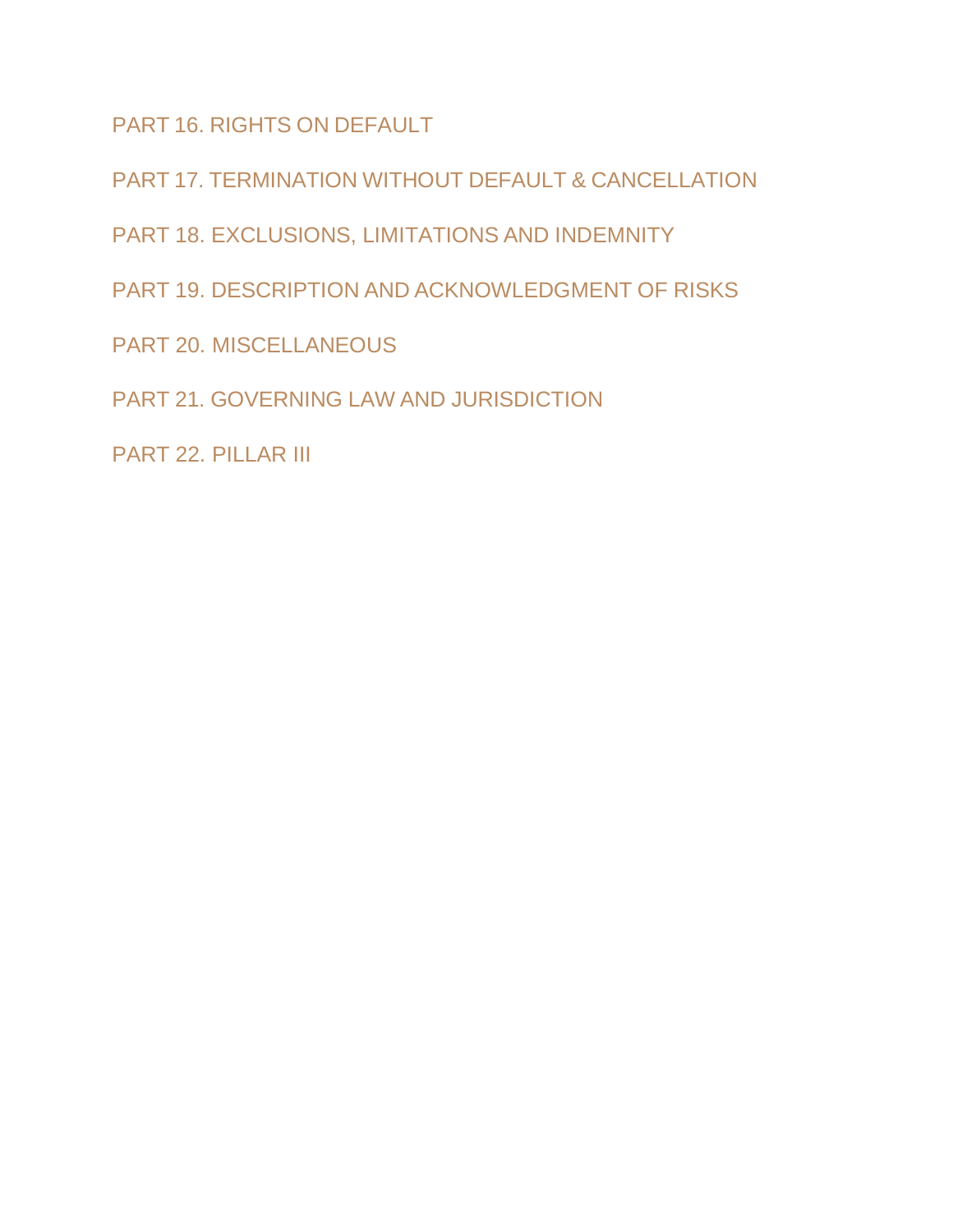#### **PART 1. INTRODUCTION**

1.1 These Terms and Conditions (the "Terms") are offered to our clients ("you", "yourself", "customer", "client" as appropriate) by Capital Com SV Investments Ltd (we, us, CAPITAL.COM, the Company, as appropriate), a company incorporated in the Republic of Cyprus with registration number HE 354252, authorised (license number 319/17) and regulated as a Cypriot Investment Firm (hereafter the "CIF") by the Cyprus Securities and Exchange Commission (hereafter "CySEC" or the "Commission", as appropriate), with its registered office at 6th floor, Lophitis Business Centre II, 237, 28th October Street, Limassol, PC3035.

Please find below the contact details of the CySEC: Office Address: 19 Diagorou Str. CY-1097 Nicosia, Cyprus Postal Address: P.O BOX 24996, 1306 Nicosia, Cyprus Telephone Number: +357 22506600 Fax Number: +357 22506700

The Company shall provide investment services (hereafter the "Services") under the Terms. Please refer to Clause 3.4 for the services offered by the Company, which can also be found on the CySEC website [here.](https://www.cysec.gov.cy/en-GB/entities/investment-firms/cypriot/42294/) The Terms govern the relationship between you and the Company. The Terms may be amended fromtime to time. In case of any material changes, the Client will receive a proper notification.

The Company highly recommends you to take sufficient time to read, understand the Terms and any other information published on our website official website<https://capital.com/> (hereafter the Website) prior to opening an Account and/or carrying out any activity with us.

By opening an Account with us, the Client confirms that he/she has read, understood and accepted all information published on the Company's.

The Client agreement shall come into effect on the date on which the client has accepted the agreement through the website and/or through the mobile application of CAPITAL.COM.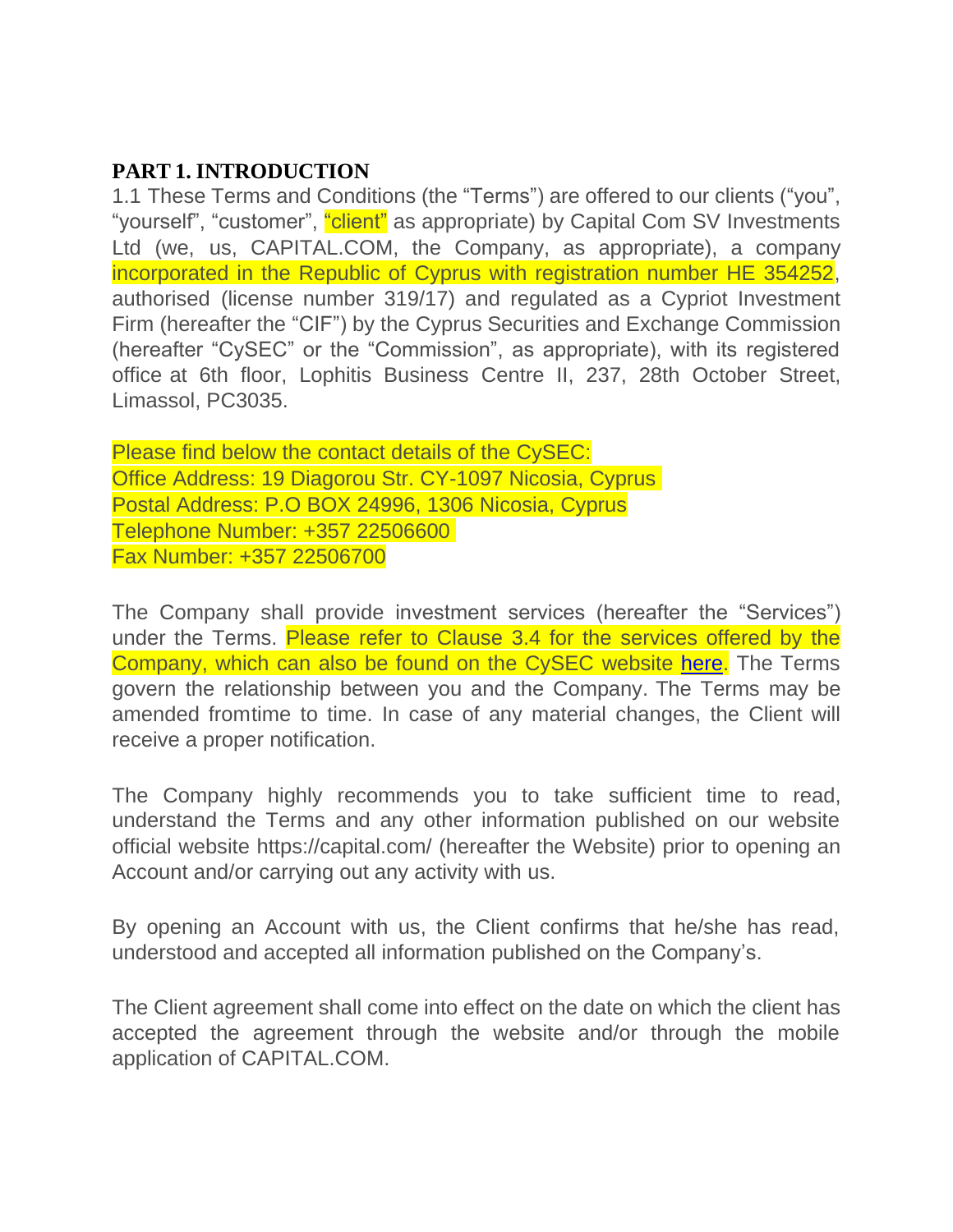If you are a visitor of our Website, our [Privacy Policy a](https://trade.capital.com/docs/privacy_policy_v6_1_cysec_capital_com.pdf)nd [Cookies Policy](https://trade.capital.com/docs/cookies_policy_cysec_20190826_capital_com.pdf) shall apply to you. You agree that if you are a visitor you will not be able to place orders on the CAPITAL.COM Online Trading Platform, until you have applied to become our Client and provided that we accept you as our Client. The Terms set out the basis on which we will enter into Transactions with you and govern each and every Transaction entered into or outstanding between you and us on or after the Terms come into effect.

1.2. Our Electronic Services involve trading Contracts for Difference ("CFDs") and carry a high level of risk that can result in you losing all of your invested capital. Our CFD trading is not suitable for everyone. An explanation of some of the risks associated with our CFD trading is set out in the [Risk Disclosure](https://capital.com/risk-disclosure-policy) [Statement](https://capital.com/risk-disclosure-policy) and you should ensure that you fully understand such risks before entering into any Transactions with us. For more information, please refer to Part 18 below.

1.3. If you are accepted as our Client, these Terms together with the provisions of the Risk Disclosure Statement, the Order Execution Policy, the Privacy Policy, Key Information Document, the Conflicts of Interest Policy, the Complaints Handling Policy, the Client Categorisation Policy, the Investor Compensation Fund Policy, Funds Transfer Agreement, Cookies Policy and the Leverage and Margin Policy (as amended from time to time, altogether hereafter referred to as "the Policies"), which can be found on our Website and mobile app, constitute a legally binding contract between us, as well as include important information which, as a Cyprus Investment Firm, we are required to provide to our Clients under the Applicable Laws and Regulations. You should read carefully all of these terms and any other documents that we have supplied or will supply in the future to you. If there is any conflictbetween these Terms and the Policies, the provisions of these Terms will prevail.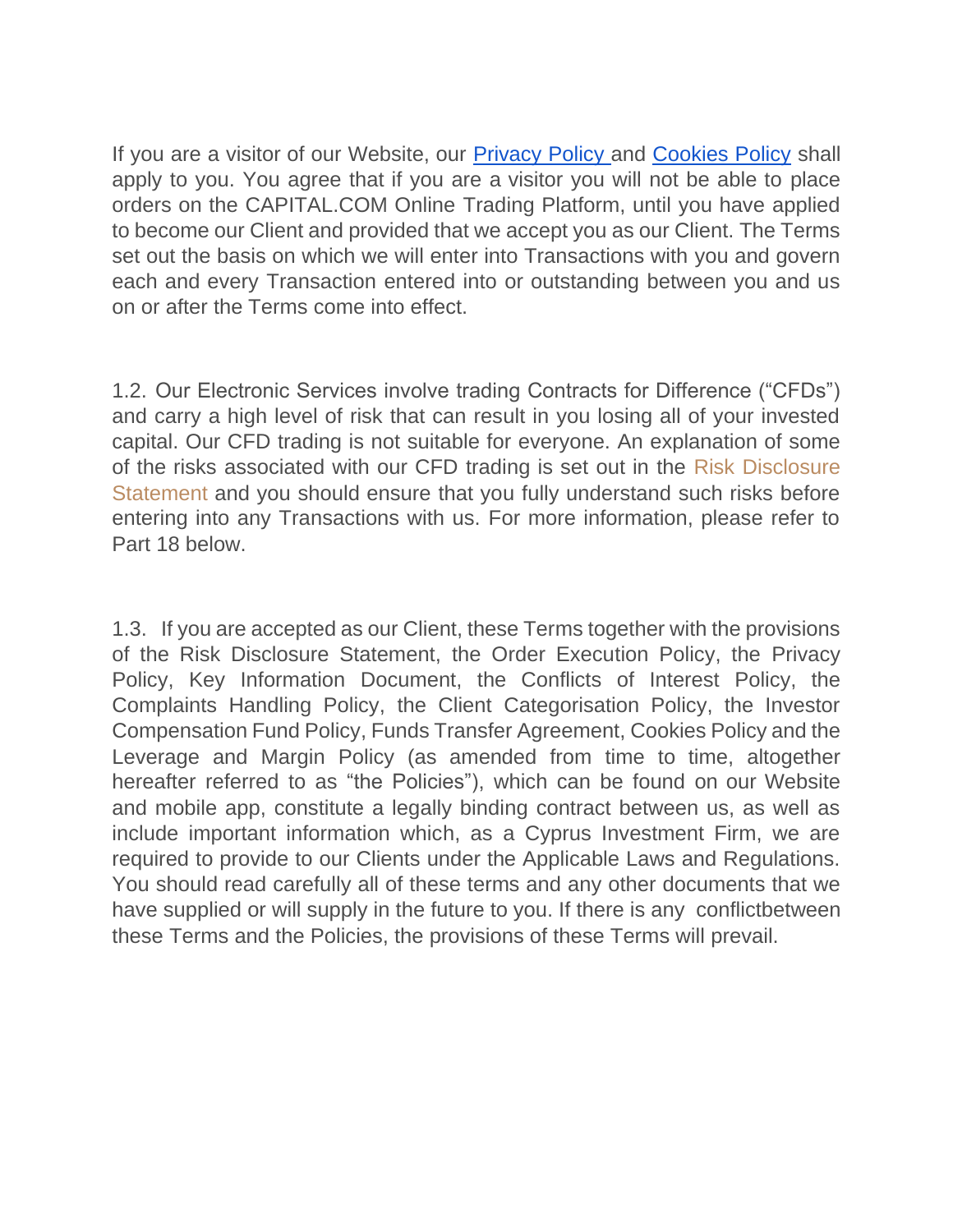1.4. These Terms supersede any previous agreement between you and us on the same subject matter and shall take effect when you indicate your acceptance via our Website or mobile app. These Terms shall apply to all Transactions contemplated under these Terms.

1.5. Nothing in these Terms will exclude or restrict any duty or liability owed by us to you under the Applicable Regulations and, if there is any conflict between these Terms and the Applicable Laws and Regulations, the Applicable Laws and Regulations will prevail.

1.6. These are our standard Terms which we intend to rely on to govern our relationship with you. For your own benefit and protection, you should read the Terms carefully before agreeing to them. If you do not understand any point in any of the documents making up the Terms, please ask for further information at the [Contact](https://capital.com/contact-us) Us page on our Website. This page is also available through the Help menu on our mobile app.

1.7. The business relationship shall commence upon accepting the present Terms, via selecting the relevant box in the client account opening process. It shall be noted that no payment or fee is charged by us for the execution and commencement of the present Terms.

1.8. Where these Terms have not been terminated, they will continue to be in effect until their termination by either party, in accordance with the provisions contained herein.

1.9. These Terms constitute a distance contract, and are amongst others, governed by the Distance Marketing of Consumer Financial Services Law of 2004, L.242(I)/2004, which implements the EU Directive 2002/65/EC, and does not require these Terms to be physically signed by either party to be legally binding.

1.10.In accordance with the Applicable Laws, you may request to receive a hard copy of these Terms at your registered address, at any time.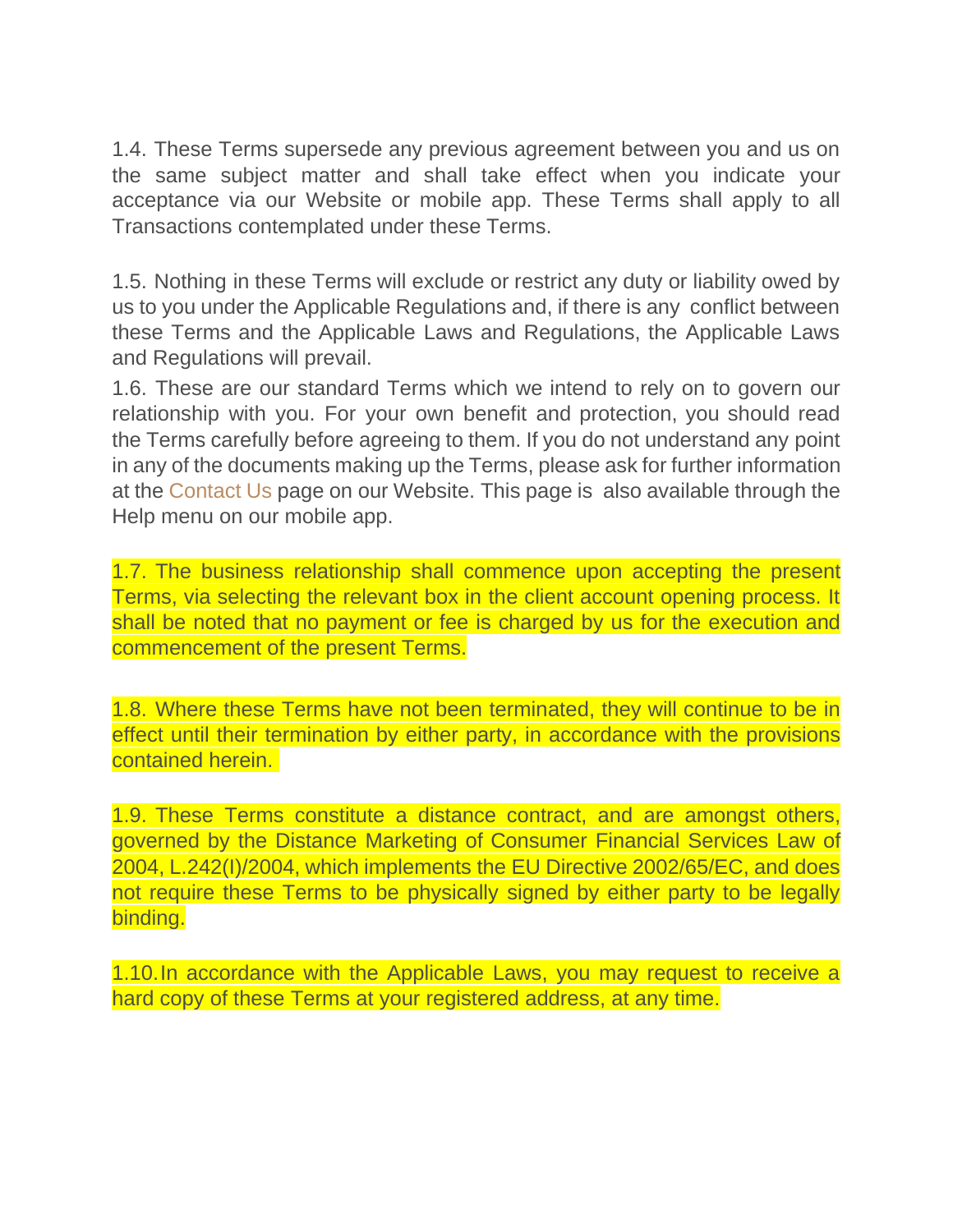### **PART 2. DEFINITIONS**

#### 2.1. In these Terms:

**Account** means the personal CFD trading account you hold with us and designated with a particular account number used for the purposes of trading on any trading platform used by the Company either online or through the Company's mobile application You are permitted one Account, unless explicitly obtaining prior consent from the Company.

**Sub-Account** means the accounts opened under the main Account of the Client.

**Account Codes** means the username and password given by the Company to the Client for accessing the Company's electronic systems.

**Agreement** means this document outlining the Terms and Conditions for the Services offered by the Company.

#### **Applicable Laws and Regulations** means:

- a. CySEC Legislation, Directives, Circulars or other regulations issued by CySEC and govern the operations of Cyprus Investment Firms.
- b. all other applicable laws, rules and regulations as in force from time to time.

**Affiliate** means a person or entity that received a confirmation from the Company, at the Company's sole discretion, that (i) it has successfully completed the Affiliate Application, (ii) it is included in the Affiliate Program, and (iii) it has received a particular Tracker ID linked to the Site(s).

**Agreement** means these Terms, including all its appendices, annexes, attachments, schedules and exhibits and amendments, as the same be in force from time to time and modified or amended from time to time.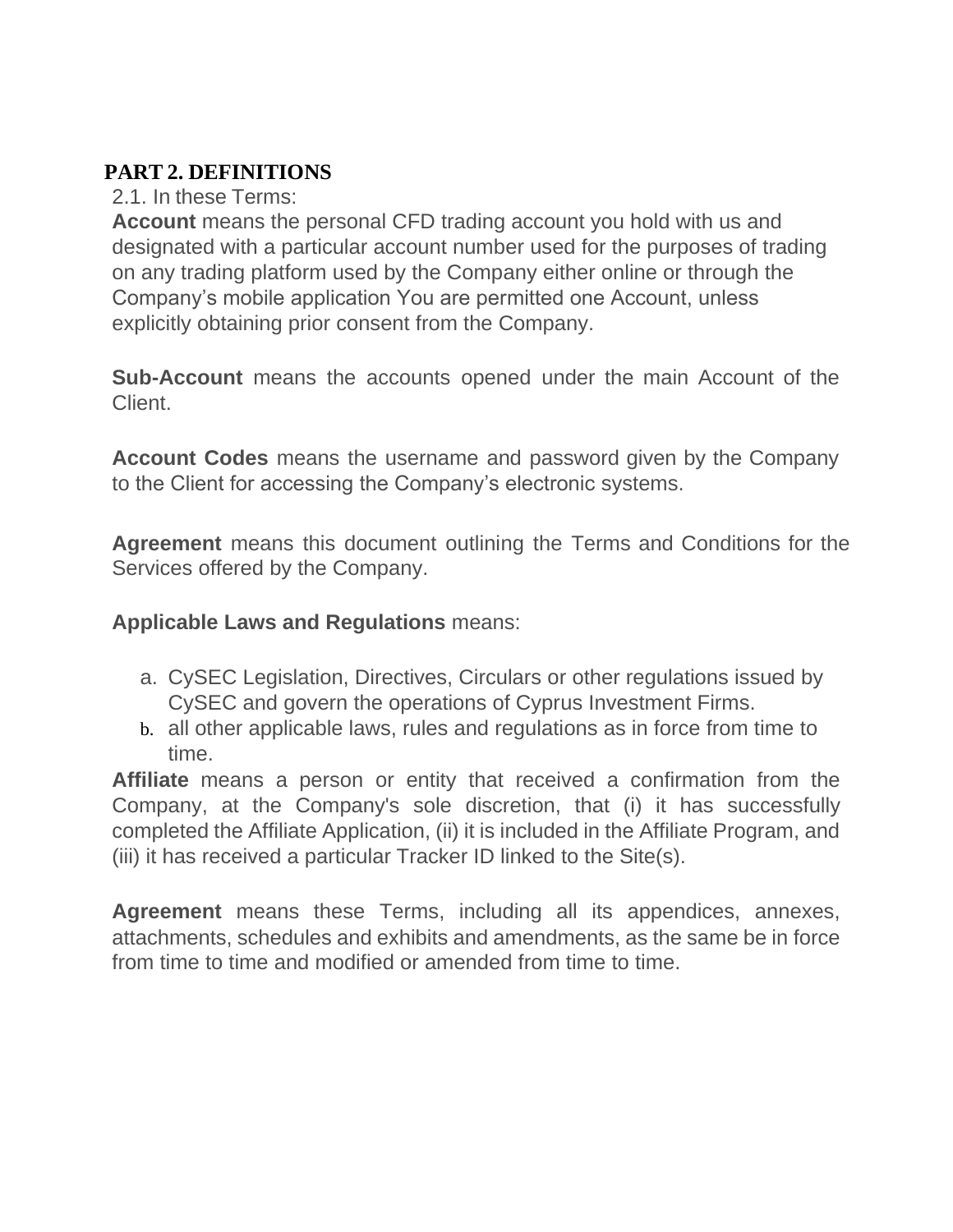**Anti - Money Laundering and Terrorist Financing Law** means collectively the Directive (EU) 2015/849 of the European Parliament and of the Council of 20 May 2015 on the prevention of the use of the financial system for the purposes of money laundering or terrorist financing, amending Regulation (EU) No 648/2012 of the European Parliament and of the Council, and repealing Directive 2005/60/EC of the European Parliament and of the Council and Commission Directive 2006/70/EC and CySEC's Law regarding The Prevention and Suppression of Money Laundering and Terrorist Financing Laws of 2007- 2021 , as the same may be in force from time to time and modified or amended from time to time.

**Associate** means an undertaking within our group, or a representative whom we appoint, or any other person with whom we have a relationship that might reasonably be expected to give rise to a community of interest between us and them.

**Base Currency** means either the official currency of the United States of America (the USD), or the official currency of the Eurozone (the EUR), or the official currency of the United Kingdom (the GBP), or the official currency of the Republic of Poland (the PLN) or any other currency that may designated by the Company as a Base Currency from time to time.

**Business Day** means a day which is not a Saturday, or a Sunday, or a public holiday in Cyprus, or any other holiday to be announced by the Company on its website.

**CAPITAL.COM Trading Desk** means the trading desk operated by us at Capital Com SV Investments premises.

**CAPITAL.COM Online Trading Platform** means collectively or individually all trading platforms (i.e. Capital.com's proprietary online trading platform or the MT4 Trading Platform), that allow us to provide Electronic Services to you pursuant to this Client Agreement. The Trading Platforms are accessible via our website, software programs and mobile applications.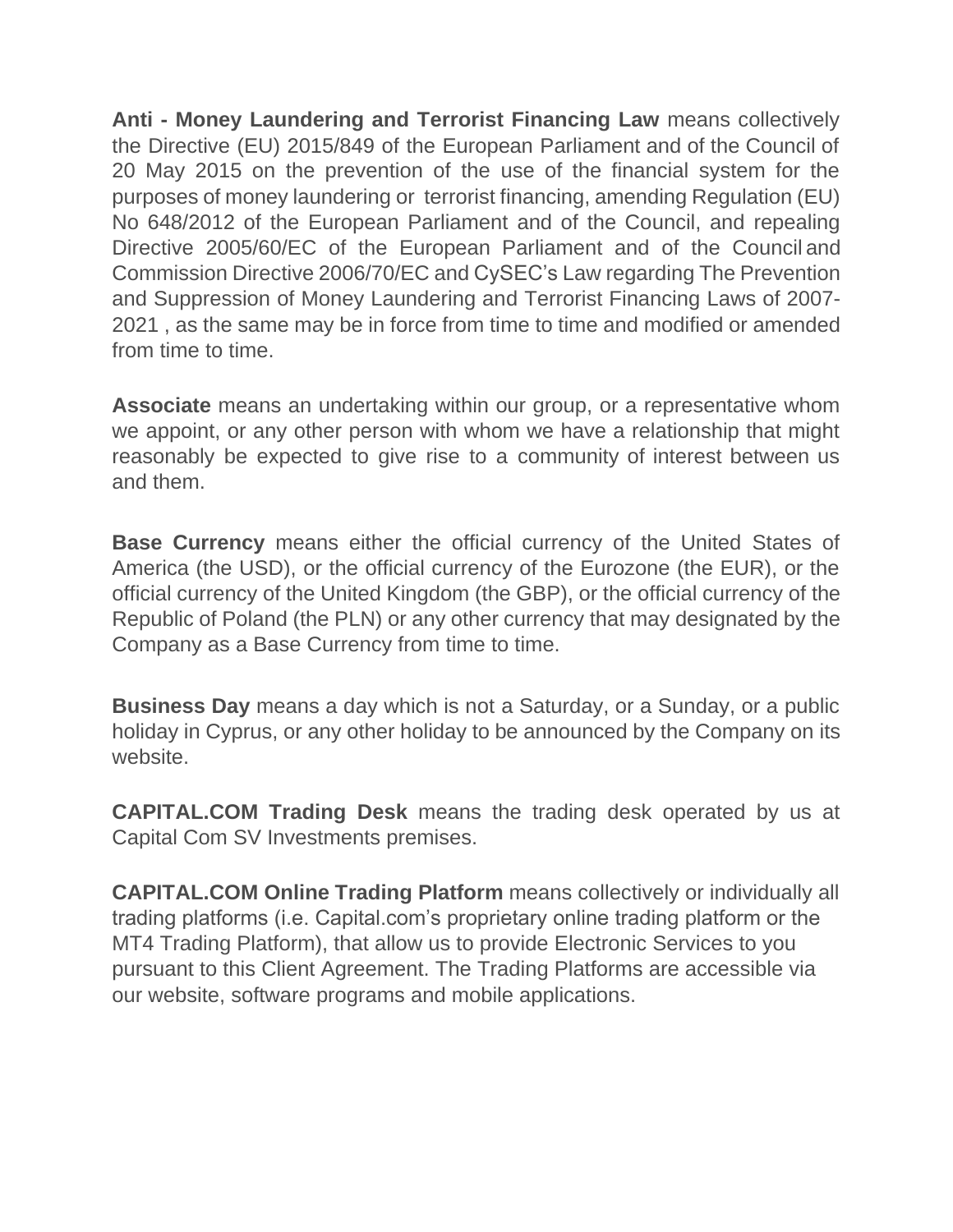**CIF** means a Cyprus Investment Firm as described in Law L.(I)/2017.

**CIF Authorisation** means the license the Company has obtained from CySEC, as this may be amended from time to time and which sets outinvestment and ancillary services the Company is authorised to provide.

**Client Money Rules** means the rules specified in paragraph 17(9) of the Law and any Directives and Circulars issued pursuant to that paragraph, as amended from time to time.

**Client** means a retail Client or a professional Client and/or an eligible counterparty, acting as the counterparty of the Company and having agreed to these Terms with the Company.

**Company's website** means the following [https://capital.com/.](https://capital.com/)

**Contract for Differences** or **CFD** means the financial instrument specified in paragraph (9) of Part III of First Appendix of the Law.

**CySEC** means the Cyprus Securities and Exchange Commission, which is a statutory regulatory body.

**CySEC Rules** means the Law L.87(I)/2017, for the provision of Investment Services, the Exercise of Investment Activities, the operations of Regulated Markets and other related matters , the Directives, Circulars and all other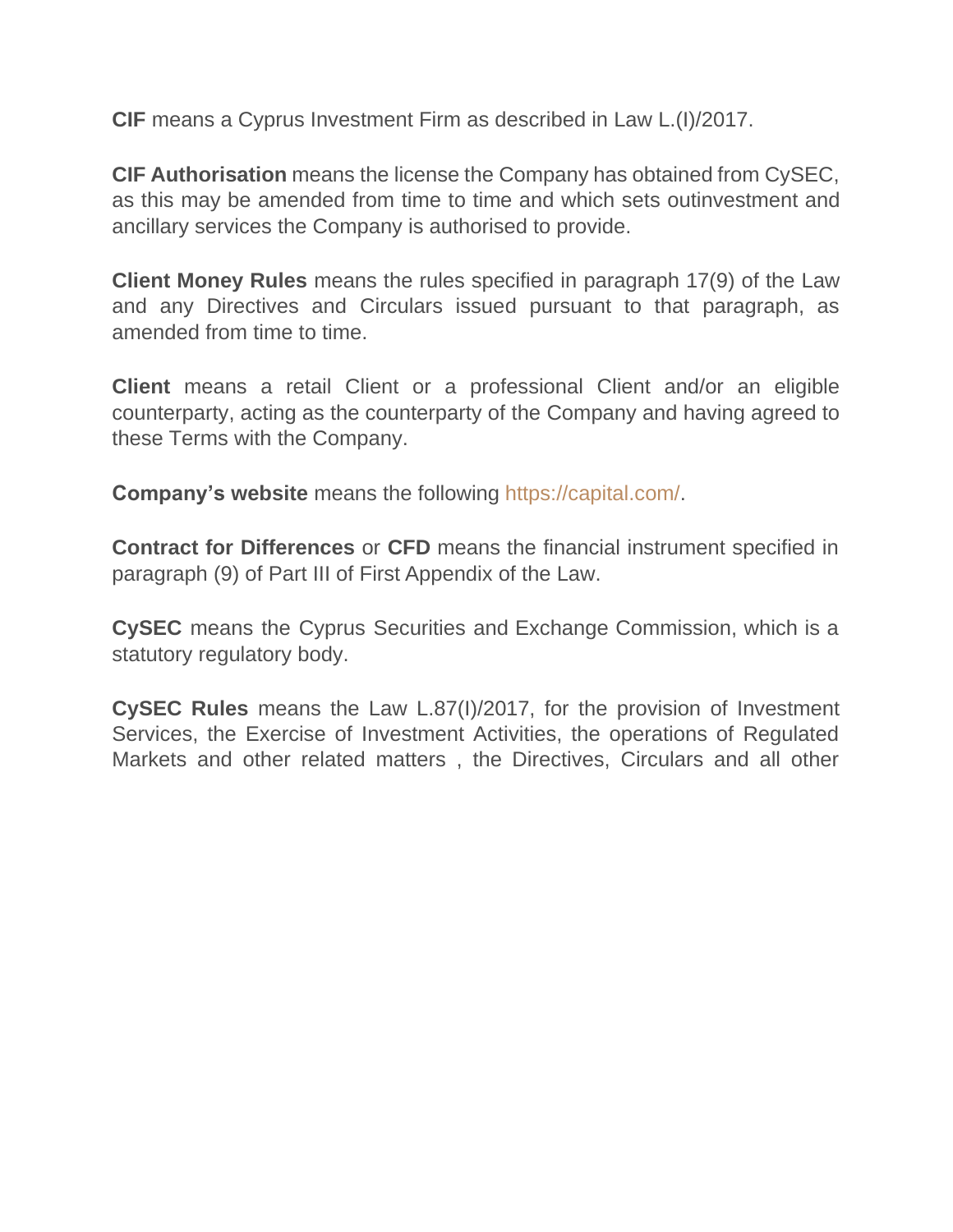regulations issued pursuant to this Law and all relevant guidance notes, administrative notices, newsletters and rules published by CySEC.

Deposit means the funds deposited and/or transferred by our clients into their account with us.

**Electronic Services** means a service provided by us, for example an Internet trading service offering clients access to information and trading facilities, via an internet service.

**EMIR** (**European Market Infrastructure Regulation**) means the Regulation (EU) 648/2012 of the European Parliament and of the Council on the OTC derivatives, central counterparties and trade repositories dated 4th of July 2012.

**Event of Default** means any of the events of default listed in Part 14 ("Events") of Default").

**Execution** means the completion of a Client order on the CAPITAL.COM Online Trading Platform, where the Company acts as a principal to the Client's **Transaction** 

**FATCA** means the US Foreign Account Tax Compliance Act. It generally requires that foreign Financial Institutions and certain other non-financial foreign entities to report on the foreign assets held by their U.S. account holders.

**Forex Company** means CJSC "Capital Com Bel", a company dulyincorporated on the territory of Republic of Belarus with registered address at: 36-1 Internatsionalnaya str., office 823, 220030 Minsk, Belarus.

The **Law** means the Investment Services and Activities and Regulated Markets Law of 2017 which directs the provision of investment services, the exercise of investment activities, the operation of regulated markets and other related matters in Cyprus under L. 87(I)/2017 of 2017.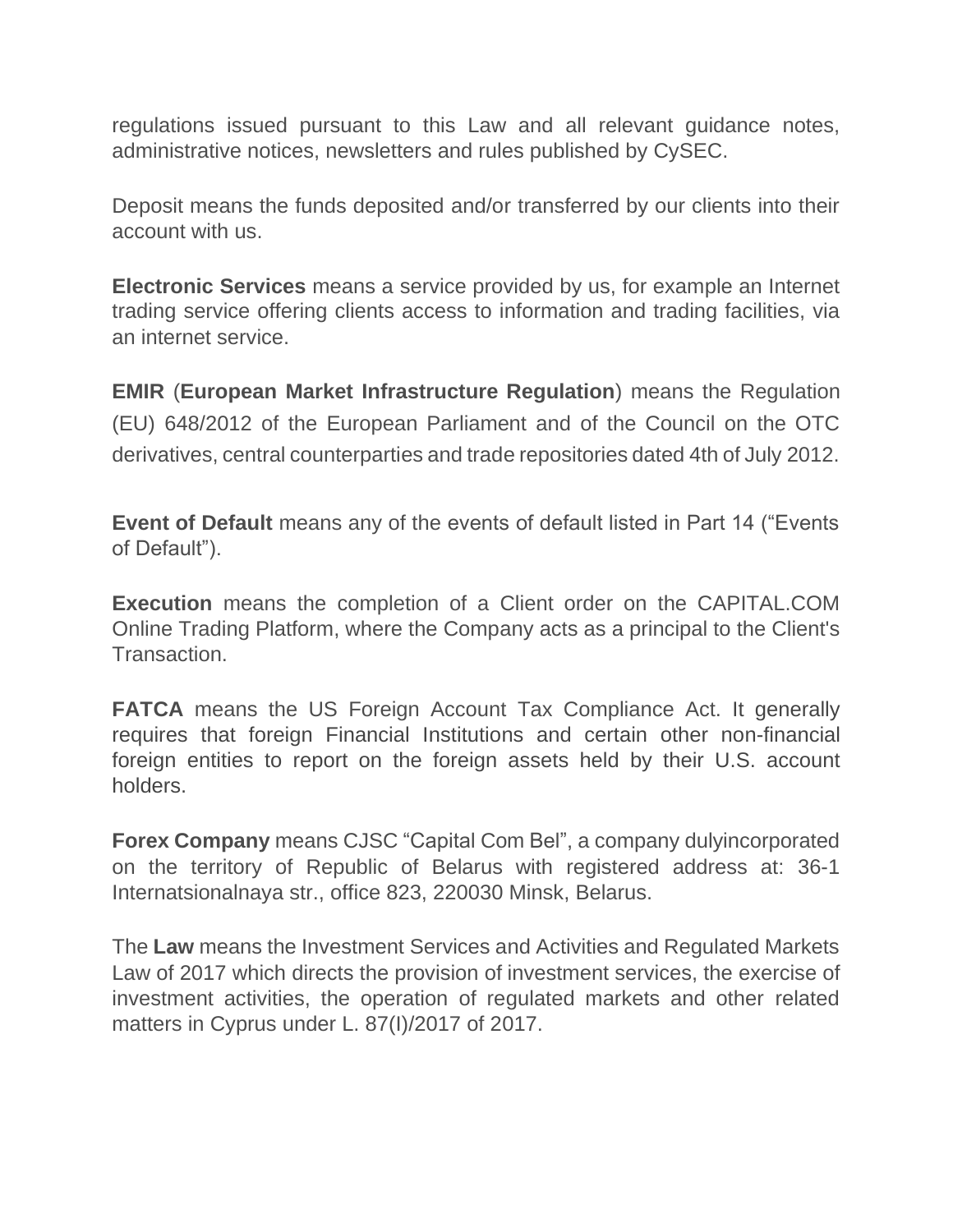**[MiFID](http://ec.europa.eu/finance/securities/isd/mifid/index_en.htm) II** means Directive 2014/65/EU of the European Parliament and of the Council of 15 May 2014 on markets in financial instruments and amending Directive 2002/92/EC and Directive 2011/61/EU (the Markets in Financial Instruments Directive (2014/65/EU), as the same may be in force from time to time and modified or amended from time to time).

**[MiFIR](http://ec.europa.eu/finance/securities/isd/mifid/index_en.htm) (Markets in Financial Instruments Regulation)** means theRegulation (EU) No 600/2014 of the European Parliament and of the Council of the 15 May 2014 on markets in financial instruments and amending Regulation (EU) No 648/2012.

**Market Abuse** is an umbrella term used for unlawful practices where a trader or investor has an unfair advantage over others.

**Order** means the request/instruction given by the Client to the Company to Open or Close a Position in the Clients Account.

**Over-the-counter** or **OTC** means and refers to Transactions conducted otherwise than on a formal exchange (i.e. off- exchange).

Personal Data Protection Legislation means Directive 95/46/EC of the European Parliament and of the Council of 24th of October 1995 on the protection of individuals with regards to the processing of Personal Data and on the free movement of such data as implemented in Cyprus Law 138(I)2001 on the Processing of Personal Data (Protection of individuals), as in force, or the General Data Protection Regulation (679/2016) as may this be amended from time to time.

**Politically Exposed Person** or **PEP** means a natural person who is or has been entrusted with prominent public functions during the last twelve (12) months, as well as immediate family members and close associates of such a person. The prominent public functions under CySEC include:

- heads of State, heads of government, ministers and deputy or assistant ministers;
- members of parliament or of similar legislative bodies;
- members of the governing bodies of political parties;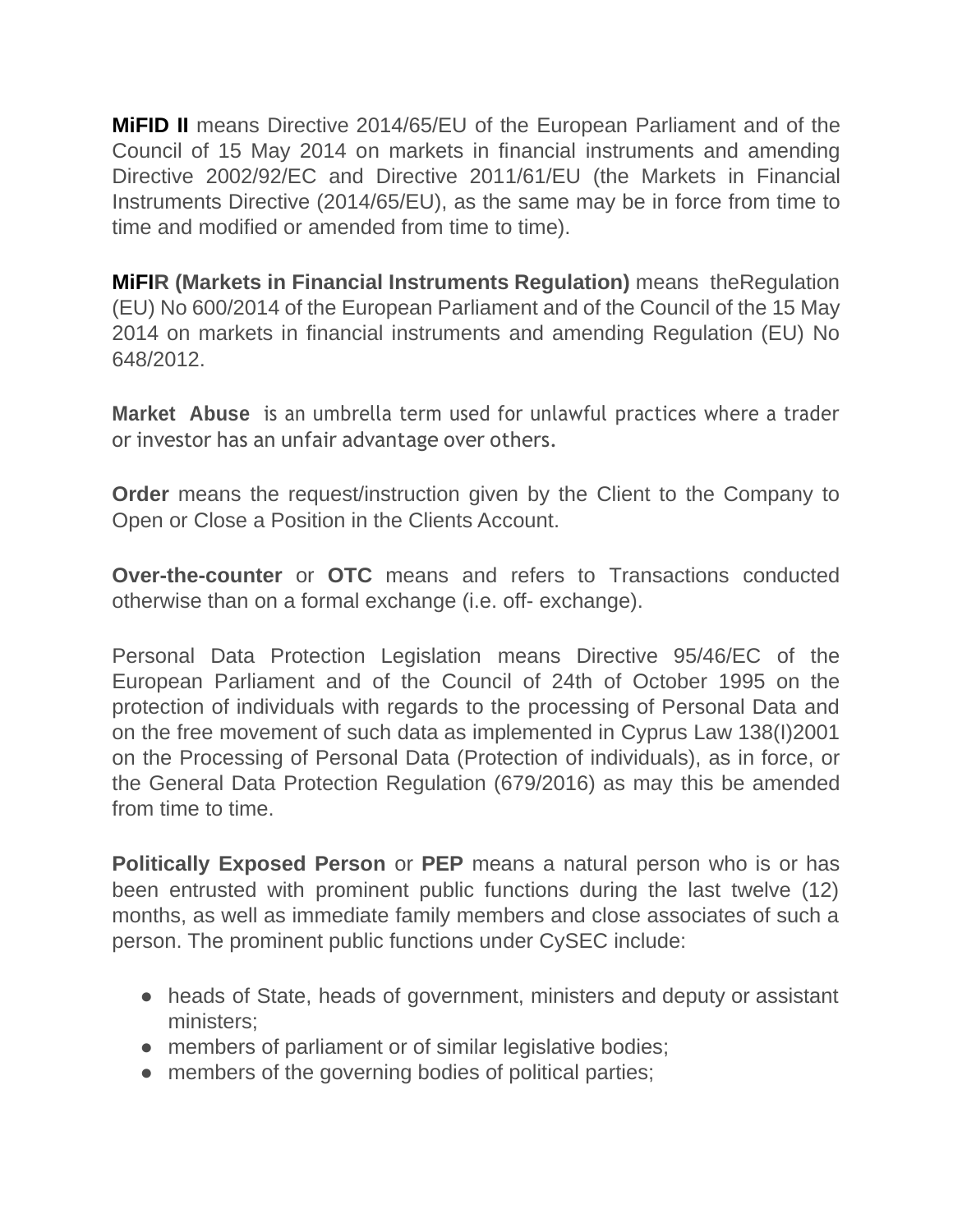- members of supreme courts, of constitutional courts or of  $3(xiv)$  of  $13(1)$ of 2018 other high-level judicial bodies, the decisions of which are not subject to further appeal, except in exceptional circumstances;
- members of courts of auditors or of the boards of central banks:
- ambassadors, chargés d'affaires and high-ranking officers in the armed forces;
- members of the administrative, management or supervisory bodies of State-owned enterprises;
- directors, deputy directors and members of the board or equivalent function of an international organisation; and
- mayor.

**PRIIPs** mean Regulation (EU) No 1286/2014 of the European Parliament and the Council of 26 November 2014 on Key Information Documents for packaged retail and insurance-based investment products.

**Secured Obligations** means the net obligation owed by you to us after the application of set-off under Part 11 (Margining Arrangements) in Clause 11.5 entitled Set-off on Default.

**Spread** means the difference between the purchase price ASK (rate) and the sale price BID (rate) at the same moment for the same financial instrument.

**Services** means the investment services which will be provided by the Company to the clients and are governed by this Agreement as those described in this Agreement.

**System** means all computer hardware and software, equipment, network facilities and other resources and facilities needed to enable you to use an Electronic Service.

**Terms** means these present Terms and Conditions.

**TIN** (including functional equivalent) means Taxpayer Identification Number or a functional equivalent in the absence of a TIN. A TIN is a unique combination of letters or numbers assigned by a jurisdiction to an individual or an Entity and used to identify the individual or Entity for the purposes of administering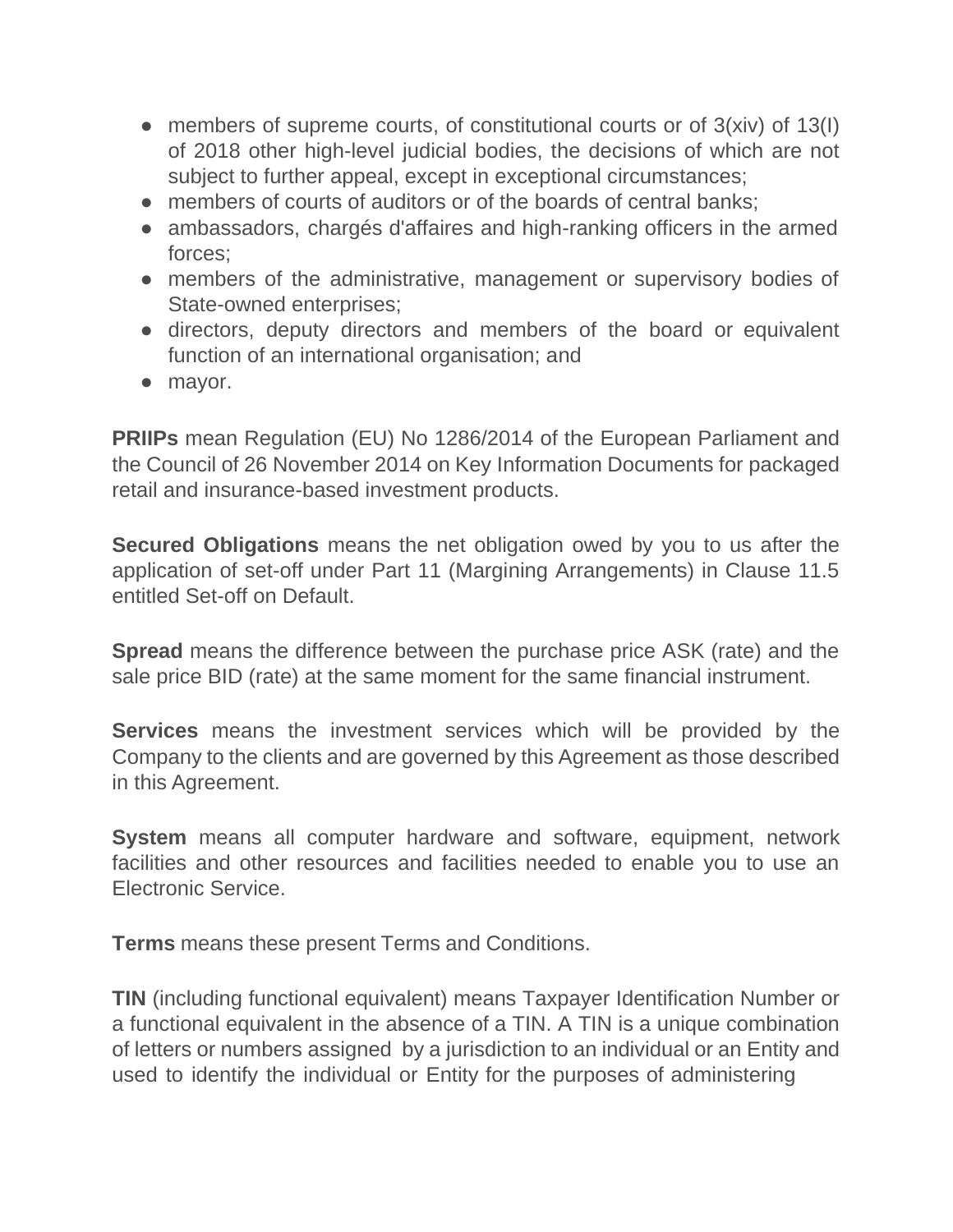the tax laws of such jurisdiction. Further details of acceptable TINs can be found at the following link:

#### <http://www.oecd.org/tax/transparency/automaticexchangeofinformation.htm>

Some jurisdictions do not issue a TIN. However, these jurisdictions often utilize some other high integrity number with an equivalent level of identification (a functional equivalent). Examples of that type of number include, for individuals, a social security / insurance number, personal identification / service code and resident registration number.

**Transaction** means any transaction on CFDs across a range of underlying asset classes, including, but not limited to, equity, commodities and indices, carried out subject to these Terms and for which we are authorised under our Cyprus Investment Firm (CIF) license.

**Trading on Trading Venue (ToTV)** means a regulated market, a multilateral trading facility (MTF) or an organised trading facility (OTF), as defined under MiFID II.

#### **US Reportable Persons** means as per FATCA:

- a. a US citizen (including dual citizen);
- b. a US resident alien for tax purposes;
- c. a domestic partnership;
- d. a domestic corporation;
- e. any estate other than a foreign estate;
- f. any trust, if:
- i. a court within the United States is able to exercise primary supervision over the administration of the trust;
- ii. one or more United States persons have the authority to control all substantial decisions of the trust;
- iii. any other person that is not a foreign person.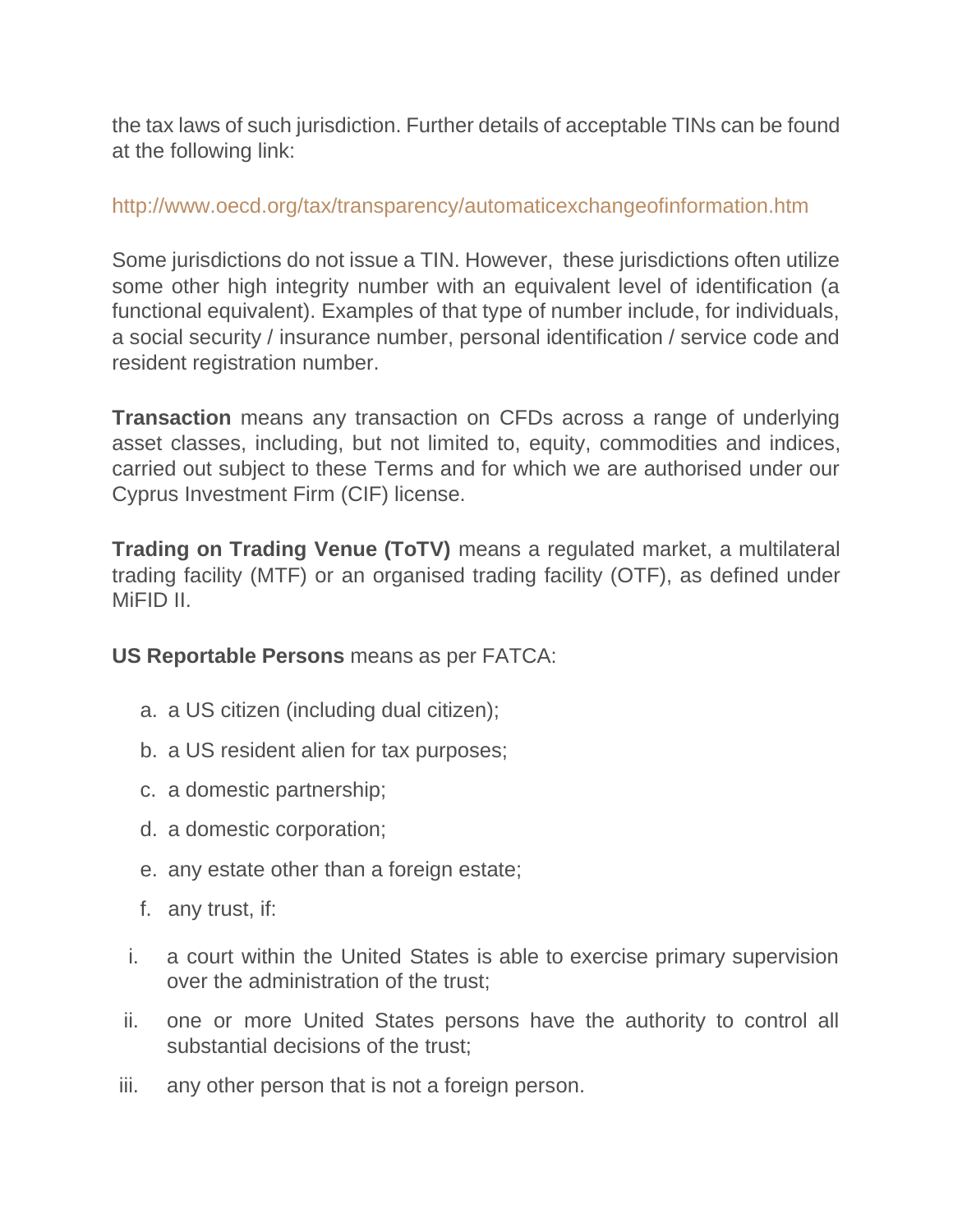# **PART 3. GENERAL**

#### **3.1. Information about Us**

3.1.1. Our registered office is at 6th floor, Lophitis Business Centre II, 237, 28th October Street, Limassol, PC3035. Our contact details are set out in Part20 ("Miscellaneous") of the Terms under section 20.2 Notices.

3.1.2. CAPITAL.COM is a market maker for CFDs. The Company owns and operates the website <https://capital.com/> (the "Website"), and the CAPITAL.COM Online Trading Platform, which enable the provision of the Electronic Services to its Clients.

3.1.3. The Company shall provide the Services strictly under the Terms.These Terms may be amended from time to time after a proper notificationhas been given to the counterparty (hereafter the "Client") via the mobile app and displayed on the Website of the Company. The Client thus undertakesthat all information published on the Company's official website has been read, understood and unconditionally accepted.

#### **3.2. Language**

These Terms are supplied to you in English and we will continue to communicate with you in English for the duration of our business relationship with you. By accepting these Terms you consent and confirm that our official language is English. We reserve the right to communicate with you in other languages in addition to English. The provision of any information, including marketing material and/or any other communication, in a language other than our official language, is provided solely for the purpose of your convenience and the legally binding version shall be the English language version of any such communication. Thus, in the event of a dispute, the English version shallprevail.

## **3.3. Communication with Us**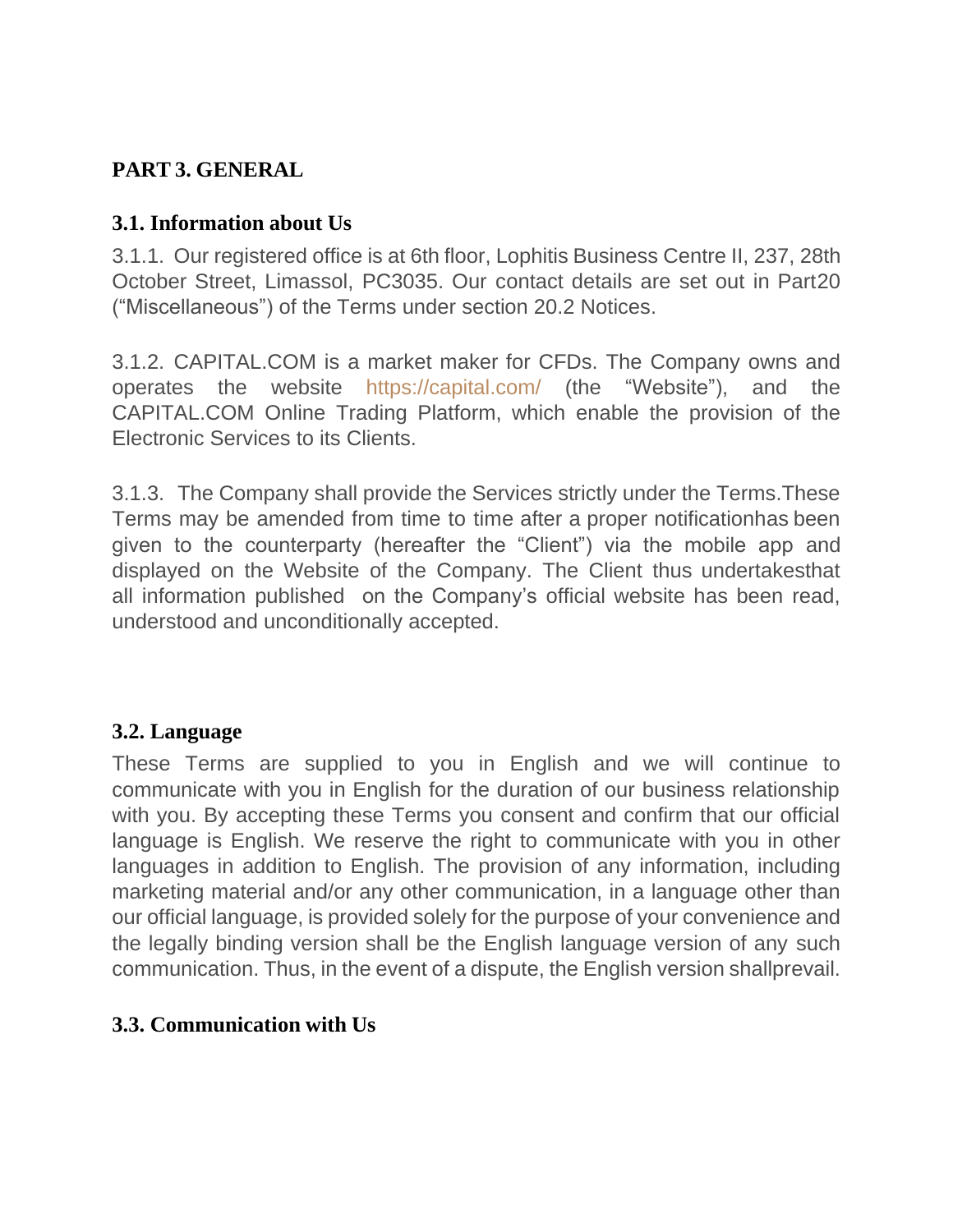3.3.1. You may communicate with us by e-mail or through the ["Contact](https://capital.com/contact-us) [Us"](https://capital.com/contact-us) section of our Website or the mobile app. Our contact details are set out inPart 20 ("Miscellaneous") of the Terms under the heading Part 20.2 ("Notices").

3.3.2. Our Website and mobile app contain further details about us and our Electronic Services, and other information relevant to these Terms. In the event of any conflict between these Terms and our Website or mobile app these Terms will prevail.

3.3.3. By accepting and agreeing to the Terms and further opening an Account with the Company, the Client accepts the provision of information through electronic means such as the Company's Website or your verified email ("durable medium"), due to the nature of the relationship established between the Company and the Client. Such provision of information by means of electronic communication shall be treated as appropriate by the Client. The provision of an email address by the Client to the Company for the establishment or the continuation of the business relationship shall be considered as sufficient evidence of the Clients agreement of receiving information through durable medium. The Company will ensure to a reasonable degree that the Website will be accessible continuously.

#### **3.4. Provision of Services**

The Company is authorised to provide the following Investment Services under its CIF authorisation:

- a. Reception and transmission of orders in relation to one or more financial instruments;
- b. Execution of orders on behalf of clients; and
- c. Dealing on Own Account.

In addition, the Company may provide the following ancillary services in accordance with its CIF authorisation:

a. Safekeeping and administration of financial instruments, including custodianship and related services;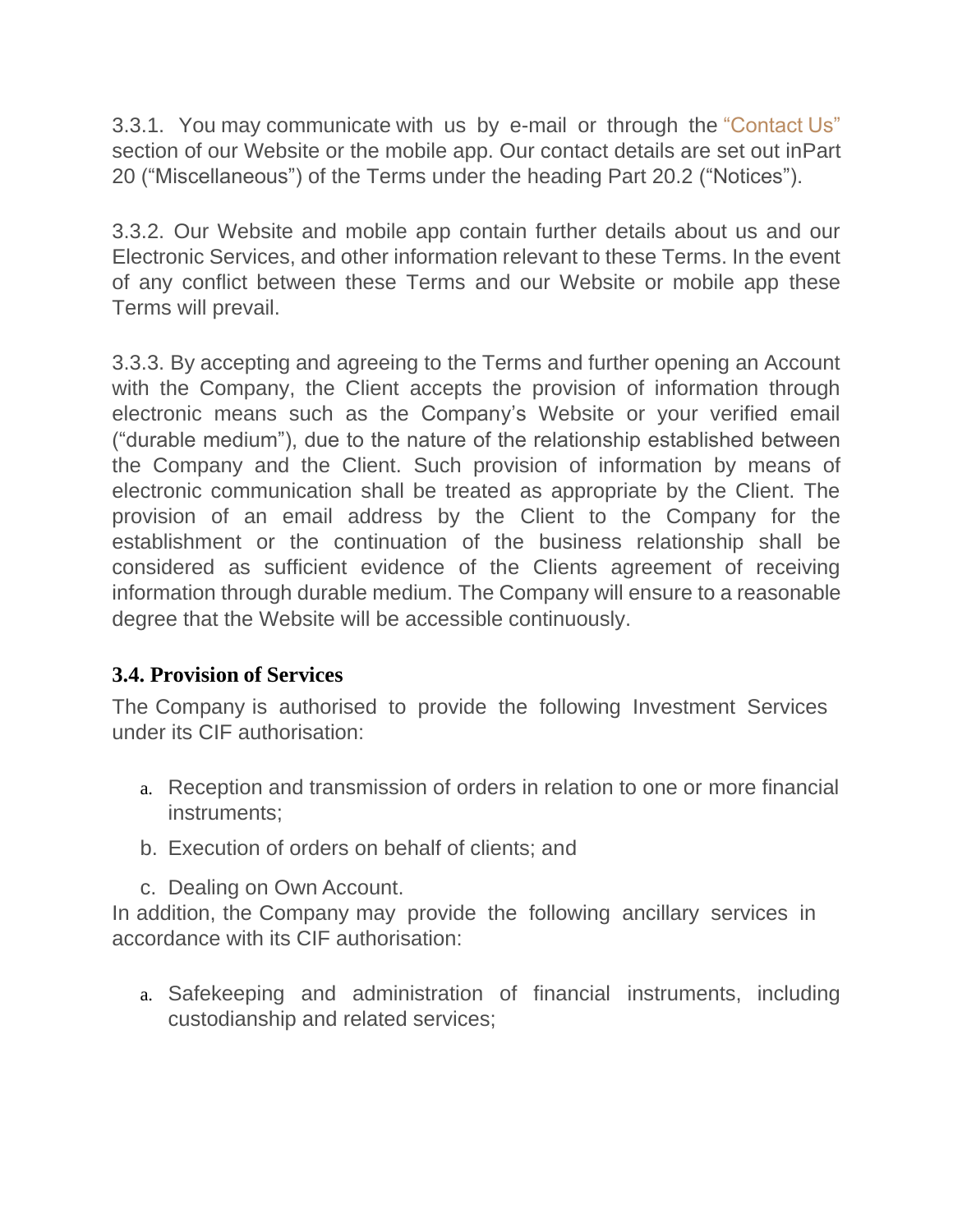- b. Granting credit or loans to one or more financial instruments, where the firm granting the credit or loan is involved in the transaction; and
- c. Foreign exchange services where these are connected to the provisionof investment services.

#### **3.5 Client Categorisation**

3.5.1. We act as a principal and not as an agent on your behalf and you enter these Terms as a principal and not as an agent (or trustee) on behalf of someone else.

3.5.2. As per the provisions of MiFID II, the Company will deal with the Client according to the type of categorisation/classification on which the Client will be treated either as a Retail, Professional or Eligible Counterparty in accordance with the information provided during the account opening procedure.

3.5.3. MiFID II establishes certain criteria which the Company shall follow when carrying out the classification and communicating the outcome to clientsand which it has incorporated into its Client Categorisation Policy established for this purpose.

3.5.4. The Company will notify its clients, and existing clients for their categorisation as a Retail Client, Professional Client or an Eligible Counterparty. For more information please see our Client [Categorisation](https://capital.com/customer-categorisation-policy) [Policy.](https://capital.com/customer-categorisation-policy)

3.5.5. The Company recognises that Clients should be in general allowed to request to be placed into a different category other than retail.

3.5.6. You shall inform the Company in the event that your personal information has changed.

3.5.7. In the event that you wish to be re-categorised, you must inform the Company in writing, clearly stating such a wish, as per the provisions of the [Client Categorisation Policy.](https://trade.capital.com/docs/client_categorisation_policy_v6_cysec_capital_com.pdf) The final decision of the change in categorisation however lies in the absolute discretion of the Company.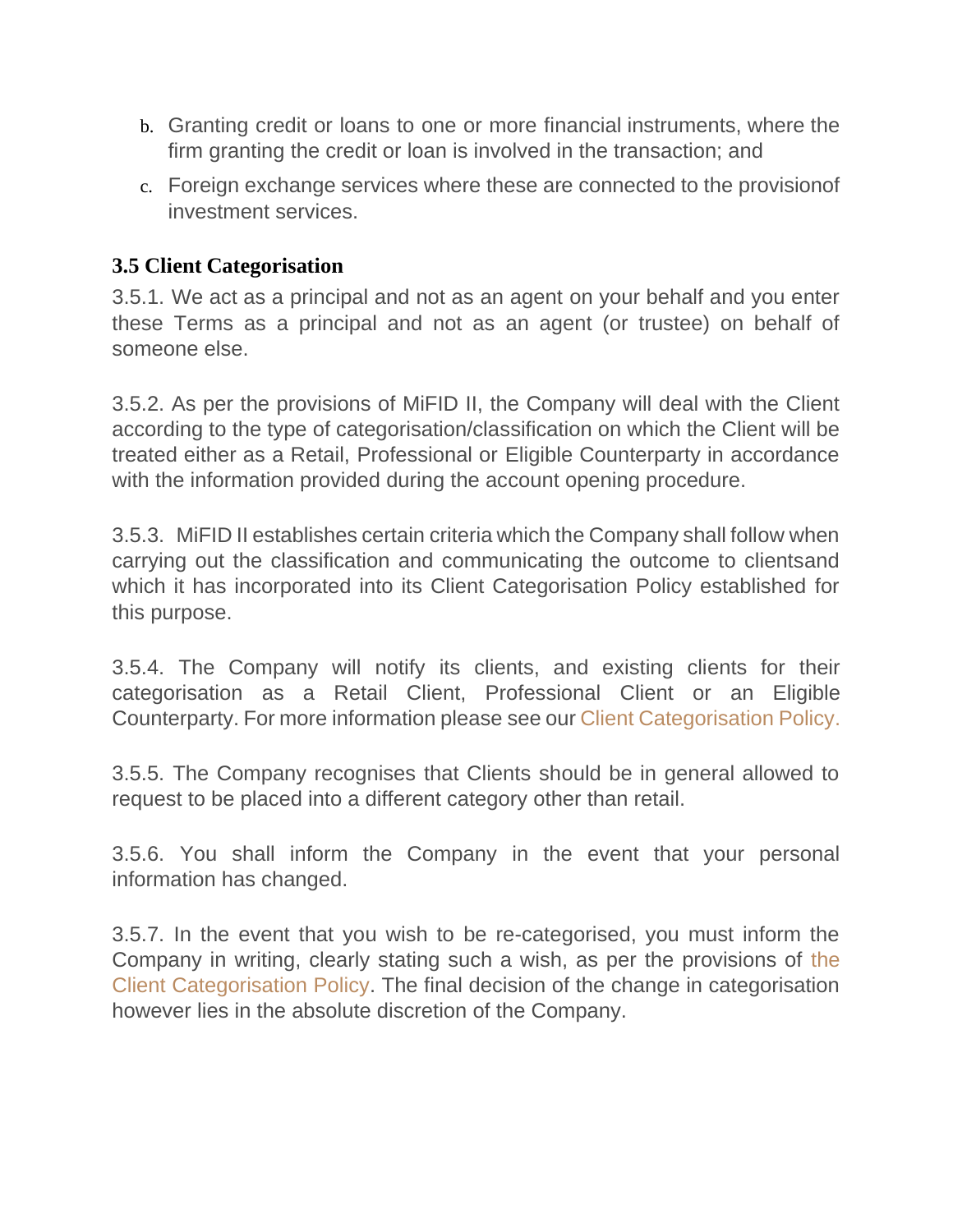3.5.8. Your protection as a Retail Client under the CySEC Law and other Applicable Regulations includes, but is not limited to:

- a. our obligation to provide appropriate information to you before providing the Electronic Services;
- b. the restriction on the payment or receipt by us of any inducements;
- c. our obligation to ensure that all information we provide to you is fair, clear and not misleading;
- d. the requirement that you receive from us adequate reports on the Electronic Services provided to you;
- e. A Retail Client will be given more information/disclosures with regards to the Company, its services and any investments, its costs, commissions, fees and charges and the safeguarding of clients' funds and financial instruments. Clients who are classified as professionals or eligible counterparties will be provided with the relevant requirements to the extent agreed between the Company and the respective Clients.
- f. CAPITAL.COM will request the Client to provide information regarding his/her knowledge and experience in the investment field relevant to the specific type of product or service offered or demanded so as to enable the Company to assess whether the Client is appropriate for the investment service or product envisaged. In case the Company considers, on the basis of the information received, that the Client is not appropriate for product or service, the Company will alert the Client accordingly;
- g. When executing orders, CAPITAL.COM will take all sufficient steps to achieve what is called "best execution" of the Client's orders that is to obtain the best possible result for their Client as defined in the Company's Order [Execution](https://capital.com/order-execution-policy) Policy. The Order Execution Policy is provided on our Website, or by e-mail on request. Unless you notify usto the contrary, you will be deemed to consent to our Order Execution Policy when these Terms come into effect. If you do not consent, we reserve the right to refuse to provide our Electronic Services to you;
- h. CAPITAL.COM will inform its Clients of material difficulties relevant to the proper carrying out of their order(s) as soon as it is reasonably possible upon becoming aware of such difficulties;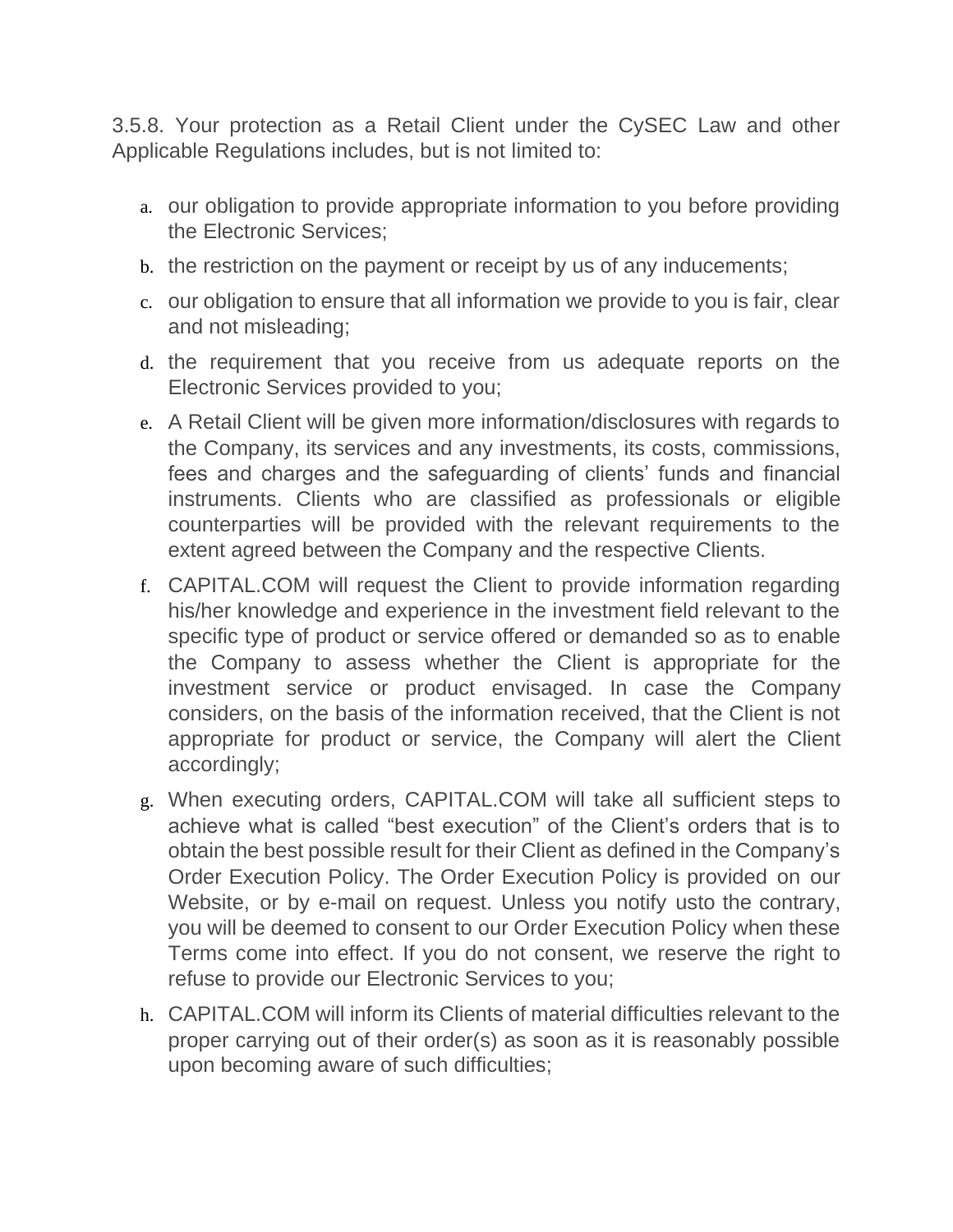- j. CAPITAL.COM will provide Clients with full and explicit information on the execution of the relevant Client orders;
- k. CAPITAL.COM will make adequate arrangements for financial instruments held on behalf of a Client to prevent their use by the Company for its own account by depositing them with a third party in manner that would make them identifiable from the Company's financial instruments held with that third party (if any) and identifiable from the financial instruments held by that third party as well;
- l. CAPITAL.COM will make adequate arrangements for Margin Close-Out Protection. The standardised margin close-out rule has been set at 50% of the total initial margin. The threshold has been set out in ESMA's mitigation measures to ensure an adequate standardised minimum level of protection for retail investors;
- m. Clients may be entitled to compensation under the Investor Compensation Fund for Clients of Investment Firms scheme depending on their Client Categorisation;
- n. CAPITAL.COM will make adequate arrangements to prevent the use of Client funds for its own account by depositing them entirely into segregated bank accounts.
- o. CAPITAL.COM will notify you in case you do not hold adequate margin to open or keep a position (such notification will be sent through the website or the mobile application, which has access to the status of your client account).

3.5.9. You acknowledge and accept that you have read and accepted the "Client Categorisation Policy", provided during the registration process, which is uploaded on the Company's Website.

3.5.10. The Company reserves the right to revoke or change its Client Categorisation Policy at any time as this will be displayed in the Company's Website. In such a case you will be requested to re-consent to the updated version of the Client Categorisation Policy.

3.5.11. For the Clients who were categorised as Professional or they have requested to be treated as Professional clients, unless advised otherwise by the Client,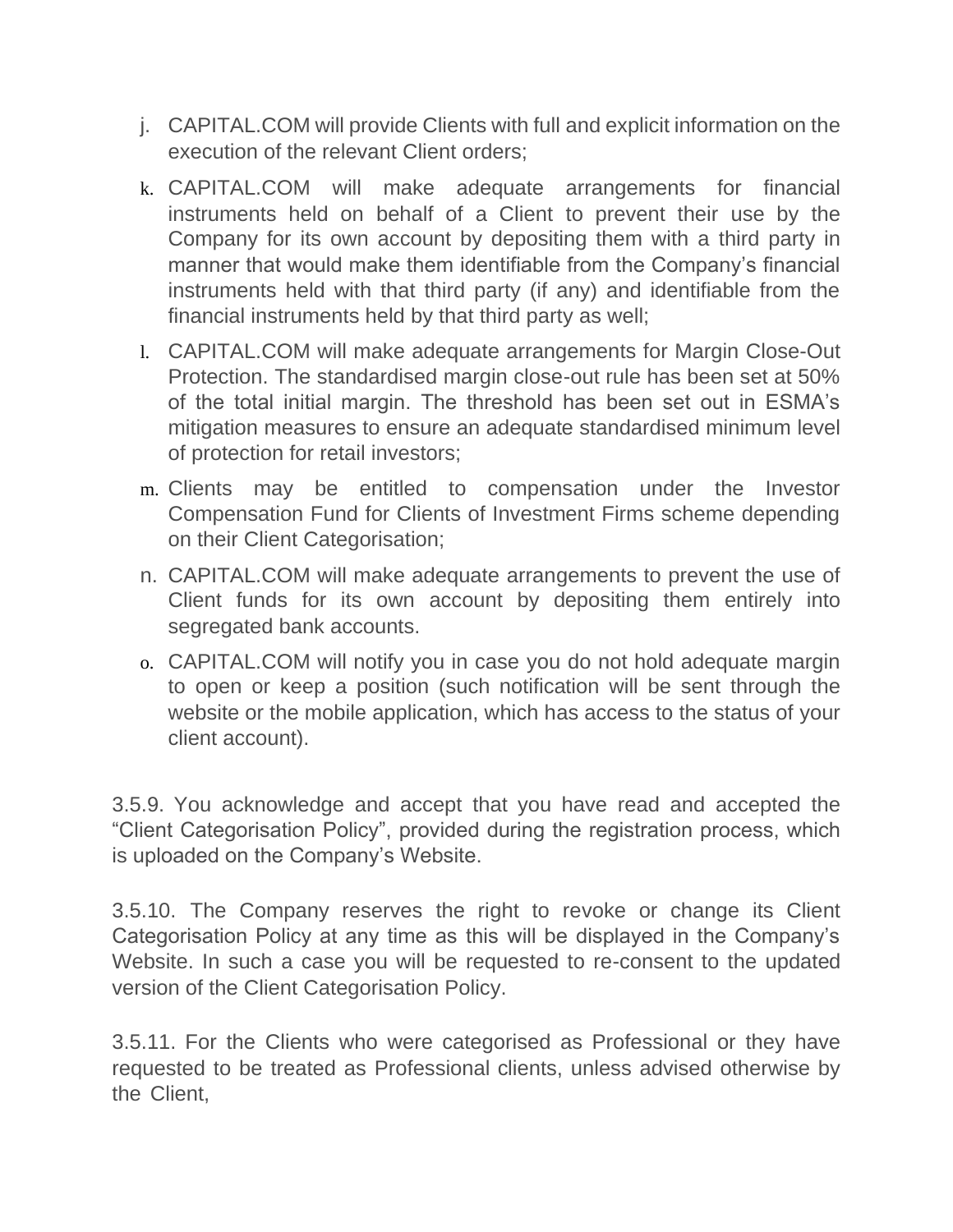your money may be treated in accordance with title transfer, namely money that you transfer to us by way of margin or otherwise may be treated as transfer in full ownership to us for the purpose of securing or covering your recent, future, actual, contingent or prospective obligations.

By accepting these Terms and Conditions you confirm that you understand that the consequence of the transfer of ownership of any such money means that it shall no longer be regarded as "Client Money" in relation to the segregation of those monies and that we may deal with such money in our own right. Furthermore, in case of insolvency, you rank as a general creditor of CAPITAL COM SV INVESTMENTS LIMITED in relation to such money. It is noted that the Client maintains the right to refuse this arrangement, whereby his/her funds will be regarded as "Client Money".

If we have closed the Client Account and you have paid to our Company in full all amounts owed by you and you have no further present or future obligations to us, we will transfer to you an amount equal to any money you have paid to us for the Client Account that remains after all amounts you owe (and/or owed) under the Terms have been paid and deducted (including in relation to all other accounts you have or have had with us).

## **3.6. Availability of the Electronic Services**

3.6.1. The Electronic Services of CAPITAL.COM are only available to individuals who:

- a. are at least eighteen (18) years old and at least the legal age in his/her respective jurisdiction;
- b. are domiciled or located in a country where the distribution or use of CFDs would not be contrary to local laws or regulations. It is your responsibility to ascertain the terms of, and comply with any local lawsor regulations to which you are subject;
- c. are not domiciled or located in the United States of America. Furthermore, the use of the CAPITAL.COM Online Trading Platform is prohibited from anywhere in the United States of America;
- d. are not domiciled or located or otherwise deemed to be residents in Belgium. It is the responsibility of Belgian Clients, to ascertain the terms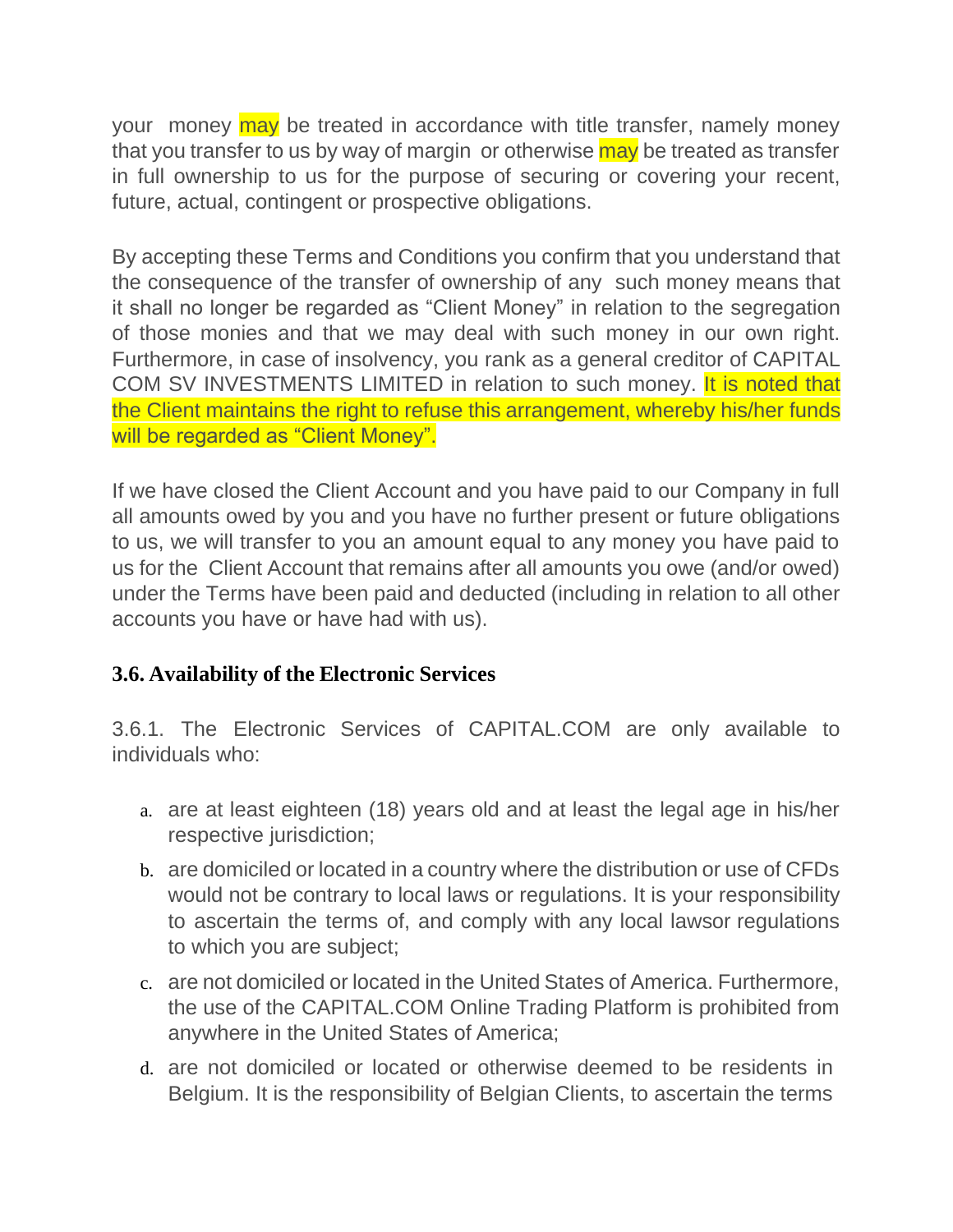of, and comply with any local law or regulation to which they may be subject to as residents of Belgium.

- e. have provided the company with the information required to build their economic profile;
- f. at the Company's request have provided information and documentation necessary to establish the source of funds deposited with the Company; and/or
- g. are not employees, directors, associates, agents, affiliates, relatives, or otherwise connected to the Company or any of its Associates.

3.6.2. The use of and access to the CAPITAL.COM Online Trading Platform may not be permitted or may be blocked in some jurisdictions. It is your responsibility to verify that you are permitted to use and access the CAPITAL.COM Online Trading Platform according to the jurisdiction of your domicile or any country in which you may be located. Should you try to access the CAPITAL.COM Online Trading Platform from a country other than your country of your domicile it is possible that access will not be permitted and you will be unable to access the CAPITAL.COM Online Trading Platform and therefore open any positions or close any existing positions.

3.6.3. The Company may, in its sole discretion, refuse to offer its Electronic Services to any person and change its eligibility criteria at any time.

#### **3.7. General Interpretation**

3.7.1. A reference in these Terms to a "Clause" or "Schedule" or "Part" shall be construed as a reference to, respectively, a Clause or Schedule or Part of these Terms, unless the context requires otherwise.

3.7.2. References in these Terms to any statute or statutory instrument or Applicable Regulations include any modification, amendment, extension or reenactment thereof.

3.7.3. A reference in these Terms to a "document" shall be construed to include any electronic document.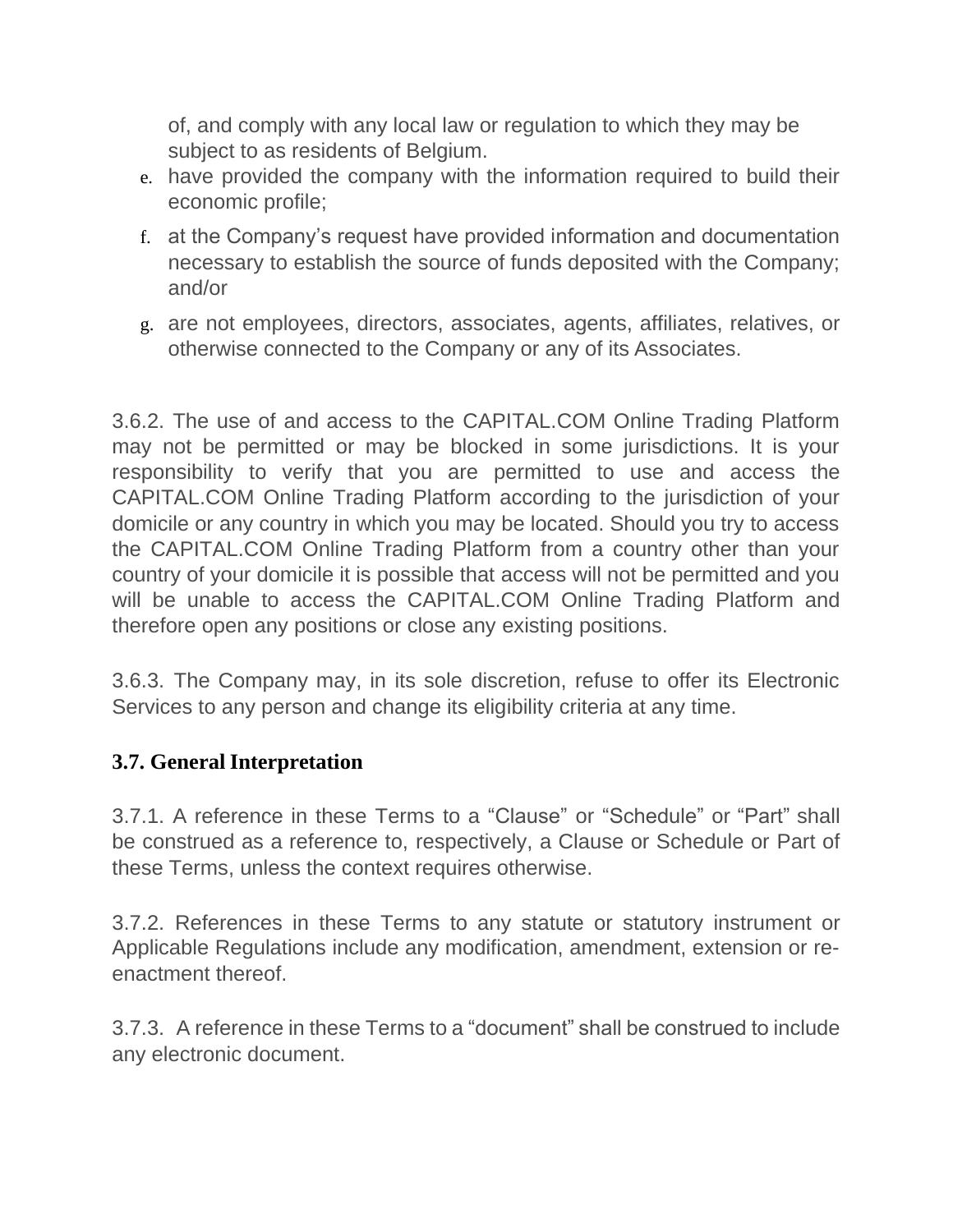3.7.4. The masculine includes the feminine and the neuter and the singular includes the plural and vice versa as the context admits or requires.

3.7.5. Words and phrases defined in the CySEC Law and the Applicable Regulations have the same meaning in these Terms unless expressly defined in these Terms.

#### **3.8. Schedules**

3.8.1. The provisions contained in the attached Schedule(s) (if any) shall apply. We may from time to time send to you further Schedules in respect of the Transactions. In the event of any conflict between the provisions of any Schedule and these Terms, the provisions of the Schedule shall prevail.

3.8.2. You acknowledge having read, understood and agreed to the Schedules to these Terms (if any).

#### **3.9. Headings**

Headings are for ease of reference only and do not form a part of these Terms.

#### **3.10. Assessment of Appropriateness**

In order for the Company to ensure that the information regarding clients' potential knowledge and experience in the investment fields includes the following, taking into account the extent appropriate to the nature of the Client, the nature and extent of the Services to be provided and the anticipated type of product or transaction, including their complexity and the risks involved:

- a. The type of service, transaction and financial instrument with which the Client is familiar;
- b. The nature of the Client's transactions in financial instruments and the period over which they have been carried out;
- c. The level of education, and profession of the Client or potential Client.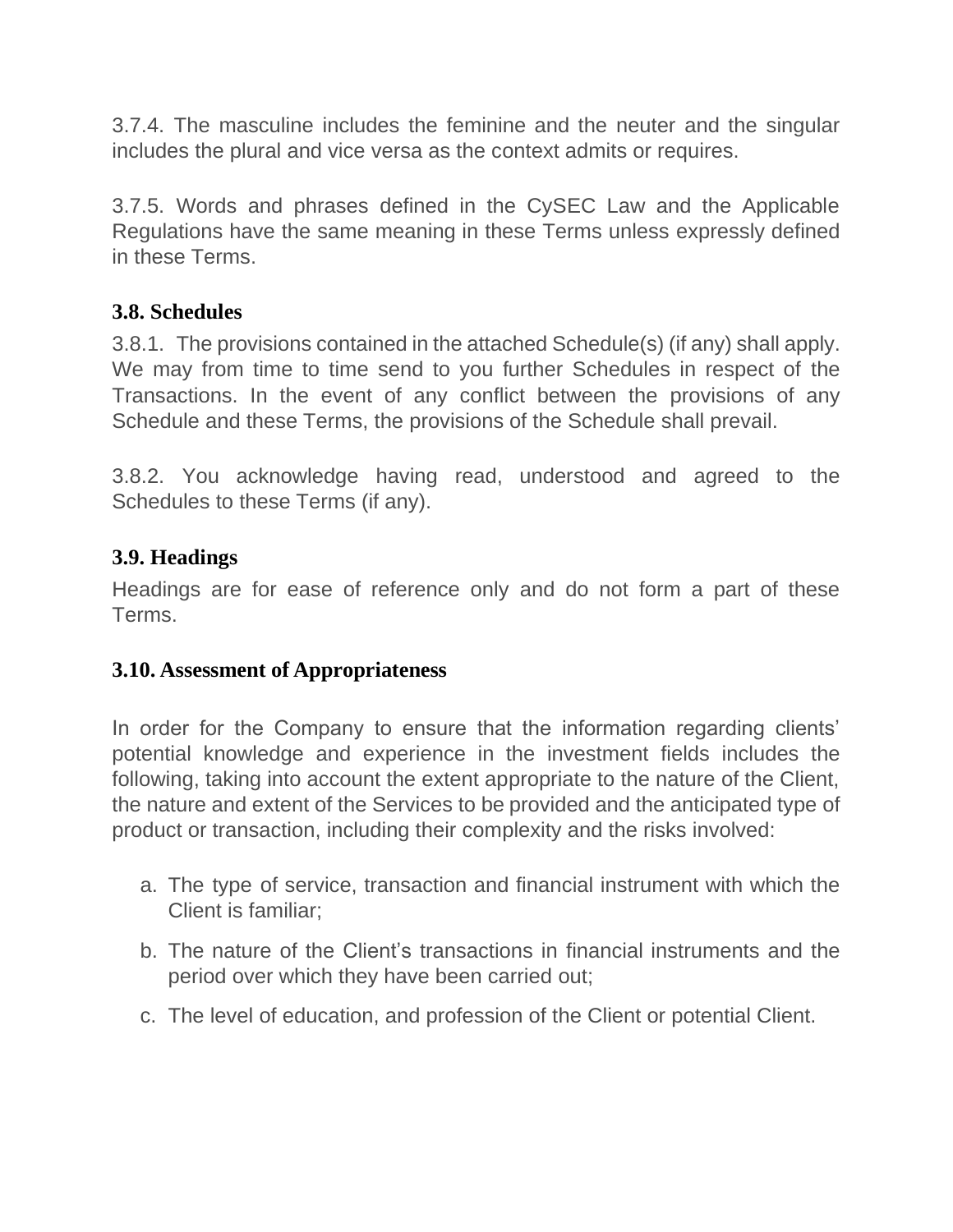The Company shall not encourage a Client or potential Client not to provide information required for the purposes assessing the appropriateness.

The Company shall be entitled to rely on the information provided by its Clients or potential Clients unless it is aware or ought to be aware that the information is manifestly out of date, inaccurate or incomplete.

Further to the above, the Company when assessing whether a Financial Instrument is appropriate for a Client, determines whether that Client has the necessary experience and knowledge to understand the risks involved in relation to the product offered or demanded. Since the Company will expand its services to cover Professional Clients, the Company shall be entitled to assume that a Professional Client has the necessary experience and knowledge to understand the risks involved in relation to those FinancialInstruments or transactions, or types of transaction or product, for which the Client is classified as a professional Client.

# **3.11. Product Governance**

Under the requirements imposed by CySEC in relation to Product Governance, we have determined the Target Market for each Financial Instrument offered by us. As part of the account opening procedure, you acknowledge that you should provide the necessary information to enable us to determine whether you fall within the identified Target Market of end clients or not. Such information aims to evaluate whether your needs, characteristics and objectives are in line with the characteristics and risk level of complex andleverage products offered by the Company.

If you provide us with incorrect or incomplete information required under the Product Governance regime, you will adversely affect our ability to carry out correctly our obligation and thus, you may be allowed to enter into Transactions in Financial instruments that should not be marketed and offeredto you. We shall retain the right to close any accounts opened with us on the basis of the false information provided.

## **3.12. Key Information Document**

The Key Information Document ("KID") is the document prepared by the Company for the packaged retail and insurance-based investment products ("PRIIPs") manufactured and sold by the Company to retail clients. In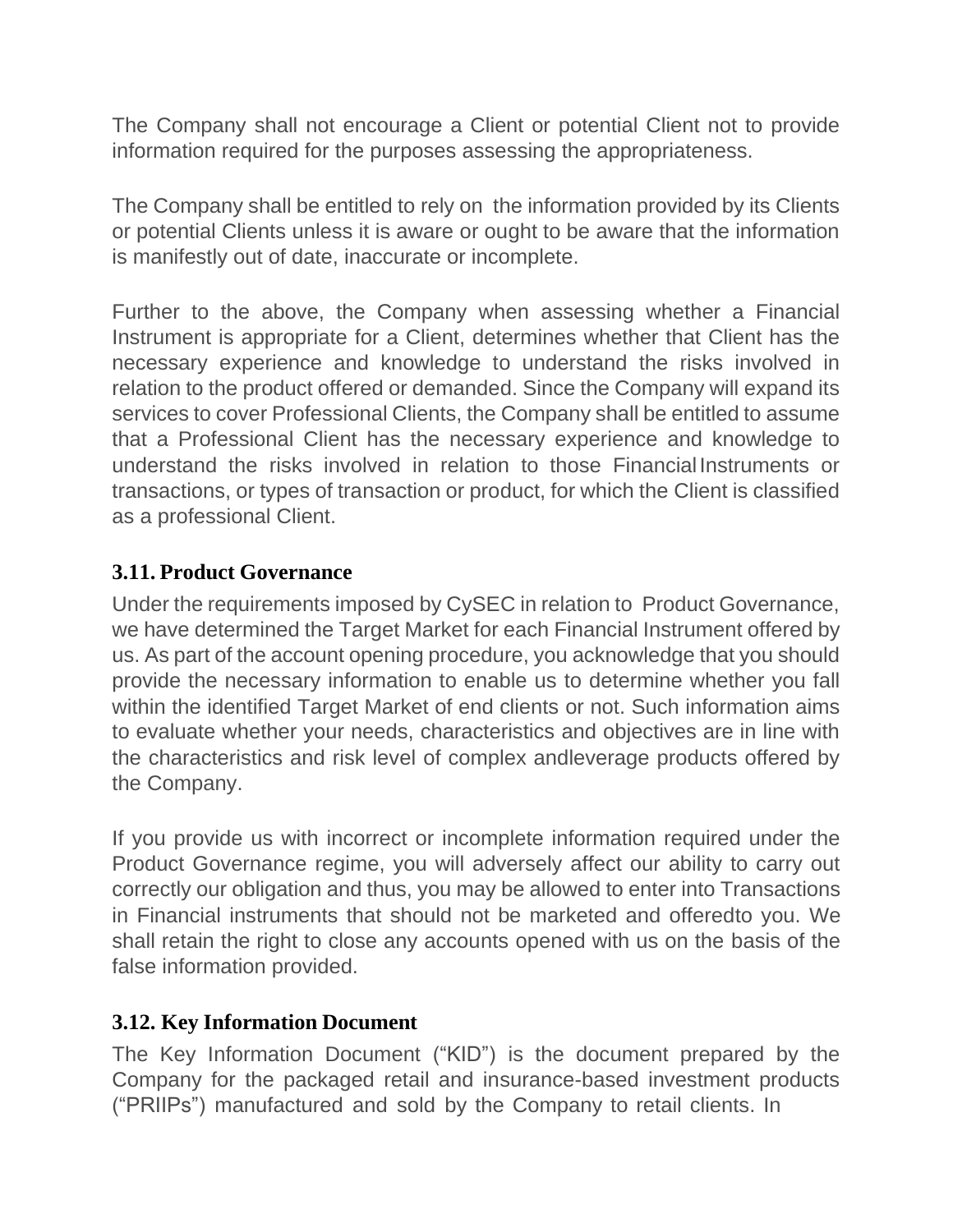accordance with the requirements of PRIIPs, the purpose of the KID is to provide retail clients with overview information on the Company, applicable Laws and Regulations, the services offered as well as the nature and risks involved in the trading of CFDs.

As the KID constitutes an overview of the risks involved, it is provided to you only for the purpose of helping Retail Clients understand the nature, costs, risks and rewards of the relevant products and to help you compare it with other products, it should be used for information purposes. These Termscomprise the primary legal agreement between you, in the event you were classified as Retail Client, and the Company for the services we provide toyou as described herein. The KIDs for all our offered products are available onour Website.

## **PART 4. APPLICABLE LAWS AND REGULATIONS**

#### **4.1. Subject to the Applicable Laws & Regulations**

4.1.1. These Terms and all Transactions are subject to the Applicable Laws and Regulations so that:

a. nothing in these Terms shall exclude or restrict any obligation which we have to you under the Applicable Laws and Regulations;

b. we may take or omit to take any action we consider necessary to ensure compliance with any Applicable Laws and Regulations;

c. all Applicable Laws and Regulations and whatever we do or fail to do in order to comply with them will be binding on you; and

d. such actions that we take or fail to take for the purpose of compliance with any Applicable Laws and Regulations shall not render us or any of our directors, officers, employees or agents liable.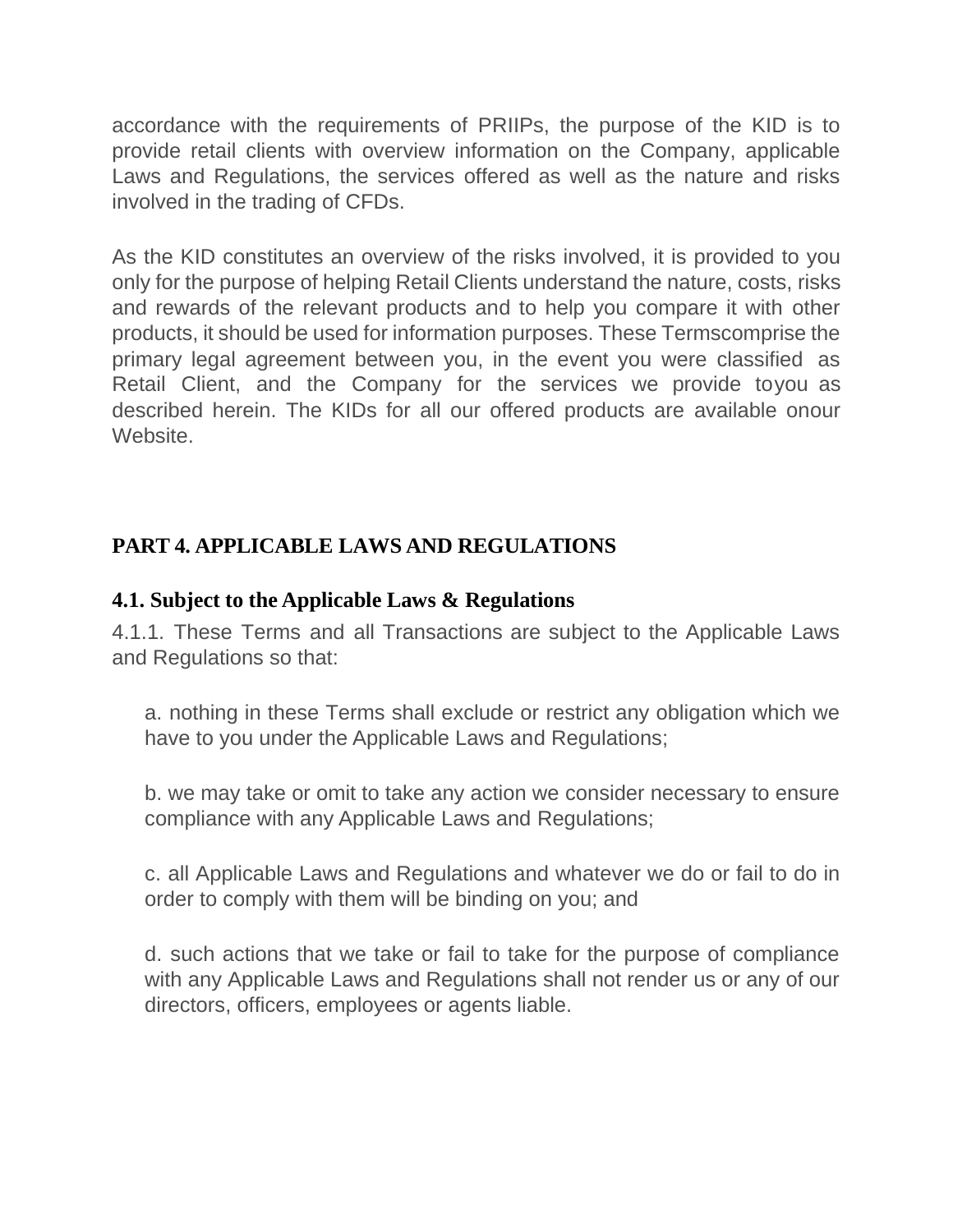## **4.2. Action by a Regulatory Body**

4.2.1. If CySEC, or any other regulatory body takes any action which affects a Transaction, then we may take any responsive action which we, in our reasonable discretion, consider desirable to respond to such action or to mitigate any loss incurred as a result of such regulatory action. Any such action shall be reasonable and binding on you.

4.2.2. If CySEC, or any other supervisory authority makes an enquiry inrespect of any of your Transactions, you agree to fully co-operate with us and to promptly supply information requested in connection with the enquiry.

# **4.3. Common Reporting Standard (the "CRS")**

4.3.1. Under CRS Regulation, we are obliged to collect certain information about the Financial Account Holder for the purposes of reporting. We have the right to provide such information to the local tax authorities and they may exchange this information with tax authorities of other jurisdiction(s) pursuant to intergovernmental agreements regarding the exchange of financial information.

4.3.2. If the Financial Account Holder's tax residence is located outside the country, where the Financial Institution (FI) maintaining the account is located, the Company may be legally obliged to pass on financial information provided with respect to your account to the local tax authorities and they may exchange this information with tax authorities of another jurisdiction/s pursuant to intergovernmental agreements to exchange financial account information.

4.3.3. By accepting these Terms you authorise us to provide directly or indirectly to any relevant tax authorities or any party authorised to audit or conduct similar control of the Company for tax purposes information obtained from you or otherwise in connection with the Terms and the transactions and to disclose to such tax authorities any additional information that the Company may have in its possession that is relevant to you account.

# **4.4. FATCA**

4.4.1. In case where the Client is considered as a US reportable person as defined under this Agreement then we are obliged to collect certain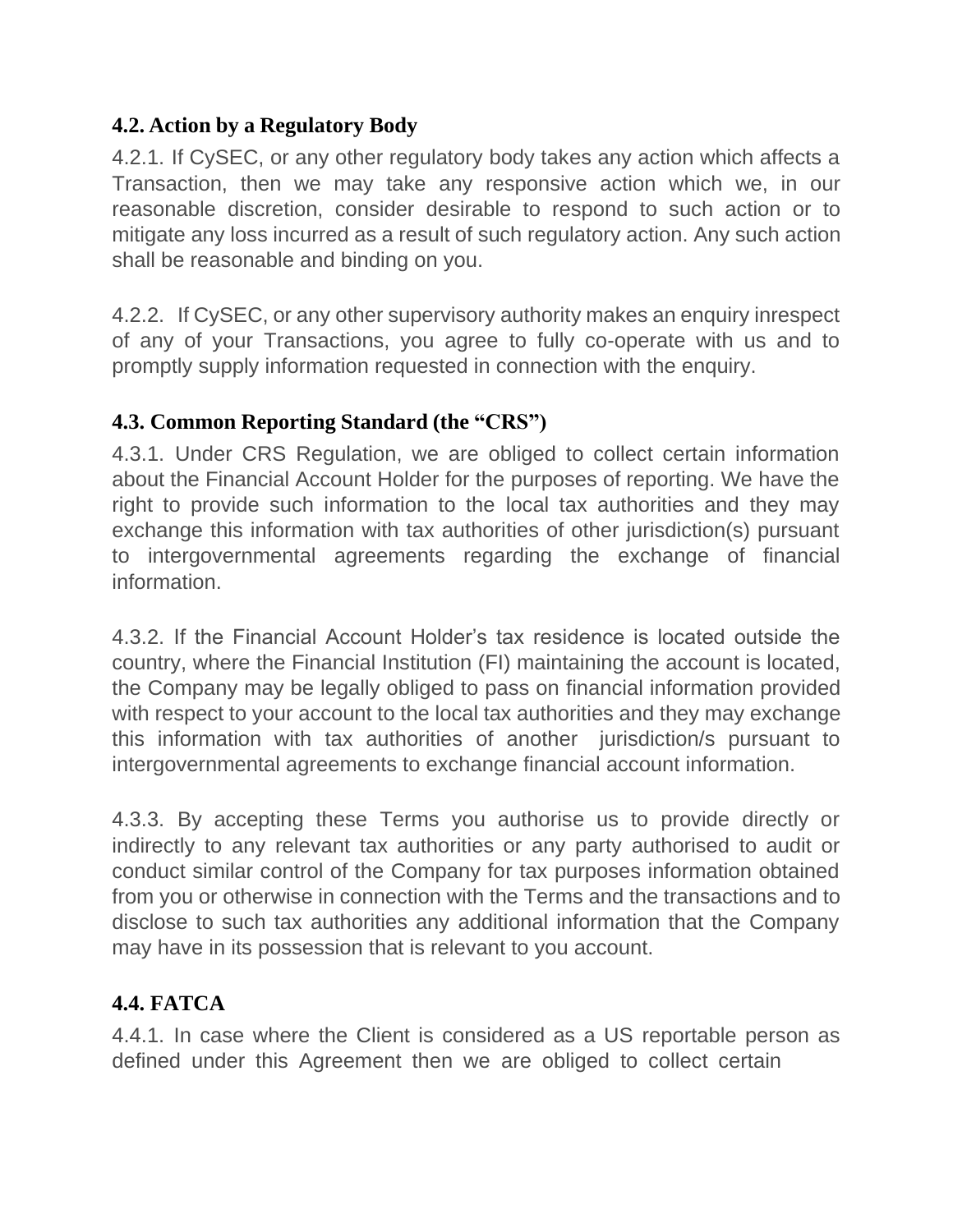information for the purposes of ensuring compliance with FATCA reporting requirements. The Client acknowledges and accepts that the Company is required to disclose information in relation to any US reportable persons to the relevant authorities, as per the reporting requirements of FATCA. The Company does not accept US reportable persons.

4.4.2. We are required by the Applicable Laws and Regulations (including without limitation, FATCA) to confirm and to verify the identity of each Client who registers in our system and opens an Account with us. Therefore, you will be prompted to provide us with information when you register with us, including:

- (1) your name,
- (2) your address,
- (3) your date of birth,

(4) your phone number and any other personally identifiable information that we may ask for from time to time such as a copy of your passport and/or Identity Card a proof of addresses or other identifying documents or information, and the countries of which you are a tax resident, and confirm whether you are a US citizen or your place of birth is in the United States of America or any other proof of your current location or domicile. You shall notifyCAPITAL.COM in writing within 30 days of any material change in the information previously provided to us.

#### **PART 5. PAYMENTS COST, CHARGES, METHODS, DEPOSITS AND INDUCEMENTS**

#### **5.1. Charges**

Fees and other charges are payable by you as a Client of the Company. A copy of our current charges is published in the KID and the mobile app. Further information in respect to costs and charges are provided in an aggregated form on the Company's website (expressed in both as a cash amount and as a percentage). The Company provides you with an itemized breakdown of costs and charges in your personal account on our platform.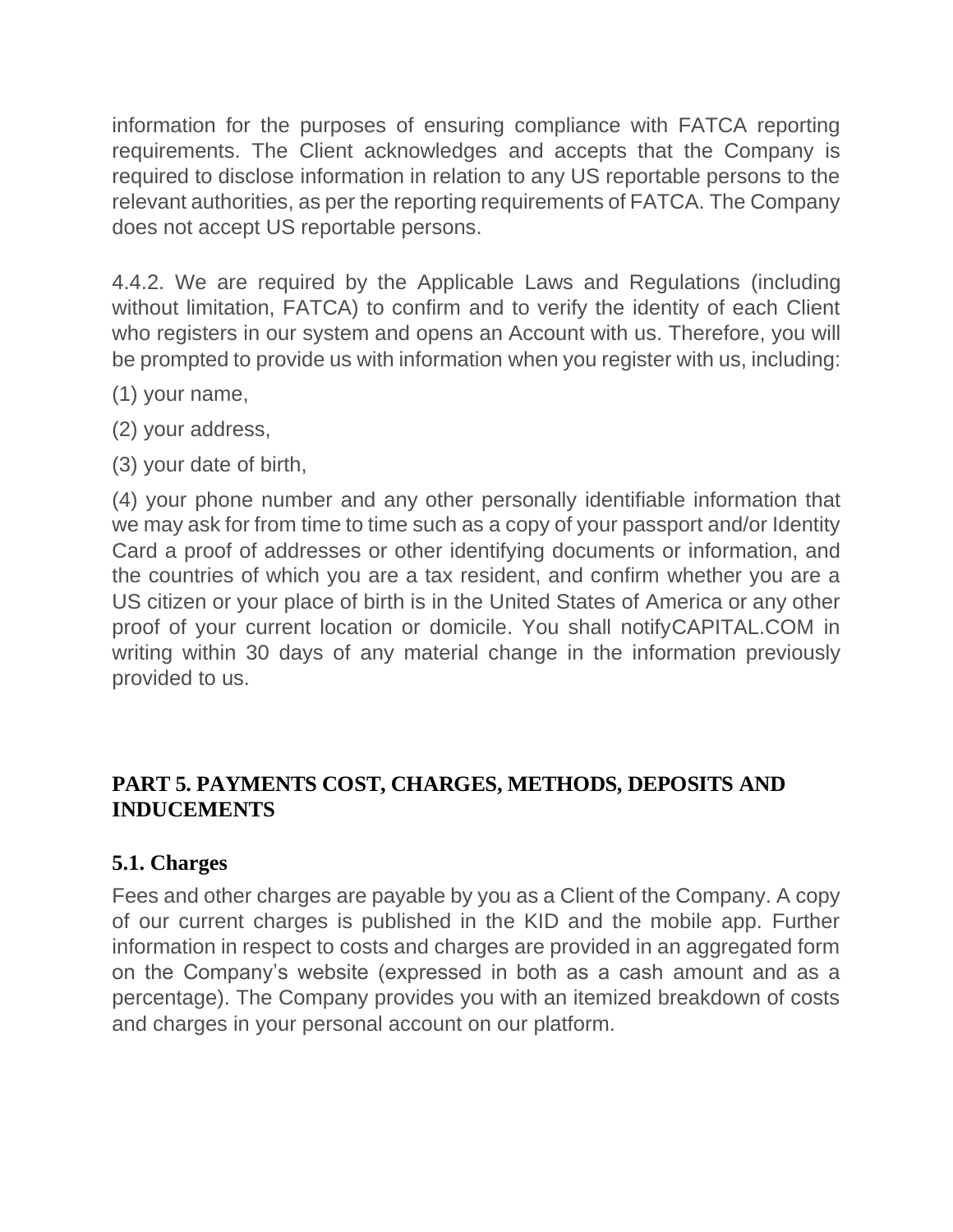### **5.1.1. Alteration of charges**

The Company reserves the right to modify, from time to time the size, the amounts and the percentage rates of its fees providing the Client with a respective notification of such charges accordingly. Any alteration to charges will be notified to you in advance of the relevant change via our Website or the mobile app. You need to monitor and/or to regularly check the fees andcharges on our Website or in the mobile app, taking into account that the Company is under no obligation to make personal notifications of the alterations to the charges. Your continued use of our platform shall beconsidered as your consent and agreement to such changes and shall be governed by those Terms and Conditions, as modified. If you do not wish tobe bound by those changes you should cease to use our platform and inform us immediately.

Although the Company will endeavor to notify clients via e-mail communication of any significant alterations of charges for the Client's convenience.

### **5.2. Spreads**

The Company will quote to clients two prices, the "ASK" at which clients can buy a respective CFD, and the "BID" at which clients can sell a respective CFD. The difference between the ASK and the BID prices is called the"SPREAD". The SPREAD is the only trading cost that the user has to pay as atrading fee for the Electronic Services. No other charges or commissions are paid by the clients to enter or exit a trade. The Company's spreads are quotedon both the mobile and web platforms and on the website.

The spreads are dynamic due to the uncertain nature of the markets and are set at the absolute discretion of the Company. Different instruments have different spreads. The spread may factor in:

- Liquidity of the product's underlying market
- General market and economic conditions
- The Company's risk appetite
- The Company's costs and profit margin
- The greater competitive landscape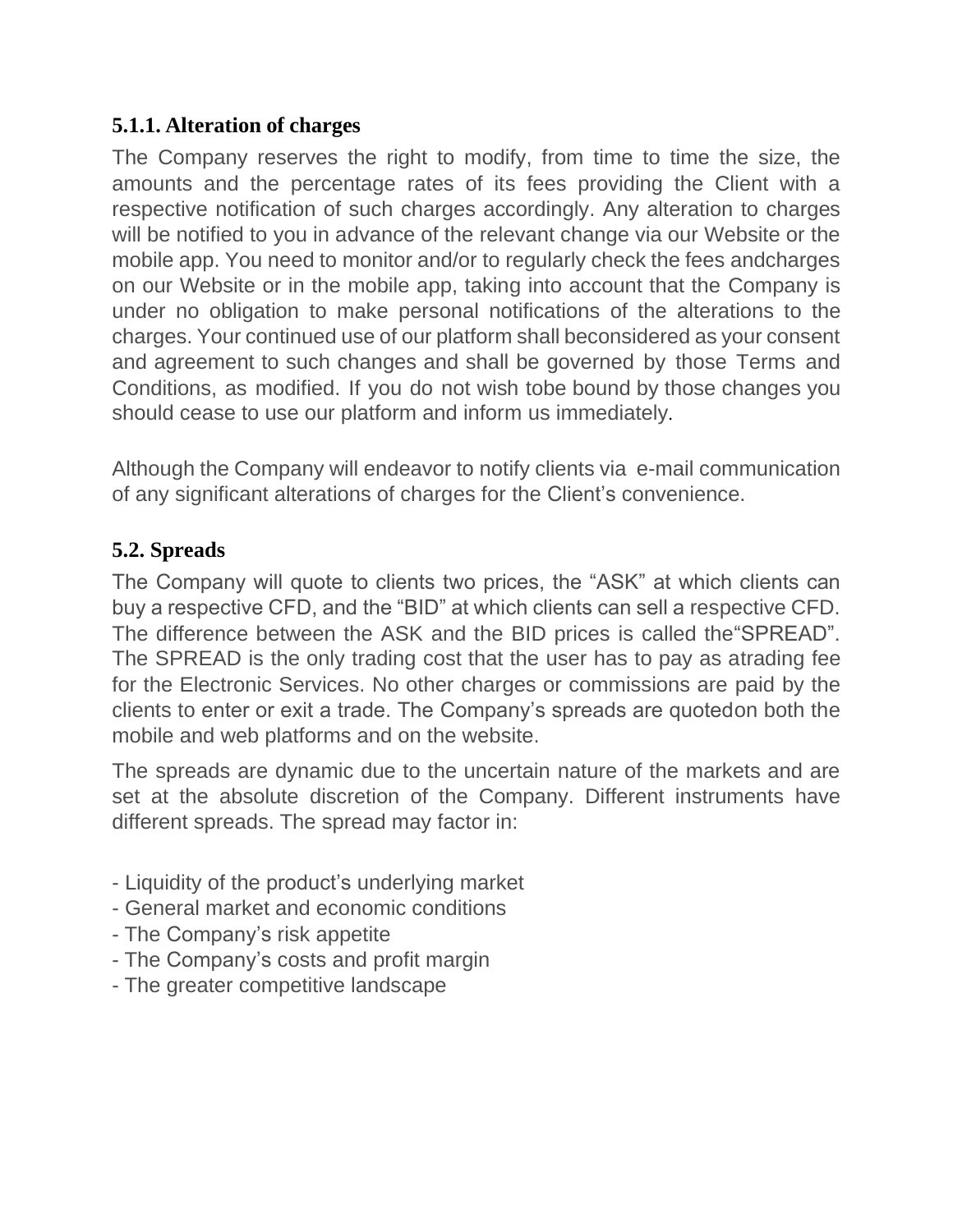The Company is using a proprietary model to create its pricing. A unique internally developed pricing algorithm sources prices from many price liquidity providers, assuring that the Company provides to its clients the best price it can.

#### **5.3. No Commissions or Fees for Depositing orWithdrawal**

No fees are charged by the Company for deposits to or withdrawals from the Account.

#### **5.4. No Telecommunication Fees are Charged or Covered**

No additional costs are charged by the Company in relation to the telecommunication media utilised by the Client, if any, and the Company is not responsible for compensating any fees incurred in relation to the use of telecommunication media by the Client. It is the Client's sole responsibility to settle any fees with the respective telecommunication provider.

### **5.5. Payment Methods**

Clients can deposit funds to their Account at any time. The following payment methods can be used: bank cards and bank transfers, payments via electronic or online payment solutions, such as iDeal, Trustly, Multibanko, Przelewy24, Sofort, Qiwi, WebMoney, AstropayTEF, 2c2p, Paypal. Additional limitations and restrictions apply subject to region, and/or currency, and/or amount of payment. The Company reserves the right to amend the list of paymentmethods without notification of its clients.

Bank deposits or any other type of deposits from third parties to the Client's Account will not be accepted.

#### **5.6. Minimum Deposits**

5.6.1. The Company reserves the right to change from time to time the minimum amount of money that can be deposited to your Account at a time (the "Minimum Deposit"). The amount that is currently constituting the Minimum Deposit shall be shown to you during the depositing process. In average the Minimum Deposit constitutes from 20 to 100 EUR or same amounts in USD/GBP, or from 80 to 400 PLN respectively, depending on the account base currency.

For deposits processed via bank transfers, the Company shall only accept deposits that are equal to €250 (or the equivalent in the Base Currencyof the Client's Account) (the "Minimum Bank Transfer Deposit") or deposits that are greater than the Minimum Bank Transfer Deposit. In case the Client deposits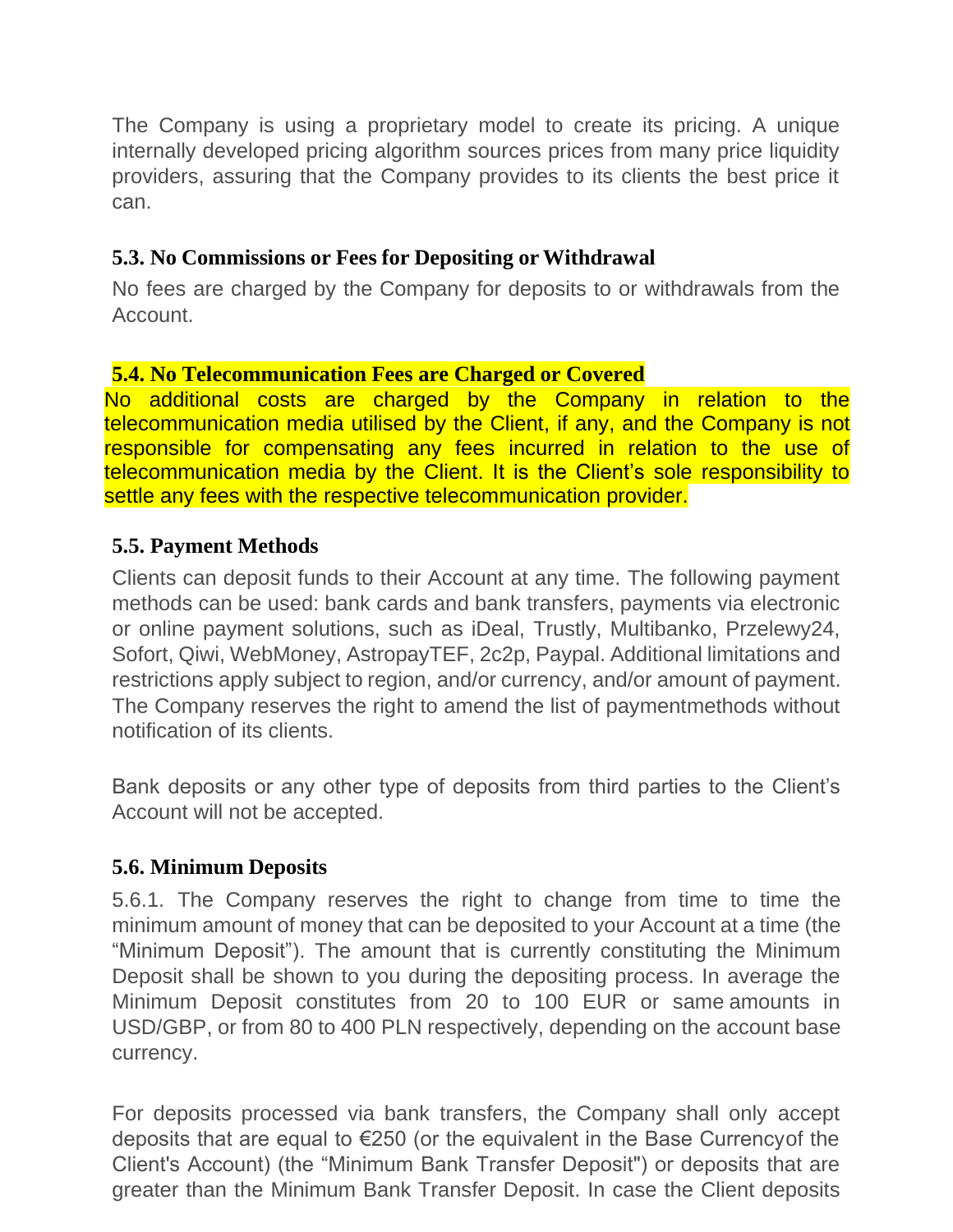an amount less than the Minimum Bank Transfer Deposit the Company has the discretion to decline such deposit and process its return, with all relevant bank charges deducted from the amount returned.

## **5.7. Prepaid Cards**

5.7.1. Anonymous prepaid cards involve a higher risk for money laundering and terrorist financing activities. As such, the Company has established procedures in order to mitigate such risk arising from the use of anonymous prepaid cards. In particular, the Company shall not accept deposits originating from anonymous prepaid cards issued outside the European Union. In this respect, when such a deposit method is identified by the Company, thedeposited funds are immediately returned to the Client.

#### **5.8. Conversion into the Base Currency**

Investing in financial instruments with an underlying asset(s) in a currency other than your base currency entails a currency risk as the financial instrument is settled in a currency other than your base currency and hence the value of your return may be affected by its conversion into the base currency. Currency risk is not limited to conversions within the Online Trading Platform but also extends to deposits or withdrawals where currency conversion is required. The conversion rate is not within the control of the Company and therefore, the Company shall not be liable for differences resulting from unfavourable conversion rates.

For the purposes of any calculation (unless expressly stated otherwise), we convert amounts denominated in any other currency into the Base Currency at the prevailing rate at the time of the calculation as shown on our platform.

However, the Company reserves the right to add a markup on the conversion rates in relation to the prevailing market conditions.

A fee of 0.15% will be applied when the client is trading with stocks or ETFs that are quoted in currencies different from the client's account's currency. The precise amount will be listed on the review order page.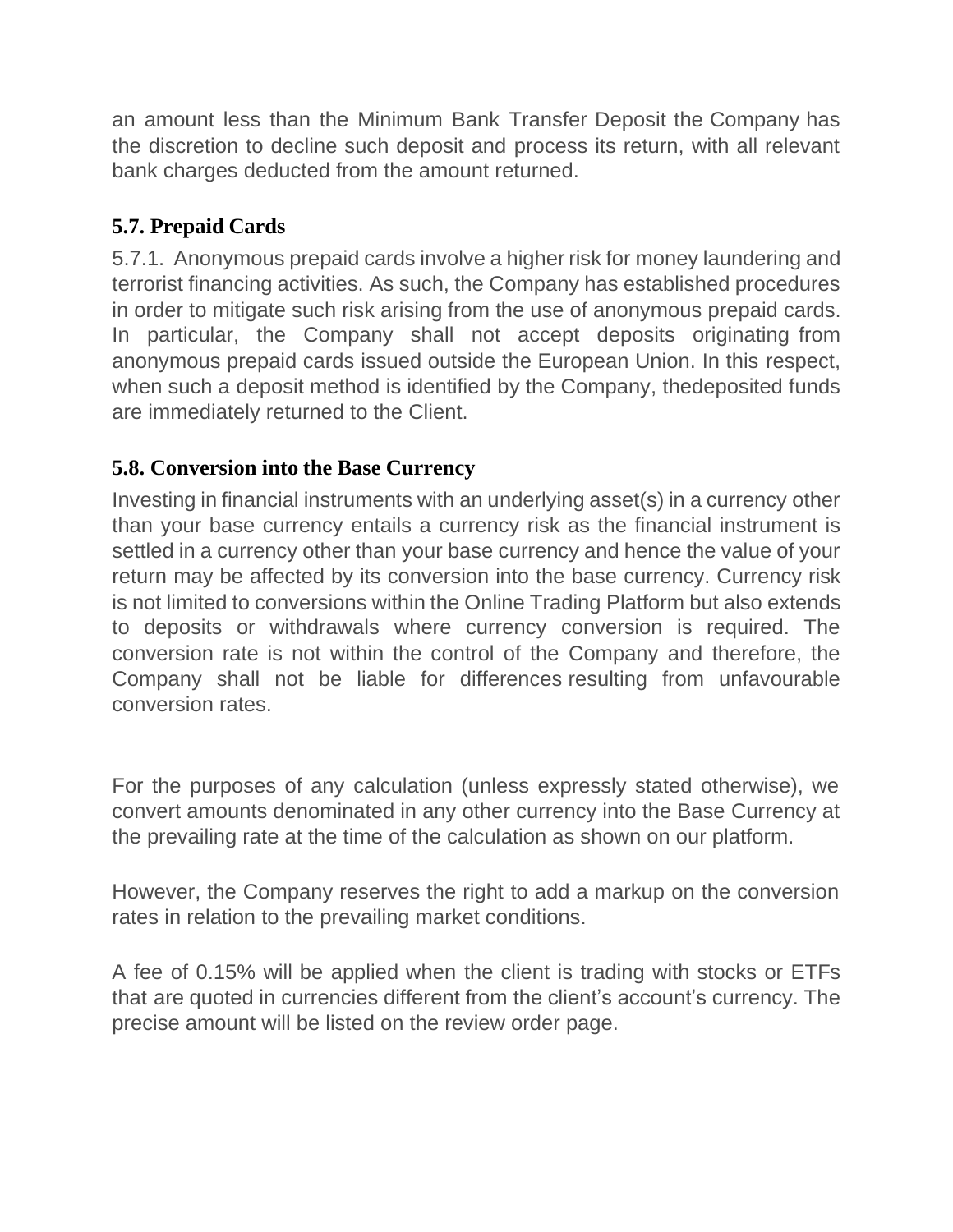### **5.9. Additional Costs**

You should be aware of the possibility that other taxes or costs may exist that are not paid through or imposed by us. It is your sole responsibility to bear these additional costs.

#### **5.10. Ex-post disclosure**

The Company will provide the Clients with an itemized breakdown of costs and charges in your personal account on our platform.

#### **5.11. No Third-Party Payments**

You can deposit only your money to your Account. It means that it should be easily traceable that the deposited funds come from you. In case of a doubt we reserve the right to ask for a documentary confirmation of the ownership of the incoming funds.

No third-party payments will be accepted. If a third party deposit is identified or if in case of a doubt you are unable to provide the documentary proof of funds ownership – the deposited amount deducted by the amount of transaction fees will be returned to the same account from which it wasreceived.

In case the card was fraudulently used the legal owner of the card shall apply to the Company for reimbursement of the full fraudulently transferred amount including transaction fees. The Company shall reserve the right to take action as it deems necessary that may include notifying the relevant authorities.

The Company will not process any Account withdrawals made to third parties. Withdrawals will be made to the same account from which the incoming funds were received. If it is not possible you are obliged to provide us with the documentary proof of ownership of the account to which you are requesting withdrawal.

#### **5.12. Overnight Premiums**

If you hold a position open overnight, an overnight premium is subtracted from your Account. The size of overnight premium is specified for each instrument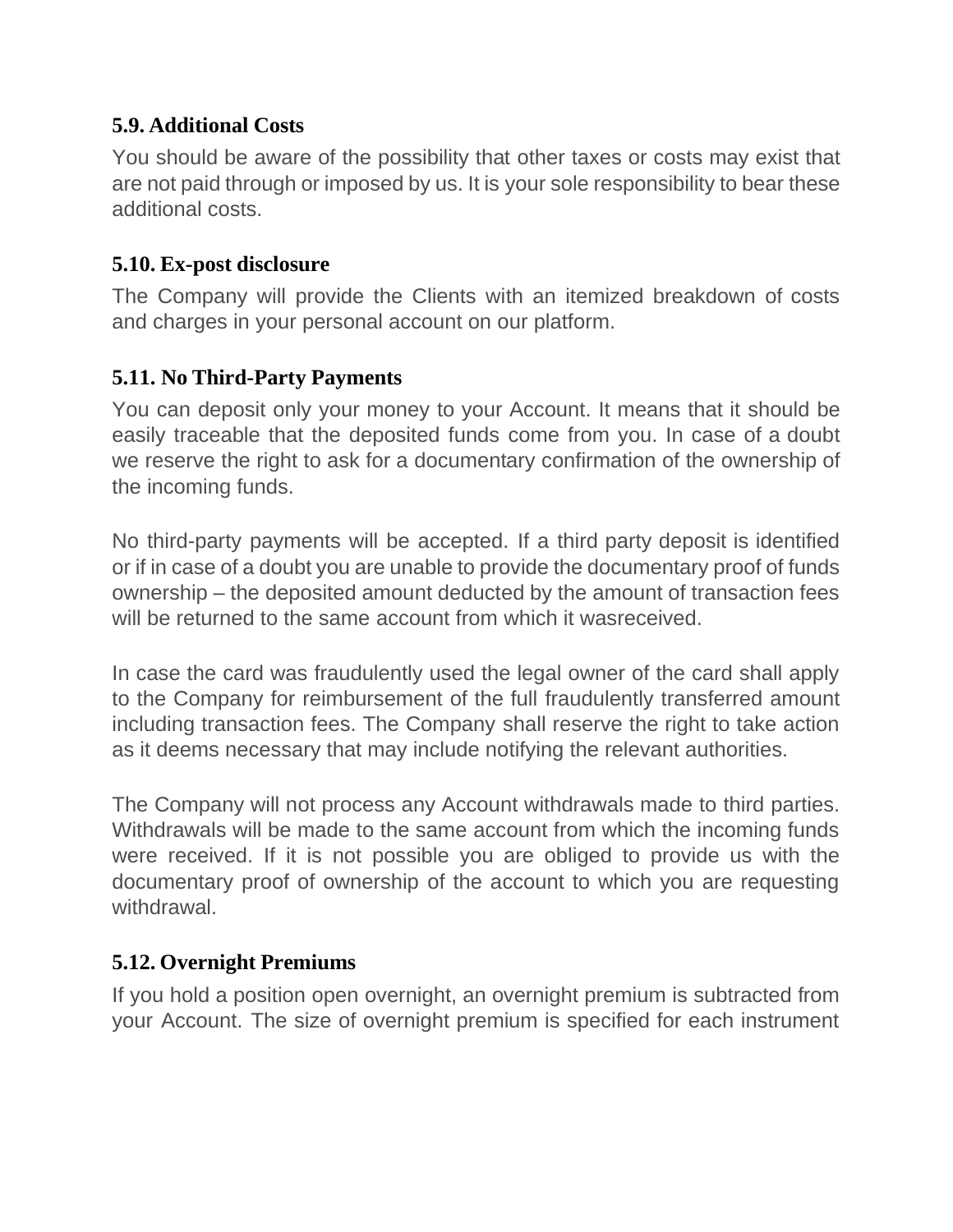on our Website and on the [mobile](https://capital.com/derivative-financial-instruments) app. Any alteration of the overnight premium is subject to the rules as specified in the clause 5.1.1.

#### **5.13. Inactive Accounts**

Inactive Accounts (as defined in chapter 8.19 of these Terms) will not be subject to any charge, relating to the maintenance/administration of such Inactive Accounts.

### **5.14. Inducements**

Under inducements rules, the Company will not pay or accept from any party (other than you) any fee or commission in connection with the provision of an investment service or an ancillary service unless these payments and/or benefits meet the requirements of the following paragraph. Similarly, we will not provide to or receive from any party (other than you) any non-monetary benefit in connection with the provision of investment service or an ancillary service.

In accordance with the above paragraph, the payments and/or benefits shall:

- Be designed to enhance the quality of the service provided to the Client; and
- Not impair compliance with the Company's duty to act honestly, fairly and professionally in accordance with the Client's best interest.

The only inducements paid by the Company to third parties relate to the third parties introducing Clients to the Company. The terms of payment are one-off and are fully disclosed on the website of the Company: [https://affiliates.capital.com/.](https://affiliates.capital.com/)

With respect to the provision of inducement rules, i.e. ensuring that inducements do not impair the Company's duty to act honestly, fairly and professionally in accordance with the best interest of its Clients, the Company at all times provides the following:

1. The Company does not treat any differently Clients onboarding through affiliates in relation to the execution of their orders;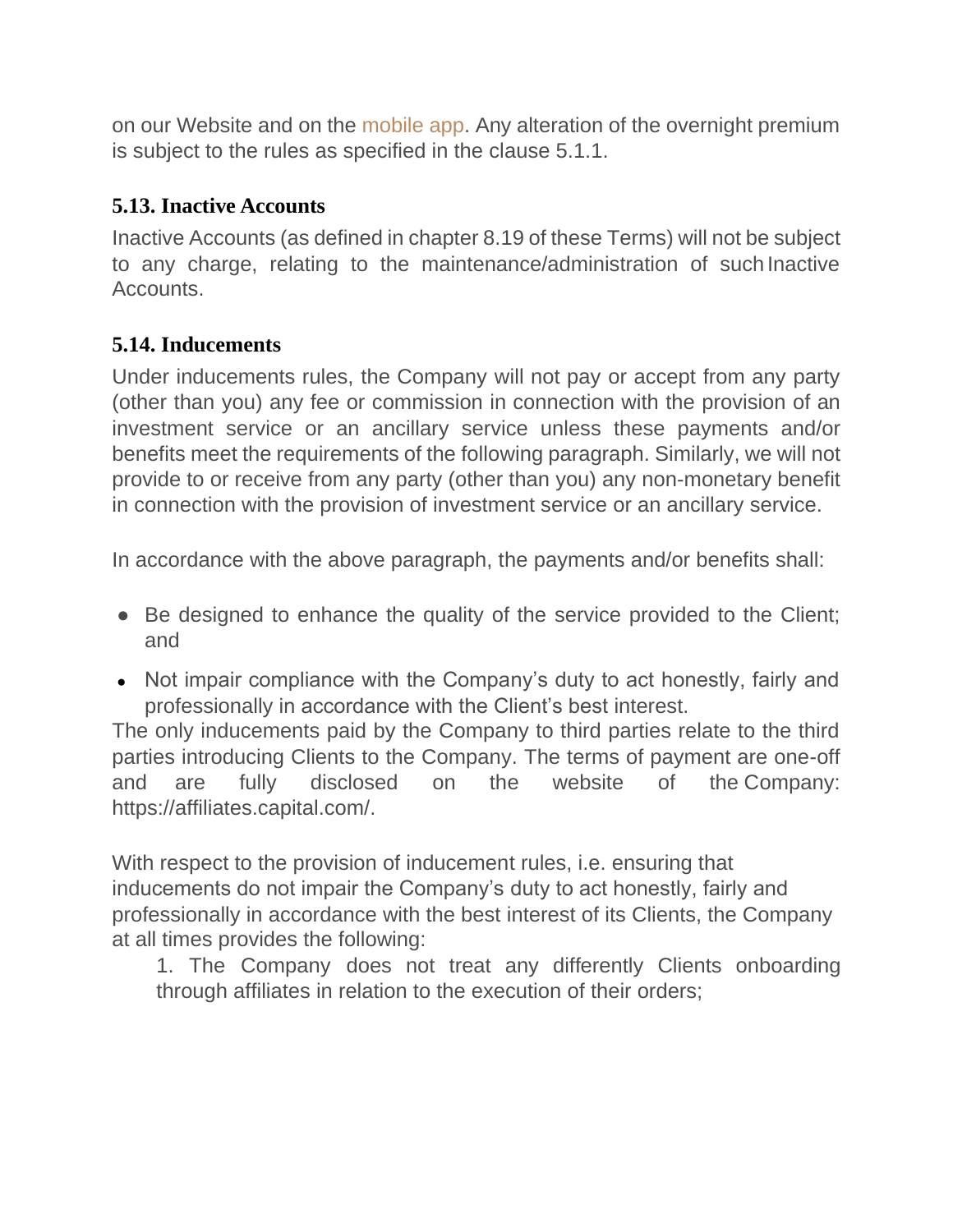2. The Client does not incur any additional costs when onboarding through an affiliate, as inducements paid to the affiliate are paid directly by the Company;

3. The Company ensures that no conflicts of interest arise from the method of inducement of affiliates since the terms of payment do not relate to the volume of transactions undertaken. Affiliates are not allowed to communicate with introduced traders or influence in any way amounts of deposits or volumes of trades and transactions of our clients.

## **5.15. Guaranteed Stop Loss Order**

The GSL order can be placed by you if the trading mode is set to "normal" on the Account. However, if the Account is in hedging mode or was changed from "hedging" mode to "normal" after the Positions were opened, you acknowledge that the GSL order shall not be applicable for such Positions.

### **Note: our MT4 trading platform does not offer GSL.**

# **5.15.1. Guaranteed Stop Loss Order Fee (GSL Fee)**

There is a fee charged when the Guaranteed Stop Loss Order is triggered and executed. The fee is charged in the form of an extra spread and is expressed in percentage. The percentage is displayed in the deal ticket when placing the Guaranteed Stop Loss Order on the CAPITAL.COM Online Trading Platform. The GSL Fee is calculated by the following formula:

## *GSL Fee = GSL Premium \* Position Open Price \* Quantity*

The amount of fee charged is displayed in the trade history once the GSL is triggered and executed.

## **5.16. Dividends**

Adjustments will be made to the Client's Account due to dividend payments related to the underlying equity. Such adjustment will be calculated by the Company based on the size of the dividend, the size of Client's position, taxation and whether it is a buy or a sell trade. If the Client holds a long Position, the Company will adjust the Client's Account in Client's favor by the dividend multiplied by the long quantity as adjusted, if necessary, for taxation. If the Client holds a short Position, the Company will adjust the Client's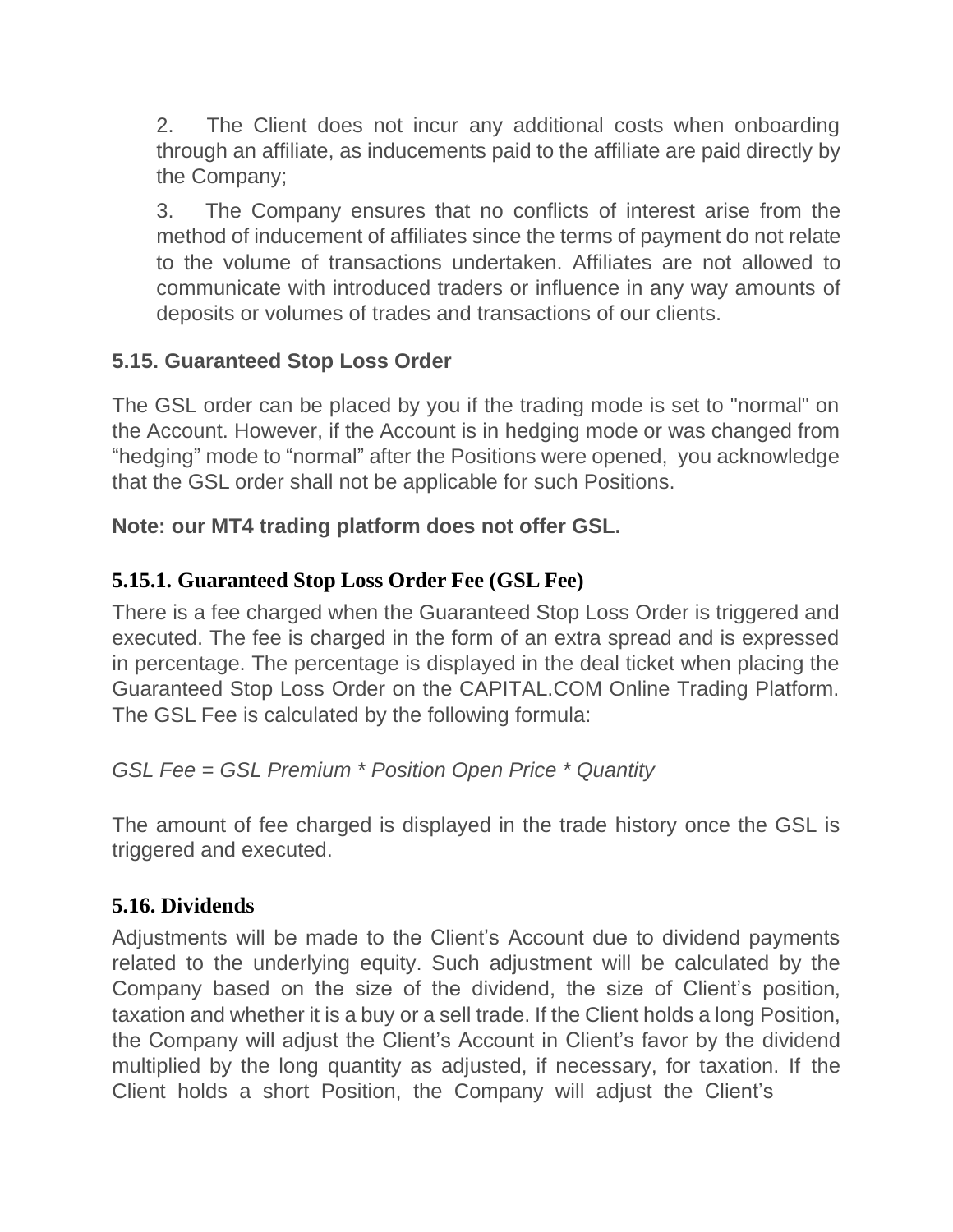Account in the Company's favor by the dividend multiplied by the short quantity as adjusted, if necessary, for taxation.

A dividend adjustment is applied when an underlying share passes its exdividend date (including the ex-date of any special dividend) in the underlying stock market.

However, as the Company is dependent upon notification from an external third party under no circumstances the Company shall be kept liable for the consequences of any delayed adjustments.

#### **5.17. Rebates to Professional Clients**

The Company may pay to its Professional Clients rebates depending on their trading activities. The terms of payments of relevant rebates, so as any other applicable terms and conditions, will be subject to separate agreements and/or offerings, public or individual, which will constitute an integral part of the present Agreement.

The payment of such rebates shall be concluded only upon completion of compliance and risk checks carried out by the Company

Notwithstanding any other term of this Agreement, the Company may, at its sole and absolute discretion, withhold, delay or deny payment of the Affiliate Fee in any of the following events:

- the Company has reason to suspect that the Client's activity is not in compliance with Applicable Rules;
- the Company has reason to suspect that the Client's activity is in breach of this Agreement or there is any breach of this Agreement;
- the Client has failed to provide any piece of information as may be requested by the Company or has provided misleading or incorrect information; and/or
- the Company has noticed or has been made aware by any third party of the alleged infringement of third parties' rights by the Client or there is any infringement of third parties' rules or rights applicable to Client while performing its obligations under this Agreement.

# **PART 6. EXECUTION OF CLIENTS' TRANSACTIONS**

## **6.1. Execution Only - No provision of Investment Advice**

We deal on an execution only basis and do not advise on the merits of particular Transactions, or their taxation consequences.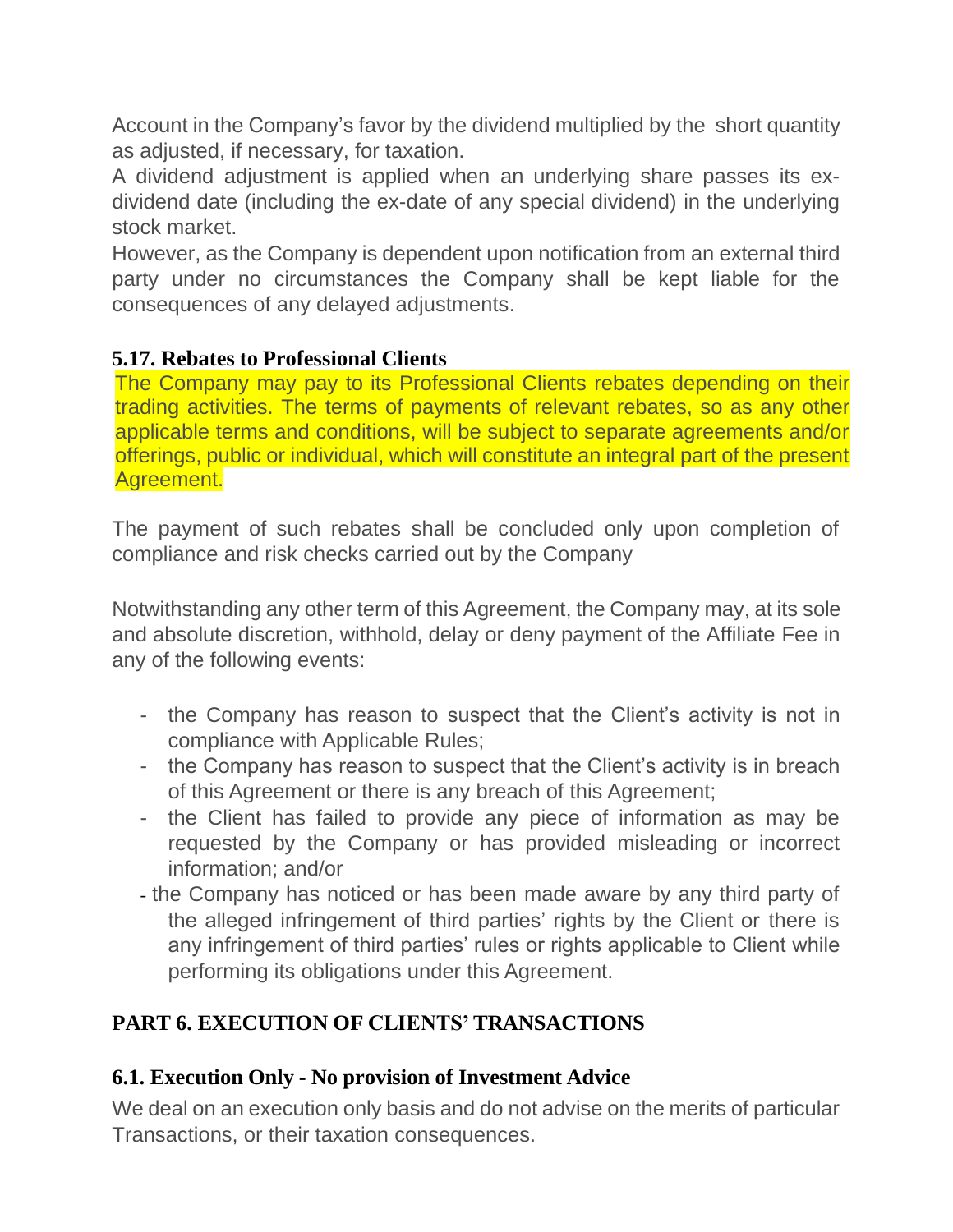## **6.2. Own Judgement and Suitability**

Without prejudice to our foregoing obligations, in asking us to enter into any Transaction, you represent that you have been solely responsible for making your own independent appraisal and investigations into the risks of the Transaction. You represent that you have sufficient knowledge, market sophistication, professional advice and experience to make your own evaluation of the merits and risks of any Transaction and that you have read and have accepted the [Risk Disclosure Statement.](https://capital.com/risk-disclosure-policy) We have provided you with all the relevant information and documents that you need to decide on the investment including, but not limited to, KIDs, Risk Disclosure Statement, the present Terms, policies, educational materials, although we provide you no warranty as to the suitability of the products traded under these Terms and assume no fiduciary duty throughout our relationship with you.

### **6.3. Incidental Information**

Where we do provide generic trading recommendations, market commentary or other information:

a. this is incidental to your trading relationship with us. It is provided solely to enable you to make your own investment decisions and does not amount to advice;

b. where information is in the form of a document containing a restriction on the person or category of persons for whom that document is intended or to whom it is distributed, you agree that you will not pass it on to any suchperson or category of persons;

c. we give no representation, warranty or guarantee as to the accuracy or completeness of such information or as to the tax consequences of any Transaction;

d. you accept that prior to dispatch, we may have acted upon it ourselves or made use of the information on which it is based. We do not make representations as to the time of receipt by you and cannot guarantee that you will receive such information at the same time as other Clients. Any published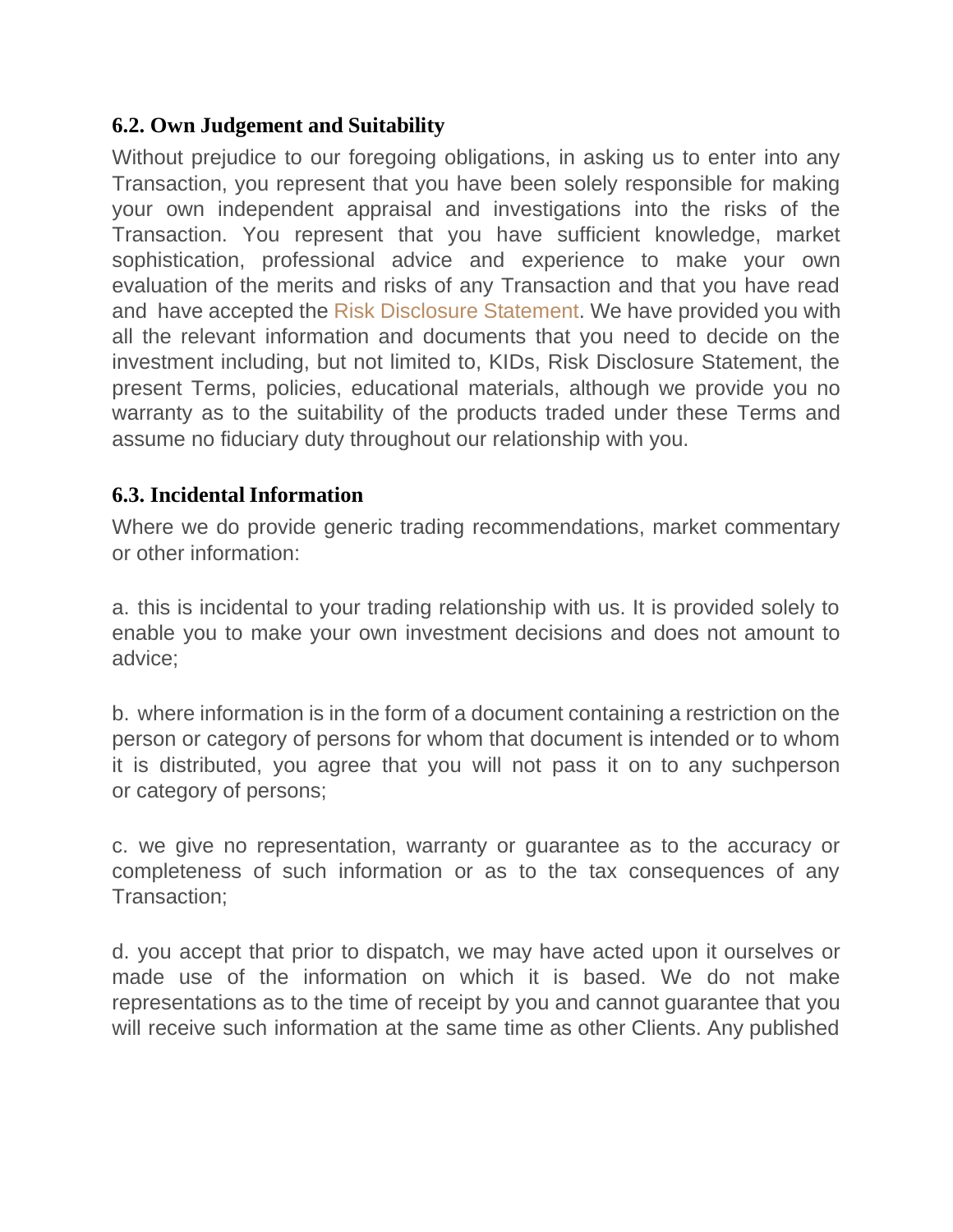research reports or recommendations may appear in one or more screen information service.

#### **6.4. Conflicts of Interest Policy**

6.4.1. Under Applicable Laws and Regulations, the Company is required to have arrangements in place to manage conflicts of interest between the Company and its clients and between other clients. The Company will make all reasonable efforts to avoid conflicts of interest, and when they cannot be avoided the Company shall ensure that you are treated fairly and at the highest level of integrity and that the Client's interests are protected at all times.

6.4.2. You acknowledge that we provide our Services to a broad range of Clients and have numerous counterparties and circumstances may arise in which we, our Associates, or any relevant person may have a material interest in a Transaction with or for you or where a conflict of interest may arise between your interests and those of other clients or counterparties or ofourselves.

6.4.3. Please refer to our [Conflicts of Interest Policy](https://capital.com/conflict-of-interest-policy) for further information on how we manage any conflict that may arise. Upon request, we will provide you with any further details in that regard.

## **PART 7. AMLAND CLIENT ACCOUNT OPENING PROCEDURES**

## **7.1. Account Opening**

7.1.1. Before you can place an order with the Company, you must read and accept these Terms, the trading policies as outlined in Part 8 below, and all applicable Schedules (if any). Moreover, you must also deposit sufficientfunds in your Account and your Client registration form, and all accompanying documents, must be approved and verified by the Company.

7.1.2. The Company has established a Customer's Acceptance Policy in order to perform accurate and complete risk assessment when accepting clients.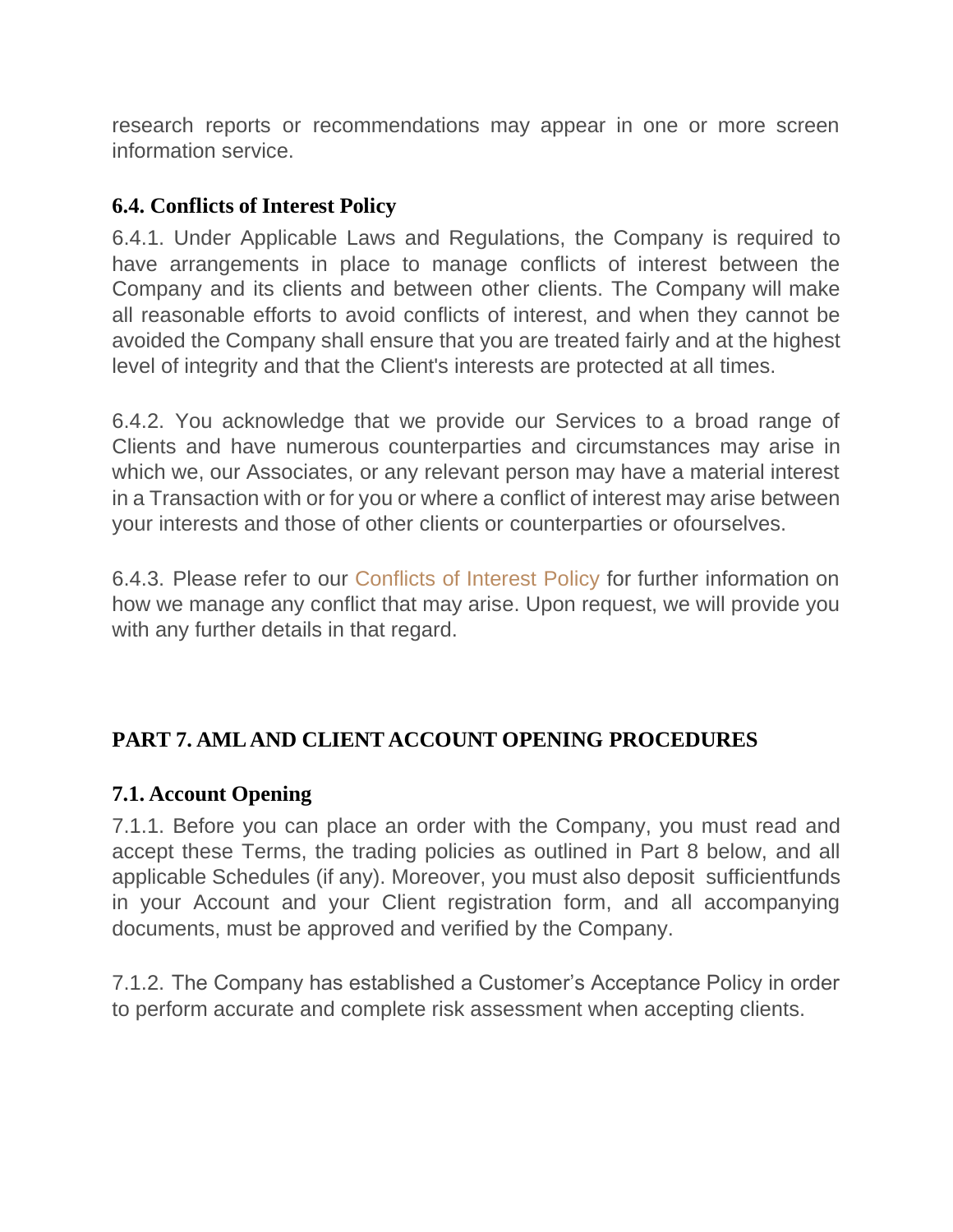### **7.2. Documents**

7.2.1. When accepting a new Client, the Company is required to have satisfactory evidence of a Clients' identity, economy profile and financial background, in order to provide an effective service. The Company requires all clients to enter into an agreement with the Company by completing the account opening documentation which is tailored to extracting this information.

7.2.1.1 For Natural Persons not residing in the Republic of Cyprus:

- Proof of identity: Copies of Passports, and if available, official national identity cards issued by competent authorities of their country of origin are obtained;
- Proof of Address: A utility bill, house deed, or bank statement not older than 6 months, stating the Client's name and residential address. In cases where the clients are operating within countries where the addresses are identified only by reference to a P.O Box, a declaration letter signed by an independent government representative or professional officer (such as post office, lawyer, accounts and notary public) confirming the Client's address is accepted.

## 7.2.1.2. For Legal Person's Accounts

A different identification procedure is followed for legal persons interested in opening an account with the Company.

The documentation that needs to be obtained by the respective clients is in accordance with the provisions of the Prevention and Suppression of Money Laundering and Terrorist Financing Law of 2007-2021 (hereafter the "AML Law") and the Prevention and Suppression of Money Laundering and Terrorist Financing Directive 2020 (hereafter the "AML Directive"), as amended from time to time.

7.2.2. The documents required for the verification of your identity to approve the registration of your Account, may be provided to the Company within 15 (fifteen) calendar days from the date of the first deposit made to the relevant Account. During this period the Client will be able to trade.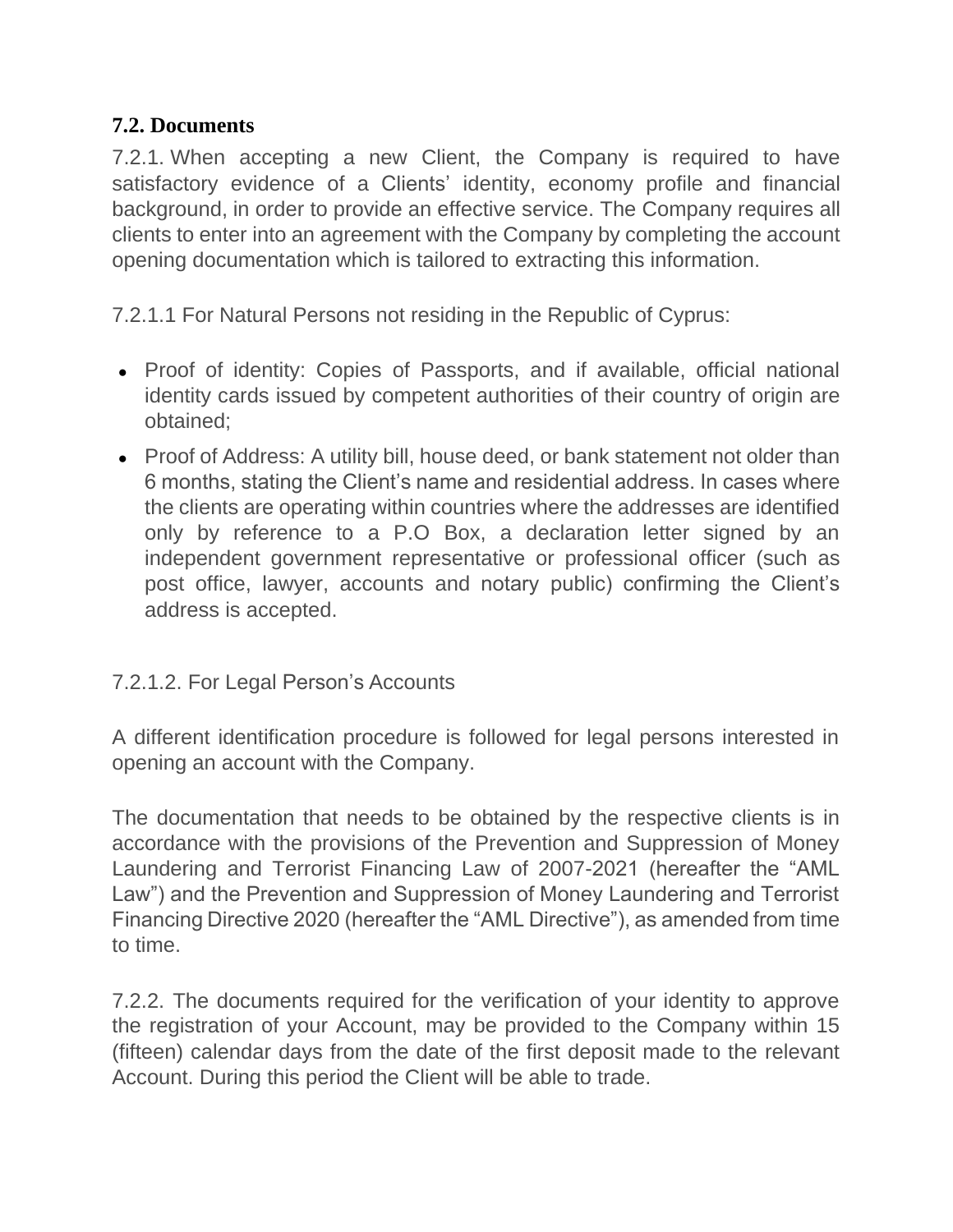7.2.3. Upon the provision of all requested documentation, and prior to the expiration of the 15 (fifteen) calendar days mentioned in Clause 7.2.2 above, the Company will assess and verify the provided documentation and, if everything appears to be in line with the Company's procedures, an approval of your registration as a Client will be sent to you by e-mail to the address you have provided during the registration of the Account.

7.2.4. In case the documents requested during your registration are not provided within the 15 (fifteen) days period, the Company shall proceed with the suspension of your Account and any other Electronic Services related to your Account will also be terminated. In case of a suspension, the Company will terminate the business relationship with you on the expiration of the last day of 15 (fifteen) calendar days period and all available funds will be returnedto the same bank account from which they were initially transferred to the suspended Account. All open positions on the to-be-suspended Account will be closed automatically on the expiration of the last day of the 15 (fifteen) calendar days period. If the expiration date falls on a non-trading day/hours the positions will be closed at the first upcoming opening of the markets in the CAPITAL.COM Online Trading Platform.

7.2.5. The Company may, at its sole discretion, at any time during the business relationship with you, request additional documents, including but not limited to the identification documents, proof of funds, evidence of your sources of funds, proof of ownership of the various payment methods, as well as selfies with requested documents.

7.2.6. In the event the Company detects any sanctions or adverse media alerts during the screening either on onboarding or on-going monitoring, the Company shall request additional identification documents including, but not limited to, a certificate of clean criminal record from the responsible authorities.

## **7.3. Registration Approval**

Upon the approval of your registration, you will be notified by e-mail to the address you have provided during the registration of the Account.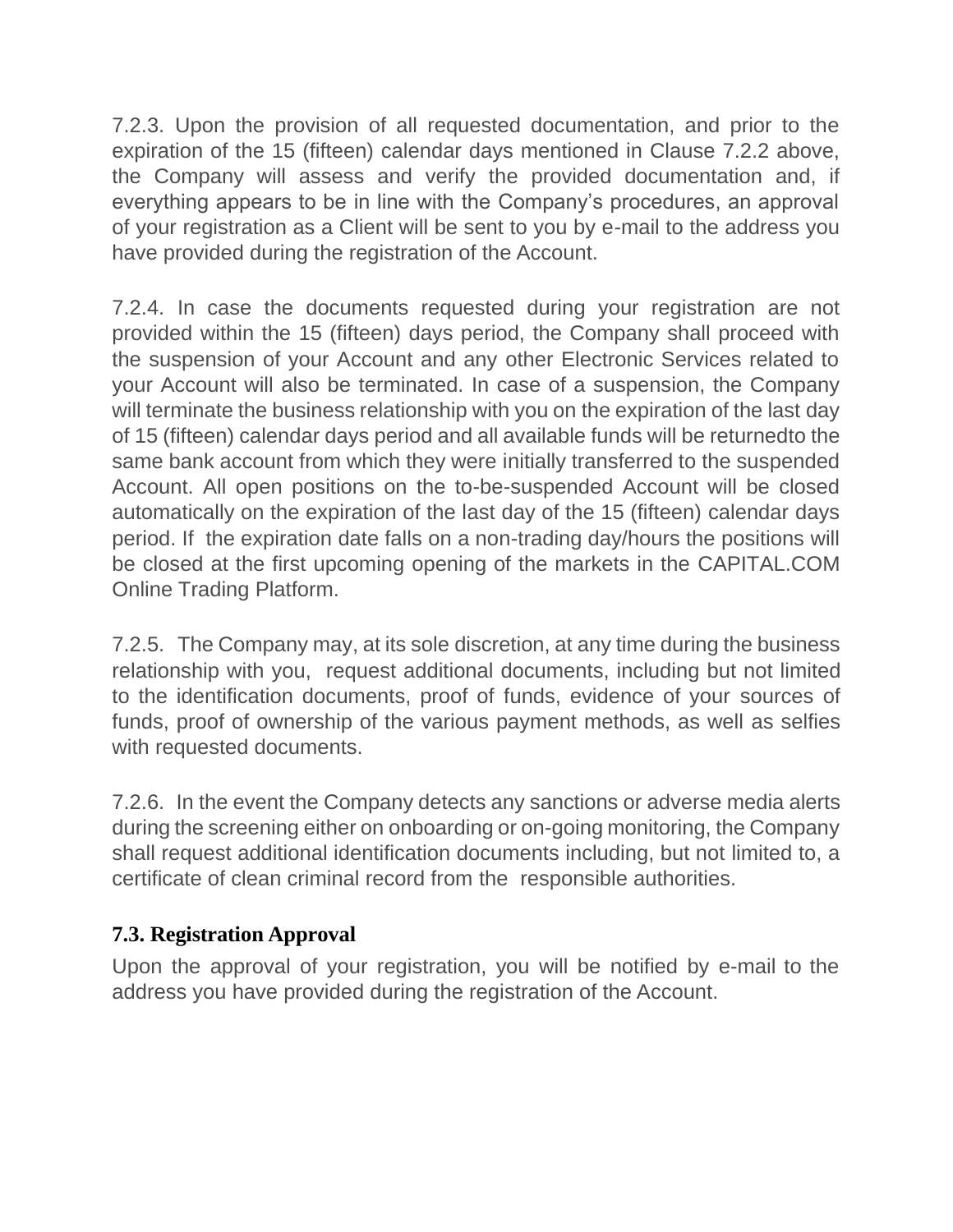### **7.4. Additional Requirements**

The Company may, in its sole discretion, at any time during the business relationship with the Company, and on reasonable grounds, request that, in addition to online acceptance of these Terms, the Client must complete and submit any signed documents as required by the Company, including but not limited to these Terms and the Risk Disclosure Statement.

# **PART 8. TRADING POLICIES AND PROCEDURES/ORDERS**

### **8.1. Placing Orders**

You may give us instructions in electronic form through the Website or the mobile app. In these Terms "instructions" and "orders" have the same meaning. When placing an Order, if it becomes pending, the funds required for its execution are blocked from the free funds available in the Client's Account (the blocked funds cannot be used for other Orders, until the pending onesare executed or cancelled).

The Client shall be the sole trader on the Account, and all Sub-Accounts, unless the Client has explicitly obtained prior consent from the Company. No third party is permitted to affect the trades on the behalf of the Client without prior notification to the Company. You acknowledge that by accepting these Terms, you remain the sole proprietor and trader on the account. Any such breach of the aforementioned may subject the Client's Account to the Enforcement Measures described in Section 13.3.

## **8.2. Types of Orders Accepted**

8.2.1. An order is an offer to open or close a transaction if our price moves to, or beyond, a level specified by you. Our approach is to place orders solely as a principal and not as an agent on your behalf; we are the sole counterparty to your trades and the sole execution venue for your orders. The CAPITAL.COM Online Trading Platform supports the following types of orders:

a. A Market Order is an instruction to buy or sell a CFD in a specified size at the best available market price for that size and it will be executed immediately at the best available market price. (the price might change beforeexecution, especially with less liquid financial instruments);such Market Order allows us to execute your order at a price that is different than our quoted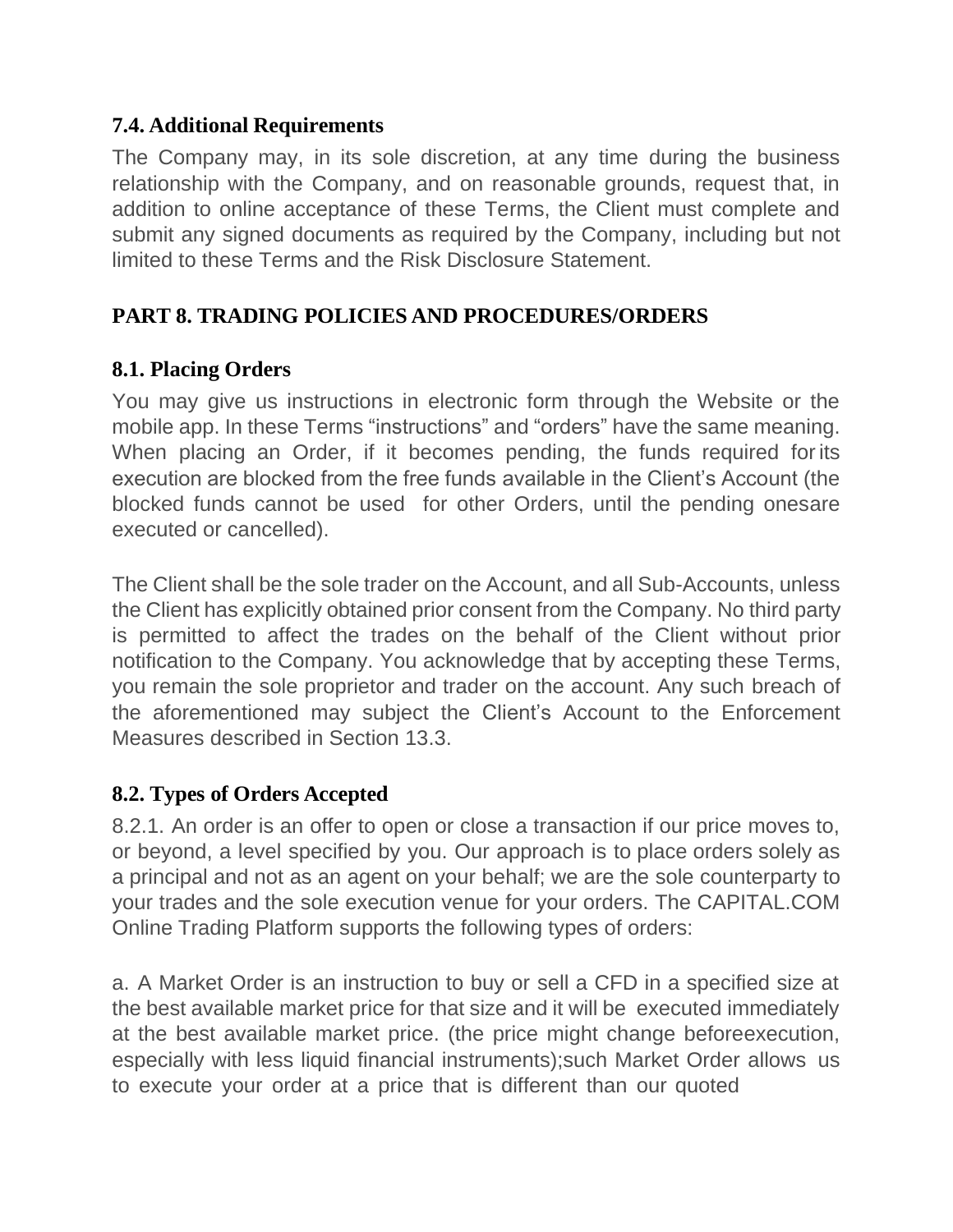bid/offer price at the time you place it. This order type does not allow any control over the price it will be filled at. Market Orders can be placed only during the trading hours of the underlying asset. Where there is insufficient liquidity available for the specified size your Market Order will be partially filledwhile the remaining quantity will be cancelled by the system. A Market Order can take Profit/ Stop Loss Orders attached.

b. A Limit Order is an instruction which allows the Client to set a minimum price (for a sell order) or a maximum price (for a buy order). This gives you a control over the price at which the Limit Order is executed, however this Limit Order may never be executed (or filled). A Limit Order can be used to either open or close a position. When there is insufficient liquidity available for the specified price your Limit Order will be partially filled with the remainingquantity actively pending until it is fully filled or cancelled. Once a Limit Orderis triggered it will be executed at a level that is the same or better than the level specified by you. Limit Orders can take Profit and Stop Loss orders attached.

c. A Working order is a general term for opening either a Stop or Limit Order. This allows the Client to buy or sell a CFD once it meets the stop price predetermined by the Client (after the CFD hits the Client's stop price, the Stop Order becomes a Market Order and is executed at the best price available).

d. A Stop Market Order is an instruction to execute a trade when a price level (the Stop Market Level) is reached that is equal to or worse than the current best price (a Stop Market Order). When the Stop Market level is reached, the Stop Market Order will trigger and a Market Order will be sent to execute the trade at the best price available at the time the Order is placed for the quantity you wish to buy or sell. Your execution price may be better or worse than the Stop Market Level you set depending on the liquidity available and the size of your Order. Stop Market Orders can be placed and/or cancelled at any time, even when the market is closed. In order to amend a Stop Market Order, you would need to cancel the existing one and place a new Stop Market Order provided the market conditions allow that. Stop Market Orders can be used to open or close a trade and can be Good For Day (GFD) or Good Til Cancelled (GTC). This means that for "GFD" Stop Market Orders any portion of the Stop Market Order which has not been executed during the trading day in which the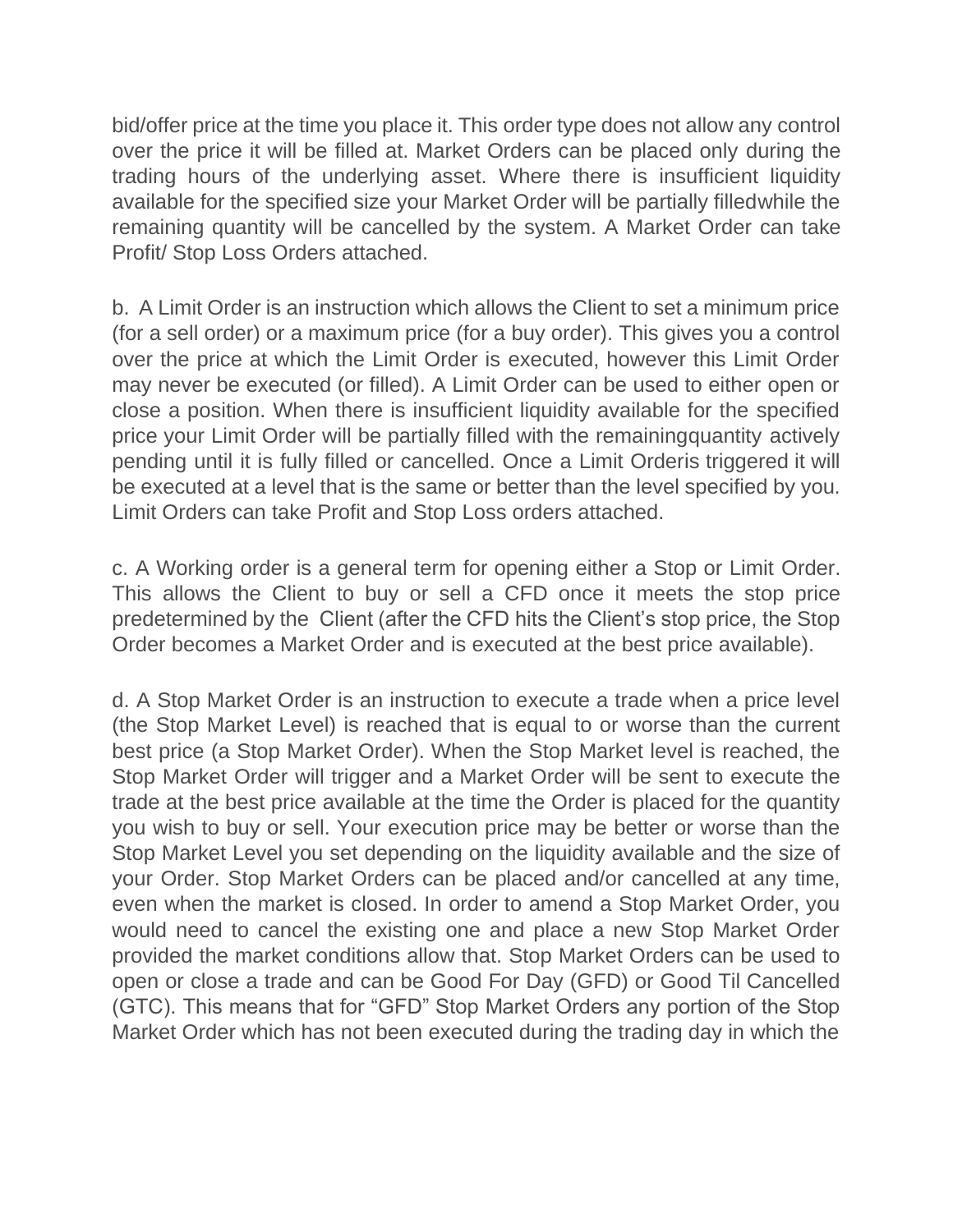Order was placed is automatically cancelled at the end of that trading day. It may be the case that your Stop Market Order could be partially executed if there is insufficient liquidity to cover all of your Order at the time your Stop Market Order is triggered. A "GTC" Stop Market Order would remain a working order until you choose to cancel it, if it is cancelled because you are on a margin call, or your Order is filled and becomes a position. Take Profit and Stop Loss Orders attached to Stop Market Orders will be set at a specified level away from the worst execution price received (e.g. 50 points away from the highest Offer price for a Long Market Order). Your Take Profit and Stop Loss Orders will not be set at a level relative to the volume weightedaverage opening price of your Order. e. A Take Profit is an order that can be attached to working orders, market orders or open positions, to close a position at a price that is better than the current price. This order type is primarily used to lock in profits from a position. If the market has moved to the opposite direction of a position, it is possible to set up a Take Profit at a price that is better than the current price but worse than the opening price. Thus, it is possible to limit losses with a Take Profit order. Where a Take Profit Order is attached to a working order it will be a contingent order that would become active once all or part of your opening order has been executed giving rise to a position being opened on your Account. The Take Profit Orders will be filled at the predefined price. If a TakeProfit Order is partially executed because there is insufficient liquidity at the price you specified, the remaining part of your order will be active until your price level is reached again and more liquidity is available. A Take Profit Orderwill remain active until it is executed or removed, or the open position is closed.

f. A Stop Loss is an order that can be attached to working orders, market orders or open positions, to close a position at a price that is worse than the current price. This order type is primarily used to limit the potential losses you can incur from an open position. If the market has moved to the direction of a position, it is possible to set up a Stop Loss at a price that is worse than the current but better than the opening price. Thus, it is possible to lock profitswith a Stop Loss order. If the Stop Loss level is reached, the Stop Loss Order is executed as a Market Order at the best price available for the quantity you wish to buy or sell. A Stop Loss Order will remain active until it is executed, or removed, or the open position is closed. If a Stop Loss Order is partially executed because there is insufficient liquidity, the remaining part of your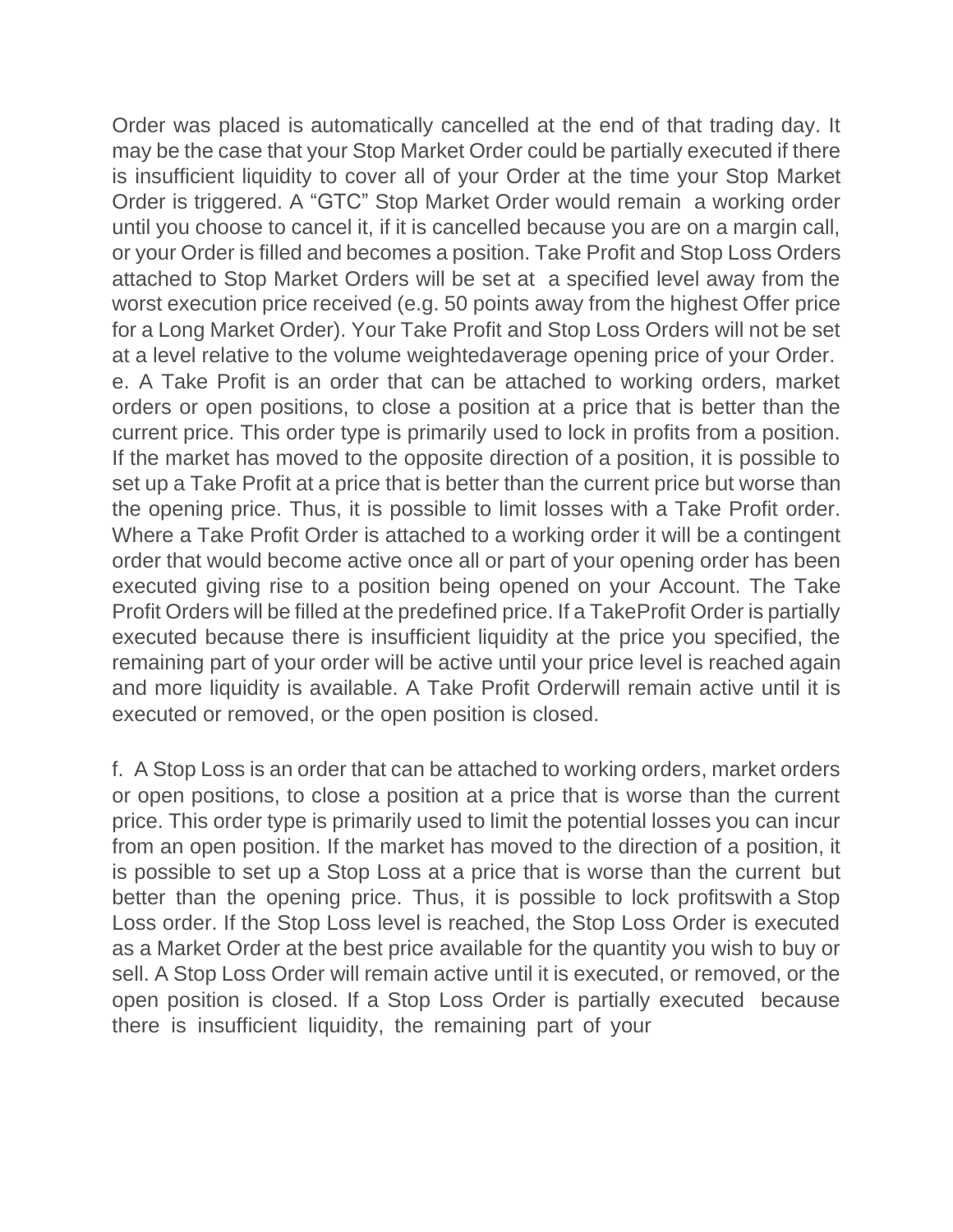order will be active until your price level is reached again and more liquidity is available.

We do not quarantee that a Stop Loss Order will be filled at the price specified.

g. A Trailing Stop order is a specific type of Stop Loss that automatically follows your positions, provided the market moves in your favor. If the market moves against you, then the stop loss level does not move.

A Trailing Stop order does not set the stop level at a certain price, but rather at a certain distance away from the current market price. It would be placed below the current market price if you are opening a long position on an asset, and above the current market price if you are opening a short position. A Trailing Stop is set at a percentage level or certain amount of points awayfrom the market price – this distance is known as the trailing step – and the stop will move to maintain that distance from the current price.

One of the largest benefits of a trailing stop is the flexibility that it offers you, as you don't have to manually move your stop if your position moves in your favour, and you want to adjust your exposure accordingly. If you leave a basic stop on an open position, which you don't then readjust if your trade isprofitable, your position will only automatically close if it retraces back to where you originally placed your stop. Any profits that you could have taken from the position, had you closed it earlier, would be lost. Trailing Stops help prevent this from happening, protecting the profits on a successful trade as well as minimising losses.

When you are setting a Trailing Stop, you have to be careful not to set your trailing step too far away from the market price or too near to it. If you set it too far away, you are at risk of unnecessary losses, but if you set it too close to the market price, you might be closed out before your trade has had the chance to make a profit.

h. A Guaranteed Stop Loss Order is an order that can be attached to working orders, market orders or open positions, to close a position at an exact price determined by you that is worse than the current price. This order type is used to limit the losses you can incur from an open position. If the market has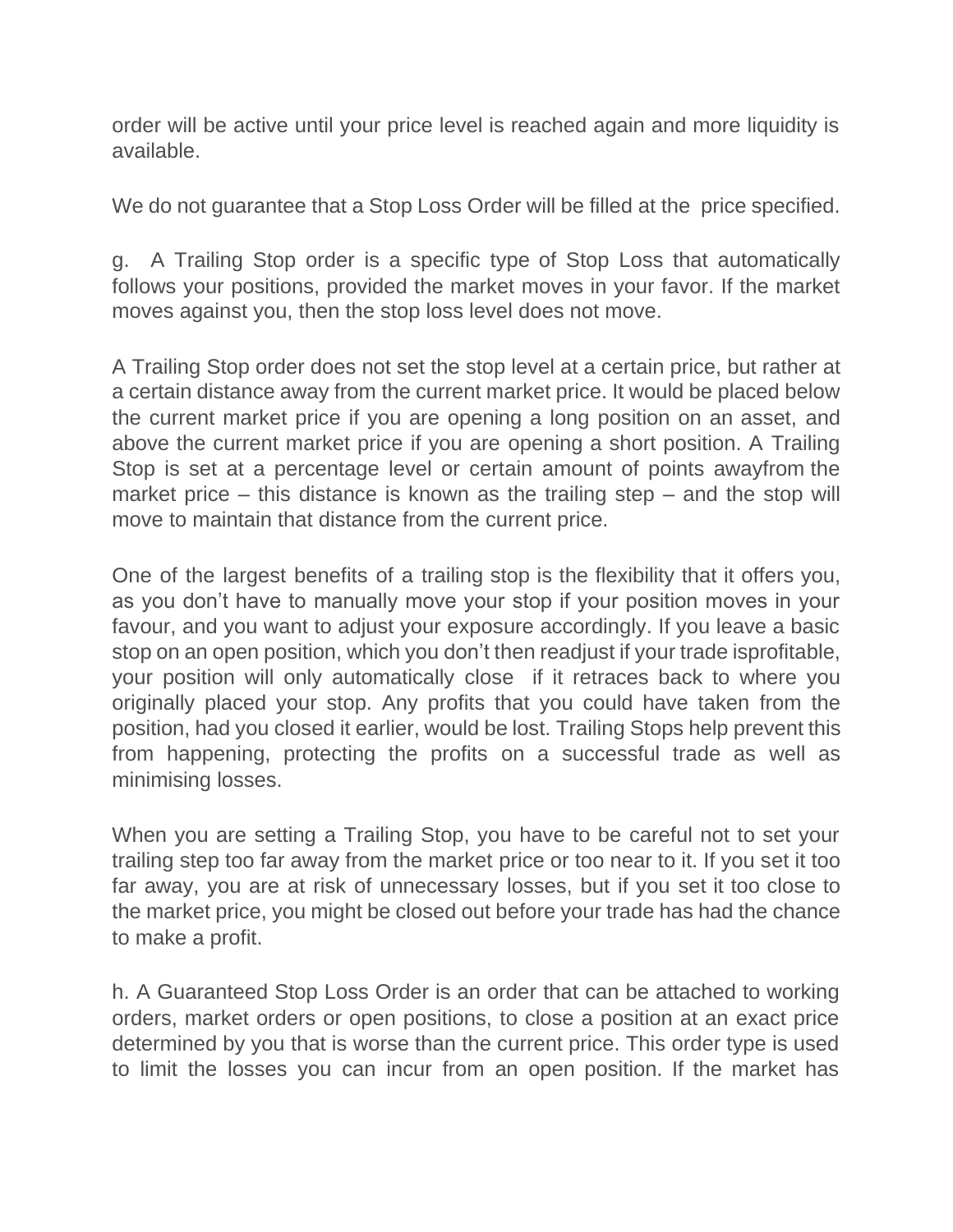moved to the direction of a position, it is possible to set up a Guaranteed Stop Loss at a price that is worse than the current but better than the opening price. Thus, it is possible to lock profits with Guaranteed Stop Loss order. When accepting your Guaranteed Stop Loss Order we guarantee that when our bid or offer quote goes beyond the price specified by you, we will close your position at exactly the price specified. An open position can be closed at your initiative before reaching the Guaranteed Stop Loss Order level. As we guarantee your close out price, there is a fee charged when the Guaranteed Stop Loss Order is triggered and executed (see cl. 5.14.1. Guaranteed Stop Loss Order Fee (GSL Fee).

8.2.2. Limit Orders and Stop Loss Orders for equity CFDs are executed based on the preceding ex-dividend prices and if not fully executed before the occurrence of the forthcoming Corporate Event, entitling the Client to a dividend for the equity CFD position(s) he/she currently holds, the Client's relevant CFD position(s) will be closed by the Company prior to that CorporateEvent at the then prevailing market price. Similarly, the Company will ask the Client to close any affected pending Limit Orders and Stop Loss Ordersbefore the forthcoming Corporate Event or will do so on its own.

8.2.3. Limit Orders and Stop Loss Orders applied to equity CFDs based on cum-dividend prices will be valid for the ex-dividend price (and vice versa) unless specifically cancelled by the client.

8.2.4. We may introduce new types of orders from time to time by posting a relevant alert and updating the current information on our platform.

8.2.5. We may introduce restrictions on a temporary basis regarding a certain type of Order or all Orders.

## **8.3. Terms of Acceptance for Orders**

8.3.1. It is your sole responsibility to clearly indicate the terms of an order when entered, whether it is a Market Order, Limit Order, Take Profit, Stop Lossor any other type of order, including the relevant price and lot size.

8.3.2. You acknowledge and agree that, despite our best efforts, the price at which execution occurs may be materially different to the price specified in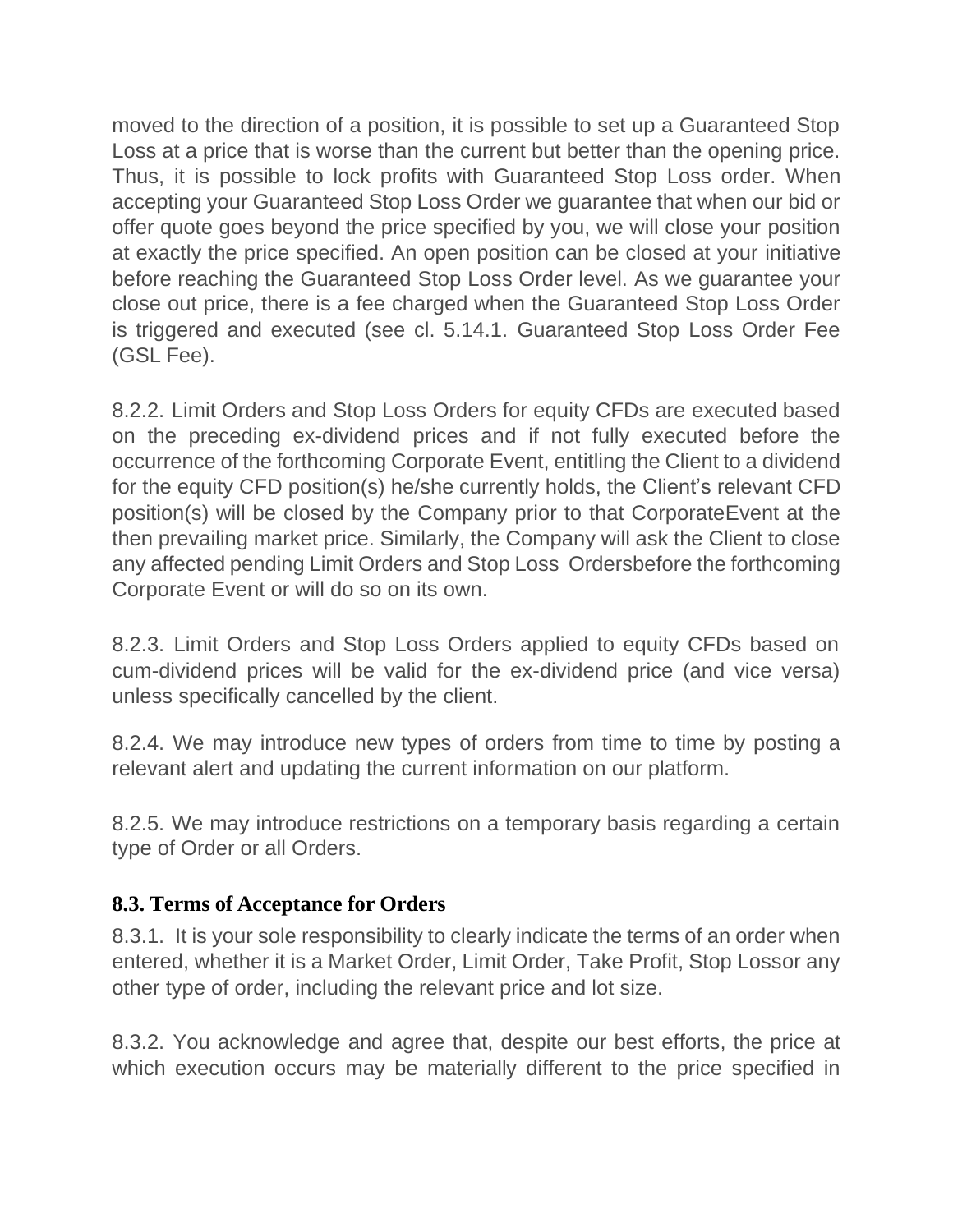your order. This may result from sudden price movements in the underlying assets or other reasons that are beyond our control.

8.3.3. The Company shall have no liability for failure to execute orders.

8.3.4. The Company shall have the right, but not the obligation, to reject any order in whole or in part prior to execution, or to cancel any order, where your Account contains margin that is insufficient to support the entire order or where such order is illegal or otherwise improper.

## **8.4. Execution Policy**

8.4.1. If there are no specific instructions from the Client on how to execute the order, we will consider several execution factors to ensure that we manage the order on terms most favourable to our Client. These execution factors include:

- a. price;
- b. speed;
- c. likelihood of execution and settlement;
- d. costs;
- e. size and nature of the order;
- f. any other considerations relevant to the execution of the order.

8.4.2. It is emphasized that the specific instructions as mentioned above prevent the Company from taking the steps that it has designed and implemented in order to ensure the best possible result for the execution of those Orders in respect to the elements covered by those instructions.

We do not consider the above list exhaustive and the order in which the above factors are presented shall not be taken as an indication of their priority.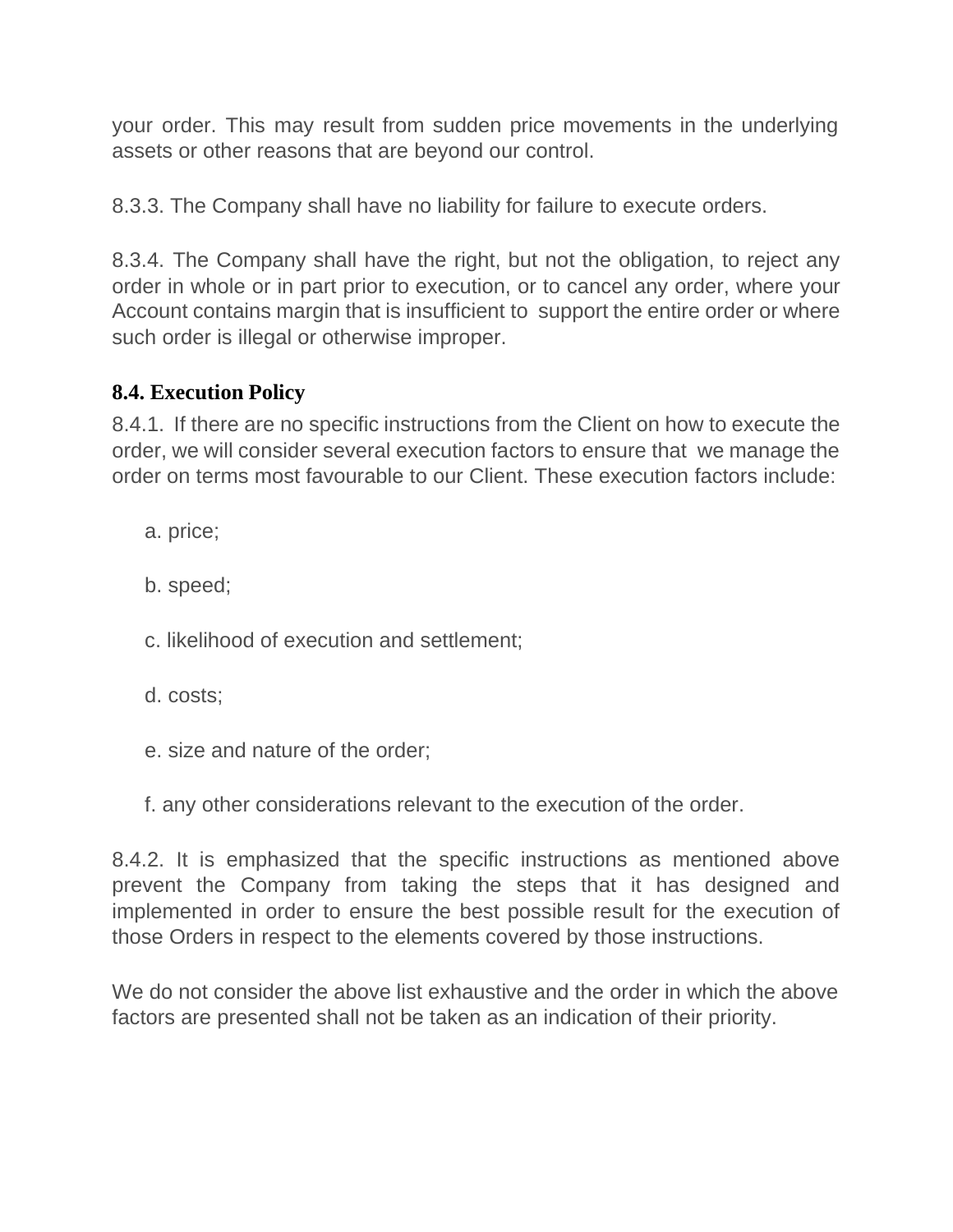8.4.3. The best possible result for our Clients will be determined in terms of the total consideration, represented primarily by the price of the financialinstrument and the costs related to the execution. The costs related to the executions include the expenses incurred by the Client which are directly related to the execution of his/her order.

8.4.4. The other execution factors of speed, likelihood of execution, size, nature or any other relevant consideration will, in most cases, be secondary to the price and costs considerations, unless they would deliver the best possible result for the Client in terms of total consideration.

### **8.5. Cancellation/Withdrawal of Instructions**

8.5.1. Non-market orders may be cancelled via the CAPITAL.COM Online Trading Platform but we can only cancel your instructions if you explicitly request so, provided that we have not acted up to the time of your request upon those instructions.

8.5.2. Executed instructions may only be withdrawn or amended by you with our consent.

8.5.3. The Company shall have no liability for any claims, losses, damages, costs or expenses, including legal fees, arising directly or indirectly out of the failure of such order to be cancelled.

## **8.6. Right not to Accept Orders**

We may, at our sole discretion refuse to accept any Order or instruction from the Client or may accept the Client's Order subject to certain conditions or may refuse to proceed with an Order that the Company has accepted (including but not limited to situations where the Company is unable to execute the Client's Order due to restrictions with executing brokers or other third parties, trading venues or due to unusual market conditions). The Company will make all reasonable efforts to facilitate sales and to notify the Client in writing unless the Company is prevented from doing so by law.

## **8.7. Control of Orders Prior to Execution**

8.7.1. We have the right (but not the obligation) to set limits and/or parameters to control your ability to place orders at our absolute discretion. Such limits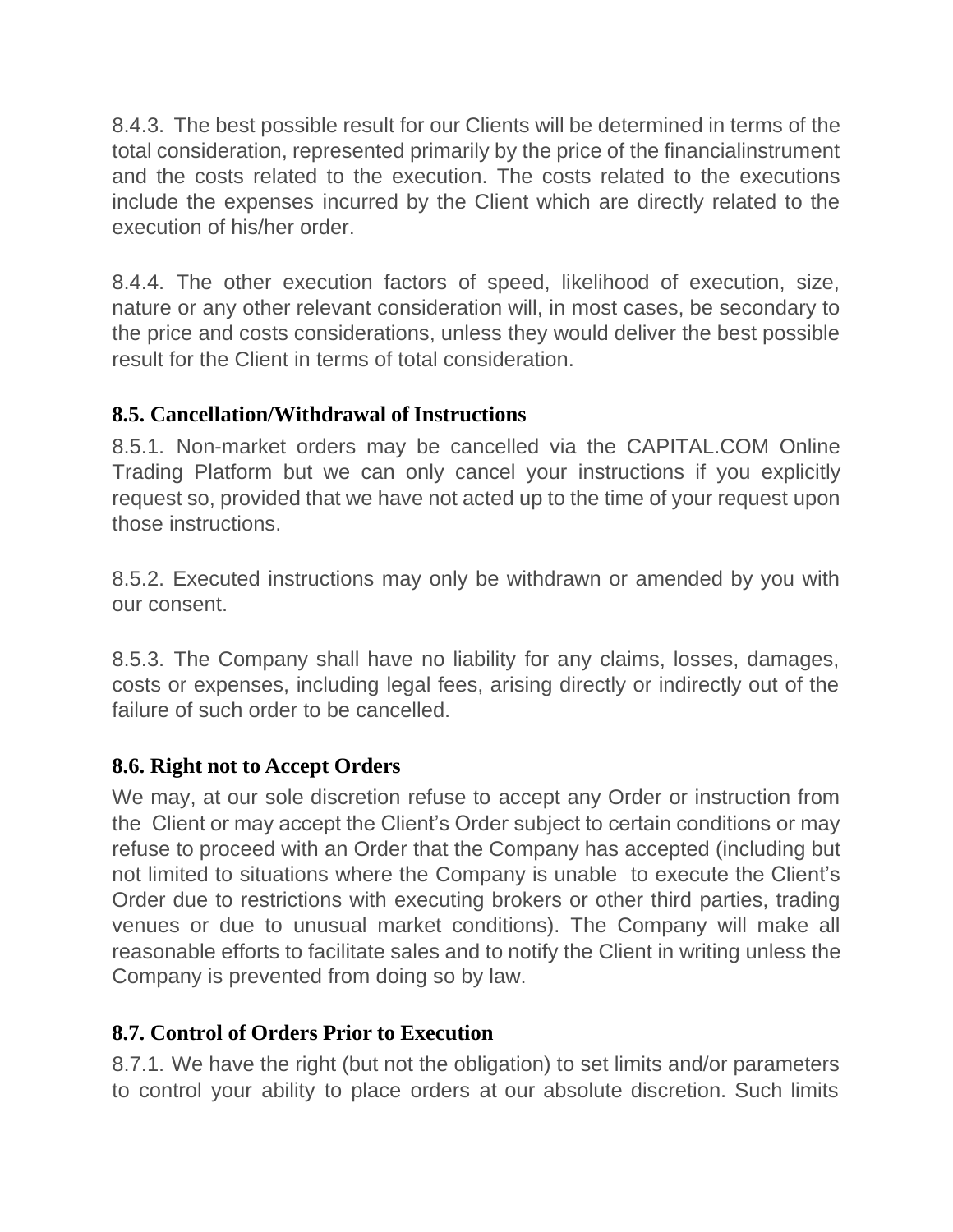and/or parameters may be amended, increased, decreased, removed or added by us at our absolute discretion and may include (without limitation):

a. controls over maximum or minimum order amounts and maximum or minimum order sizes;

b. controls over our total exposure to you;

c. controls over prices at which orders may be submitted (to include, without limitation, controls over orders which are at a price which differs greatly from the market price at the time the order is submitted to the order book);

d. controls over the Electronic Services (to include, without limitation, any verification procedures to ensure that any particular order or orders has come from you); and/or

e. any other limits, parameters or controls which we may be required to implement in accordance with Applicable Regulations.

f. the Client accepts that some small and micro-cap shares that are traded on highly illiquid markets, or by way of an auction, or other non-standard bidding process, may cause delays in executing Orders in such financial instruments. Therefore, the Platform will process the Client's Order as soon as is reasonably possible and will not be liable for any loss of the Client in this regard.

#### **8.8. Trade Adjustments**

8.8.1. Clients must be aware that CFD transactions carry a high degree of risk. The amount of initial margin may be relatively small with regard to the value of the instrument so that transactions are 'leveraged' or 'geared'. A relatively small market movement may have a proportionately larger impact onthe funds that the Client has deposited or will have to deposit. This may work against as well as for the Client.

8.8.2. The Company exclusively reserves the right to widen its variable spreads, adjust leverage and/or increase the margin requirements without notice under certain market conditions including, but not limited to, when the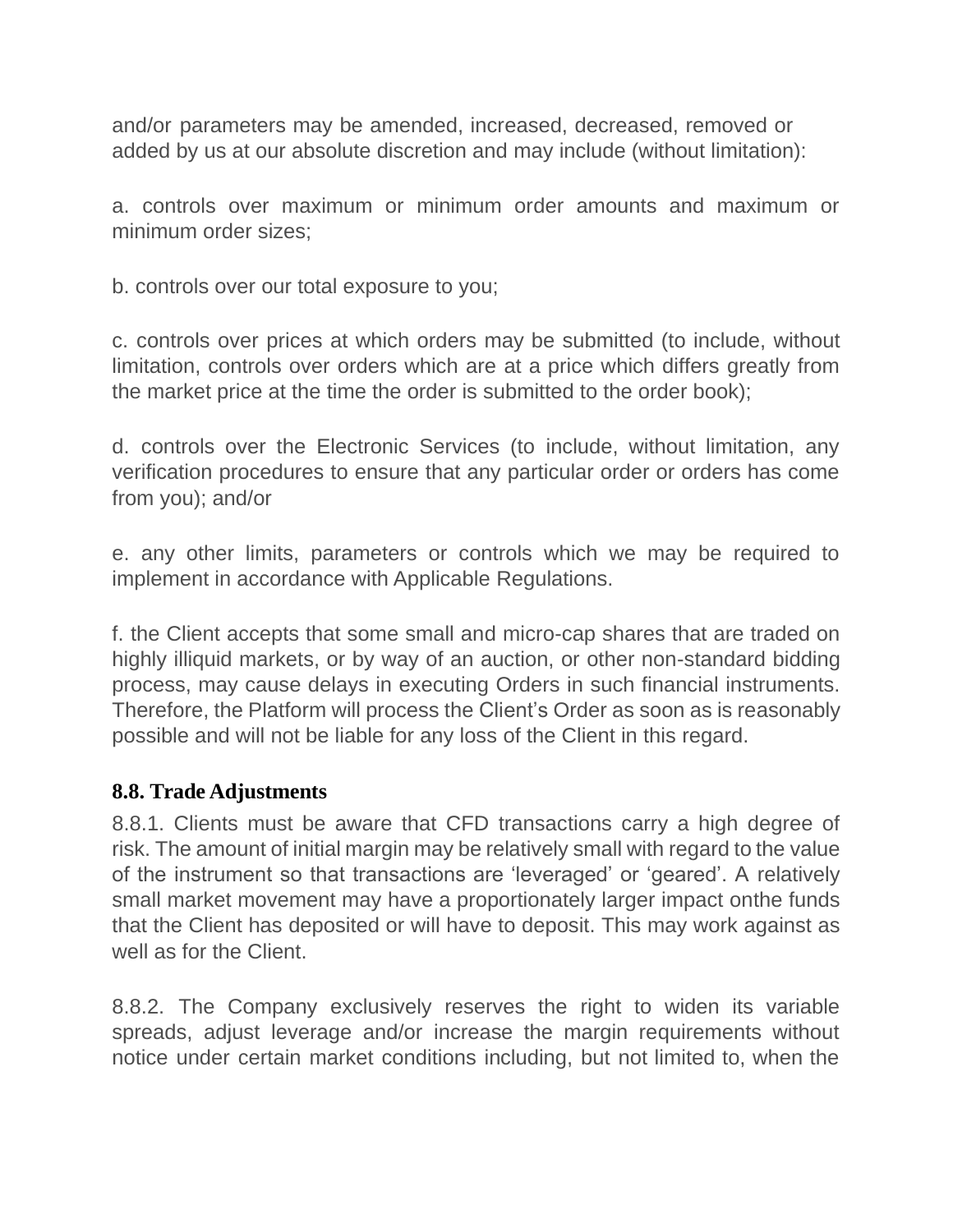CAPITAL.COM Trading desk is closed, around fundamental announcements, as a result of changes in credit markets and/or at times of extreme market volatility.

### **8.9. Execution of Orders**

We shall reasonably endeavour to execute any order promptly, but in accepting your orders we do not represent or warrant that it will be possible to execute such order or that execution will be possible according to your instructions. If we encounter any material difficulty, relevant to the proper carrying out of an order on your behalf, we shall notify you promptly or assoon as we reasonably can.

Despite the above, we have designed appropriate policies and procedures in order to ensure compliance with the obligation to execute orders on terms most favourable to our clients and to achieve the best possible result for them,taking into consideration each client's ability, needs and trading policies, producing a result which provides, in our view, the best balance across a range of sometimes conflicting factors. For more information please refer to the [Order](https://capital.com/order-execution-policy) [Execution](https://capital.com/order-execution-policy) Policy. In respect of Retail Clients, the best possible result is determined in terms of the total consideration. The Company shall apply best execution rules in cases where you have not provided the Company with specific instructions.

We take all the appropriate measures to manage any possible conflict of Interest that may arise in accordance with the provisions of our [Conflict of](https://capital.com/conflict-of-interest-policy) [Interest Policy.](https://capital.com/conflict-of-interest-policy)

In accordance with MiFID II requirements, the Company has the obligation regarding the annual publication of information on the identity of execution venues and on the quality of execution as per the requirements ofthe [Commission](https://eur-lex.europa.eu/legal-content/EN/TXT/PDF/?uri=CELEX%3A32017R0576&from=EN) Delegated Regulation (EU) 2017/576 (hereafter the "RTS28").

## **8.10. Hedging Mode**

8.10.1 The Company offers its clients "Hedging Mode" trading. What is a hedging mode and how to use it in trading can be found on our website [here.](https://capital.com/what-is-hedging-mode-and-how-to-use-it-in-trading)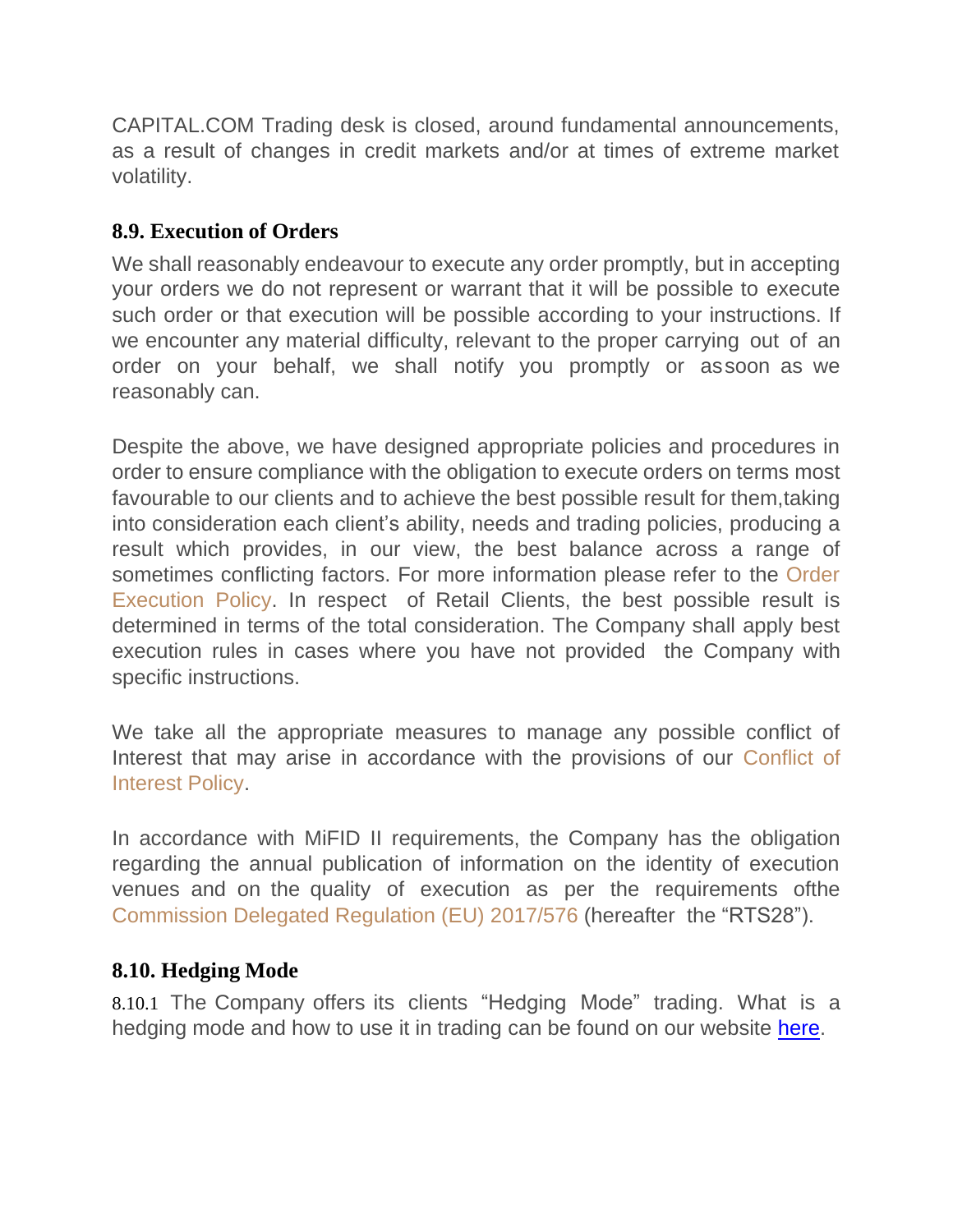8.10.2 Hedging mode is currently not available to French Clients, or otherwise residents of France, who are deemed to be French Clients by domicile or location.

### **8.11. Reporting Transactions and Account Statements**

#### **8.11.1. Trade Confirmations**

Confirmations for all Transactions that we have executed on your behalf on that trading day will be available on the online web platform and mobile app and are updated online as each Transaction is executed.

Confirmation of execution and statements of your Account(s), in the absence of manifest error, shall be deemed correct, conclusive and binding upon you, ifnot objected to within three days by e-mail, if orders were placed through the Company's Online Trading Platform.

In cases where the prevailing market represents prices different from the prices posted online by the Company on the Website and the mobile app, the Company will attempt, on a best efforts basis and in good faith, to execute Market Orders on or close to the prevailing market prices. This may or may not adversely affect Client's realized and unrealized gains and losses.

The Client might request to receive the Account statement monthly or quarterly via email, by providing such a request to the Client Support Department [\(support@capital.com\)](mailto:support@capital.com).

#### **8.11.2. EMIR Reporting**

In accordance with the European Market Infrastructure Regulation (EMIR), you are classified as a "NFC" (a Non-Financial Counterparty to whom the EMIR clearing obligation does not apply) [https://www.esma.europa.eu/regulation/post-trading/non-financialcounterpartie](http://www.esma.europa.eu/regulation/post-trading/non-financialcounterpartie) s-nfcs.

Under EMIR requirement, we are required to report transactions to a Trade Repository and subsequently to ESMA. In this respect, you irrevocably authorise us to report all of your reportable transactions to the aforementioned parties. You should also provide us with any additional information and/or supporting documentation may be requested from time to time, required under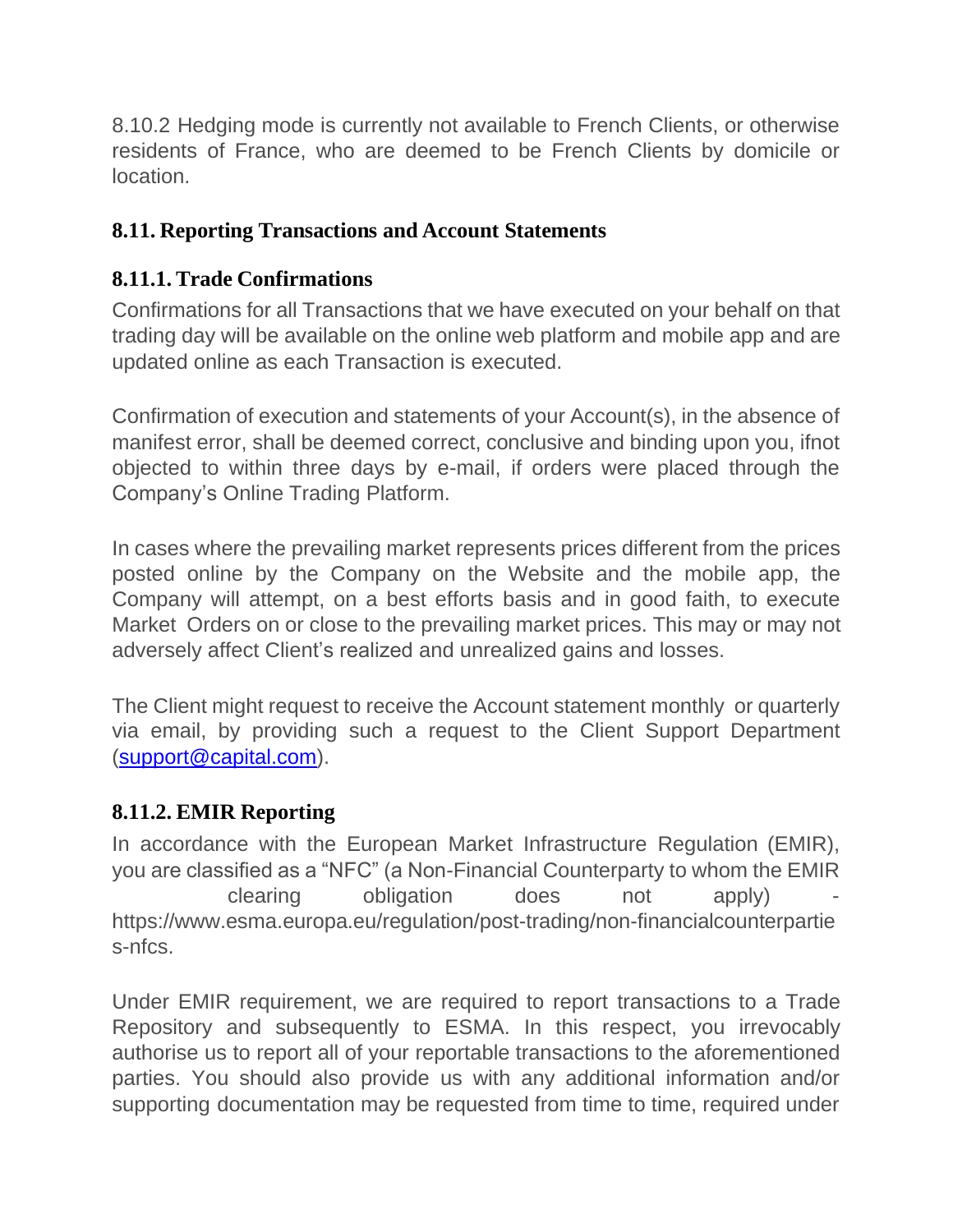EMIR or any other applicable Laws and Regulations, in order to comply with our reporting obligation. In case of refusal or failure to provide us with the required information and/or supporting documentation, we have the absolute right to refuse you to trade with us and to suspend your Account or terminate this Agreement in accordance with the provisions in clause 17.

## **8.11.3. Transaction Reporting**

In accordance with the Markets in Financial Instruments Regulation (MiFIR), Regulation (EU) No 600/2014 of the European Parliament and of the Council of 15 May 2014 on markets in financial instruments and amending Regulation (EU) No 648/2012, we are obliged to report transactions on financial instruments that are admitted for trading on a Trading Venue or for which a request for admission to trading has been made, financial instruments where the underlying is an index or a basket composed of financial instruments ToTV.

You acknowledge and agree that we are entitled to disclose such information and that such information held by us shall be our sole and exclusive property.

You agree to provide us with all information that we may reasonably request for the purpose of complying with our obligations under Applicable Regulations and that you consent for us to provide to any third party such information about you and your relationship with us pursuant to this Agreement (including but not limited to your Transactions or money on your account) as we consider, acting reasonably, appropriate or as required to comply with any Applicable Regulations or Term of this Agreement.

In this respect, we are irrevocably authorised to report all of your reportable transactions to CySEC. For the purposes of facilitating Transaction Reporting, you should provide us, among others, with the following supporting documentation, in an acceptable by us format:

• **Natural Person**: Depending on the country of your residence you should provide us with such supporting documentation as required by the Annex II of the Delegated Regulation (EU) 2017/590 regarding national Client identifiers for natural persons to be used in transactions reports, including but not limited to the passport number, or identity number, or concatenation (CONCAT) number.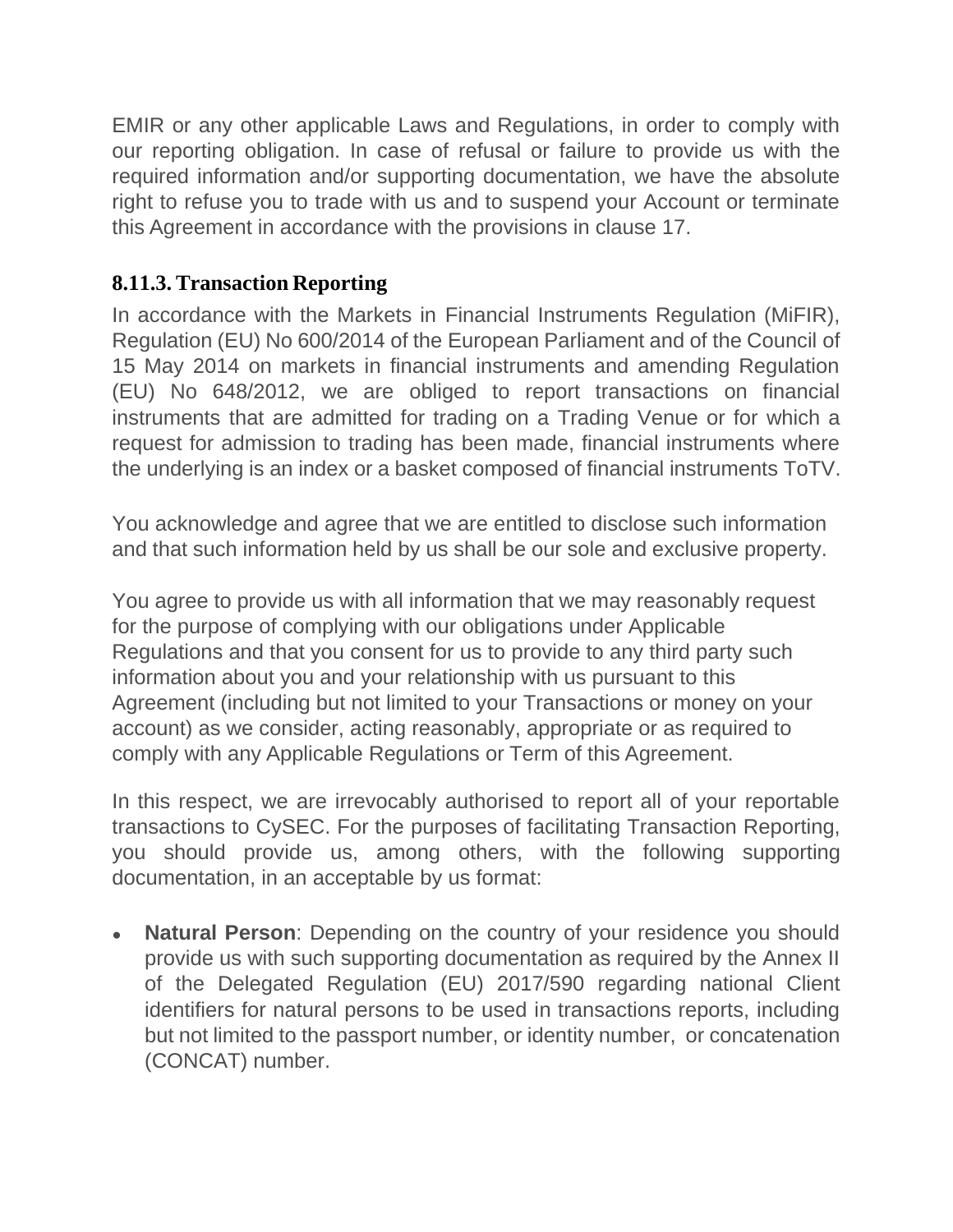● **Legal persons**: You should provide us with the Legal Entity Identifier ("LEI"), the 20-digit, alphanumeric code that enables clear and unique identification of legal entities participating in financial transactions. It is emphasized that we will not be in a position to provide a service triggering the obligation for us to submit a transaction report for a transaction entered into on your behalf, prior to obtaining the LEI from your side. You agree that we may in certain circumstances obtain a Legal Entity Identifier (LEI) on your behalf. You agree that we may do so if we consider that it is necessary in order to allow you to enter into Transactions with us and that we may pass on to you any charge we incur to obtain a Legal Entity Identifier (LEI) on your behalf and to levy an administration charge to coverour costs in doing so. It is your responsibility to ensure that you notify us ofany changes to your contact details, including updating your LEI, where applicable. Failure to renew your LEI on an annual basis will result in the termination of this Agreement in accordance with the provisions of clause 17.

You agree to provide us with any additional information and/or supporting documentation may be requested from time to time, required under MiFIR or any other applicable Laws and Regulations, in order to comply with ourreporting obligation. In case of refusal or failure to provide us with the requiredinformation and/or supporting documentation, the Company reserves the right to suspend or terminate and close your Trading Account and/or any open Positions without notice to you where it cannot be reasonably be expected to notify you of such closure including, but not limited to, instances where it suspects illegal or fraudulent activity has occurred, where you have failed and/or refused to provide updated and accurate information relating to your account (including LEIs where applicable) in accordance with the provisions ofclause 9.12 of these Terms.

## **8.12. Improper or Abusive Trading**

8.12.1. The Company's objective is to provide the most efficient trading liquidity available in the form of streaming, tradable prices for most of the financial instruments we offer on the CAPITAL.COM Online Trading Platform. As a result of the highly automated nature of the delivery of these streaming, tradable prices, you acknowledge and accept that price misquotations are likely to occur from time to time.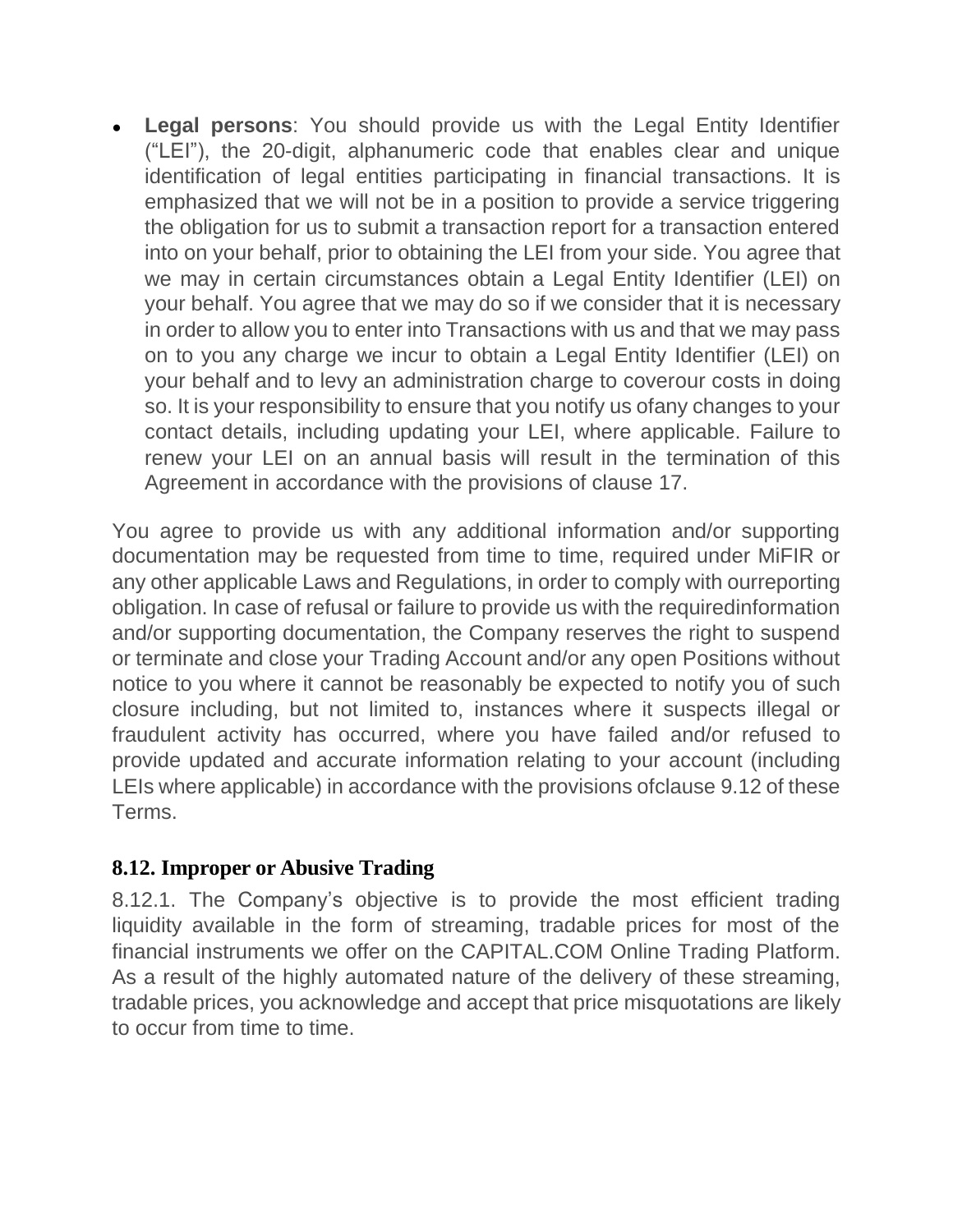8.12.2. Should you execute transactions falling within the definition of Market Abuse or execute trading strategies with the objective of exploiting such misquotation(s) or acting in bad faith, the Company shall consider this as improper or abusive behaviour.

8.12.3. Should the Company determine, at its sole discretion and in good faith, that you are taking advantage, benefitting, attempting to take advantage or to benefit of such misquotation(s) or that you are committing any other improper or abusive trading, including but not limited to:

a. fraud/illegal actions that led to the transaction;

b. orders placed based on manipulated prices as a result of system errors or system malfunctions, or transactions executed when the CAPITAL.COM Online Trading Platform indicates an anomalistic price for underlying assets (i.e. the price which does not expressly correspond to the current market pricefor them)

c. arbitrage trading on prices offered by our platform as a result of systems errors;

d. coordinated transactions in order to take advantage of systems, system errors and delays on systems updates, including but not limited to actions, coordinated between different clients, aimed at making profit (generating income) out of the application of such functions (opportunities) of the CAPITAL.COM Online Trading Platform as the Negative Balance Protection and the "Stop-loss order", as well as any other action(s), including those coordinated between different clients and/or acting in tandem with third party( ies) aimed at making profit (generating income) from the application of functions (opportunities) of the CAPITAL.COM Online Trading Platform not in accordance with the purposes of such functions (opportunities); and/or carrying out "oppositely directed" ("mirror") Transactions (operations) (i.e. Long position and Short position) within one market or in relation to the same underlying asset, opened with insignificant time difference and/or difference in prices for underlying assets on one on the same device and/or) from one and the same IP-address but with the use of different Accounts (created in the name of different persons and/or entities), including those aimed at making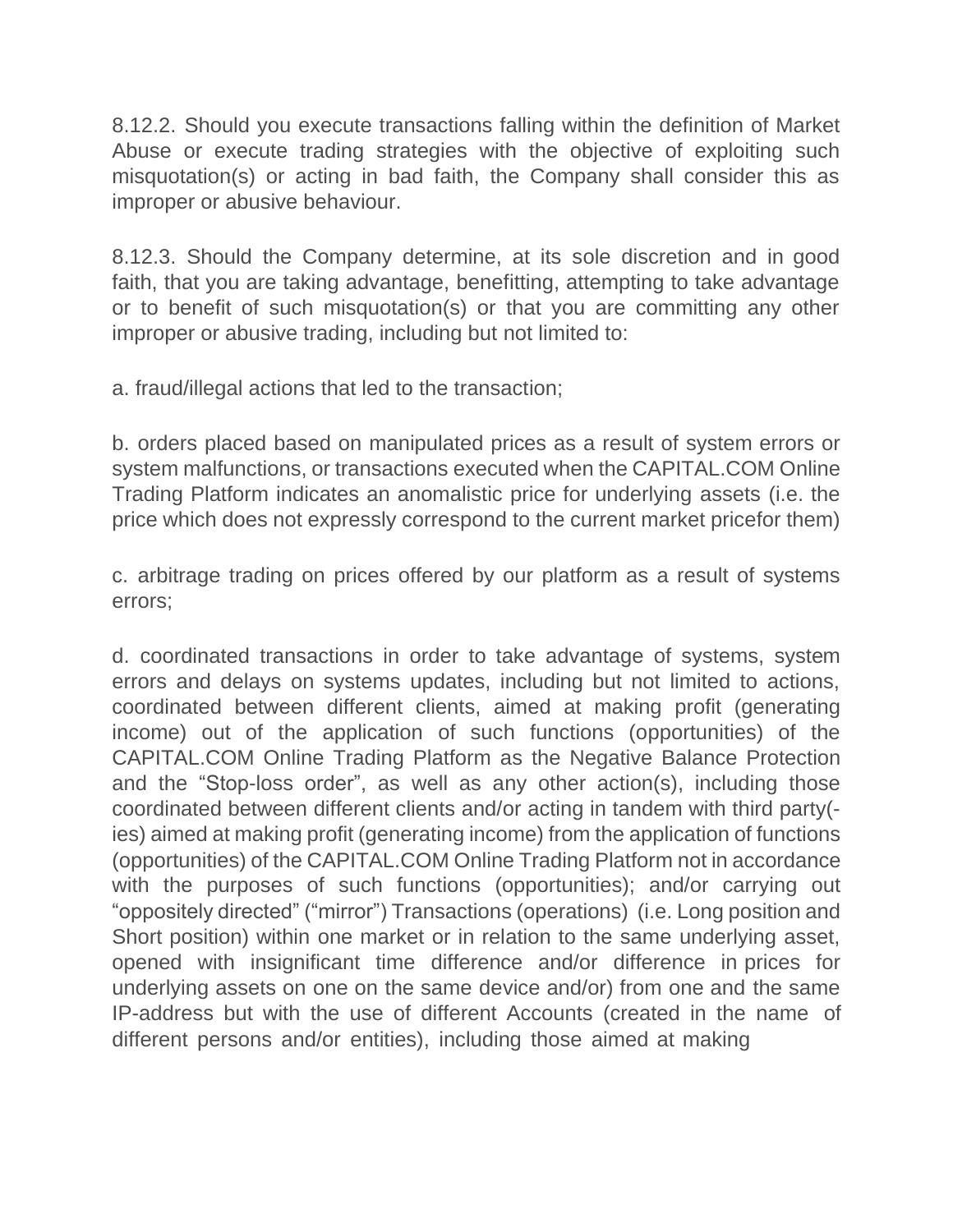profit (generating income) from the application of functions (opportunities) of the CAPITAL.COM Online Trading Platform;

f. orders placed with the use of inside information (i.e. abusive exploitation of privileged confidential information, the misuse of information or directors trading shares of their own companies);

then the Company will have the right to:

i. adjust the price spreads available to you; and/or

ii. restrict your access to streaming, instantly tradable quotes, including providing manual quotation only; and/or

iii. obtain from your Account any historic trading profits that you have gained through such improper or abusive trading as determined by us at any time during our trading relationship; and/or

iv. reject an order or to cancel a trade; and/or

v. immediately terminate our trading relationship, and/or

vi. suspending the Client's account as described in Section 9.12.

vii. take any of the enforcement measures, provided in Section 13.3.

#### **8.13. Prohibited Trading**

8.13.1. No employee and/or former employee who currently works or used to work on a full time or part time basis for the Company or any of its related entities shall, during the term of the employee's and/or former employee's service to the Company or any of its related entities and after termination of service become a Client of any brand of the Company (either directly or indirectly, alone or with partners, associates, affiliates or any other third party) without the Company's prior written approval.

8.13.2. Should the Company consider that the employee and/or former employee is trading with any brand of the Company without the Company's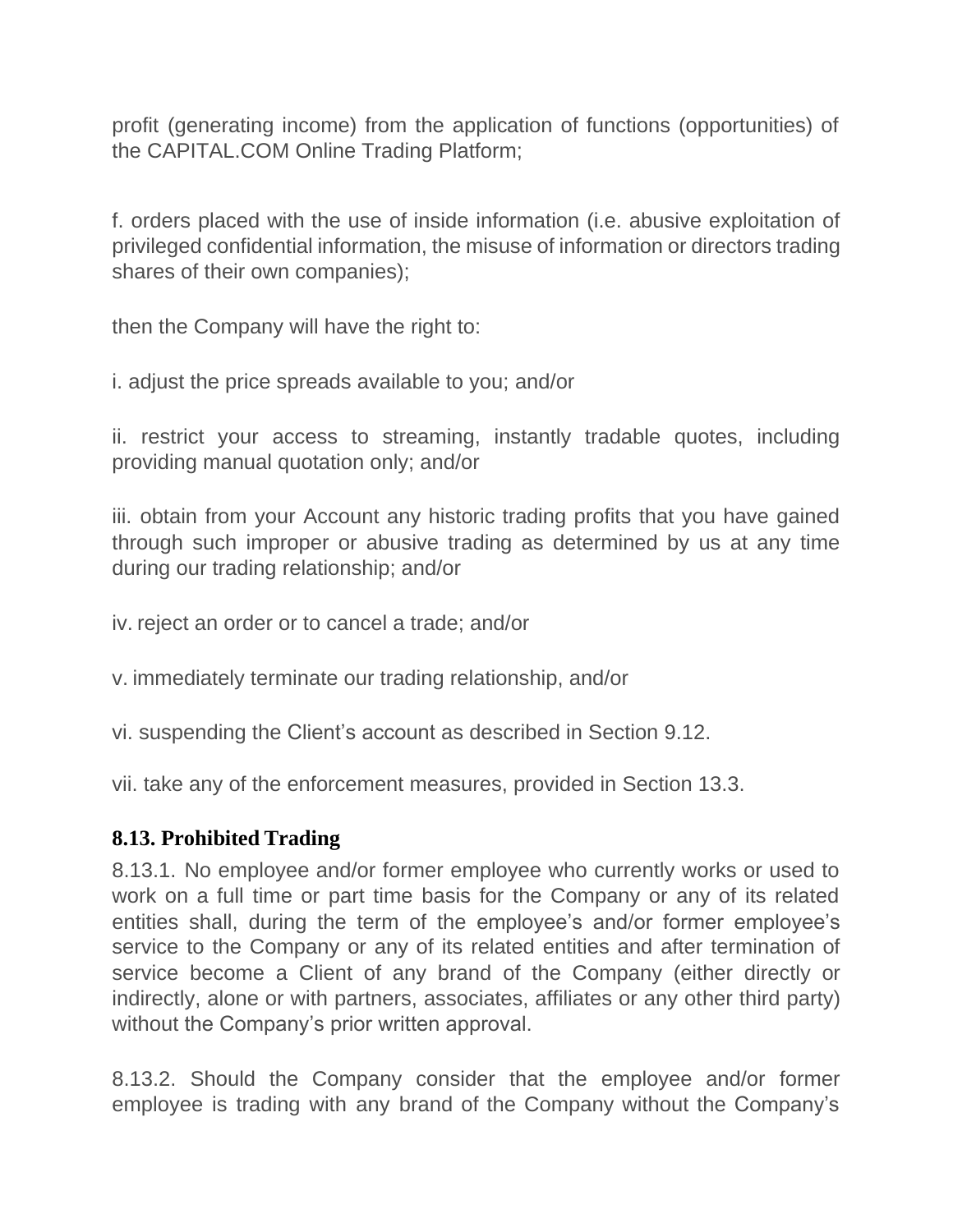prior written approval personally and/or via a third party we shall consider all the trading to be abusive and/or improper trading. In such circumstances, the employee and/or former employee's Account(s) and all open positions shall be closed immediately and any funds held within the Account shall be returned.

8.13.3. No business associate or former business associate of the Company or any of its related entities shall, during the period of the agreement between the associate/former business associate and the Company and aftertermination of such agreement, become a Client of any brand of the Company(either directly or indirectly, alone or with partners, associates, affiliates or anyother third party) without the Company's prior written approval.

8.13.4. Should the Company consider that the associate/former business associate is trading with any brand of the Company without the Company's prior written approval personally and/or via a third party we shall consider all the trading to be abusive and/or improper trading. In such circumstances, the relevant associate/former business associate's Account(s) and all open positions shall be closed immediately and any funds held within the Account shall be confiscated.

## **8.14. Disabling and Cancelling Deposits**

8.14.1. We have the right not to accept funds deposited by you and/or to cancel your deposits in the following circumstances:

a. if you fail to provide the Company with any documents it requests from you either for Client identification purposes or for any other reason;

b. if the Company suspects or has concerns that the submitted documents may be false or fraudulent;

c. if the Company suspects you are involved in illegal or fraudulent activity;

d. if the Company is informed that your credit or debit card (or any other payment method used) has been lost or stolen;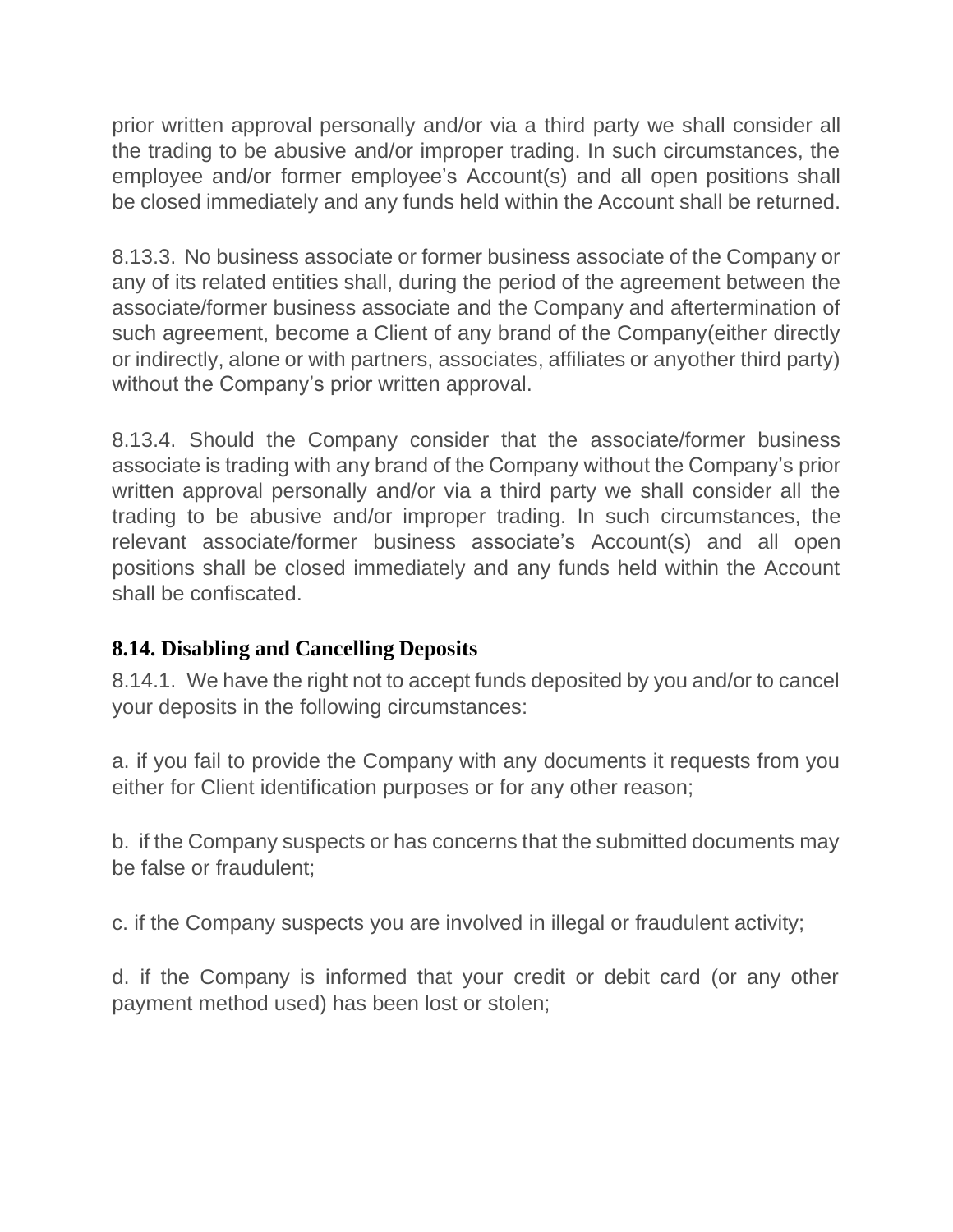e. where the Company considers that there is a chargeback risk; and/or

f. when you deposit ten thousand (10 000) USD or more (or an equivalent of the same in one of our Base Currencies) or if you make ten (10) or more separate deposits to your Accounts and the Company is unable to verify your credit or debit card details or is unable to verify any other payment method used.

8.14.2. In case of cancelled deposits, and if it is not a confiscation of your funds by a supervisory authority on the grounds of money laundering suspicion or for any other legal infringement, your funds will be returned onlyto the bank account that they have been initially received from.

#### **8.15. Performance and Settlement of Transactions**

8.15.1. You will promptly deliver any instructions, money or documents deliverable by you under a Transaction in accordance with that Transaction as modified by any instructions given by us.

8.15.2. The Company shall proceed to a settlement of all transactions upon execution of such transactions.

8.15.3. Following execution of the order, we will send you an electronic confirmation in respect of that Transaction as soon as reasonably practicable, and in any event within the time required by the relevant laws and regulations.

8.15.4. In cases of technical or human errors during a Transaction resulting in crediting unsolicited funds to your trading or banking account or other payment method you agree that the erroneous Transaction will be void from the outset and you will be liable to return to us any erroneously transferred funds according to the clause 18.4.3.

8.15.5. At its sole reasonable discretion CAPITAL.COM may temporarily introduce or amend the minimum or maximum size of any Order in any Investment (CFD) and will try to provide the Client with the possibility to close the entire investment, which was affected. Notification of any such restrictions beforehand is mandatory.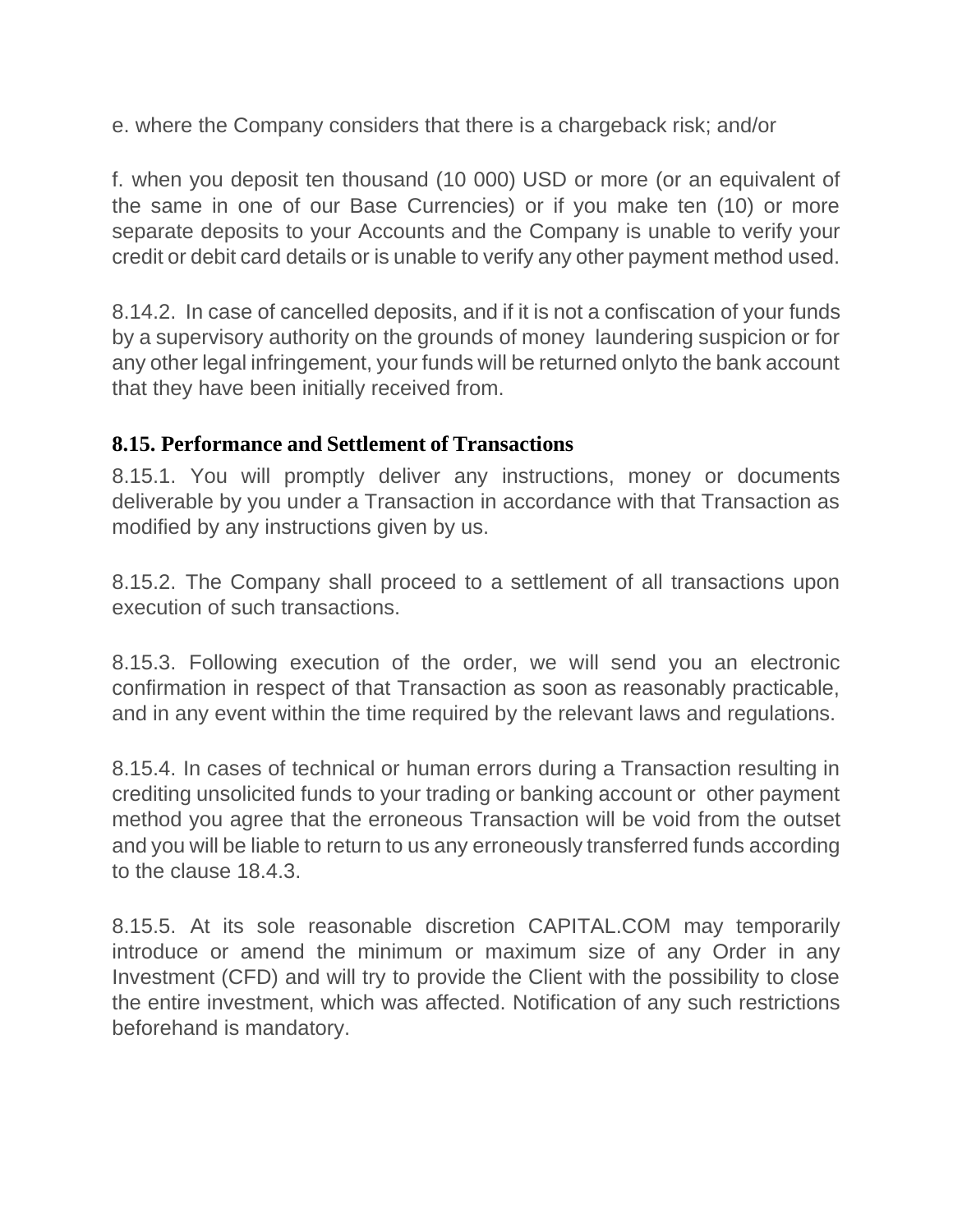#### **8.16. Consent**

You consent to receive all Account information, Trade Confirmations and Account Statements through a durable medium.

If you no longer wish to receive such information through electronic means, you must notify us and revoke this consent in writing. However, if you revoke your consent, your access to our Trading Platform may be restricted or terminated at our sole discretion.

#### **8.17. Position Limits**

We may require you to limit the number of open positions which you may have with us at any time and we may in our sole discretion close out any one or more Transactions in order to ensure that such position limits are maintained

### **8.18. Withdrawals**

Without prejudice and subject to these Terms and all Applicable Laws and Regulations funds may be withdrawn by you from your Account once your withdrawal request is processed and approved, provided that such funds are not being utilized for margin purposes or have otherwise become owing to us, there is a remaining positive balance on your Account and the Account is approved following the verification of the Client as per the applicable Anti-Money Laundering Laws and Regulations governing the Company.

We will process your request to withdraw funds on the same day that the request was received, or the next working day if your request is received outside of our normal business hours.

Your withdrawal request will be processed by us and sent to the same bank, credit card or other source for execution owned by you. No Account withdrawals to third parties will be processed by the Company.

If you request a withdrawal of funds from your Account and we cannot comply with it without closing some part of your open positions, we will not comply with the request until sufficient positions are closed, and we have established that you have a positive balance on your Account to make the withdrawal.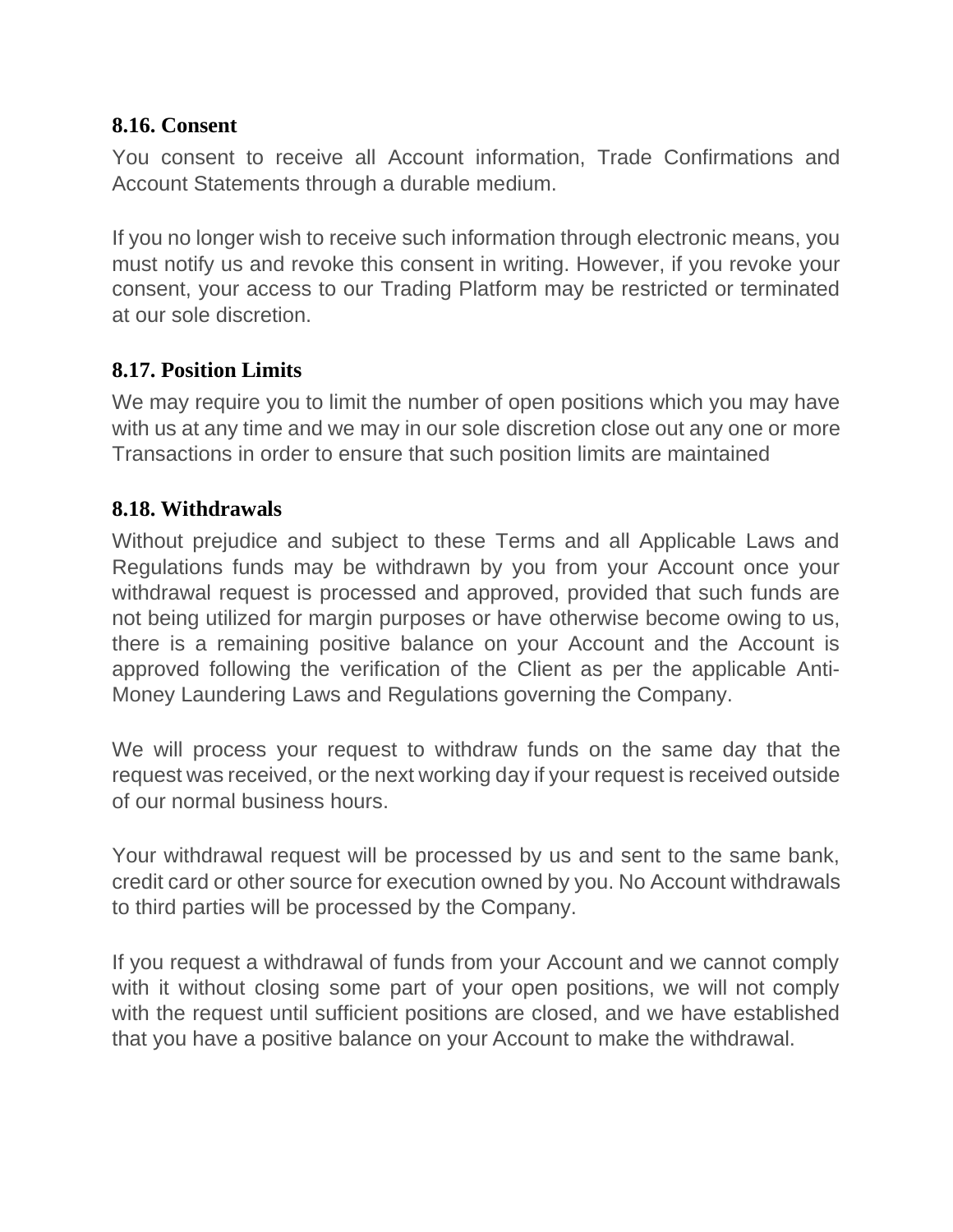The Client shall have the right to withdraw money from the Client's Account up to the amount of the free money available to it's account.

Payments to third parties from the Client's Account will not be allowed. Bank deposits from third parties to the Client's Account shall not be accepted either. The Client shall have the right to transfer money to CAPITAL.COM bank accounts only after entering into an agreement (accepting the Terms and Conditions) with CAPITAL.COM and receiving a username and password.

#### **8.19. Inactive Account**

8.19.1. The Client acknowledges and confirms that any Account(s) holding funds or not holding any funds, opened by him/her with the Company where the Client has neither open nor closed positions and does not have an active open position for a period of 1 (one) year and more, shall be classified by the Company as an inactive account ("Inactive Account"). The Company reserves the right to close Inactive Accounts at its sole discretion. In this case all the remaining funds held on the Inactive Account will be refunded to the payment method used for depositing.

8.19.2. Any Account that is not an Inactive Account shall be classified by the Company as an active account ("Active Account").

#### **8.20. Negative Balance Protection**

CFDs are leveraged products and therefore incur a high level of risk and may result in the loss of all the Client's Invested Capital. For the benefit of the Company's Clients, the Company has implemented a "no negative balance" protection program, on an account basis, whereby the Client cannot lose more than his/her investment. Nonetheless, the Client is expected to actively monitor and manage open positions in the account and to contact the Company about options if the account is close to a Margin Call.

It is possible for adverse market movements to result in the loss of more than your Account balance, so that it becomes negative. In this case, we will bear the negative consequences of such adverse events and any of your losses will be limited to your Account balance.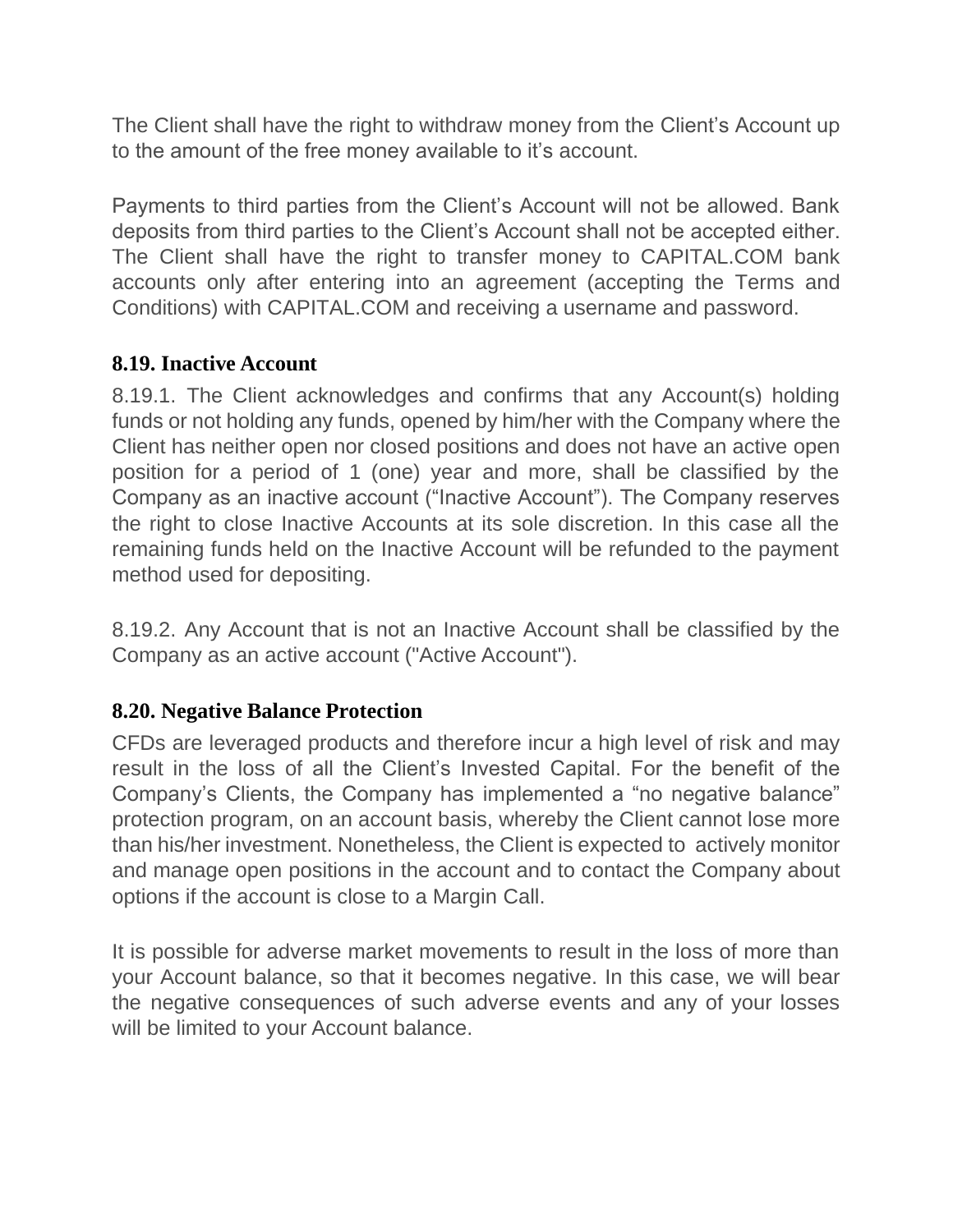Any trading strategy based on the use of the Negative Balance Protection mechanism and creating unfair advantages to the Client can be considered as improper or abusive behaviour, which will grant us an absolute right to suspend the trading account, terminate this Agreement or take other enforcement measures in accordance with the provisions of section 13.3. and clause 9.12 of these Terms.

## **8.21. Corporate Events**

8.21.1. The Client has no rights or obligations in respect of the underlying instruments or assets relating to the CFD. Specifically, in case of an equity CFD the Client will not receive any voting rights. However, the underlying instrument can be affected by various corporate actions (hereinafter"Corporate Events"). A "Corporate Event" is any action or event, whether temporary or otherwise, in relation to an underlying asset(s) of the CFD, or in relation to the issuer of the underlying asset(s) of the CFD, which would have an effect on the value, legal characteristics or ability to trade the underlying asset(s) or the CFD based on or referencing such underlying asset(s), including but not limited to: distributions or the grant of entitlements to existing holders of rights in the underlying asset(s), dividend payments, the granting ofrights to purchase, subscribe or receive any underlying asset(s) (whether for free, on preferential payment terms or otherwise) or cash, placings, rights issues, bonus/scrip issues, capitalization issues and similar issues, mergersor takeovers relating to the issuer of the underlying asset(s), sub-divisions, splits, reductions (including share buybacks), consolidations, reclassifications, restructurings, cancellation or suspension of listing of the underlying asset(s) or the issuer of the underlying asset(s), and any action or event analogous to any of the foregoing or otherwise that may have a diluting or concentrative effect on the value of the underlying asset(s) of the CFD.

8.21.2. In case a Corporate Event will occur while the Client is holding an open CFD position or has a pending order affected by such event, we will endeavor to notify the Client of such Corporate Event, accomplished or yet to occur, as soon as it is reasonably practicable, however the Company reservesthe right to act without prior notifications.Corporate Events can be amended, withdrawn or cancelled at any time. These changes are beyond the control of the Company, who is not responsible for any loss of the Client in this regard. According to the type of Corporate Event, the Company will inform the Client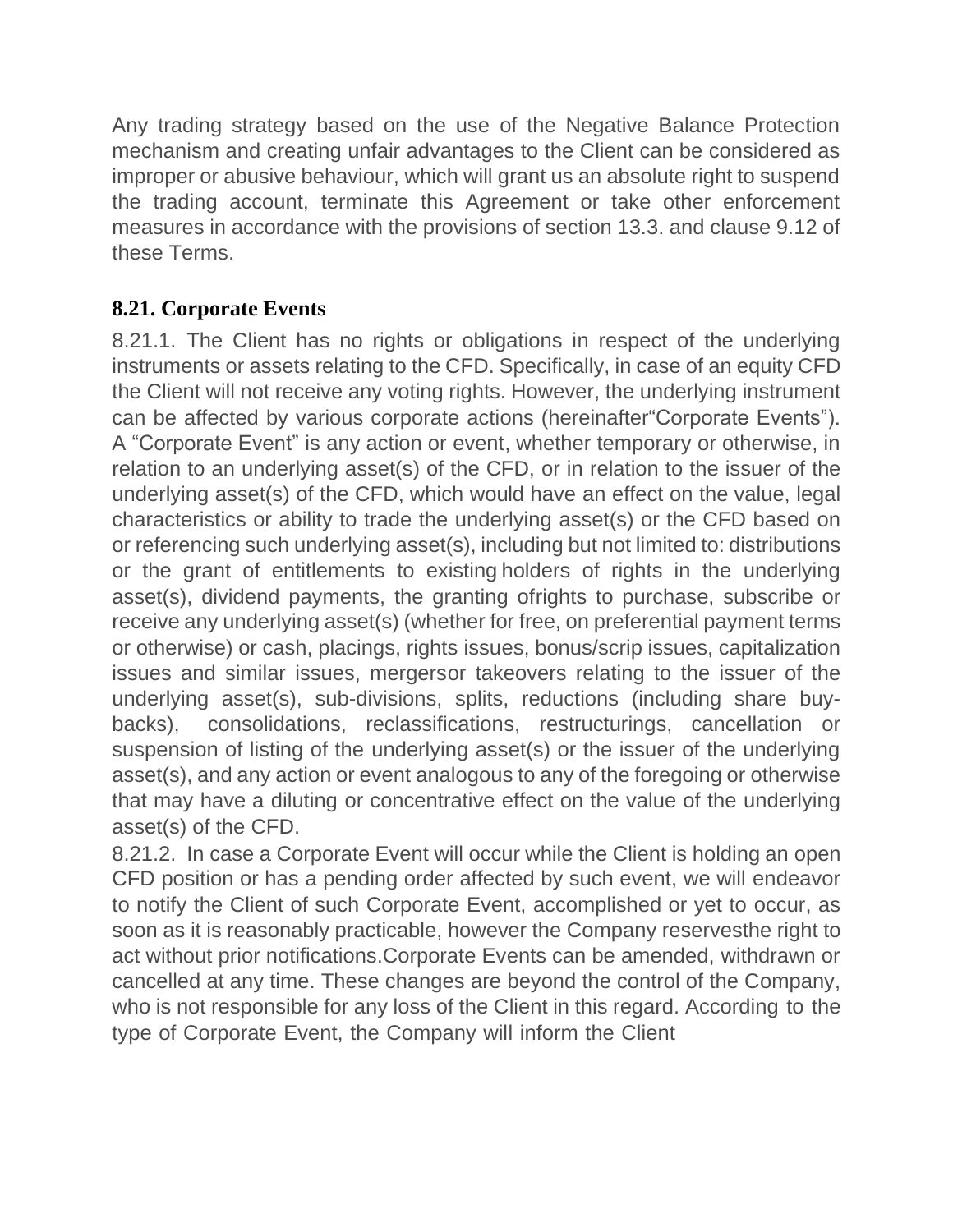of the action(s)/adjustment(s) to be taken, if any, including the possibility of closing the affected position(s), including any pending order(s).

In relation to the above, depending on the type of Corporate event, theCompany may be required to make an adjustment to the size and/or value and/or number of the related position(s), including also the possibility of opening the new position(s) or closing of the existing position(s) at the last available price. Such adjustment will account for the diluting or concentrating effect of the Corporate Event in order to preserve the economic equivalent of the rights and obligations of the parties in relation to that position(s). Any action taken by the Company will be effective from the date determined by the Company and shall be binding, however, for the avoidance of doubt, the said actions may be retrospective. Closing of Client's CFD position(s) affected by aCorporate Event will not take place in case of dividend payments related to underlying equities. In this case adjustments will be made to the Client's Account, such adjustment will be calculated by the Company based on the size of the dividend, the size of Client's position, taxation and whether it is a buy or a sell trade. For more details please see paragraph 5.15.

### **8.22. Product termination**

We may require you to close any of your positions which you may have with us and which may be or have been affected by product termination, no price provider or other relevant reasons, or we may close any of such positions at last available prices without prior notification at our sole discretion.

However, the Company shall endeavour to notify its affected Clients in the event this clause is triggered.

## **8.23. Expiring CFDs**

Certain CFDs shall have an expiry date. On the expiry date an open position on the expiring CFD will be closed automatically at the then prevailing or last available market price. Weekend FX CFDs have a settlement price as defined in the relevant KID. Any affected pending order(s) will be cancelled. Nothing precludes the Client from closing the relevant position and cancelling the affected pending orders prior to the expiry date.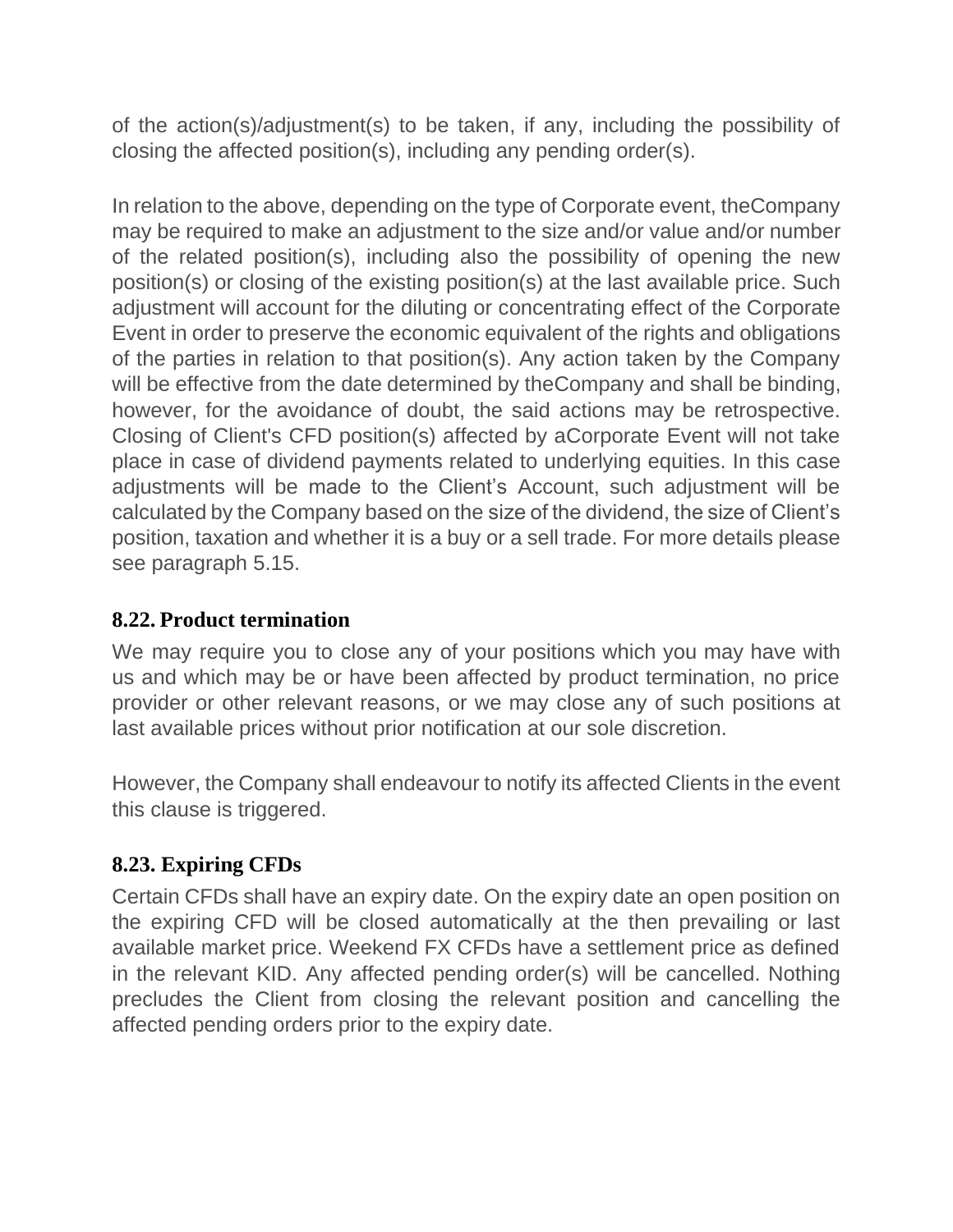The expiry date for the relevant CFD shall be published on the relevant section of the Company's website and on the mobile app.

### **8.24. Circumstances under which the CFD may mature or be terminated**

- a. The CFD will end with the closing of the Client's position;
- b. The Client's position may be closed by the Client at any time during the trading hours indicated on CAPITAL.COM;
- c. The Client's position may be closed at the initiative of the counterparty when there is excessive usage of the margin or the position's margin falls below required minimum as set by the counterparty to protect the Client from the accumulation of large losses that would be expressed in a negative account balance;
- d. The Client's position may be closed at the initiative of the counterparty in the case that an underlying asset of the CFD is no longer trading, including but not limited to lack of liquidity from the liquidity providers;
- e. The Client's position may be closed at the maturity of an underlying asset (for instance with CFDs on Futures and Commodities);
- f. The Client's position may be closed at the initiative of the counterparty in the case that changes to the liquidity of the instrument in the market mean that risks cannot be properly hedged;
- g. The Company may terminate a client's position at its sole discretion.

#### **8.25. Online Trading Platform**

8.25.1. The Company provides its Online Trading Platform pursuant to this Agreement and will allow you to open positions and monitor the activity in your Account by granting you access to the Online Trading Platform(s). You may choose the Online Trading Platform you prefer to use.

8.25.2. Please take note that the MT4 platform is a third-party trading platform provided by MetaQuotes and additional terms and conditions regarding the use of the MT4 platform may apply between you and MetaQuotes. These terms and conditions, where applicable, will appear in the MT4 platform. You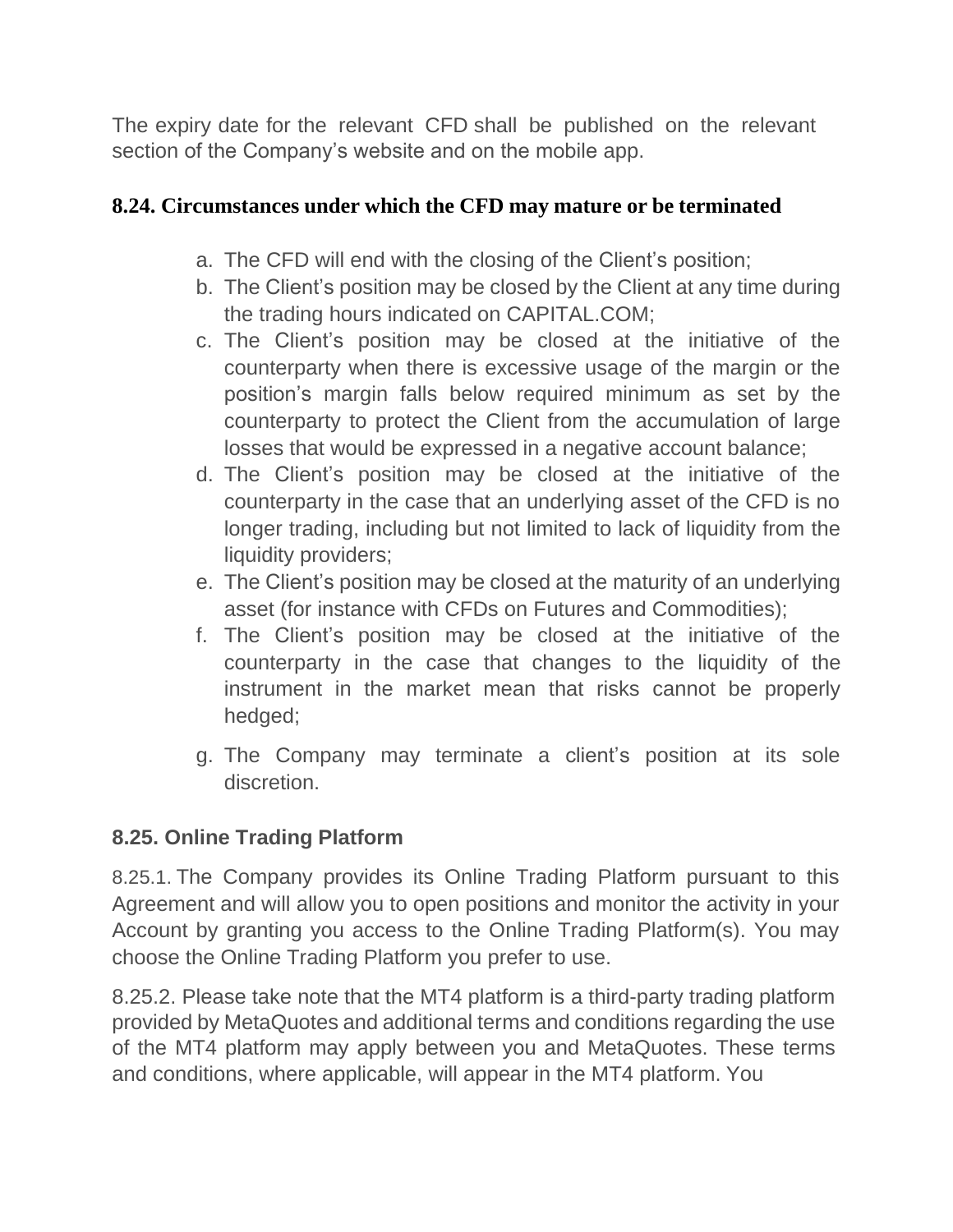are responsible for ensuring that you read and understand these terms and conditions. By using the platform and/or its features (e.g., 'one-click trading'), you will be deemed to have read, understood and agreed to those terms and conditions.

8.25.3. MT4 is a third party platform and is provided to you "as is". The Company does not make any representations or warranties in respect of the Online Trading Platforms and in particular, in respect of MT4. This includes, but is not necessarily limited to, warranties or representations relating to:

- access; or
- the accuracy of the financial information or trading history of a user stored on MT4;
- that the use of the Trading Platform will be uninterrupted or error free; or
- that the Electronic Service will meet any specific criteria with respect to its performance, fitness for purpose or quality.

You agree to use the Online Trading Platforms as permitted by the terms of this Client Agreement, any other terms and conditions presented in the Online Trading Platform, our policies and any applicable laws and regulations, all of which may be subject to change from time to time, with or without notice to you.

8.25.4. The Company cannot be held liable, to the extent permitted by law, for any losses or damages suffered or incurred from the use, operation or performance of MT4. The Company shall not, under any circumstances, be responsible or liable for any direct, indirect, punitive, incidental, special or consequential damages that arise from any fault, inaccuracy, omission, delay or any other failure of the Online Trading Platforms.

8.25.5 You are responsible for securing your password and logins and preventing unauthorised access and use of the Online Trading Platform.

8.25.6 By trading through our Online Trading Platforms, you acknowledge and agree that you are liable and responsible for all trades executed on your Account irrespective of whether they were executed by you personally or a third party.

8.25.7 You agree that the use of the Online Trading Platform is at your risk.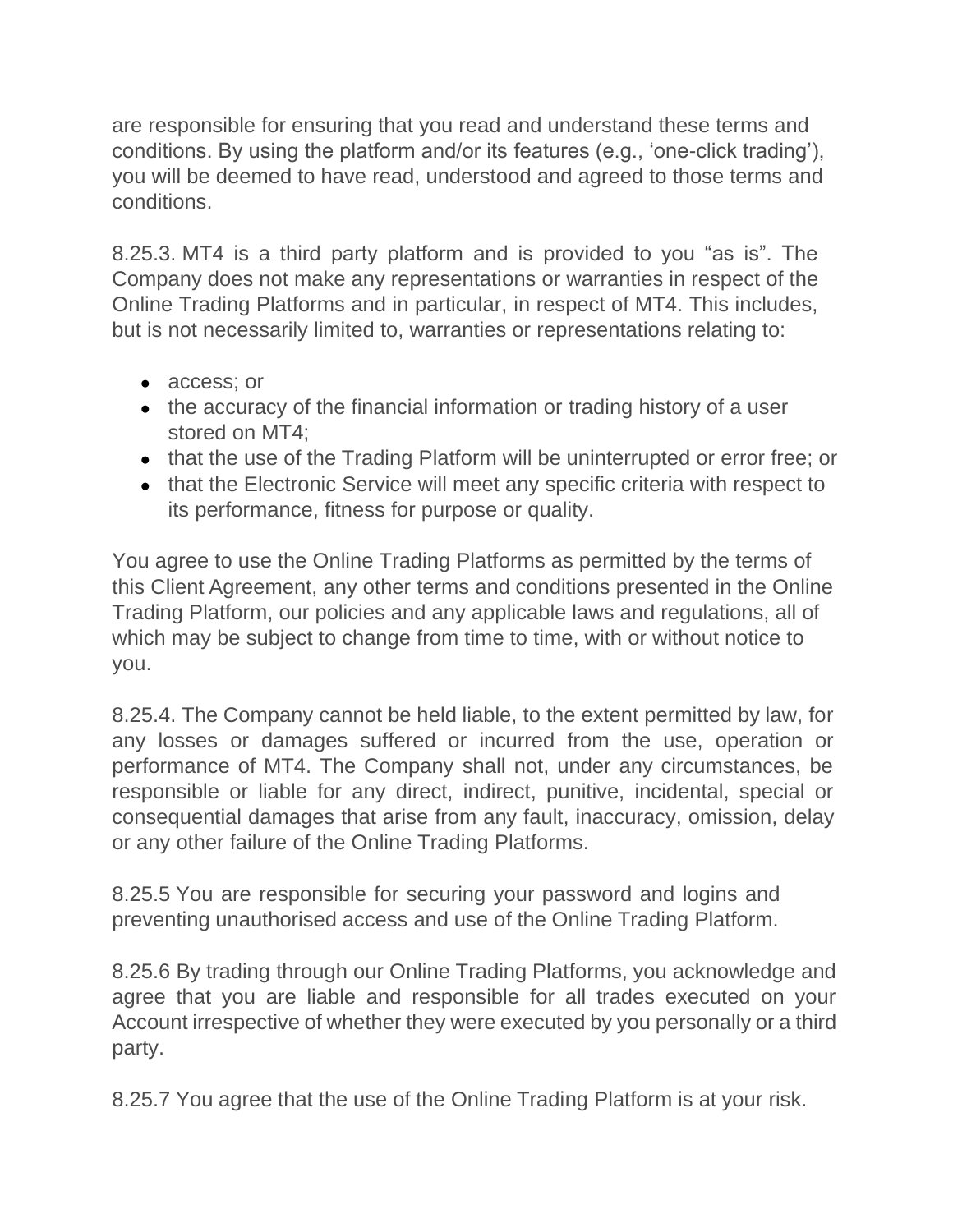You are responsible for any losses resulting from the use of any software and/or any other electronic material or device obtained via the Online Trading Platform, including loss arising out of your use of third party add-ons including but not limited to expert advisors, copy traders, signal providers or robo advisors (where these are permitted). The Company does not offer this software/material and accordingly does not assume liability therefore nor do we provide technical support in relation to the use of such software/material or devices.

# **PART 9. ELECTRONIC TRADING TERMS**

# **9.1. Access and Trading Hours**

9.1.1. Once you have gone through the security procedures associated with an Electronic Service provided by us, you will get access to such Electronic Service, unless agreed otherwise or stated on our Website or mobile app.

9.1.2. All references to the Company's hours of trading on our website are in Coordinated Universal Time (UTC) using the 24-hour format.

9.1.3. Our Electronic Services will normally be available 24/7 with reasonable breaks for technical maintenance as specifically mentioned for eachunderlying asset on our Website and in the mobile app, every week, excludingpublic holidays, periods where the markets for the underlying assets of the CFDs do not operate and cases where the markets are closed due to illiquidityin the financial instruments.

9.1.4. You may request a quote to open a Transaction or to close all or any part of a Transaction at any time during our normal hours of trading for the CFD in respect of which you wish to open or close the Transaction.

9.1.5. Outside those hours, we will be under no obligation to, but may, at our absolute discretion, provide a quote and accept and act on your offer to open or close a Transaction.

9.1.6. Please consult our Website or mobile app for more details on operating times for each CFD. We reserve the right to suspend or modify the operating hours on our own discretion and in such event our Website and mobile app will be updated without delay in order to inform you accordingly. In this respect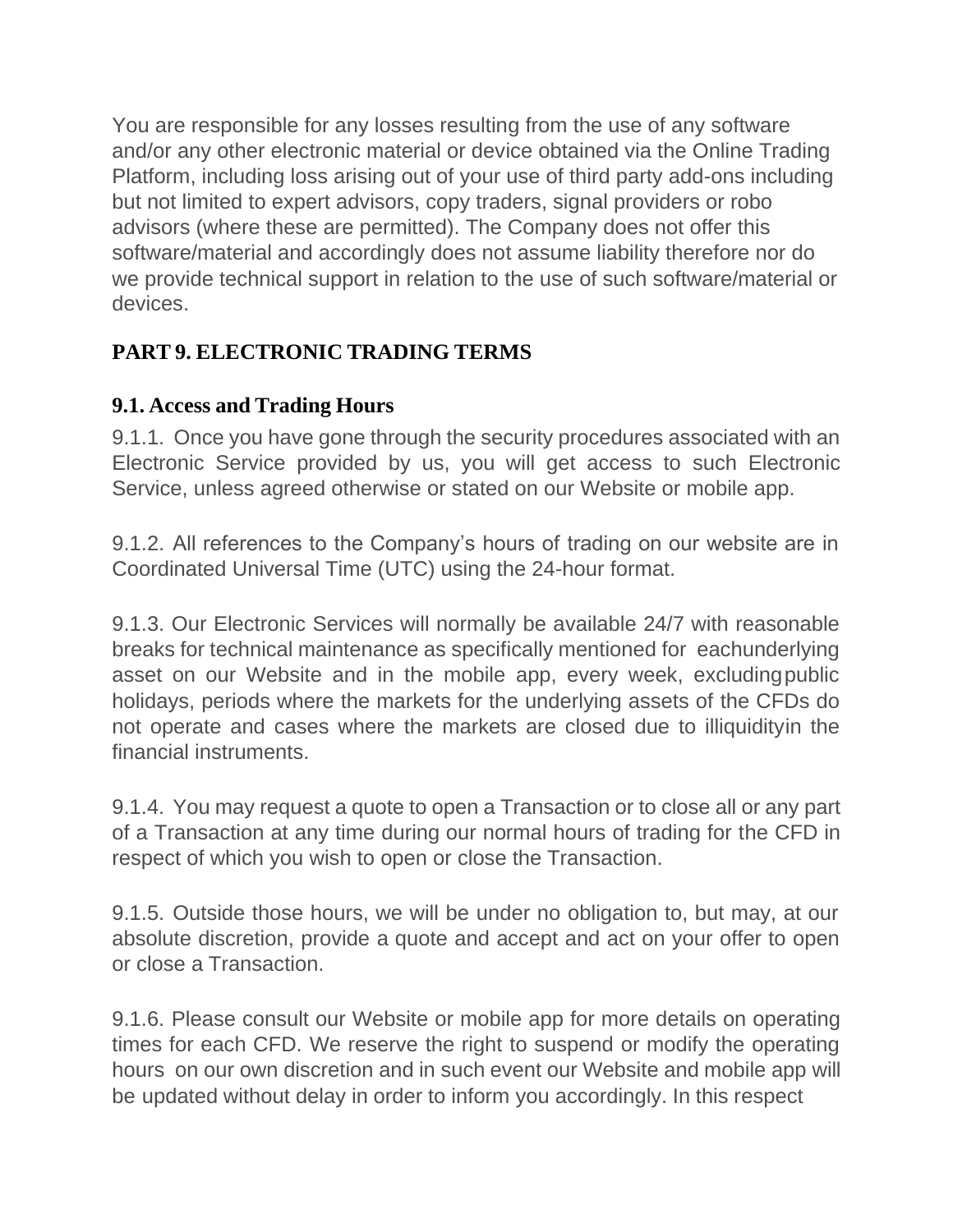the operating hours, as indicated on the Website and the mobile app, are the applicable ones.

9.1.7. We may change our security procedures at any time and we will inform you of any new procedures that apply to you as soon as possible through our Website or mobile app.

#### **9.2. Restrictions on Electronic Services Provided**

There may be restrictions on the number of Transactions that you can enter into on any one day and also in terms of the total value of those Transactions when using an Electronic Service. Please refer to our Website and mobile appfor details of the limits imposed upon Transactions carried out through our Electronic Services.

#### **9.3. Access Requirements**

You will be responsible for having hardware equipment forming part of the System to enable you to use an Electronic Service.

#### **9.4. Virus Detection**

You will be responsible for the installation and proper use of any virus detection/scanning program that shall reasonably keep your systems virus-free.

#### **9.5. Use of Information, Data and Software**

In the event that you receive any data, information or software via an Electronic Service other than that which you are entitled to receive pursuant tothese Terms, you will immediately notify us and will not use, in any way whatsoever, such data, information or software.

#### **9.6. Maintaining Standards**

When using an Electronic Service, you must:

a. ensure that the System is maintained in good order and is suitable for use with such Electronic Service;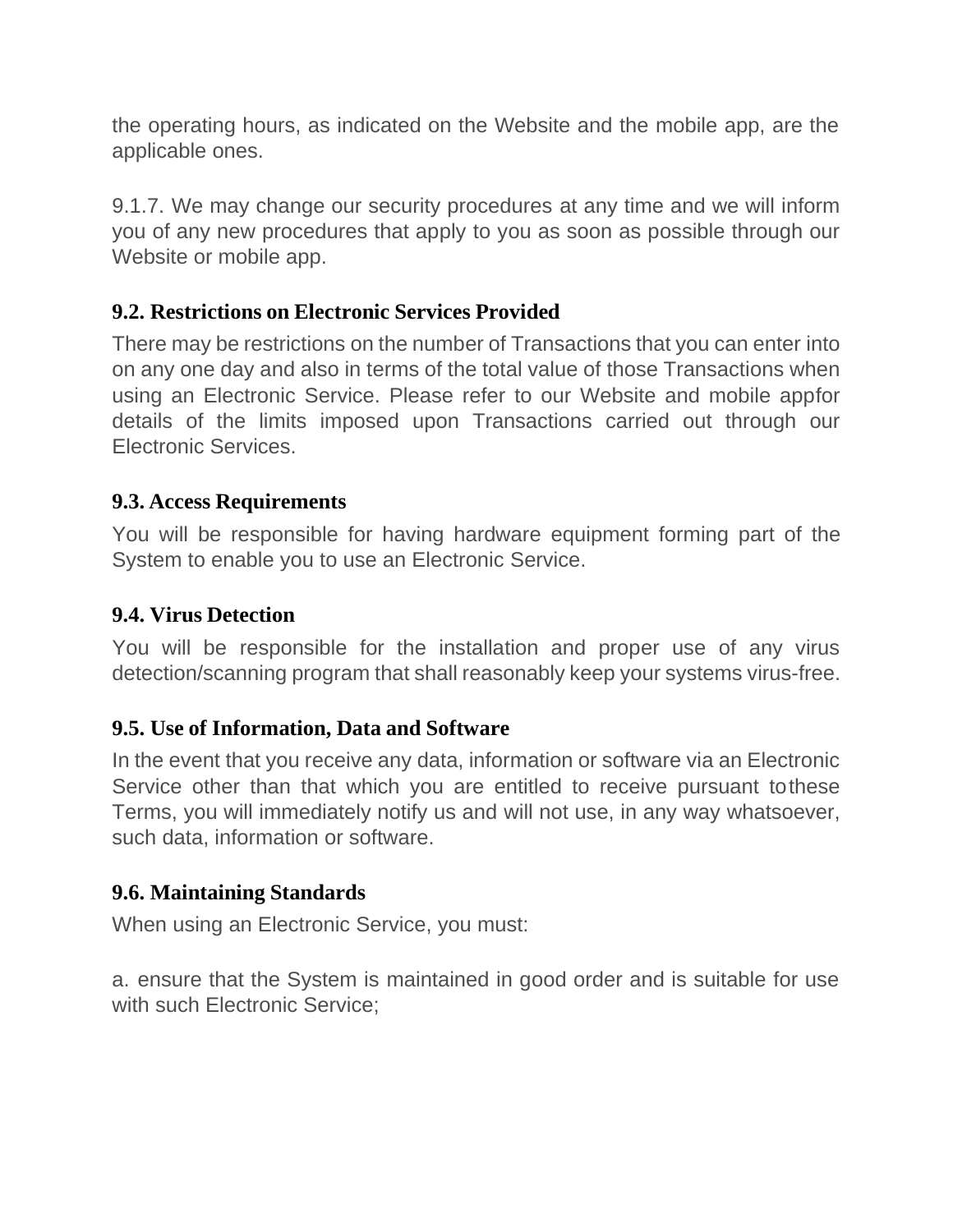b. run such tests and provide such information to us as we shall reasonably consider necessary to establish that the System satisfies the requirements notified by us to you from time to time;

c. carry out virus checks on a regular basis;

d. inform us immediately of any unauthorised access to an Electronic Service or any unauthorised Transaction or instruction which you know of or suspect of and, if within your control, cause such unauthorised use to cease; and

e. not at any time leave the terminal from which you have accessed such Electronic Service or let anyone else use the terminal until you have logged off such Electronic Service.

### **9.7. System Defects**

In the event you become aware of a material defect, malfunction or virus in the System or on the CAPITAL.COM Online Trading Platform, you will immediately notify us of such defect, malfunction or virus and cease all use of such Electronic Service until you have received permission from us to resume use.

#### **9.8. Intellectual Property**

9.8.1. All rights in patents, copyrights, design rights, trademarks and any other intellectual property rights (whether registered or unregistered) relatingto the Electronic Services remain vested in us or our licensors.

9.8.2. You will not copy, interfere with, tamper with, alter, amend or modify the software comprising the System of the Electronic Services or any part or parts thereof unless expressly permitted by us in writing, reverse compile or disassemble the software comprising the System of the Electronic Services, nor purport to do any of the same or permit any of the same to be done, except in so far as such acts are expressly permitted by law.

9.8.3. You will not cause or permit any actions to be caused, which might endanger or damage any intellectual property belonging to us and/or do any other act which would be damaging and or defamatory against us.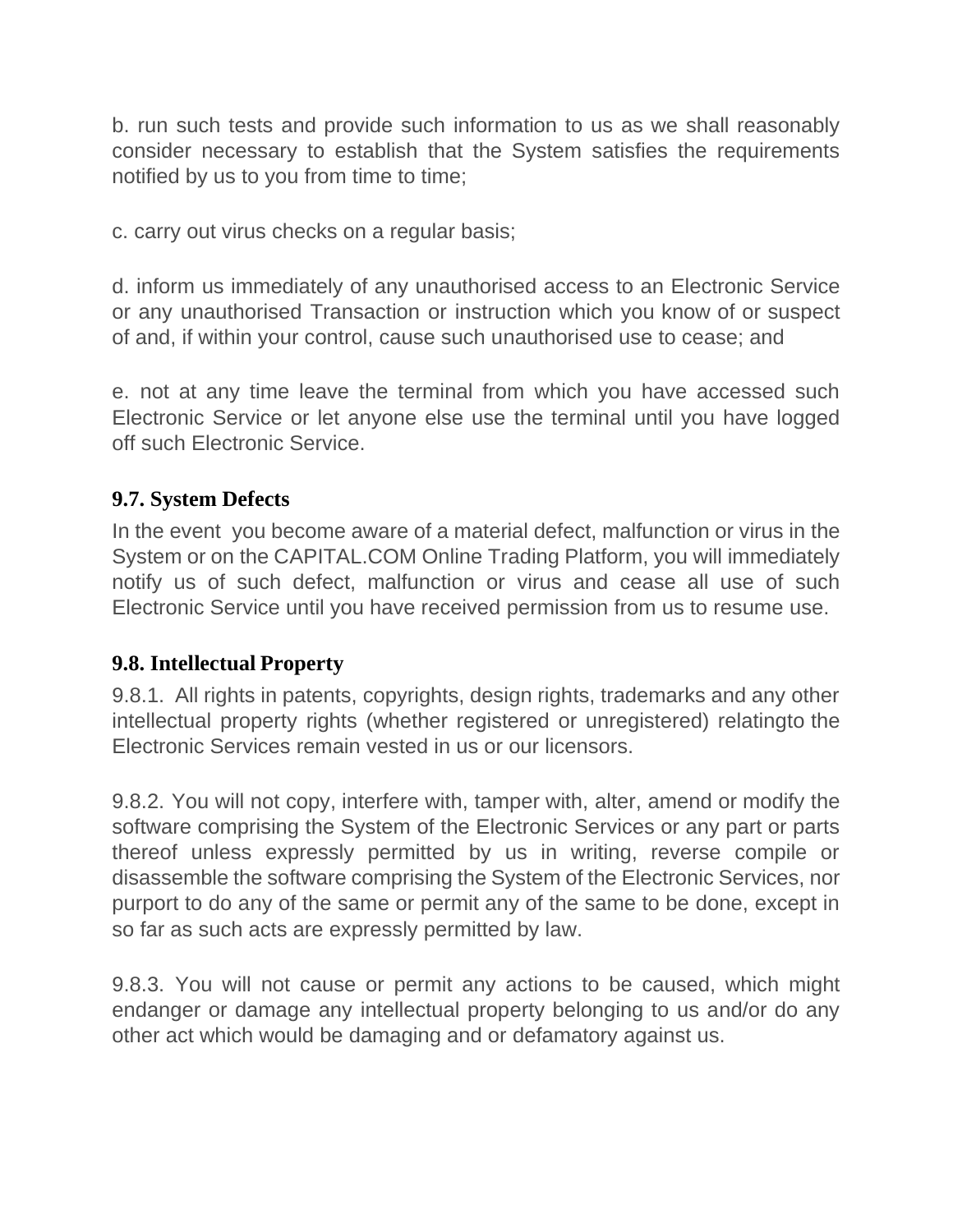9.8.4. Any copies of the software comprising the System of the Electronic Services made in accordance with law are subject to these Terms. You shall ensure that all the licensors trademark, copyright and restricted rights notices are reproduced on these copies. You shall maintain an up-to-date written record of the number of copies of the software comprising the System of the Electronic Services made by you. If we so request, you shall as soon as reasonably practical, provide to us a statement of the number andwhereabouts of copies of the software comprising the System of the Electronic Services.

## **9.9. Liability**

Without prejudice to any other provisions of these Terms, relating to the limitation of liability, the following clauses shall apply to our Electronic Services.

## 9.9.1. System Errors

9.9.1.1. We shall have no liability to you for damage which you may suffer as a result of transmission errors, technical faults, malfunctions, illegal intervention in network equipment, network overloads, malicious blocking of access by third parties, internet malfunctions, interruptions or other deficiencies on the part of internet or servers service providers.

9.9.1.2. You acknowledge that access to Electronic Services may be limited or unavailable due to such system errors, and that we reserve the right upon notice to suspend access to Electronic Services for this reason.

9.9.2. Delays, inaccuracies or errors caused by third parties

9.9.2.1. Neither we nor any third-party software provider accepts any liability in respect of any delays, inaccuracies, errors or omissions in any data provided to you in connection with an Electronic Service.

9.9.2.2. We do not accept any liability in respect of any delays, inaccuracies or errors in prices quoted to you if these delays, inaccuracies or errors are caused by third party service providers with which we may collaborate.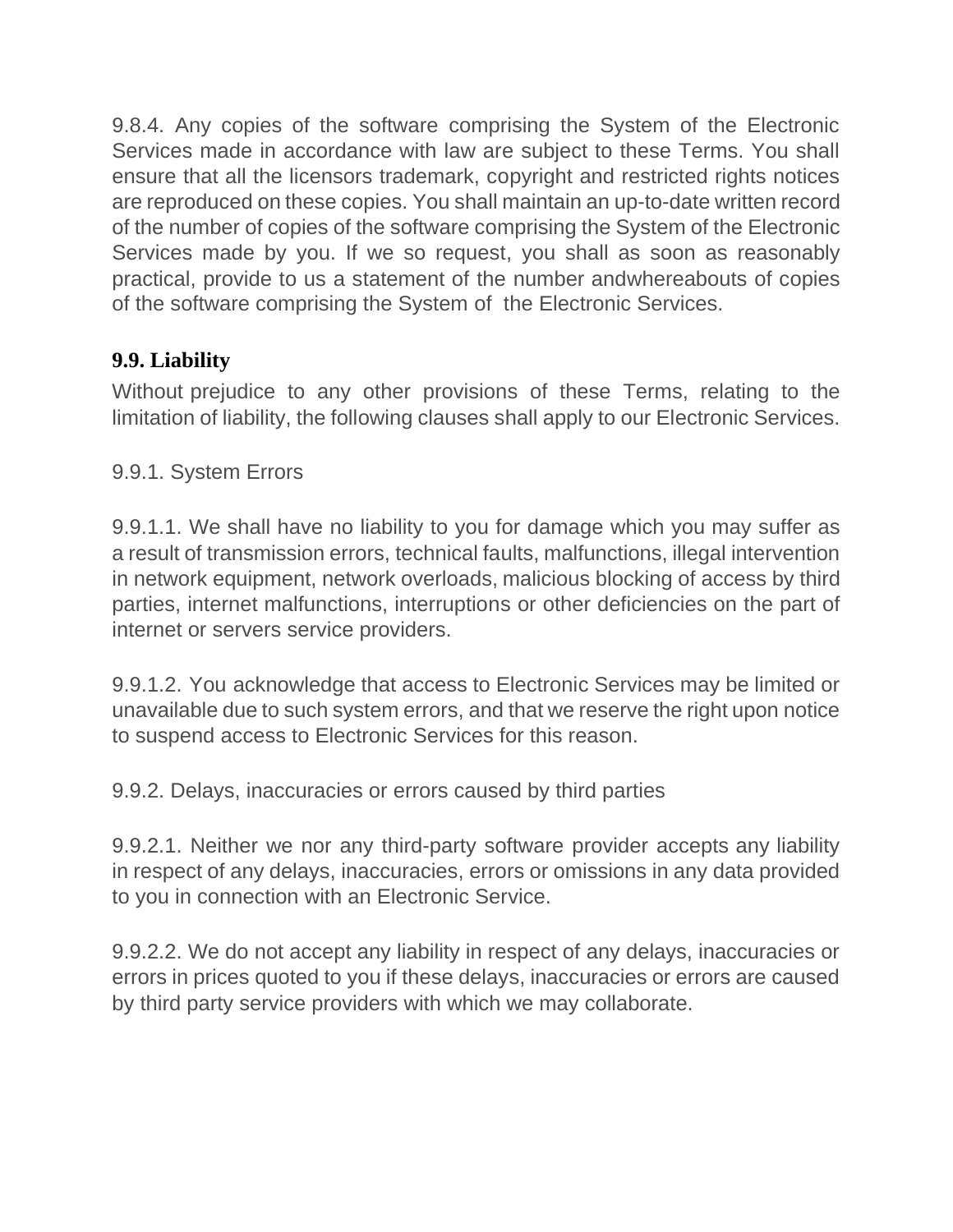9.9.2.3. We shall not be obliged to execute any instruction which has been identified that is based on errors caused by delays of the system to update prices provided by the system price feeder or the third-party service providers.

9.9.2.4. We do not accept any liability towards executed trades that have been based and have been the result of delays or errors as described above.

#### 9.9.3. Malicious Software

We shall have no liability to you (whether in contract or in tort, including negligence) in the event that any viruses, worms, software bombs or similar items are introduced into the System via an Electronic Service or any software provided by us to you in order to enable you to use the Electronic Service, provided that we have taken reasonable steps to prevent any such introduction.

#### 9.9.4. Indemnity re Malicious Software within your System

You will ensure that no computer viruses, worms, software bombs or similar items are introduced into our computer system or network and will indemnify us on demand for any loss that we suffer arising as a result of any such introduction.

#### 9.9.5. Unauthorised Use

We shall not be liable for any loss, liability or cost whatsoever arising from any unauthorised use of the Electronic Service. You shall on demand indemnify, protect and hold us harmless from and against all losses, liabilities, judgements, suits, actions, proceedings, claims, damages and costs resulting from or arising out of any act or omission by any person using an Electronic Service by using your designated passwords, whether or not you authorised such use.

#### **9.10. Markets**

We shall not be liable for any act taken by or on the instruction of an exchange or regulatory body.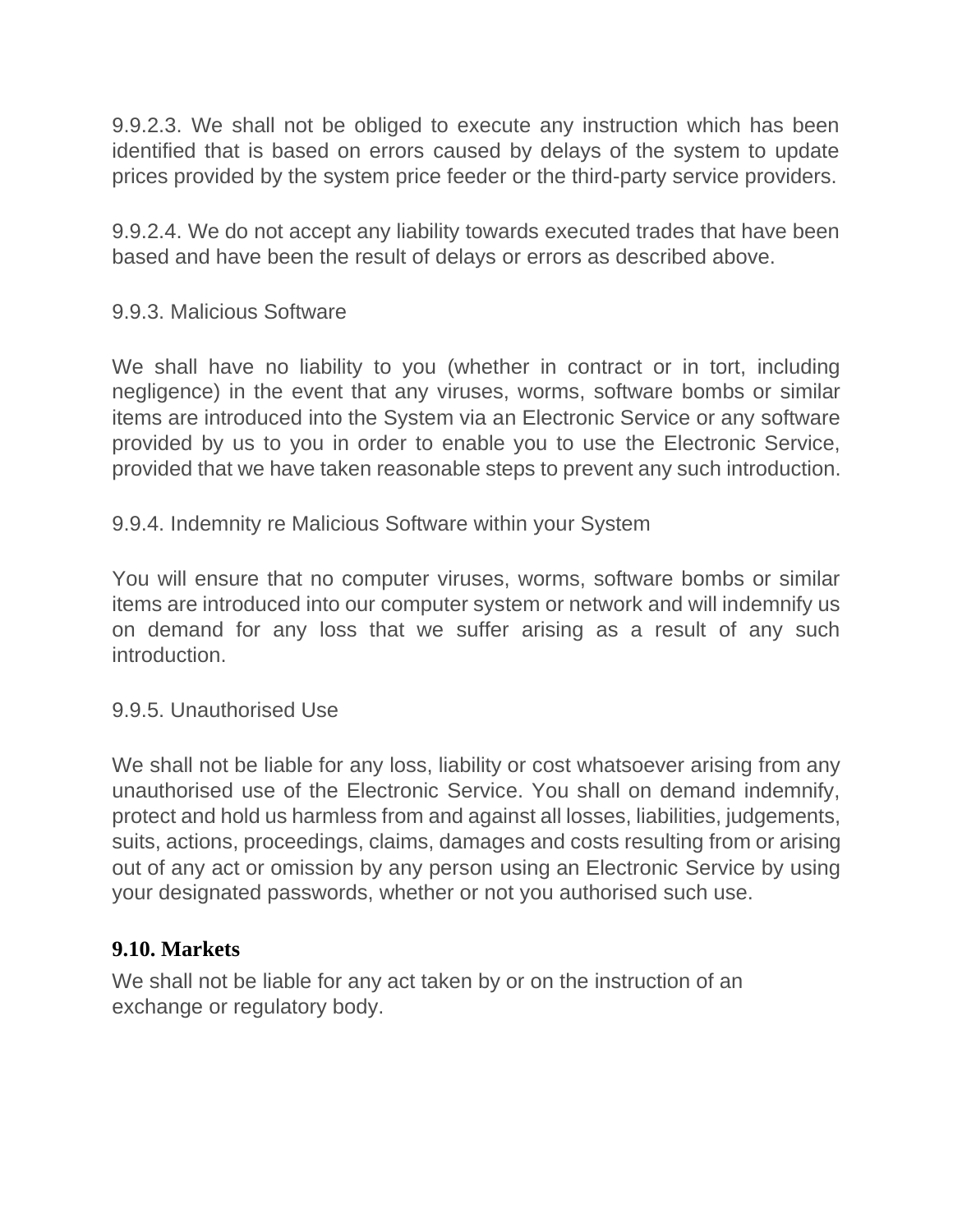### **9.11. Suspension with Notice**

We may suspend an Electronic Service, by giving you 24 hours written notice.

### **9.12. Immediate Suspension or Permanent Withdrawal Without Notice**

9.12.1. We have the right, unilaterally and with immediate effect, to suspend or withdraw permanently your ability to use any Electronic Service, or any part thereof, without notice, where we consider it necessary or advisable to do so, for example due to your non-compliance with the Applicable Regulations, breach of any provisions of this Agreement, including where you are engaged in credit card fraud, money laundering, funding terrorrism and/or any relevant criminal conduct, as well as in the Event of Default, Event of Force Majeure, network problems, failure of power supply, for maintenance, or to protect you when there has been a breach of security.

9.12.2. In addition, the use of an Electronic Service may be terminated automatically, upon:

a. the termination, renunciation, revocation, withdrawal or suspension of any license granted to us which relates to the Electronic Service; and/or

b. the termination of these Terms.

#### **9.13 Effects of Termination**

In the event of a termination of the use of an Electronic Service for any reason, upon request by us, you shall, at our option, return to us or destroy all software and documentation we have provided you in connection with such Electronic Service and any copies thereof.

#### **PART 10. CLIENT MONEY**

#### **10.1. Client Money**

We treat all funds received from you or held by us on your behalf ("Client") Money") in accordance with the requirements of the Client Money Rules.

The following steps have been taken by the Company in order to ensure the protection of Clients' financial instruments or funds: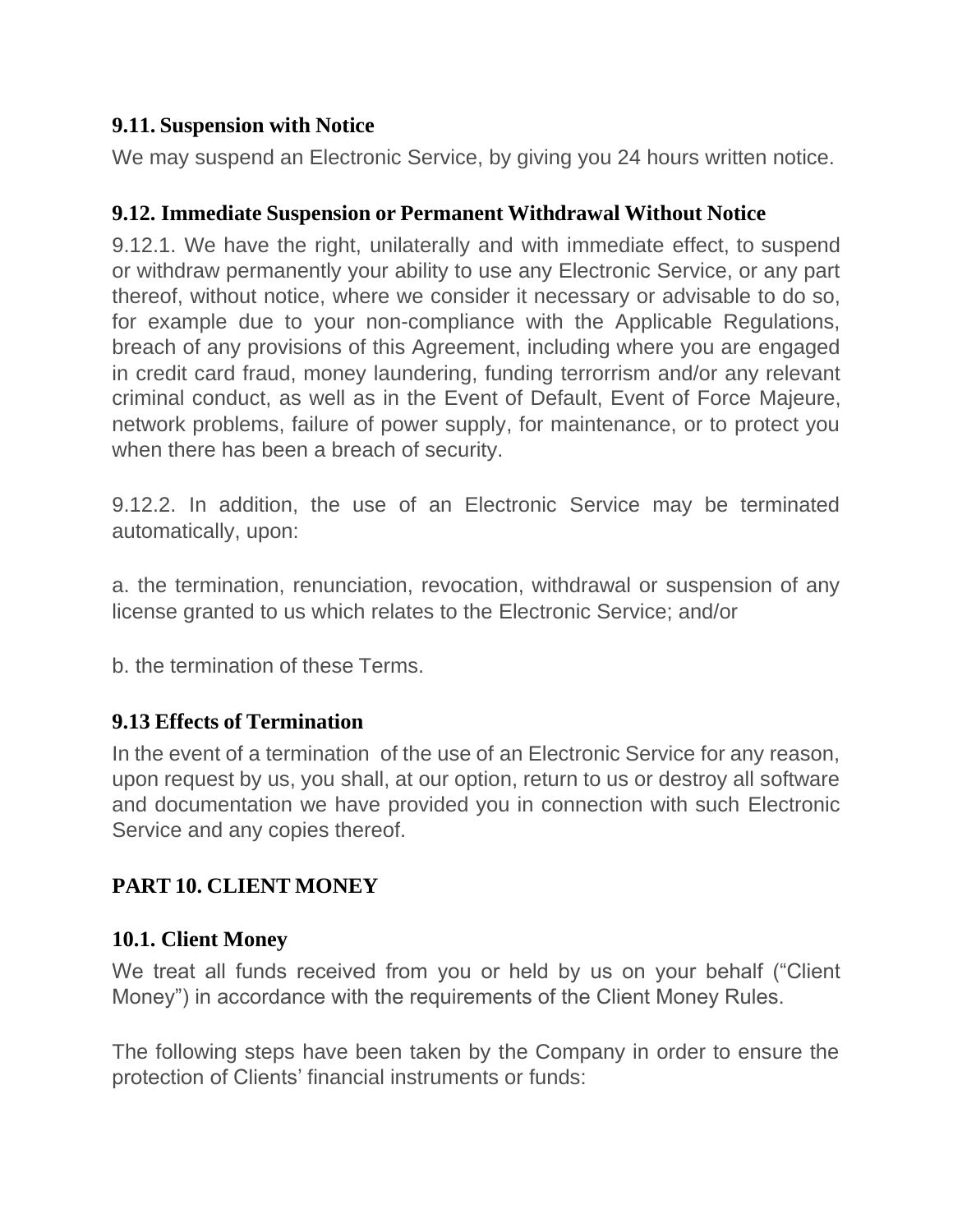- Segregation: As per the provisions of this Agreement funds belonging to the Client that will be used for trading purposes will be kept in accounts with credit institution(s) used to accept only Client's funds and as such willbe held segregated from the Company's own funds.
- Investor Compensation Fund: The Company being a member of the Investors Compensation Fund (hereinafter "the Fund") provides the Client, if is being categorized as Retail Client, with the security of receiving a compensation from the Fund, for any claims arising from the malfunction on behalf of the Company or if the Company fails to fulfil its obligations regardless of whether that obligation arise from a breach of applicable law or regulations, the Agreement or from any wrongdoing by the Company. Further details in regard to the Fund and the conditions which apply are available under Section 20.8 of this Agreement.
- Due diligence measures: The Company has the obligation to exercise all due skill, care and diligence in selection, appointment and periodic review of the credit institution(s) where Clients' funds are placed. The Company's due diligence measures have been designed in such a manner so as to ensure that expertise and market reputation of such institutions are taken into consideration.
- The Company may hold Clients' funds in omnibus accounts with third party financial and credit institutions. An omnibus account means that yourfunds will be kept in a pooled account with money belonging to other clients in a segregated account. Hence, the Client is warned that there is alink of loss emanating from the use of omnibus accounts in financial or credit institutions. In general, in case of default or insolvency of the Company, no single client will have a claim against a specific sum in a specific account. Omnibus accounts may also hold other types of risks including legal, haircut risk, liquidation risk, third party and others. Byaccepting the Terms and by establishing business relationship with us, you expressly provide your consent for maintaining your funds in an omnibus account.
- The Company may transfer Clients funds to the Forex Company according to the Clients consent and acceptance of the terms and conditions. By accepting the terms and conditions the client acknowledges and agrees with the fact that the Company is subject to specific regulation and supervision regarding the safekeeping of financial instruments and funds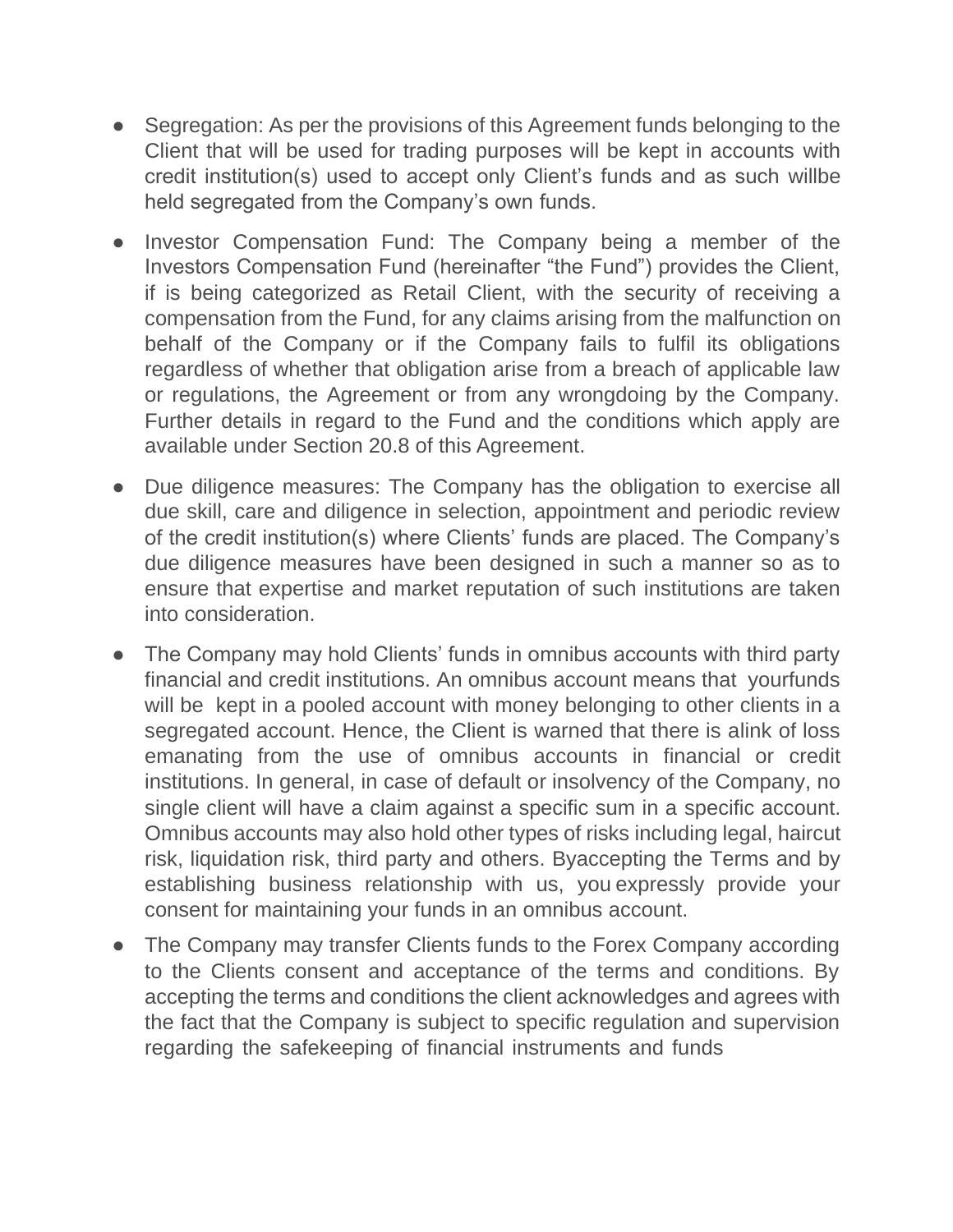held for clients and that the Forex Company is subject to local specific regulation and supervision.

### **10.2. Interest**

You, the Client, acknowledge and confirm that no interest will be received on the balance of your Account.

### **10.3. Overseas Banks**

10.3.1. We are following the provisions included in the CySEC's Directive DI81-01 namely "Safeguarding of Client Assets, Product Governance Obligations and Inducements" and we are endeavouring to hold Client Funds on your behalf within Cyprus and the European Union. The funds will be kept in bank accounts denominated as Client funds and clearly segregated fromthe Company's own funds.

Additionally, as per the said Directive, the Company retains the right to hold Client Funds on your behalf also with credit institutions authorised in third countries provided that the said credit institutions are established in jurisdictions where the safekeeping of Client Funds is subject to equivalent regulation and supervision with the CySEC's Directive DI87-01 and any applicable guidelines as released from time to time by CySEC.

The Company can hold Clients Funds with the following Credit Institutions:

- 1. Eurobank
- 2. EFG
- 3. Raiffeisen
- 4. Turicum
- 5. Alpha Bank Cyprus
- 6. Barclays
- 7. HSBC
- 8. BNP Paribas
- 9. Santander
- 10. Credit Suisse bank
- 11. ING Bank
- 12. Rabobank
- 13. Citi Bank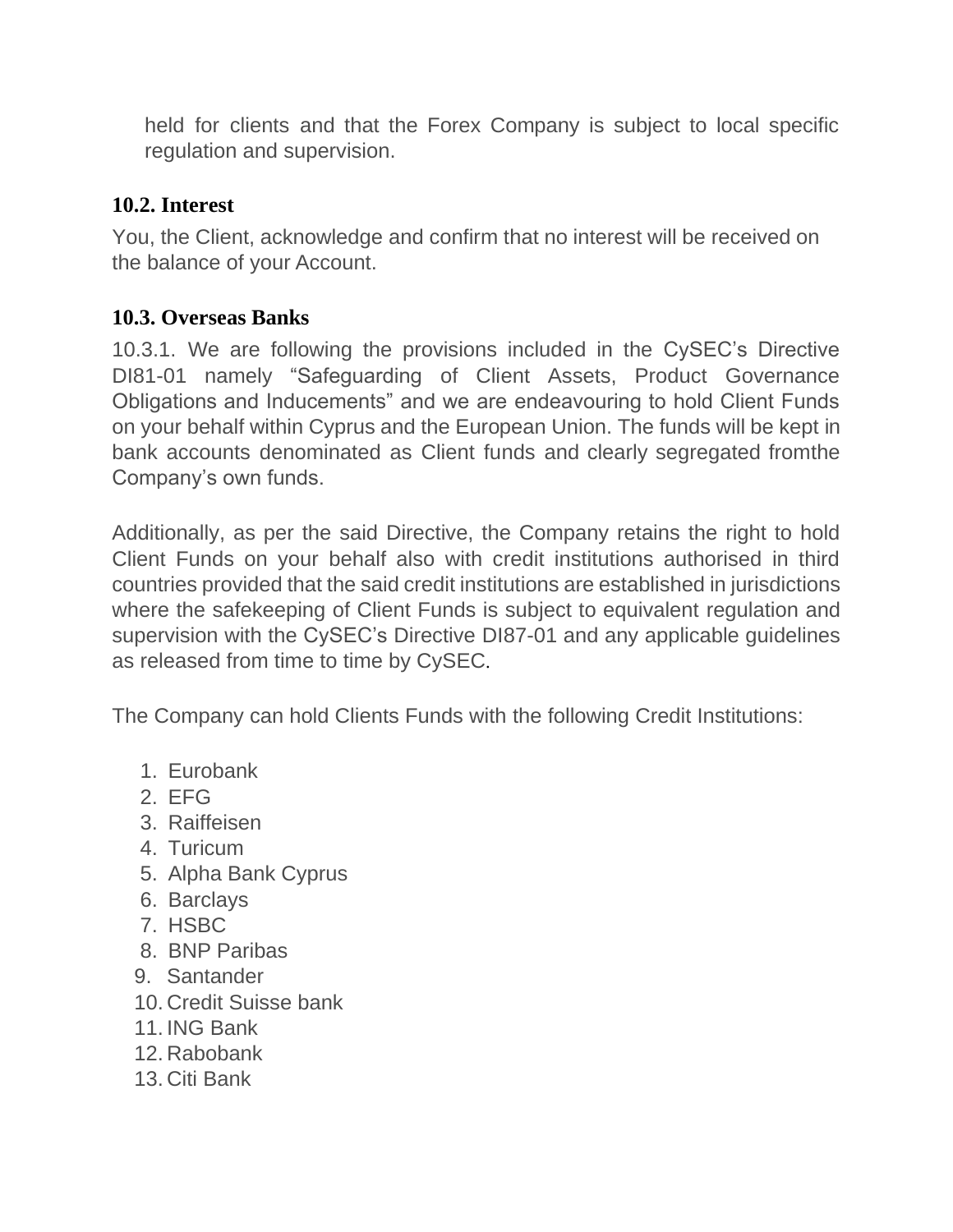14. Danske Bank 15. Bank J. Safra Sarasin 16. Swissquote 17. UBS Bank

10.3.2. Client Money deposited may be kept in one or more omnibus accounts with any authorised credit institution used to accept funds which the Company will specify from time to time and will be held in the Company's name.

10.3.3. We will not be liable for the insolvency, acts or omissions of any financial and credit institution or other third party referred to in this Part.

10.3.5. In accordance with part 10.1 of these terms and conditions the Company may transfer Clients funds to the Forex Company according to the Clients consent and acceptance of the terms and conditions. This transfer will only be executed after it has been initiated by the Client.

## **10.4. Due Care, Skill and Diligence**

10.4.1. With regards to the deposit of Client's Money, since we do not deposit Client Money with a central bank, we exercise all due care, skill and diligence in the selection, appointment and periodic review of the credit institutions and banks where the funds are placed and the arrangement for the holding of those funds and take into consideration the need for diversification of these funds as part of the required due diligence. The Company considers diversifying placements of client funds with more than one bank where the amounts are, for example, of sufficient size to warrant such diversification.

10.4.2. It shall be noted that we take into account the expertise and reputation of the third party as well as the legal requirements or market practices related to the holding of those financial instruments that could adversely affect our Clients' rights.

## **10.5. Payment Service Providers**

10.5.1. The Company may keep merchant accounts in its name with payment services providers (hereinafter "PSP") used to settle payment transactions of its Clients. However, for the avoidance of doubt, it is noted that such merchant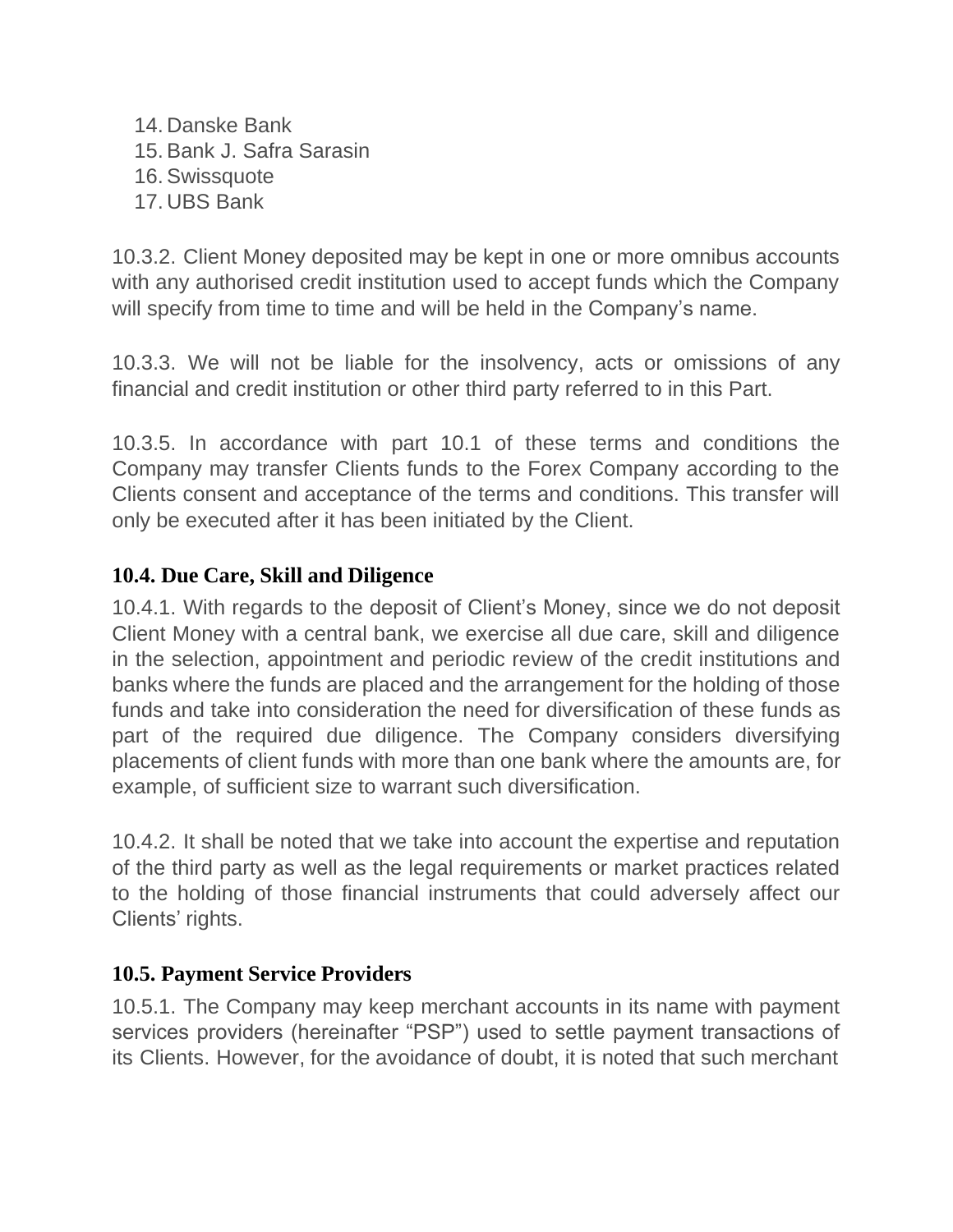accounts are not used for safekeeping of Client Money but only to effect settlements of their payment transactions.

10.5.2. Your Client Money is being processed through accounts maintained in the following PSPs: "

| <b>Payment Service</b><br><b>Provider</b>                                 | <b>Regulatory Authority</b>                                                                 | <b>Country</b>                  |
|---------------------------------------------------------------------------|---------------------------------------------------------------------------------------------|---------------------------------|
| PayPal (Europe) S.à r.l.<br>et Cie, S.C.A.                                | Commission de Surveillance du<br><b>Secteur Financier (CSSF)-Link here</b>                  | Luxembourg                      |
| <b>Nuvei Limited (Formerly</b><br><b>Safecharge Limited)</b>              | <b>Central Bank of Cyprus (CBC)-Link</b><br>here                                            | <b>Cyprus</b>                   |
| <b>Ecommpay Limited</b>                                                   | <b>UK Financial Conduct Authority</b><br>(FCA)-Link here                                    | <b>United</b><br><b>Kingdom</b> |
| <b>EcommBX Limited</b>                                                    | <b>Central Bank of Cyprus (CBC)-Link</b><br>here                                            | <b>Cyprus</b>                   |
| Worlpay (UK) Ltd /<br><b>Worldpay Limited /</b><br><b>Worldpay AP Ltd</b> | <b>UK Financial Conduct Authority</b><br>(FCA)-Link here                                    | <b>United</b><br><b>Kingdom</b> |
| <b>Checkout SAS</b>                                                       | <b>French Prudential Supervision and</b><br><b>Resolution Authority (ACPR)-Link</b><br>here | <b>France</b>                   |
| <b>Checkout Ltd</b>                                                       | <b>UK Financial Conduct Authority</b><br>(FCA)-Link here                                    | <b>United</b><br><b>Kingdom</b> |
| <b>Trustly Group AB</b>                                                   | Swedish financial regulator (FI)-Link<br>here                                               | <b>Sweden</b>                   |

10.5.3. To enable direct transfer of funds from your bank account the Company has also contracted with "SOFORT GmbH", a Germany based payment solutions provider certified by TÜV Saarland regarding federal German data protection laws.

10.5.4. Whilst we remain responsible for the handling of Client Money, in certain circumstances certain payment methods may not be available to the Company. In such circumstances CAPITAL.COM may operationally handle customer payments using alternative methods, always in accordance with the relevant safeguarding and anti-money laundering requirements provided by the Applicable Regulations.

10.5.5. We will not be liable for the insolvency, acts or omissions of any PSP used to process your payment.

#### **10.6. Diversification of Risks**

We shall ensure, where deemed necessary, the diversification of the Clients' financial instruments and funds, for example the maintenance of accounts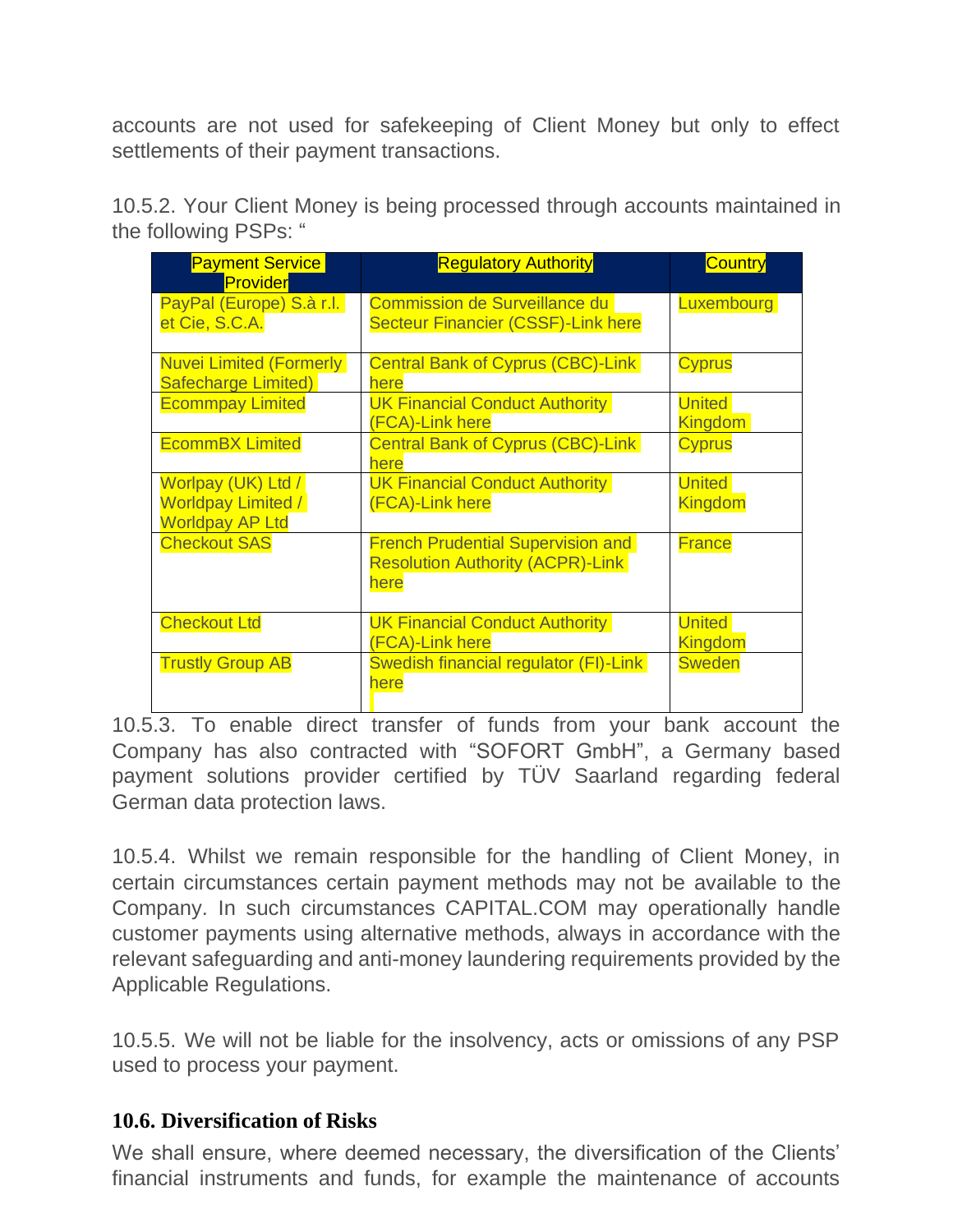with several third parties.

#### **10.7. Omnibus Account Risk**

10.7.1. The Company may hold client funds in omnibus accounts within third party financial and credit institutions. In this respect, the Client is warned that there is a risk of loss emanating from the use of omnibus accounts in financial or credit institutions. In such case it may not be possible to distinguish if the particular Client funds are held by a certain financial or credit institution. Omnibus accounts may also hold other types of risks including legal, liquidation risk, haircut risk, third party risk and etc.

10.7.2. In the event of insolvency or any other analogous proceedings in relation to a financial or credit institution where client funds are held, the Company (on behalf of the Client) and/or the Client may only have an unsecured claim against the financial or credit institution, and the Client will be exposed to the risk that the money received by the Company from the financial or credit institution, is insufficient to satisfy the claims of the Client with claims in respect of the Account. The Company does not accept any liability or responsibility for any resulting losses so in the unlikely event of default the proportionate loss shall affect all of the Company's Clients' monies held in omnibus accounts with the financial or credit institution. To mitigate thisrisk the client funds are being held in few reputable financial or credit institutions and constant exposure monitoring is taking place.

#### **10.8. Unclaimed Client Money**

You agree that we may cease to treat your money as Client Money if there has been no movement on your balance for six (6) consecutive years. We shall write to you at your last known address informing you of our intention of no longer treating your balance as Client Money and giving you twenty-eight (28) Business Days to make a claim.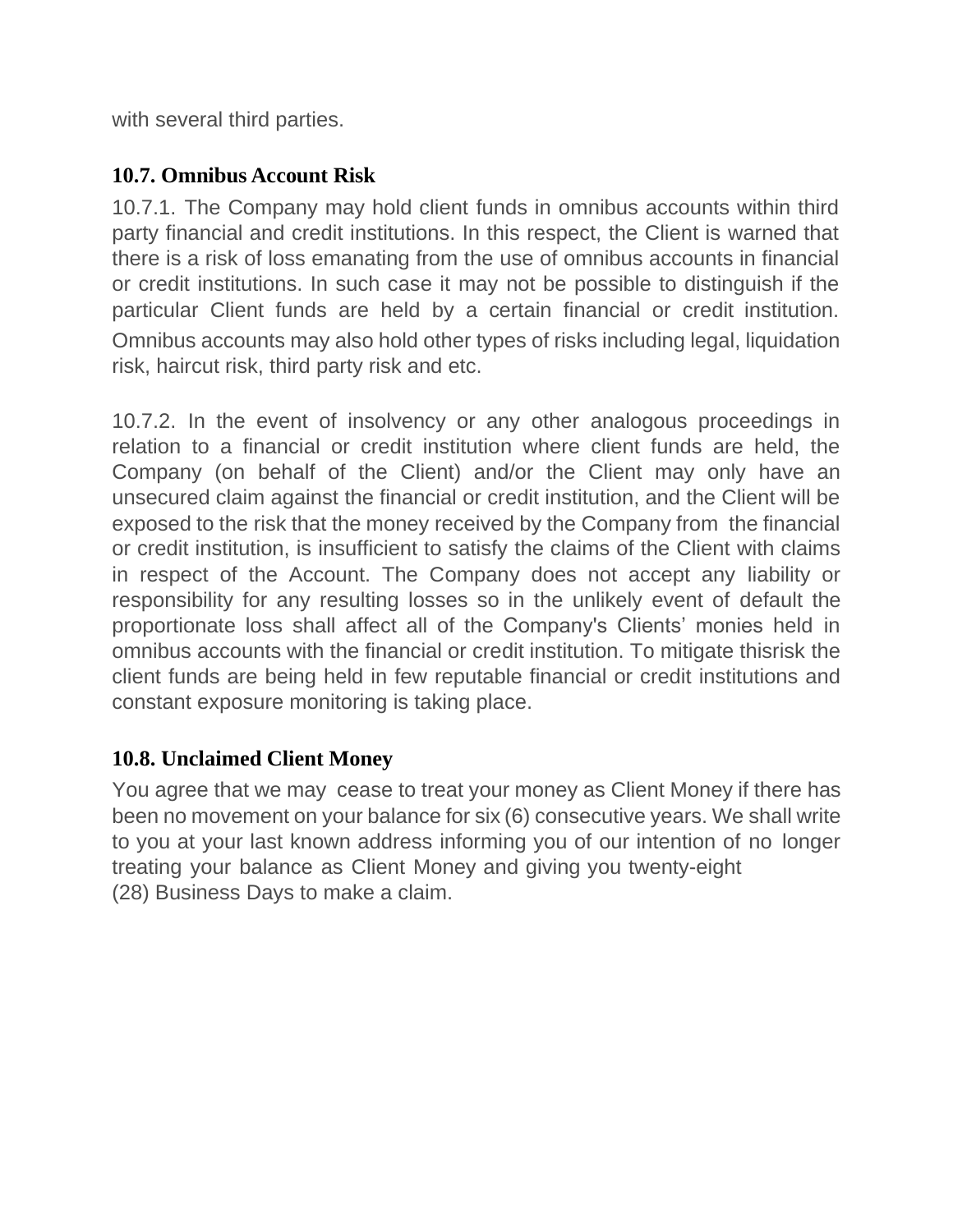#### **10.9. Liability and Indemnity**

10.9.1. You agree that we shall not be liable for any default of any counterparty, bank, or other third party in which we hold client funds.

10.9.2. The Company will not be liable for loss suffered by you in connection to your funds held by us, unless such loss directly arises from our gross negligence, willful default or fraud.

## **PART 11. MARGINING ARRANGEMENTS**

## **11.1. Contingent Liability**

11.1.1. When we effect a Transaction, you should note that, depending upon the nature of the Transaction, you may be liable to make further payments when the Transaction fails to be completed or upon the earlier settlement or closing out of your position.

11.1.2. The Client shall provide and maintain Margin in accordance with the terms of this Agreement to secure Client's obligations to the Company. The Company must maintain at all times the minimum margin requirements for the Open Positions in Client's Account.

11.1.3. You may be required to make further variable payments by way of margin against the purchase price of the CFD, instead of paying (or receiving) the whole purchase (or sale) price immediately.

11.1.4. The movement in the market price of the CFD will affect the amount of margin payment you will be required to make.

11.1.5. We will constantly monitor your margin requirements and we willinform you as soon as it is reasonably practicable of the amount of any marginpayment required under this Part.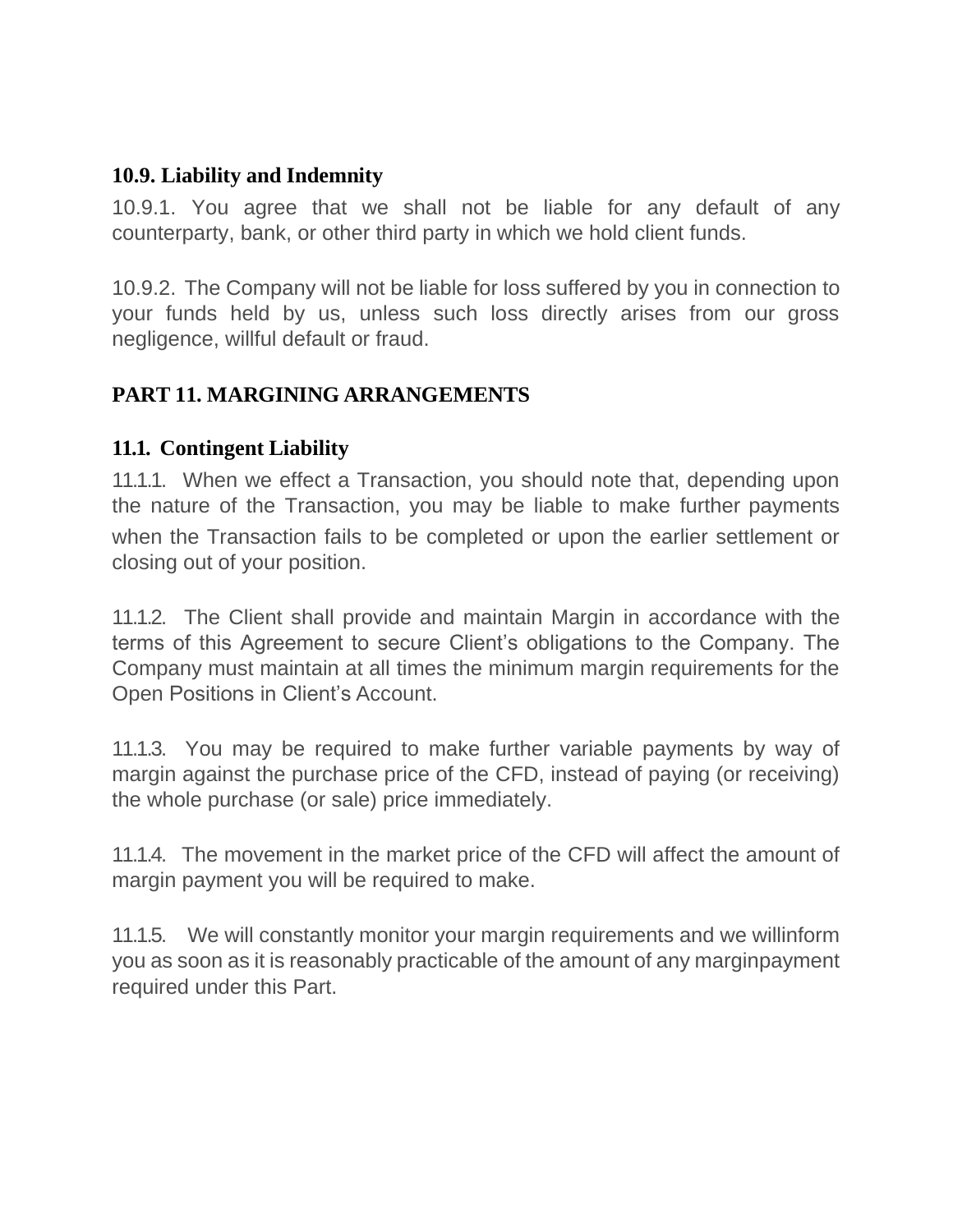## **11.2. Margin Call**

You agree to pay us on demand such sums by way of margin as are required from time to time as we may in our discretion reasonably require for the purpose of protecting ourselves against loss or risk of loss on present, future or contemplated Transactions under these Terms.

## **11.3. Failure to Meet Margin Call**

In the event that you fail to meet a margin call, we may immediately close out any of the relevant positions, as well as any pending orders that may negatively affect your margin balance once executed. For more details please refer to the Leverage and Margin Policy on our website, being an integral part of these Terms and Conditions.

## **11.4. Form of Margin**

Margin must be paid in cash in a Base Currency of your Account. A cash Margin paid to us is held as Client Money in accordance with the requirements of the Client Money Rules. Margin deposits shall be made by wire transfer, credit card or by such other means as the Company may direct.

## **11.5. Set-off on Default**

If there is an Event of Default or these Terms are terminated, we shall set-off the balance of the cash margin owed by us to you against your obligations (as reasonably valued by us). The net amount, if any, payable between us following such set-off, shall take into account the Liquidation Amount payable under Part 15 ("Netting").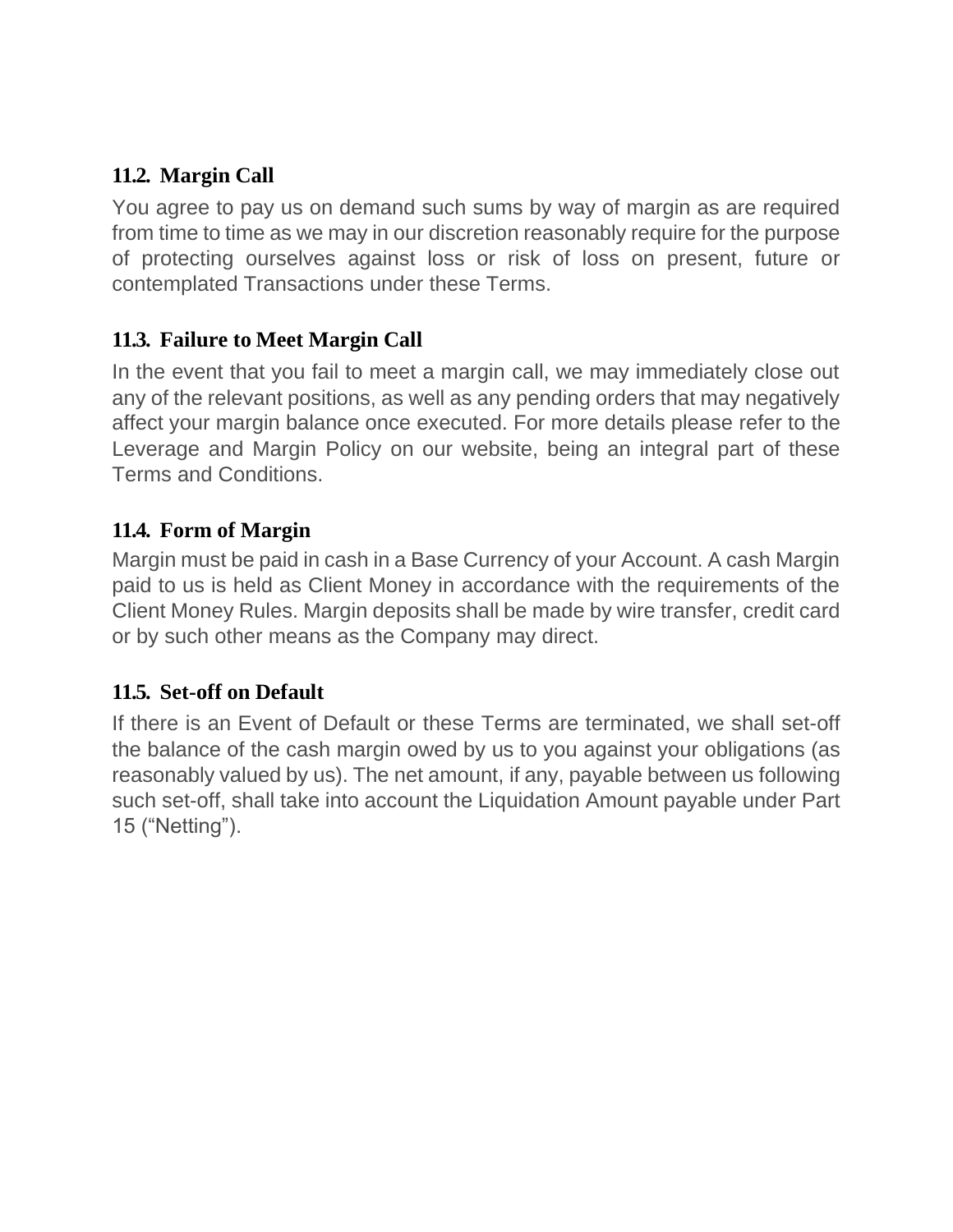#### **11.6. Further Assurance**

You agree to execute such further documents and to take such further steps as we may reasonably require to perfect our security interest over and obtain legal title to the Secured Obligations.

#### **11.7. Negative Pledge**

You undertake neither to create nor to have outstanding any security interest whatsoever over, nor to agree to assign or transfer, any of the cash margin transferred to us.

#### **11.8. General Lien**

In addition, and without prejudice to any rights to which we may be entitled under these Terms or any Applicable Laws and Regulations, we shall have a general lien on all cash held by us or our Associates or our nominees on your behalf until the satisfaction of the Secured Obligation.

#### **PART 12. LEVERAGE ARRANGEMENTS**

12.1. Trading on CFDs is a form of Leveraged Trading and is highly speculative, complex and involves a significant risk of loss and is not suitable for all investors. CFDs are among the riskiest types of investments and can result in large losses.

The European Securities and Markets Authority (ESMA) has formally adopted new measures on the provision of contracts for differences (CFDs). They were adopted in the official languages of the EU and have been published in the Official Journal of the European Union.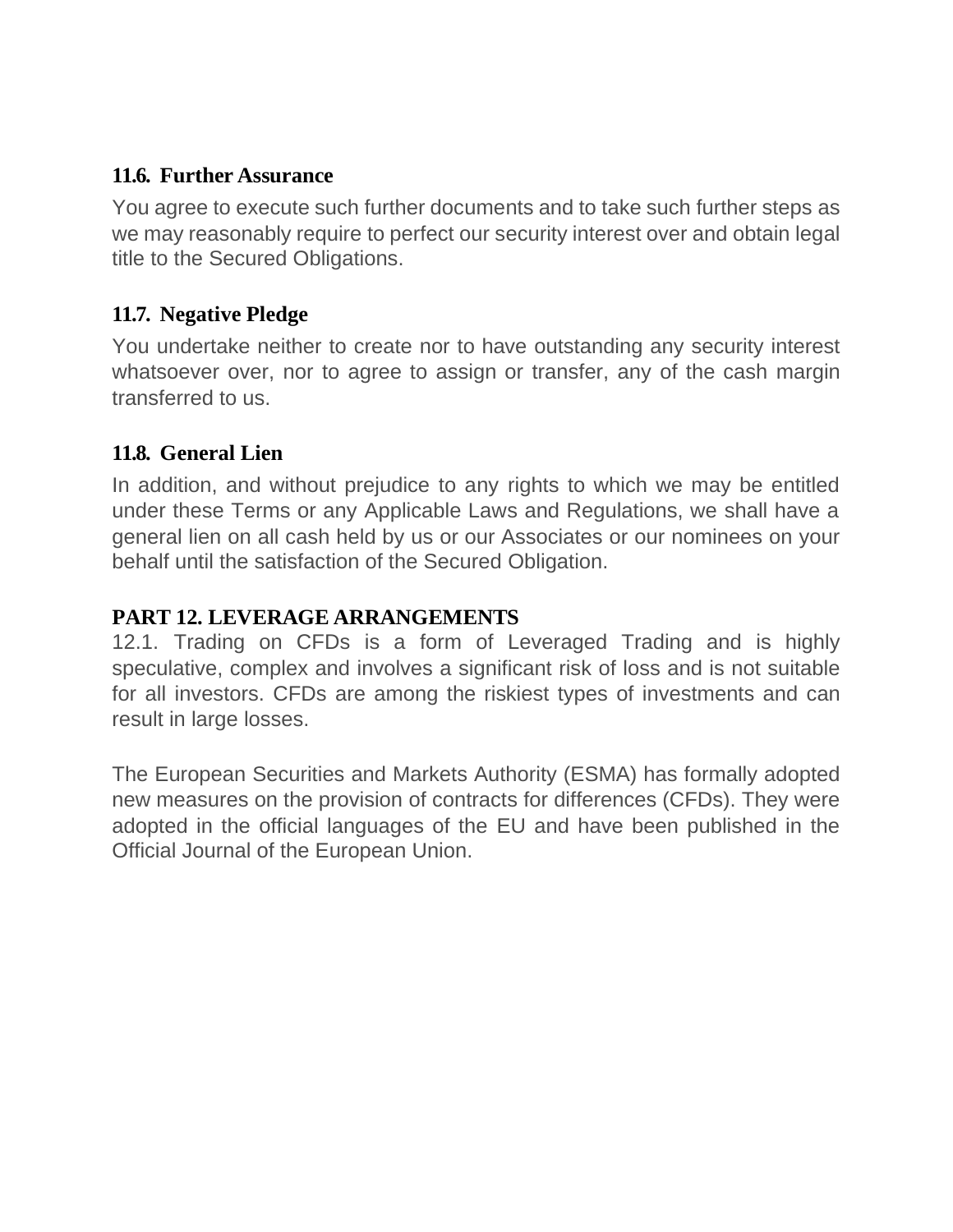The ESMA's intervention measures were applied from 1 August 2018 forCFDs and consist of (amongst other measures) a restriction of leverage limits on opening positions. CySEC has permanently introduced ESMA Measures into national law and imposed national measures reflecting ESMA measures on 27 September 2019.

Leverage limits on the opening of a position by a retail client from 30:1 to 2:1, which vary according to the volatility of the underlying:

- 30:1 for major currency pairs;
- 20:1 for non-major currency pairs, gold and major indices;
- 10:1 for commodities other than gold and non-major equity indices;
- 5:1 for individual equities and other reference values;
- 2:1 for cryptocurrencies;

If ESMA decides not to prolong the measures the Company will implement the leverage levels as before the implementation of the measures.

## **12.2. Special Categories**

If under the legal and regulatory requirements of certain foreign jurisdictions that are relevant for the Company's activities the maximum leverage for affected clients is capped at a level lower than made available, the Company will offer the affected clients the maximum leverage prescribed by the laws and regulation of that foreign jurisdiction (i.e. apply the maximum leverage that is lower than the one made available but limit such application only to the affected clients).

Please note that a set of additional rules and procedures became applicable for the residents of Spain and Poland. Such set of additional rules and procedures can be found in sections 20.16-20.17 of the Company's Terms & Conditions and Section 3 of our Margin and Leverage Policy.

# **PART 13. REPRESENTATIONS, WARRANTIES AND COVENANTS**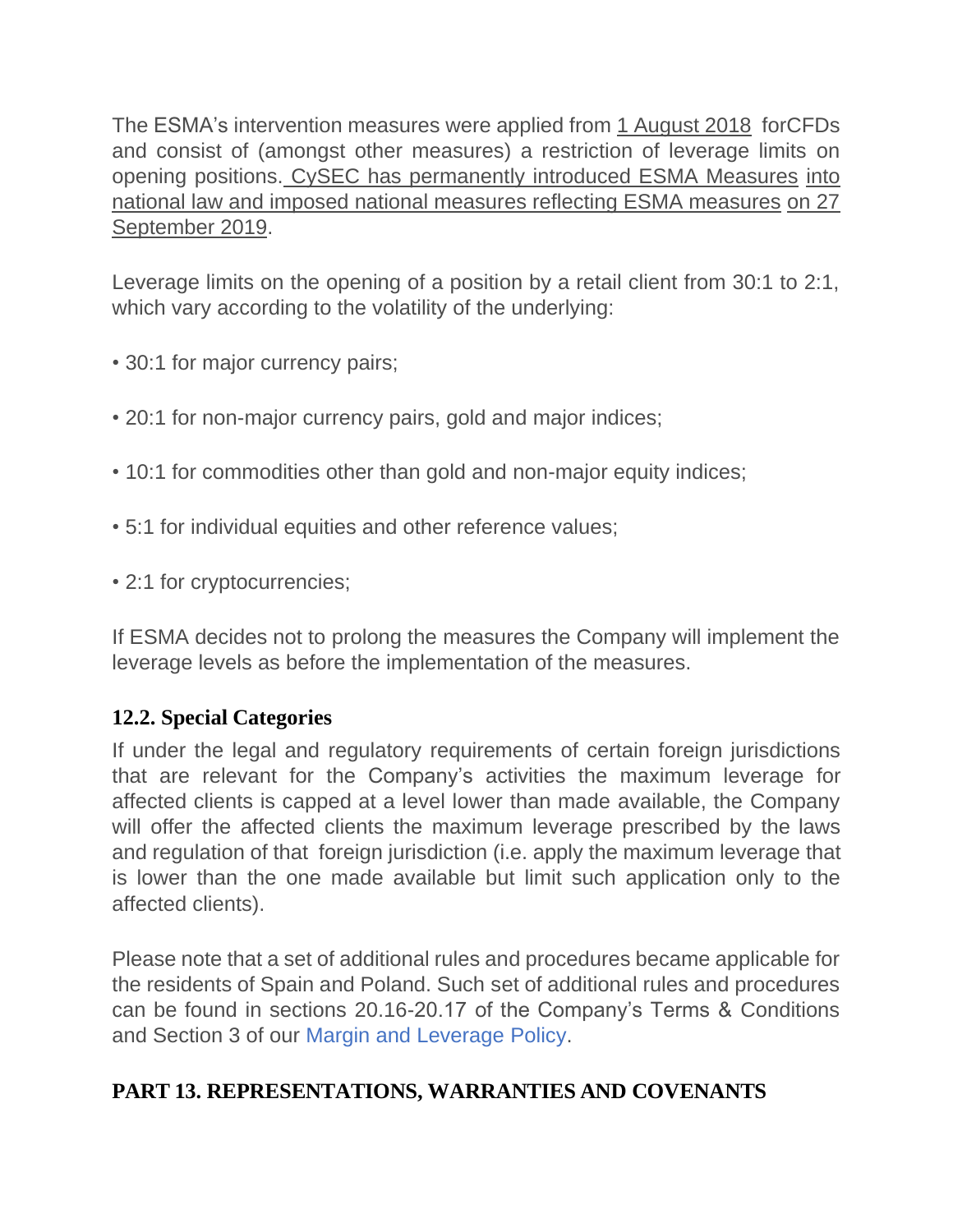### **13.1. Representations & Warranties**

13.1.1. You represent and warrant to us on the date these Terms come into effect and as of the date of each Transaction that:

a. you are at least eighteen (18) years old and of legal age in your respective jurisdiction to form a binding contract, such as these Terms, as well as open a Transaction and perform your obligations thereunder;

b. any information which you provide or have provided to us in respect of your financial position, domicile, location or other matters in your application form and at any time thereafter is true and accurate in all respects;

c. you have obtained all governmental or other authorisations and consents required in connection with these Terms and in connection with opening or closing Transactions and such authorisations and consents are in full force and effect and all of their conditions have been and will be complied with;

d. the execution, delivery and performance of these Terms and each Transaction will not violate any law, ordinance, or any other rule applicable to you in the jurisdiction in which you are domiciled or located in or are a resident of, or any agreement by which you are bound or by which any of your assets are affected;

e. you will not send funds to your Account(s) from, or request that funds be sent from your Account(s) to a third party;

f. if you are an employee or a contractor of a financial services firm or any other firm that has controls over the financial transactions in which its employees and contractors deal, you will give us proper notice of this and of any restrictions that apply to your dealing;

g. you will not use our bid and offer prices for any purpose other than for your own trading purposes, and you agree not to redistribute our bid and offer prices to any other person whether such redistribution be for commercial or other purposes;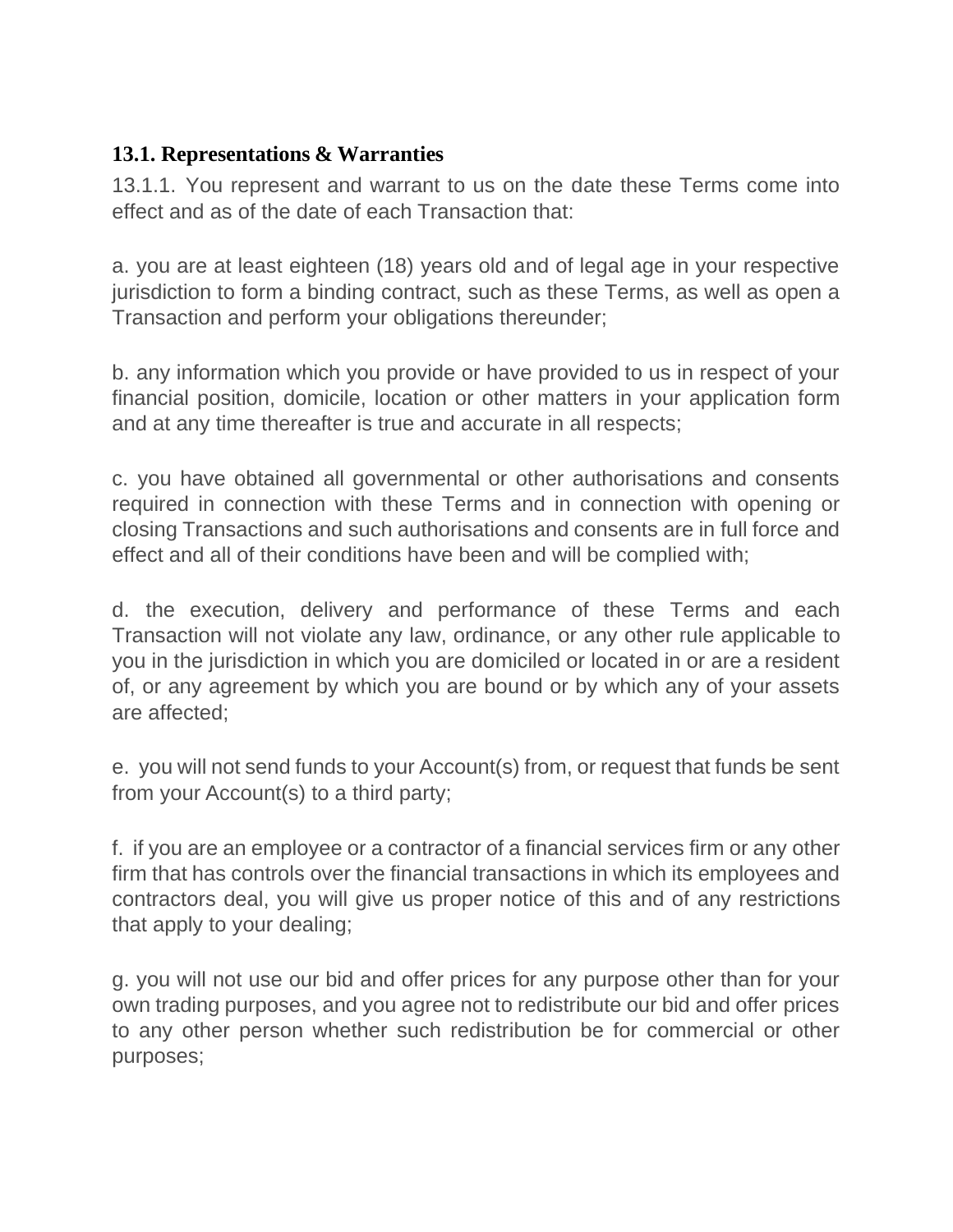h. you will use the Electronic Services offered by us pursuant to these Terms in good faith and, to this end, you will not use any electronic device, software, algorithm, or any trading strategy ('Device') that aims to manipulate or take unfair advantage of the way in which we construct, provide or convey our bid or offer prices. You agree that using a Device whereby in your dealings withus you are not subject to any downside market risk will be evidence that you are taking unfair advantage of us;

i. no Event of Default or any event which may become (with the passage of time, the giving of notice, the making of any determination or any combination of the above) an Event of Default ("Potential Event of Default") has occurred and is continuing with respect to you;

j. you act as principal and sole beneficial owner (but not as trustee) in entering into these Terms and each Transaction and you need to provide us with the necessary information and/or documentation. In addition you are not permitted to maintain more than one Account with the Company. In the event it is absolutely necessary that either in the present time or in the future, you maintain more than one Account with the Company you are required todisclose to us your intention and it remains the Company's sole discretion to accept;

k. you confirm that you are the lawful owner the debit or credit card used during registration for the Account with the Company, or the lawful owner of any other payment method used to open an Account with us;

l. you are willing and financially able to sustain a total loss of funds resulting from Transactions and trading in such Transactions is a suitable investmentfor you;

m. except as otherwise agreed by us, you are the sole beneficial owner of all margin you transfer under these Terms, free and clear of any security interest whatsoever; and

n. for the clients outside EEA for which the Company has passporting authorisation: you have become a Client of CAPITAL.COM on your own decision; you were not directly targeted and not directly offered to become a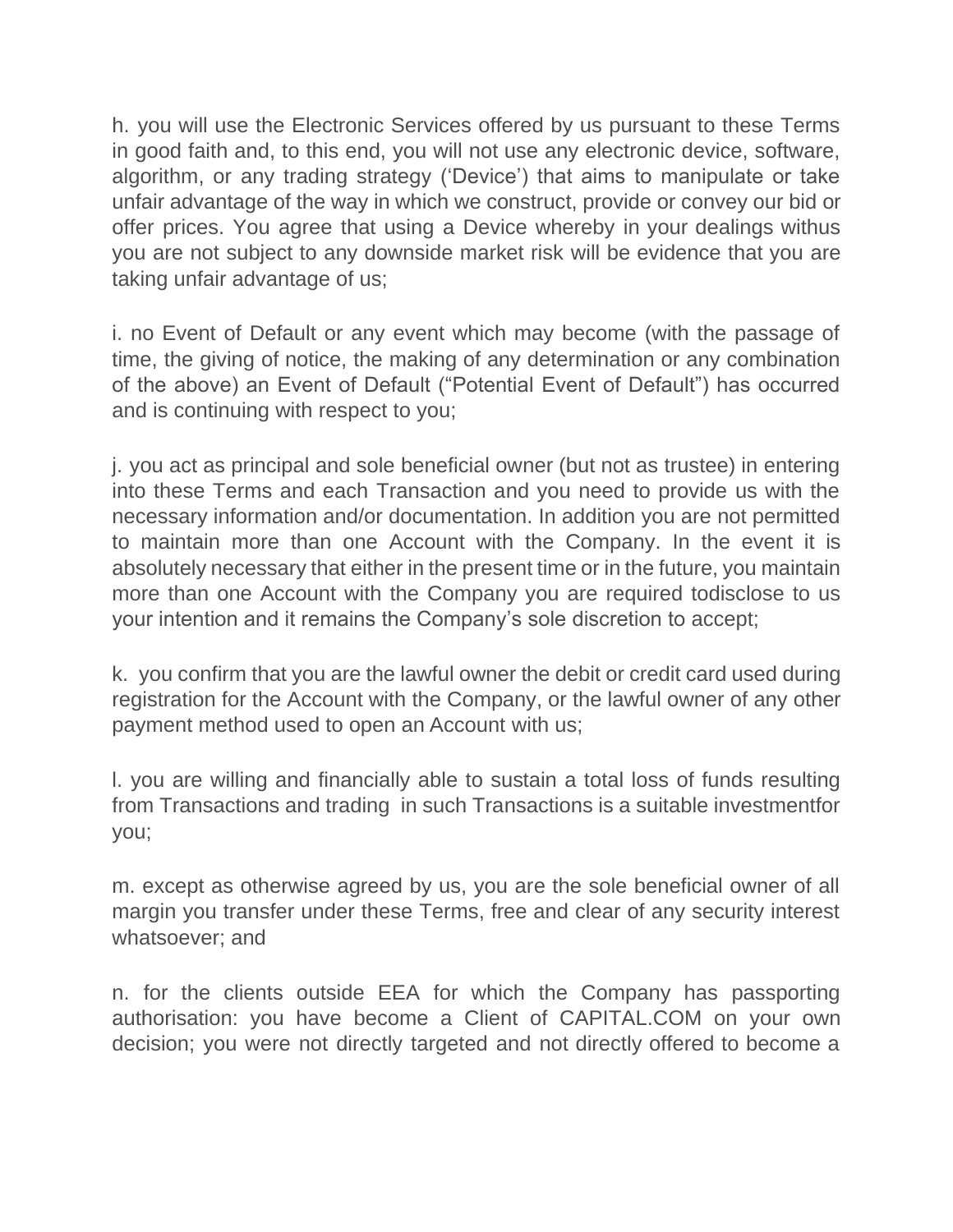Client of CAPITAL.COM neither by CAPITAL.COM itself nor by any of its' employees, Associates or affiliates.

o. CAPITAL.COM will not be liable for any additional fees the client may be charged by any bank, credit card provider or other third party payment services provider, which the Client use for the transfer of funds to and from your account.

13.1.2. Any breach by you of a representation or warranty given under these Terms renders any Transaction voidable from the outset, or grants us the right to any Enforcement Measures subject to clause 13.3.

13.1.3. We shall not be held liable for any damages incurred by you as a result of your breach of a representation or warranty given under these Terms.

### **13.2. Covenants**

13.2.1. You covenant to us that:

a. you will promptly notify us of the occurrence of any Event of Default or Potential Event of Default with respect to yourself;

b. you will use all reasonable steps to comply with all Applicable Regulations in relation to these Terms and any Transaction, so far as they are applicable toyou or us;

c. you will not send orders or otherwise take any action that could create a false impression of the demand or value for a financial instrument.

d. you will not act in a way which we have reason to believe can be considered as a breach of Applicable Regulations;

e. you will not seek to manipulate the relevant financial market and/ or Electronic Services offered by us, including but not limited to your intention to benefit from delays in the prices or other time manipulation, to trade at offmarket prices or manipulated prices or similar practices, or enter intotransaction which are qualified as market abuse, improper and abusive trading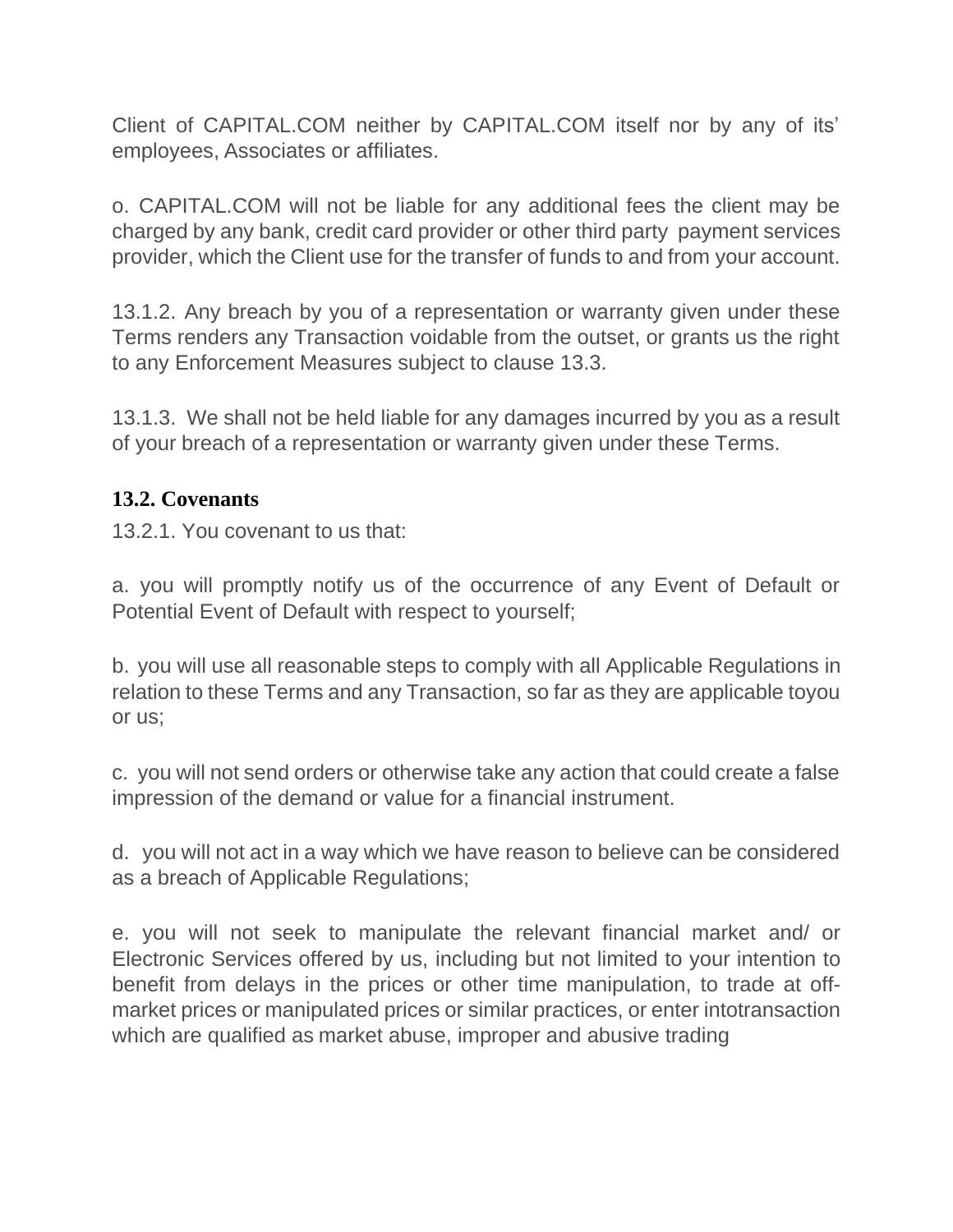subject to clause 8.12. or similar abusive or manipulating way of using the CAPITAL.COM Online Trading Platform;

f. upon demand, you will provide us with such information as we may reasonably require to evidence the matters referred to in this Clause or to comply with any Applicable Regulations;

g. you will undertake to advice the Company within 30 days of any change in circumstances which affects provided information or causes the information contained herein to become incorrect or incomplete, and to provide the Company with suitably updated information within 60 days of such a change;

h. all statements made by you and any information provided by you, are correct and complete.

13.2.2. Any breach by you of Covenants given under these Terms renders any Transaction voidable from the outset or grants us the right to any Enforcement Measures subject to clause 13.3.

13.2.3. We shall not be held liable for any damages incurred by you as a result of your breach of covenants given under these Terms.

### **13.3. Enforcement Measures**

Notwithstanding the provisions of these Terms, the Company, without any liability and/or notice (to a Client) shall be entitled to the following enforcement measures:

(i) refuse to complete or execute a transaction, block, cancel (void) or suspend any executed or processed transaction on the CAPITAL.COM OnlineTrading Platform despite the fact they have been confirmed by the Company. The Company reserves the right to return the Parties of the Agreement (the situation) to the position that they were in before the Transaction was made, and/or;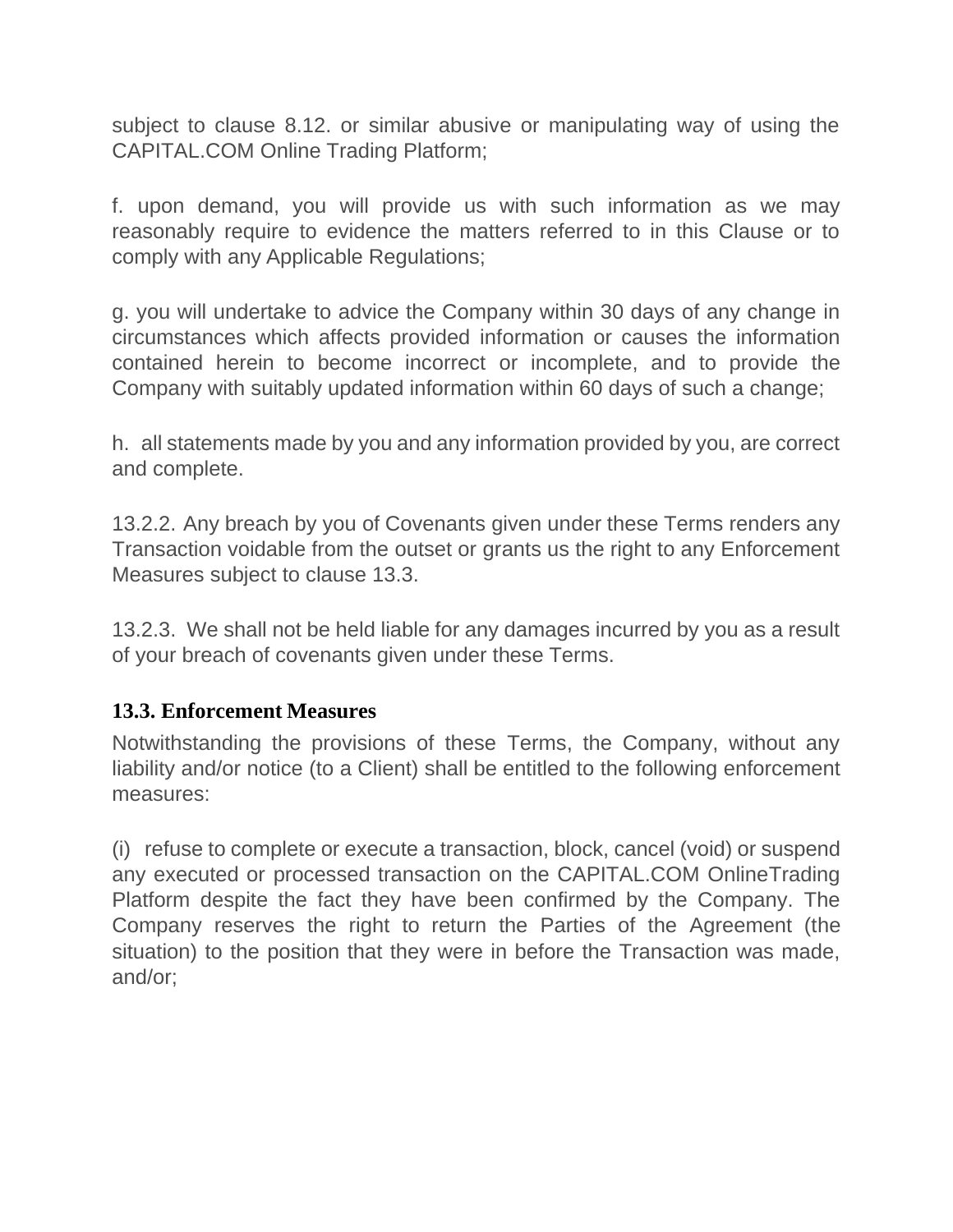(ii) suspend, restrict or terminate Client access to the CAPITAL.COM Online Trading Platform on the whole or to certain of its functionalities and features (functions), and/or;

(iii) prohibit or block the use or withdrawal of funds and/or;

(iv) suspend or block the Account and/or;

(vi) withhold (seize) from the client funds any amounts which are referred to the breach of the Agreement or client acting in bad faith and/or;

(vii) terminate the Agreement.

## **PART 14. EVENTS OF DEFAULT**

14.1. The following shall constitute Events of Default on the occurrence of which the Company shall be authorised to exercise its rights in accordance with the below:

- a. you fail to make any payment when due under these Terms or toobserve or perform any other provision of these Terms after notice of nonperformance has been given by us to you;
- b. you fail to perform any obligation due to us;
- c. you fail to perform any of the provisions of these Terms;
- d. where any Transaction or combination of Transactions or any realised or unrealised losses on any Transactions or combination of Transactions opened by you results in your exceeding any credit or other limit placed on your dealings;
- e. in the case of receiving official proof of the death of the Client, the Company shall close any open positions of the Client irrespective of their current result and hold any Client's assets in custody until CAPITAL.COM has received an official evidence of the legal successorsof the deceased Client and concrete instructions by an authorised person on how to proceed thereafter;
- f. the initiation by a third party of proceedings for your bankruptcy (if applicable) or if you make an arrangement or composition with your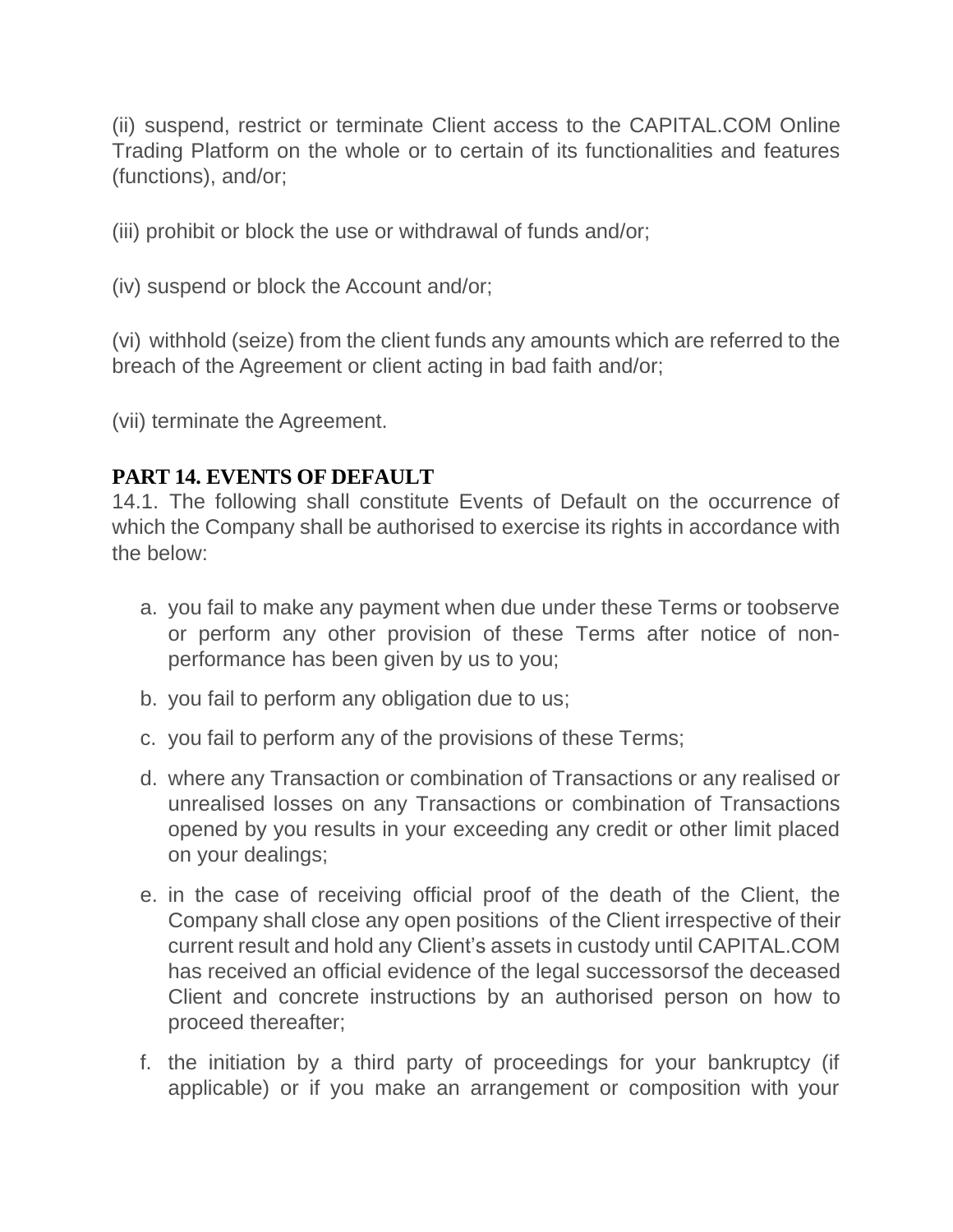creditors or any other similar or analogous procedure is commenced in respect of you;

- g. where any representation or warranty made by you in these Terms is or becomes untrue;
- h. you fail or omit to disclose to us your capacity as the beneficial owner of more than one Account you may maintain with us, subject to our approval;
- i. you take advantage of delays occurred in the prices and you place orders at outdated prices, you trade at off-market prices, you manipulatethe system to trade at prices not quoted to you by us and you perform any other action that constitutes improper trading as described in Section 8.12.;
- j. any event of default (however described) occurs in relation to you under any other agreement between us; and/or
- k. any other circumstance where we reasonably believe that it is necessary or desirable to take any action to protect ourselves or all or any of our other Clients.

## **PART 15. NETTING**

## **15.1. Rights on Default**

On the occurrence of an Event of Default, we may exercise our rights under this Part and Part 16, except that in the case of the occurrence of an Event of Default specified in Clause 14.1 (f) (a "Bankruptcy Default"), the automatic termination provision of this Clause shall apply.

## **15.2. Liquidation Date**

Subject to the following Clause 15.3, at any time following the occurrence of an Event of Default, we may, by notice to you, specify a date (the "Liquidation Date") for the termination and liquidation of Transactions in accordance with this Part.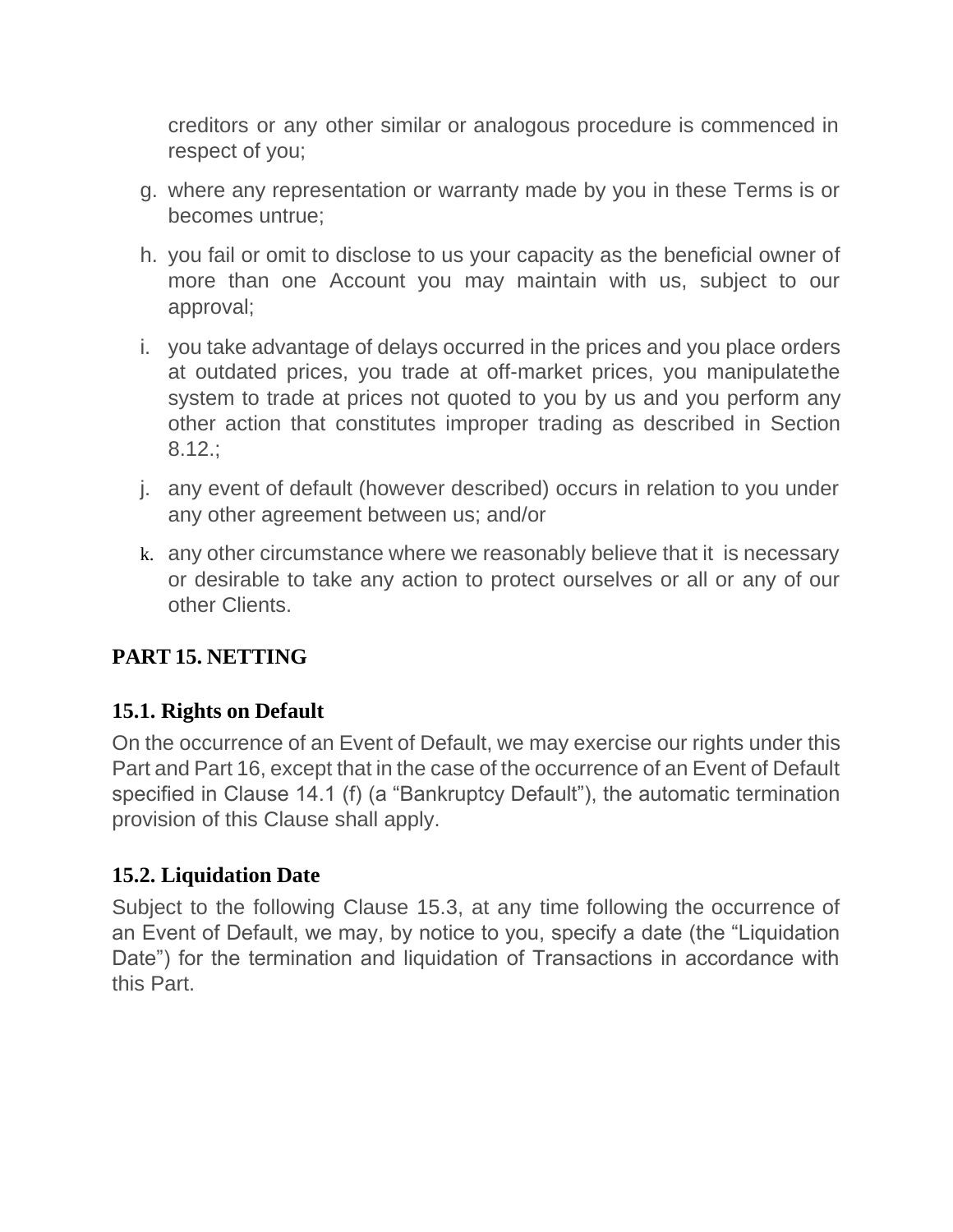## **15.3. Automatic Termination**

The date of the occurrence of any Bankruptcy Default shall automatically constitute a Liquidation Date, without the need for any notice by us and the provisions of the following Clause 15.4 shall then apply.

### **15.4. Calculation of the Liquidation Amount**

15.4.1. Upon the occurrence of the Liquidation Date:

- a. neither of us shall be obliged to make any further payments or deliveries under any Transactions which would, but for this Part, have fallen due for performance on or after the Liquidation Date and such obligations shall be satisfied by settlement (whether by payment, set-off or otherwise) of Liquidation Amount (as defined below);
- b. we shall (on, or as soon as reasonably practicable after, the Liquidation Date) determine (discounting if appropriate), in respect of each Transaction a total cost, loss or, as the case may be, gain, in each case expressed in the Base Currency of your Accounts (and, if appropriate, including any loss of bargain, cost of funding or, without duplication, cost, loss or, as the case may be, gain as a result of the termination, liquidation, obtaining, performing or re-establishing of any hedge orrelated trading position) as a result of the termination, pursuant to these Terms, of each payment or delivery which would otherwise have been required to be made under such Transaction (assuming satisfaction of each applicable condition precedent and having due regard, ifappropriate, to such market quotations published on, or officialsettlement prices set by the relevant exchange as may be available on, or immediately preceding, the date of calculation); and
- c. we shall treat each cost or loss to us, determined as above, as a positive amount and each gain by us, so determined, as a negative amount and aggregate all of such amounts to produce a single, net positive or negative amount, denominated in the Base Currency of your Account (the "Liquidation Amount).

## **15.5. Payer**

If the Liquidation Amount determined pursuant to this Part is a positive amount, you shall pay it to us and if it is a negative amount, we shall pay it to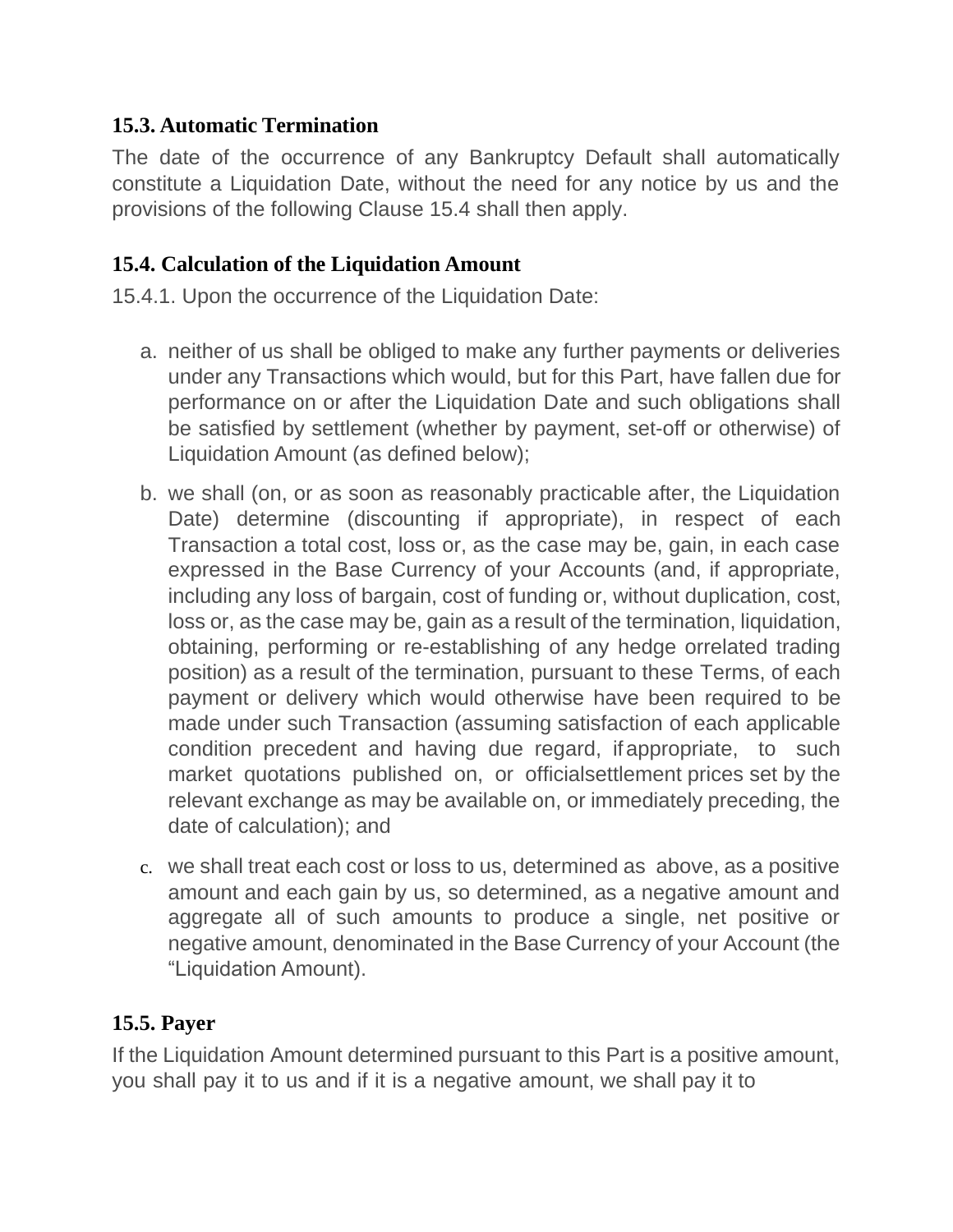you. We shall notify you of the Liquidation Amount, and by whom it is payable, immediately after the calculation of such amount.

### **15.6. Other Transactions**

Where termination and liquidation occurs in accordance with this Part, we shall also be entitled, at our discretion, to terminate and liquidate, in accordance with the provisions of this Part, any other transactions entered into between us which are then outstanding.

### **15.7. Payment**

The Liquidation Amount shall be paid in the Base Currency of your Account by the close of business on the Business Day following the completion of the termination and liquidation under this Part (converted as required by applicable law into any other currency, any costs of such conversion to be borne by you, and (if applicable) deducted from any payment to you). Any Liquidation Amount not paid on the due date shall be treated as an unpaid amount and bear interest, at the average rate at which overnight deposits in the Base Currency of such payment are offered by major banks in the Londoninterbank market as of 11.00 am (London time) (or, if no such rate is available,at such reasonable rate as we may select) plus one (1%) per annum for each day for which such amount remains unpaid.

### **15.8. Payments**

Unless a Liquidation Date has occurred or has been effectively set, we shall not be obliged to make any payment or delivery scheduled to be made by us under a Transaction for as long as an Event of Default or any event whichmay become (with the passage of time, the giving of notice, the making of any determination hereunder, or any combination thereof) an Event of Default with respect to you has occurred and is continuing.

## **15.9. Additional Rights**

Our rights under this Part shall be in addition to, and not in limitation or exclusion of, any other rights which we may have (whether by agreement, operation of law or otherwise).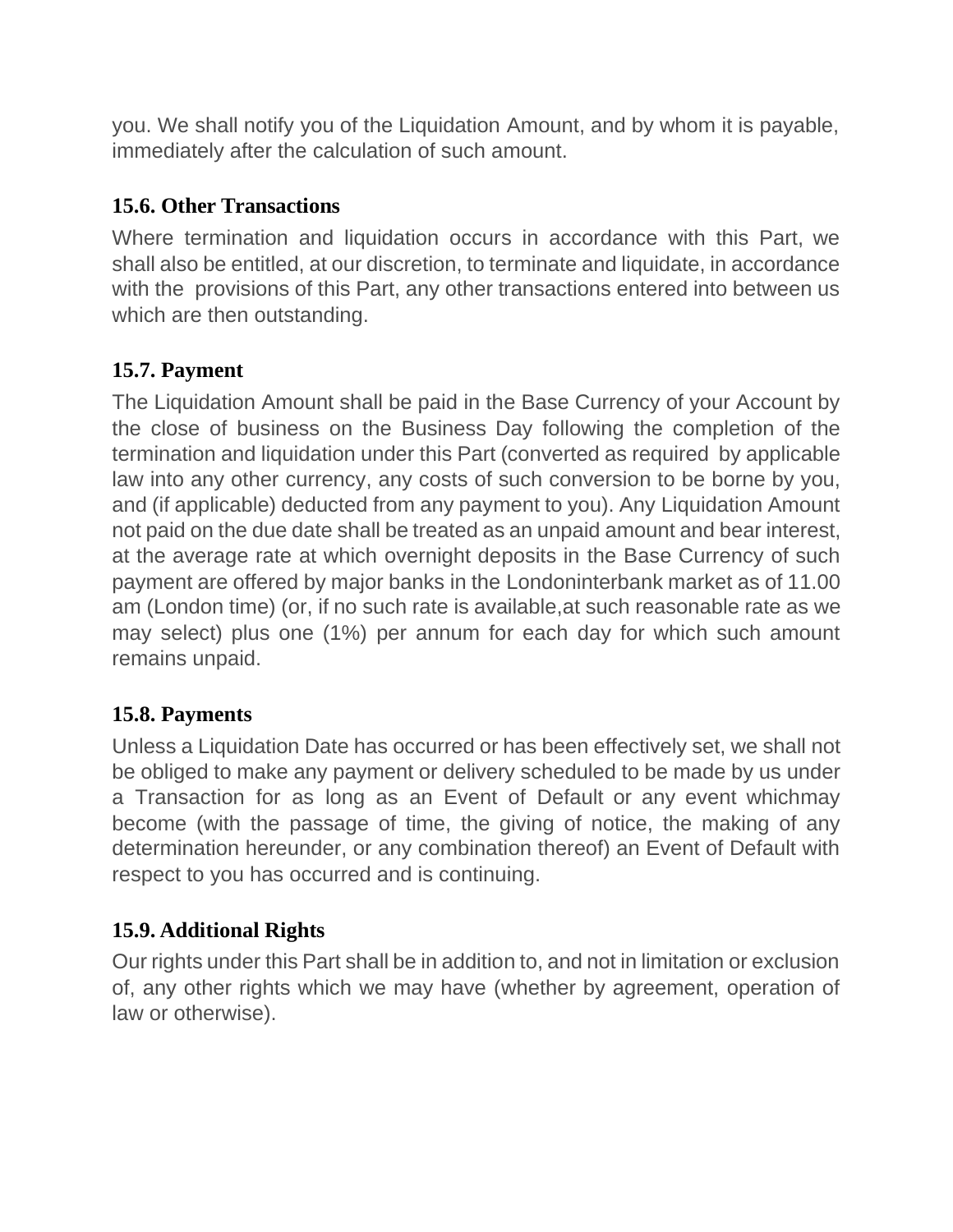### **15.10. Application of Netting to the Transactions**

This Part applies to each Transaction entered into or outstanding between us on or after the date these Terms take effect.

#### **15.11. Single Agreement**

These Terms, the particular terms applicable to each Transaction entered into under these Terms, and all amendments to any of them shall together constitute a single agreement between us. Both parties acknowledge that all Transactions entered into on or after the date these Terms take effect, are entered into in reliance upon the fact that these Terms and all such provisions constitute a single agreement between us.

## **PART 16. RIGHTS ON DEFAULT**

### **16.1. Default**

On an Event of Default or at any time after we have determined, in our absolute discretion, that you have not performed (or we reasonably believe that you will not be able or willing in the future to perform) any of your obligations to us, in addition to any rights under Part 15 ("Netting") we shall beentitled, without prior notice to you:

- a. instead of returning to your investments equivalent to those credited to your account, to pay to you the fair market value of such investments at the time we exercise such right;
- b. to sell such of your investments as are in our possession or in the possession of any nominee or third party appointed under or pursuant to these Terms, in each case as we may in our absolute discretion select or and upon such terms as we may in our absolute discretion think fit (without being responsible for any loss or diminution in price) in order to realise funds sufficient to cover any amount due by you hereunder;
- c. to close out, replace or reverse any Transaction, buy, sell, borrow or lend or enter into any other Transaction or take, or refrain from taking, such other action at such time or times and in such manner, as at our sole discretion, we consider necessary or appropriate to cover, reduce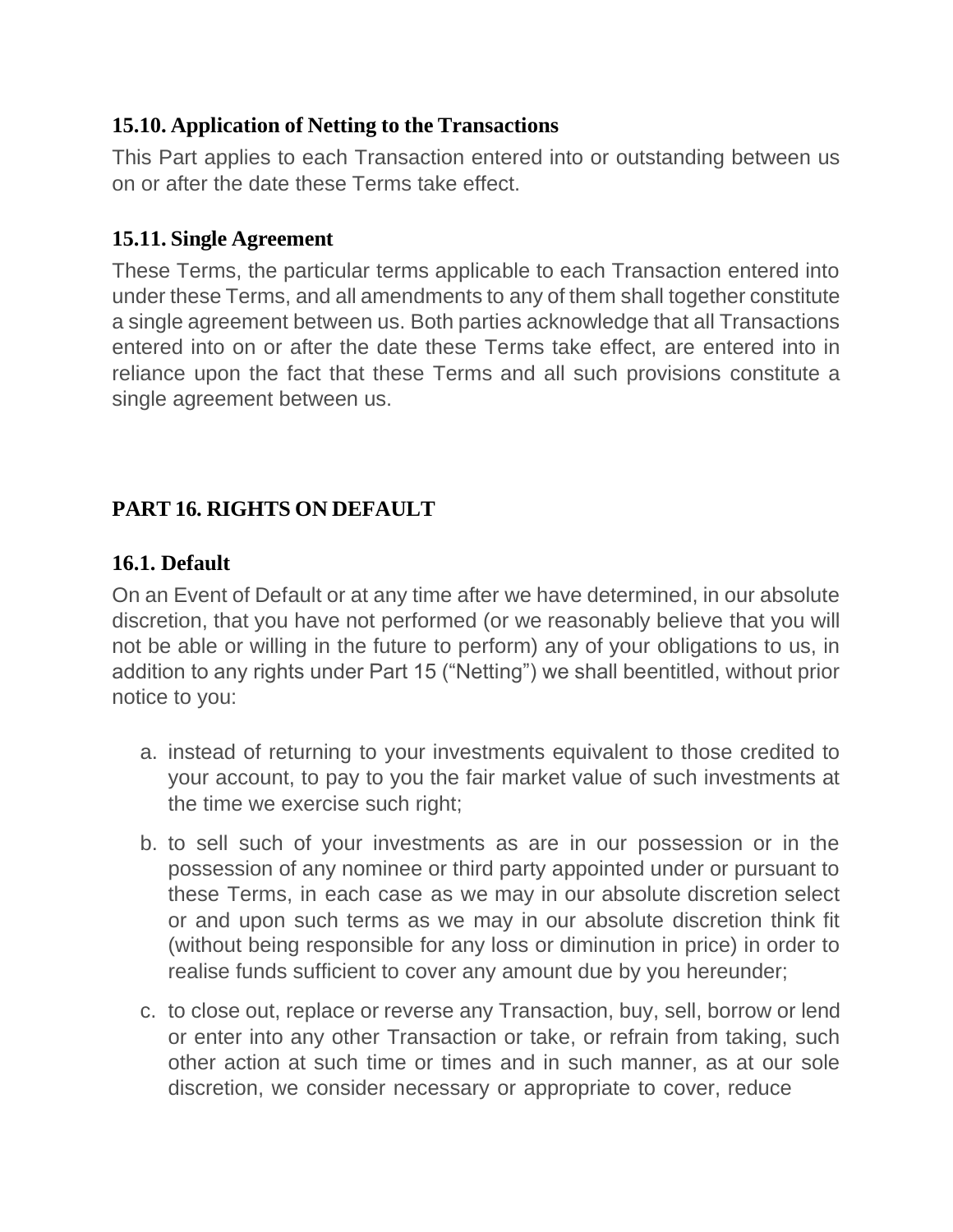or eliminate our loss or liability under or in respect of any of your contracts, positions or commitments; and/or

d. to cancel and/or consider void any Transactions and profits or losses either realised or unrealised and/or to close out the account(s) you maintain with us pursuant to these Terms, immediately and without prior notice.

## **PART 17. TERMINATION WITHOUT DEFAULT & CANCELLATION**

### **17.1. Termination & Cancellation**

17.1.1. Rights of the Clients to request the termination/cancellation of their business relationship with the Company:

You have a right to cancel these Terms for a period of fourteen (14) days commencing on the date on which you have accepted these Terms (the "Cancellation Period"). The Company may terminate the Agreement by giving to you a 7 days written notice, specifying the date of termination therein.

17.1.2. Should you wish to cancel these Terms within the Cancellation Period, you should send notice in writing to the contact details are set out in Part 20 ("Miscellaneous") under the heading "Notices" or electronically throughthe ["Contact Us"](https://capital.com/contact-us) section of our Website or the mobile app. Cancelling these Terms within the Cancellation Period will not cancel any Transaction entered into by you during the Cancellation Period. If you fail to cancel these Terms within the Cancellation Period you will be bound by its terms but you may terminate these Terms in accordance with Clause 17.1.3 ("Termination Without Default").

17.1.3. Unless required by Applicable Regulations, a party may terminate these Terms (and the relationship between us) for its own convenience in the absence of an Event of Default on that party's side by giving in prior ten (10) days written notice of termination to the other part.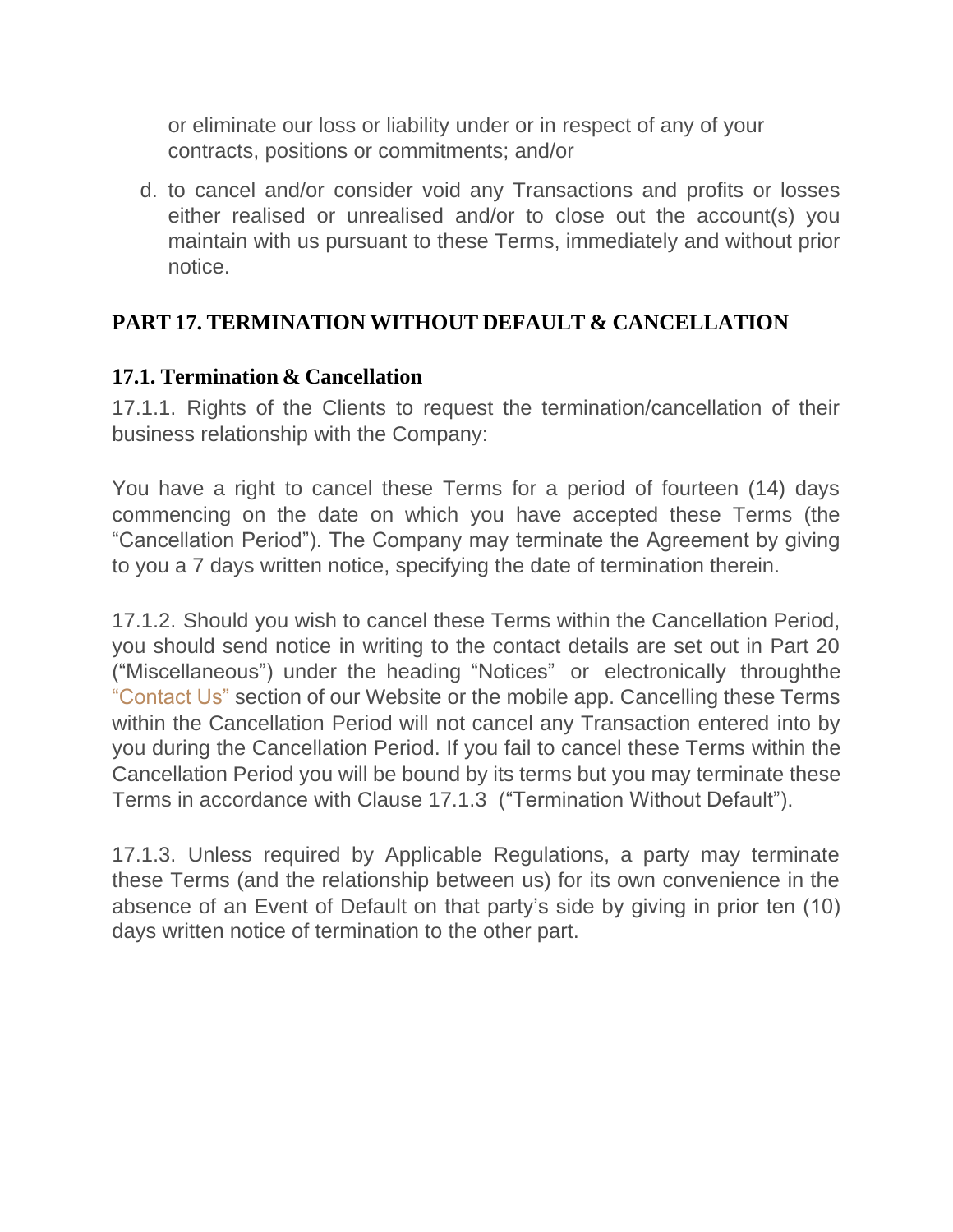17.1.4. Where these Terms have been terminated, in accordance with the Clauses included in Part 17, no penalties shall be imposed, however:

a. all amounts payable by you to us will become immediately due and payable including (but without limitation):

i. all outstanding fees, charges and commissions;

ii. any dealing expenses incurred by terminating these Terms; and

iii. any losses and expenses realised in closing out any Transactions or settling or concluding outstanding obligations incurred by us on your behalf.

b. The Company shall apply best execution rules in cases where you have not provided the Company with specific instructions regarding the closing of your positions.

c. The Company shall return any Client funds remaining in your Account to your bank account, specifically to the account from which the funds were debited. Your funds may be returned to another bank account to which youare the beneficiary in exceptional circumstances and as long as you provideus with the required documents to verify that the account belongs to you.

17.1.5. It is possible to terminate this Agreement with immediate effect by mutual consent.

17.1.6. Where you are a natural person acting under these Terms and accepted these Terms, you understand and acknowledge that subject to the provisions of the Distance Marketing of Consumer Financial Services Law L.242(I)/2004, your rights of withdrawal shall be bound by the clauses included in PART 17 of these Terms. It is noted that your rights of withdrawal do not include the placement of market orders through the Company's trading platform.

## **17.2. Existing rights**

17.2.1. Termination shall not affect the outstanding rights and obligations and Transactions which shall continue to be governed by these Terms and the Parts agreed between us in relation to such Transactions until all obligations have been fully performed.

17.2.2. The Company may terminate the Agreement immediately withoutgiving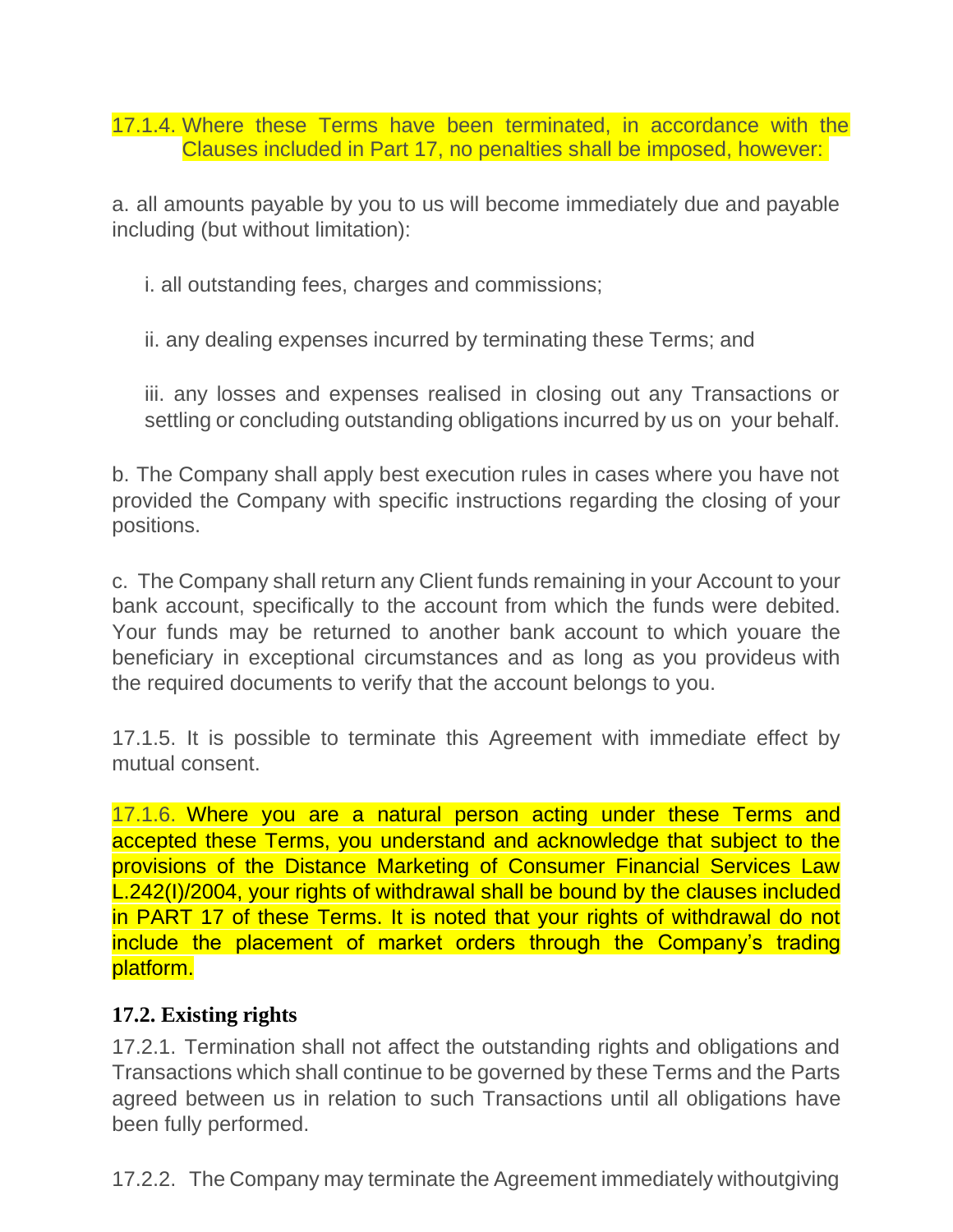any notice see terms mentioned in chapter 9.12.

17.2.3. The termination of the Agreement shall not in any case affect the rights which have arisen existing commitments or any contractual provision which was intended to remain in force after the termination and in the case oftermination, the Client shall pay:

- Any pending fee of the Company and any other amount payable to the Company;
- Any charge and additional expenses incurred or to be incurred by the Company as result of the termination of the Agreement;
- Any damages which arose during the arrangement or settlement of pending obligations.

17.3. The Company shall terminate the agreement with the client in case the Client will not behave in an appropriate manner towards CAPITAL.COM or any of its employees (such inappropriate behaviour can include but is not limited to Swearing, Abusive Language, Racism, Discrimination, Harassment, Defamation, Abuse of the Chat / Email System, Misuse of Social Media Channels and Spam). The Company reserves the right to terminate the Clients Agreement in these circumstances.

17.4. The Company is not obliged to inform the Client on what grounds it has decided to terminate the agreement with the Client.

### **PART 18. EXCLUSIONS, LIMITATIONS AND INDEMNITY**

### **18.1. General Exclusion**

18.1.1. Neither we nor our directors, officers, employees or agents shall be liable for any losses, damages, costs or expenses, whether arising out of negligence, breach of contract, misrepresentation or otherwise, incurred or suffered by you under these Terms (including any Transaction or where we have declined to enter into a proposed Transaction) unless such loss is a reasonably foreseeable consequence or arises directly from our or their respective gross negligence, wilful default or fraud.

18.1.2. In no circumstance, shall we have liability for losses suffered by you or any third party for any special or consequential damage, loss of profits, loss of goodwill or loss of business opportunity arising under or in connection with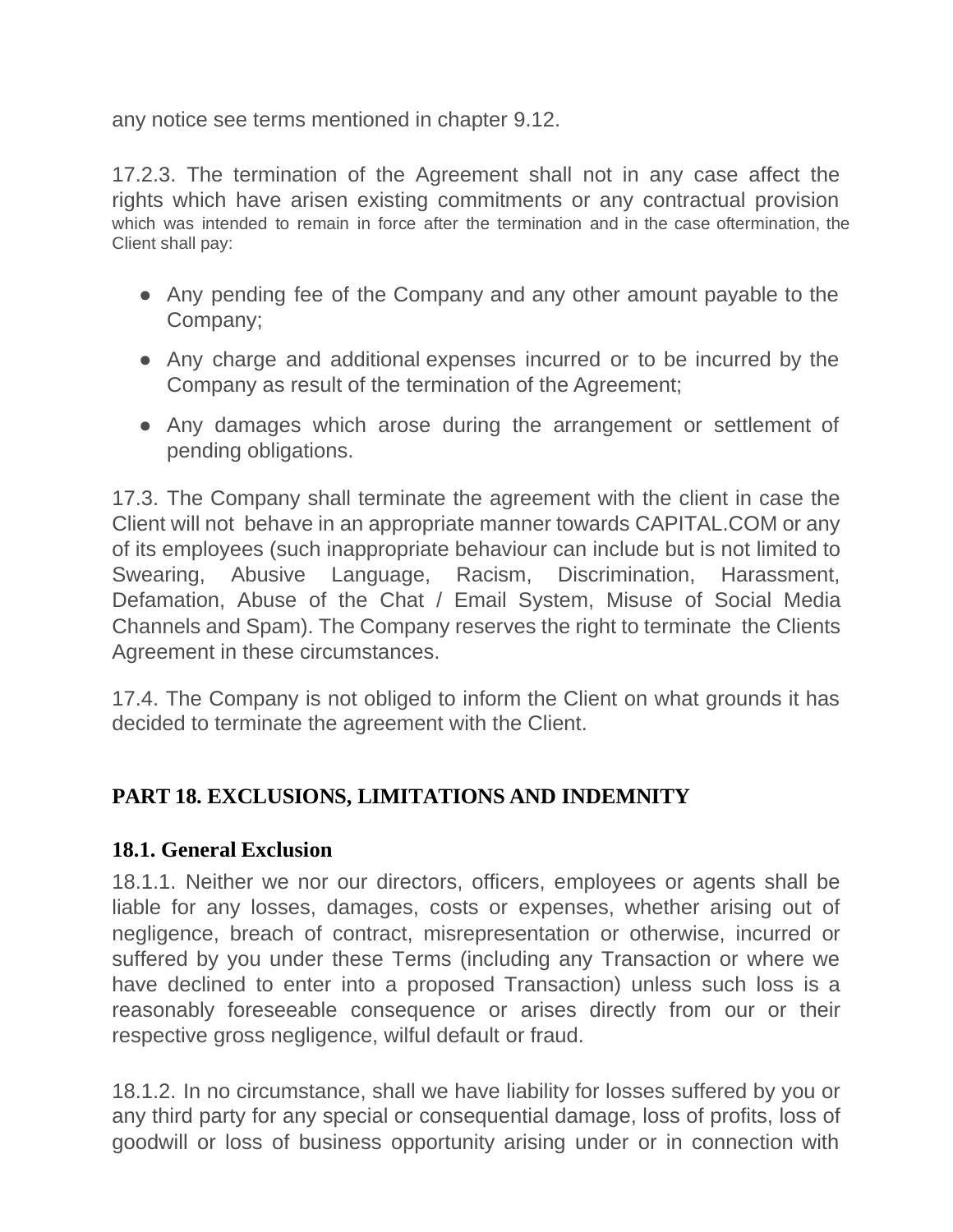these Terms, whether arising out of negligence, breach of contract, misrepresentation or otherwise.

18.1.3. Nothing in these Terms will limit our liability for death or personal injury resulting from our negligence.

### **18.2. Tax Implications**

18.2.1. Investing in financial instruments may be subject to tax depending on the jurisdiction where you are residing. However, this will depend on your personal circumstances. The Company does not provide any advice to its clients on any tax issues related to any of its services. Thus, you should seek independent tax advice if you are unsure on tax implications due to ourservices.

18.2.2. Without limitation, we do not accept liability for any adverse tax implications of any Transaction whatsoever.

18.2.3. You understand that certain transactions in certain financial instruments may carry a tax obligation under any applicable tax regime, stamp duty, transfer tax, dividend tax, withholding tax or other taxes or duties in any jurisdiction. Where there is such a tax obligation, we shall pass it on to you by debiting from your Account.

### **18.3. Changes in the Market**

18.3.1. Market Orders are executed at the bid/ask prices offered through us. Pending orders are created at a market price requested by you and offered through us, which can be the price you requested or better/worse depending on the market conditions and the type of order you requested subject to Clause 8.2. ("Types of Orders Accepted**")**.

We reserve the right, at our full discretion, not to execute the order, or to change the quoted price of the Transaction in case of technical failure of the CAPITAL.COM Online Trading Platform or in case of extraordinary or abnormal fluctuations of the price of the financial instrument as offered in the market.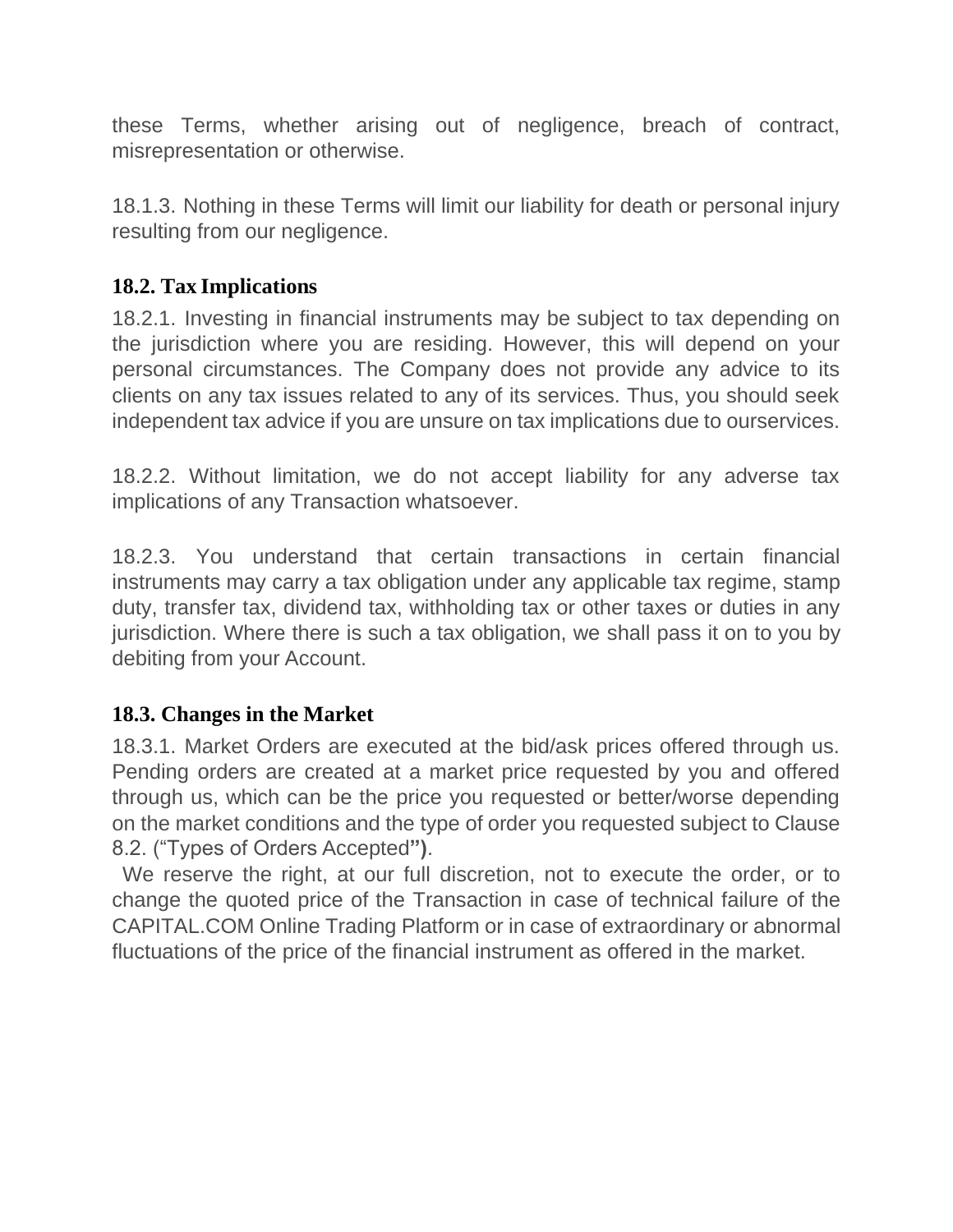18.3.2. Without limitation, we do not accept any liability by reason of any delay or change in market conditions before any particular Transaction is affected.

18.3.3. Market conditions can cause temporary delays to the execution of Orders. Therefore, before placing a new Order for the same Investment (CFD), the Client is obliged to make sure that the previous pending Order is canceled. It is the client's obligation to make sure that any earlier pending Order(s) is/are cancelled. CAPITAL.COM is not responsible for any loss of theClient in this regard.

### **18.4. Events of Force Majeure, Limitation of Liability & Manifest Error**

18.4.1. We shall not be liable to you for any partial or non-performance of our obligations hereunder by reason of any cause beyond our reasonable control, it is stated that CAPITAL.COM does not bear any responsibility, for any loss of the client in connection with the below points ("Events of Force Majeure").

18.4.2. Nothing in these Terms will exclude or restrict any duty or liability we may have to you under Applicable Regulations, which may not be excluded or restricted thereunder.

18.4.3. Any partial or full default of our obligations by reason of any cause or event beyond the Company's reasonable control, including but not limited to any communications, systems or computer failure, market default, suspension, failure or closure, or the imposition or change (including a change of interpretation) of any law or governmental or regulatory requirement;

18.4.4. any superior force, any event that encompasses acts of god (such as earthquakes or tsunamis, etc.), certain acts of man of a disruptive and unforeseeable nature, industrial action, epidemics, pandemics, actions by government agencies, or work stoppages, any material change in economic conditions or any other event, that is beyond the reasonable control and was and whose effects could not be avoided by reasonable measure;

18.4.5. the suspension or failure of any financial instrument, the suspension or closure of any markets, exchanges, the nationalisation and/or government sequestration, the failure of any of Platform's suppliers, intermediate brokers, agents or principals, dealers, etc., for any reason, to perform its obligations. In any such event the Company will try to take reasonable steps to mitigate the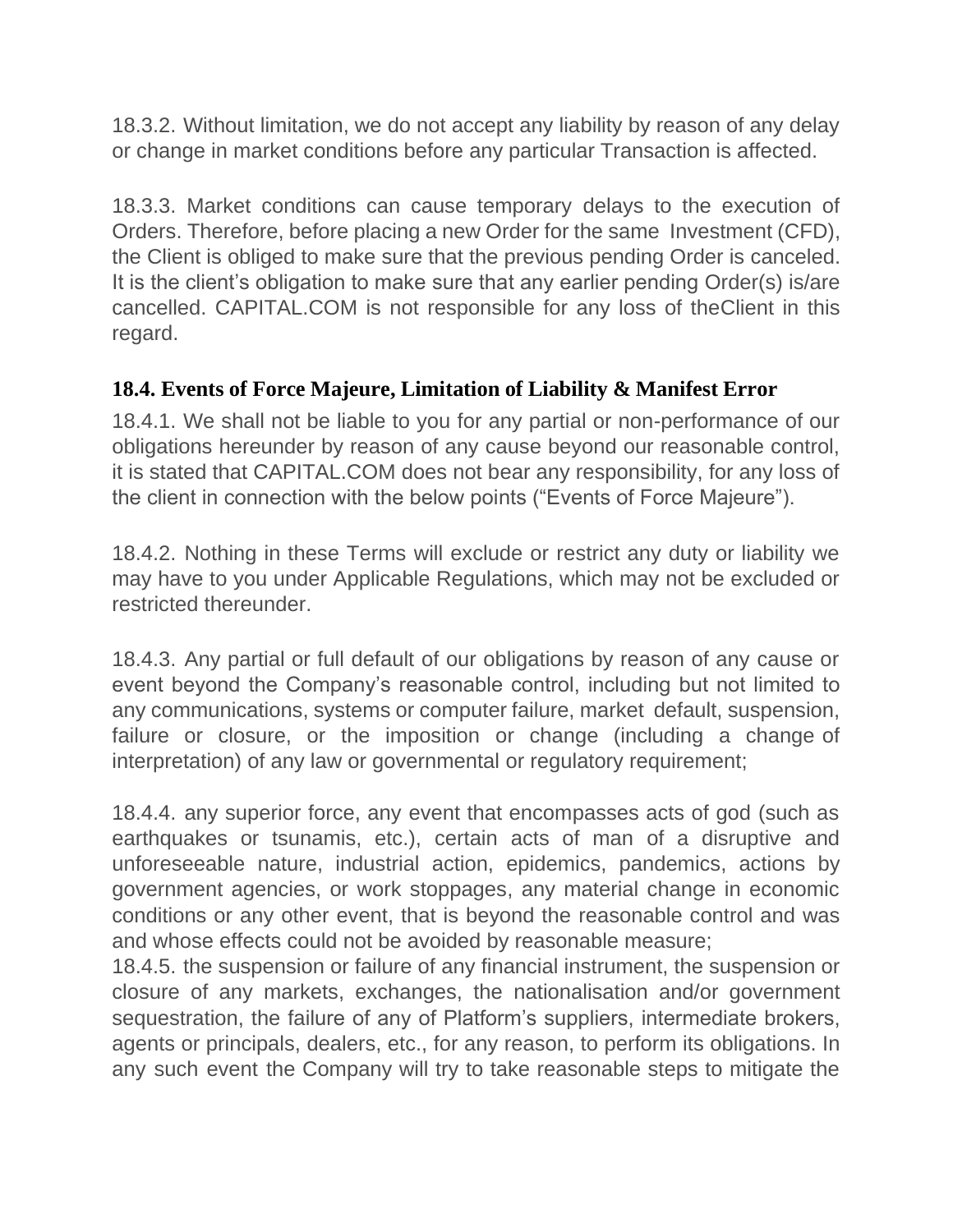effect of the said event in order to continue operations and to continue to provide the Client with services;

#### **18.4.6. Manifest Error**

18.4.6.1. We reserve the right to unilaterally either void from the outset or amend retroactively the conditions of any Transaction that contained or was based on any error that we reasonably believe to be obvious or palpable (a 'Manifest Error').

18.4.6.2. If, in our discretion, we choose to amend the conditions of any Transaction with a Manifest Error, the amendments will reflect the conditions that we reasonably believe would have been fair at the time the Transaction was entered into.

18.4.6.3. In deciding whether an error is a Manifest Error we shall act reasonably and we may take into account any relevant market practice and/or any relevant information including, without limitation, the state of the relevant underlying market(s) at the time of the alleged Manifest Error, or any connected error in, or lack of clarity of any information source or pronouncement upon which we base our quoted prices or form other trading conditions.

18.4.6.4. Any financial commitment that you have entered into or refrained from entering into in reliance on a Transaction with us that was voided fromthe outset or amended retroactively as provided for in this Clause will not be taken into account in deciding whether or not there has been a Manifest Error

18.4.6.5. In the absence of fraud, wilful misconduct or gross negligence on our part, we will not be liable to you for any losses, costs, claims, demands or expenses of any sort following or related (either directly or remotely) to a Manifest Error (including, where the Manifest Error is caused by any information source, commentator or official on whom we reasonably rely).

18.4.6.6. If a Manifest Error has occurred and we choose to exercise our right to void from the outset the affected the Transaction and you have already received any monies from us in connection to the affected Transaction, you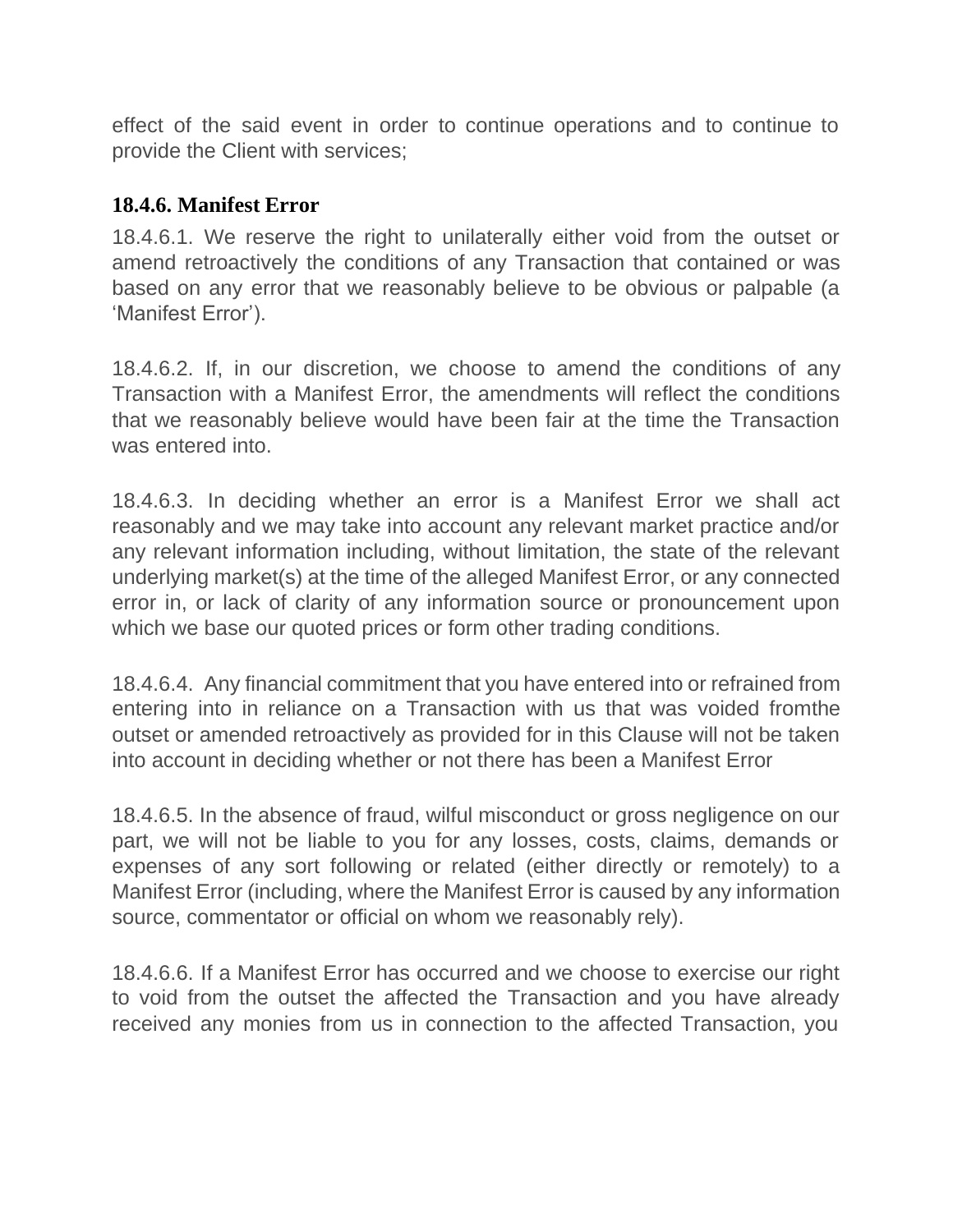agree that those monies become immediately due and payable to us and you shall be liable to return the initial amount received to us immediately.

18.4.6.7. If a Manifest Error has occurred and we choose to exercise our right to amend retroactively the conditions of the affected the Transaction and you have already received any monies from us in connection to the Transaction with the Manifest Error, you agree that those monies become immediately dueand payable to us and you shall be liable to return the initial amount received to us immediately. If based on the results of the retroactive application of the fair conditions as provided for in Clauses 18.4.3.3 – 18.4.3.4 above, theCompany shall owe you any monies, such monies shall be transferred to your Account in a timely manner. Similarly, if as a result of the retroactive application of such fair conditions, you shall owe the Company any monies, such money should be transferred by you to the Company in a timely manner.

18.4.6.8. The Company shall notify you regarding the Manifest Error and the way the Company shall proceed to rectify it within 5 (five) Business Days after it has established the existence of such Manifest Error.

18.4.6.9. In case of a Manifest Error, the Company may take any appropriate measures necessary to rectify the consequences of such Manifest Error,which may include, among other things, the suspension, freezing or immediate closing of any of the Client's positions.

### **18.5. Responsibility for Orders**

You will be responsible for all orders entered on your behalf via an Electronic Service and you will be fully liable to us for the settlement of any Transaction arising from it.

#### **18.6. No Other Representations**

You acknowledge that you have not relied on or been induced to enter into these Terms by a representation other than those expressly set out in these Terms. We will not be liable to you (in equity, contract or tort) for a representation that is not set out in these Terms and that is not fraudulent.

### **18.7. Indemnity**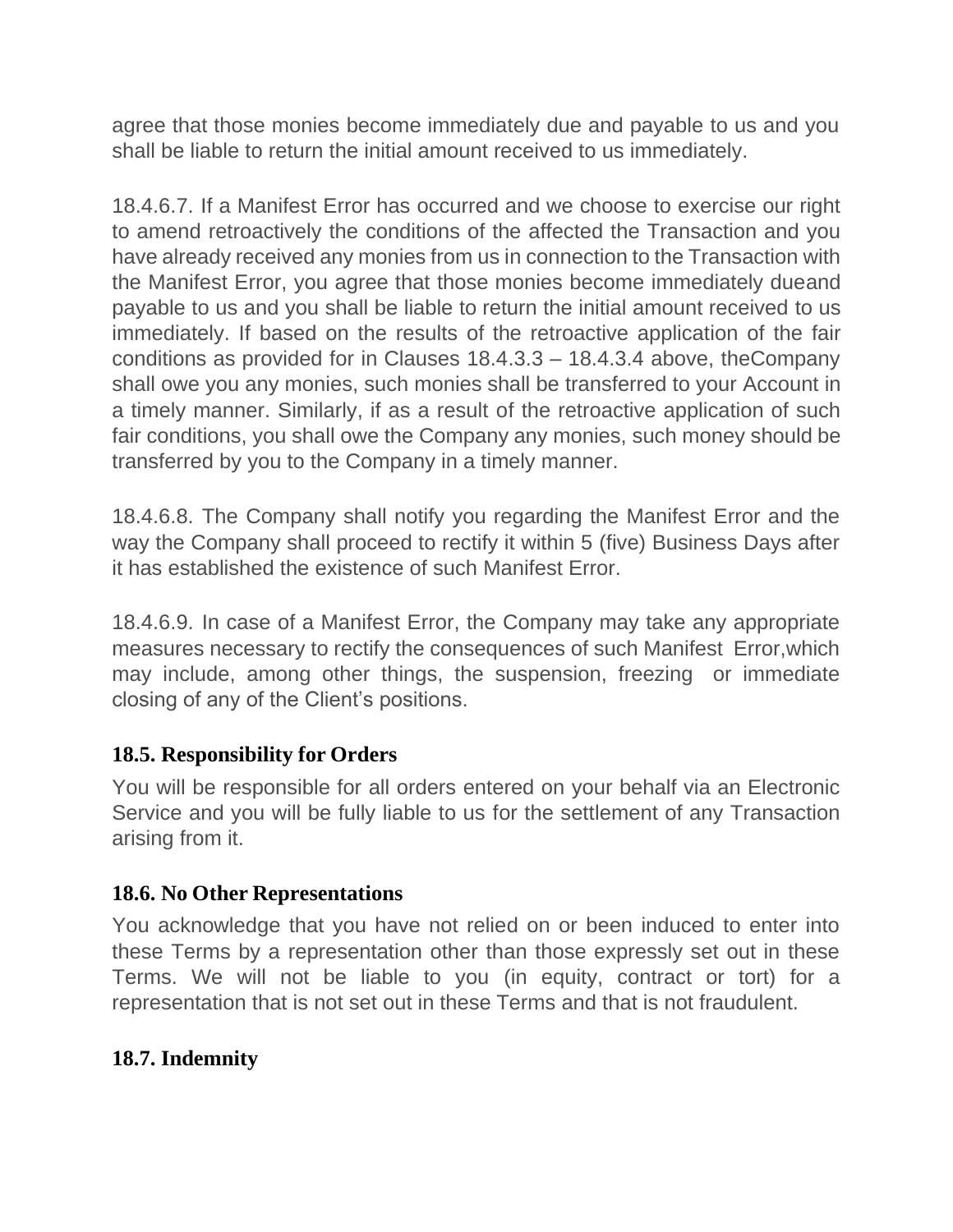You shall pay to us such sums as we may from time to time require in or towards satisfaction of any deficiency on the balance of your Account(s) (excluding negative balances that are covered under Negative Balance Protection (clause 8.20.)) with us and, on a full indemnity basis, any losses, liabilities, costs or expenses (including legal fees), taxes, imposts and levies which we may incur or be subjected to with respect to any of your Account(s) or any Transaction or as a result of any misrepresentation by you or any violation by you of your obligations under these Terms (including any Transaction) or by the enforcement of our rights.

#### **PART 19. DESCRIPTION AND ACKNOWLEDGMENT OF RISKS**

The Company shall provide you in good time before the provision of investment services or ancillary services with a general description of the nature and risks of financial instruments, taking into account, in particular, the Client's categorisation as either a retail Client, professional Client or eligible counterparty. That description shall explain the nature of the specific type of instrument concerned, the functioning and performance of the financial instrument in different market conditions, including both positive and negative conditions, as well as the risks particular to that specific type of instrument in sufficient detail to enable the Client to take investment decisions on an informed basis.

The description of risk referred above will include, where relevant to thespecific type of instrument concerned and the status and level of knowledge ofthe Client, the following elements:

- a. The risks associated with that type of financial instrument including an explanation of leverage and its effects and the risk of losing the entire investment including the risks associated with insolvency of the issuer or related events, such as bail in;
- b. The volatility of the price of such instruments and any limitations on the available market for such instruments;
- c. Information on impediments or restrictions for disinvestment, for example as may be the case for illiquid financial instruments or financial instruments with a fixed investment term, including an illustration of the possible exit methods and consequences of any exit, possibleconstraints and the estimated timeframe for the sale of the financial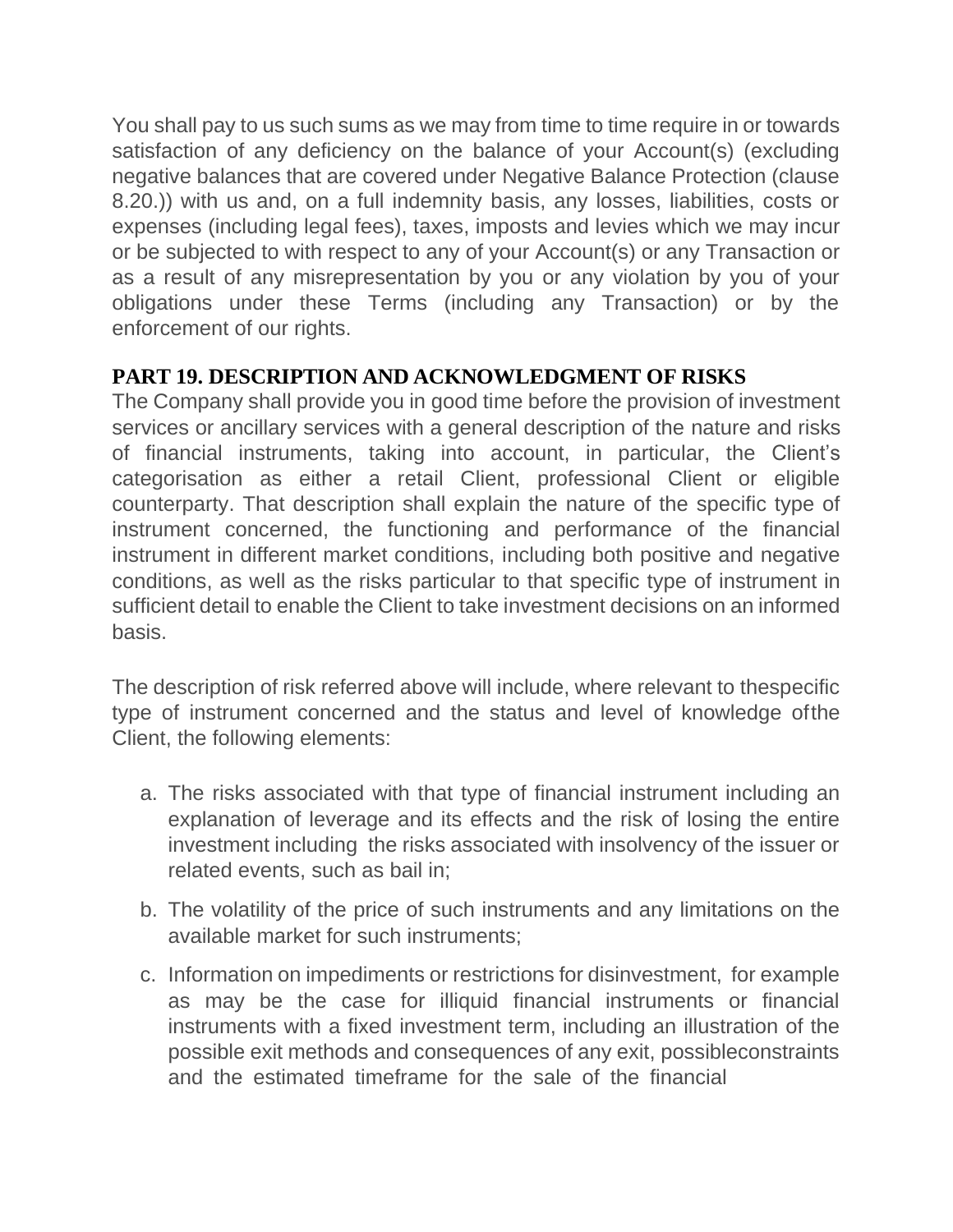instrument before recovering the initial cost of the transaction in that type of financial instruments;

- d. The fact that an investor might assume, as a result of transactions in such instruments, financial commitments and other additional obligations, including contingent liabilities, additional to the cost of acquiring the instruments;
- e. Any margin requirements or similar obligations, applicable toinstruments of that type.

For more information please refer to the Company's Key Information Documents and [Risk Disclosure Statement.](https://capital.com/risk-disclosure-policy)

## **PART 20. MISCELLANEOUS**

#### **20.1. Amendments**

20.1.1. Shall the Company introduce any material amendments to the present Terms, you will be notified accordingly by means of the app and/or by e-mail of such material amendments. You will be given 48 hours from the moment the notice has been dispatched ("48 Hours") by the Company to decide on whether you would want to proceed under the new Terms. Upon the expirationof these 48 Hours you shall be deemed to have provided consent to the application of the new Terms.

20.1.2. If you disagree with the application of the new Terms you must get in touch with the Company by utilising the e-mail stated in Clause 20.2 ("Notices") below prior to the expiration of the 48 Hours, clearly state that you no longer wish to be a Client of the Company and discontinue your use of the Services.

20.1.3. If you send us such notice of disagreement mentioned in Clause 20.1.2 above you will not be allowed to open any new positions from the moment we receive such notice and you will be prompted to close any of your outstanding positions prior to the expiration of the 48 Hours. If you fail to do so, we will have the discretion to automatically close all of your positions upon the expiration of the 48 Hours. We will process the termination of your Account and any relevant issues as provided for herein and the Applicable Regulations.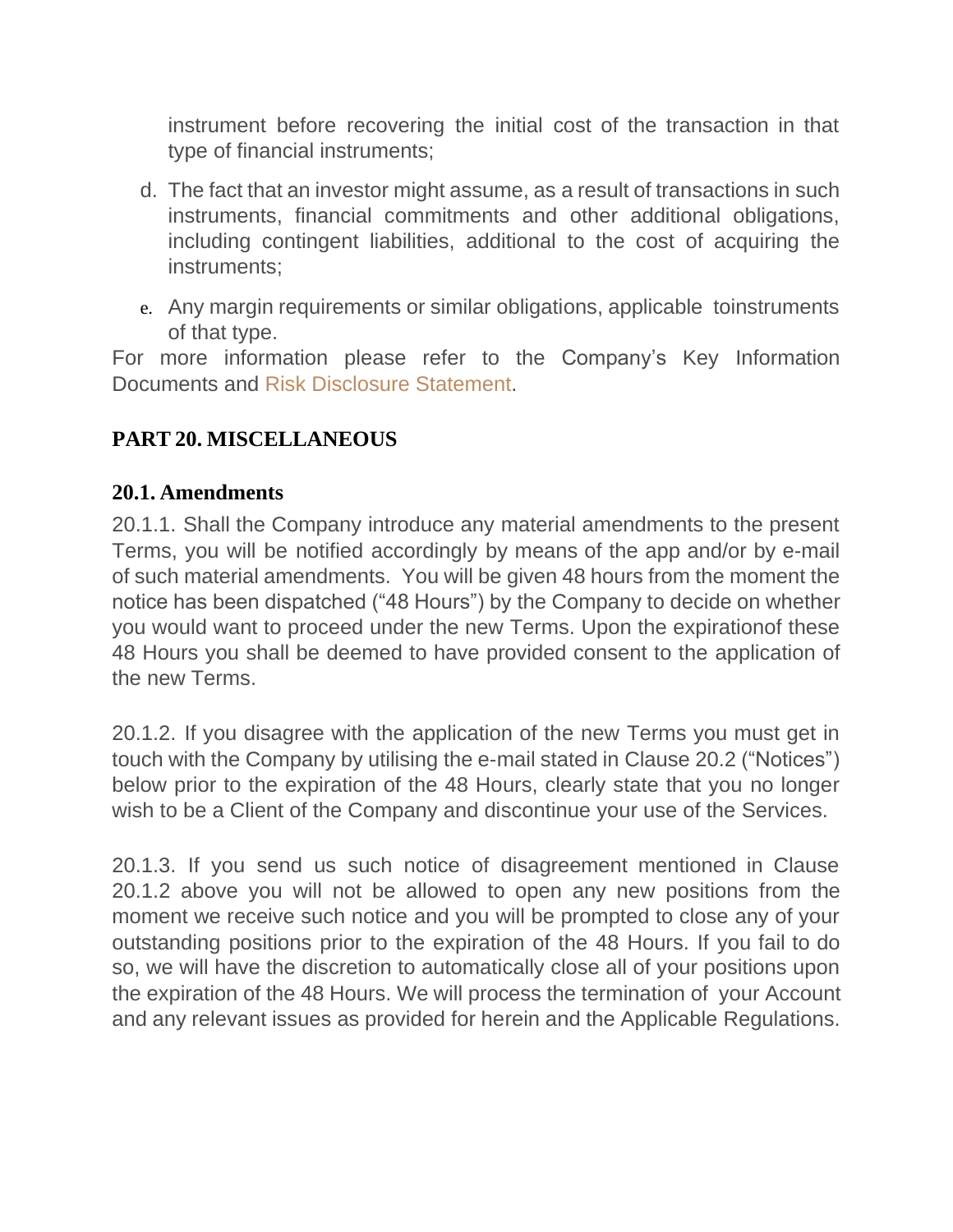#### **20.2. Notices**

20.2.1. Unless otherwise agreed, all notices, instructions and other communications to be given by us under these Terms shall be given to the contact details provided by you to us. Likewise, all notices, instructions and other communications to be given by you under these Terms shall be given to us in writing at the address below:

Name: Capital Com SV Investments Ltd

Address: Lophitis Business Centre II, 237, 28th October Street, Limassol, PC3035, Cyprus

Email Address: [support@capital.com](https://capital.com/contact-us)

You shall notify us of any change of your information for the receipt of notices, instructions and other communications immediately.

### **20.3. Record Keeping**

20.3.1. Following the provisions of MiFID II, the Company keeps records regarding all services, activities and transactions it undertakes. The Client acknowledges that as per the Article 16(7) of MiFID II the Company will keep records of internal telephone conversations and electronic communications that are intended to result in transactions or relate to the reception andtransmission of orders and execution of orders on behalf of clients.

20.3.2. Further, the Company will also keep records to be kept of all services and activities provided and transactions undertaken by the Company as well as records related to its business and internal organization which shall be sufficient to enable the Commission to exercise its supervisory functions andto take steps to ensure the Company's compliance with its obligations under the Law

20.3.3. The Company shall keep records of the content and timing of instructions received from you. A record of the allocation decisions taken for each operation shall be kept providing for a complete audit trail between the movements registered in clients' accounts and in the instructions received by the investment firm. In particular, the final allocation made to each investment Client shall be clearly justified and recorded. The complete audit trail of the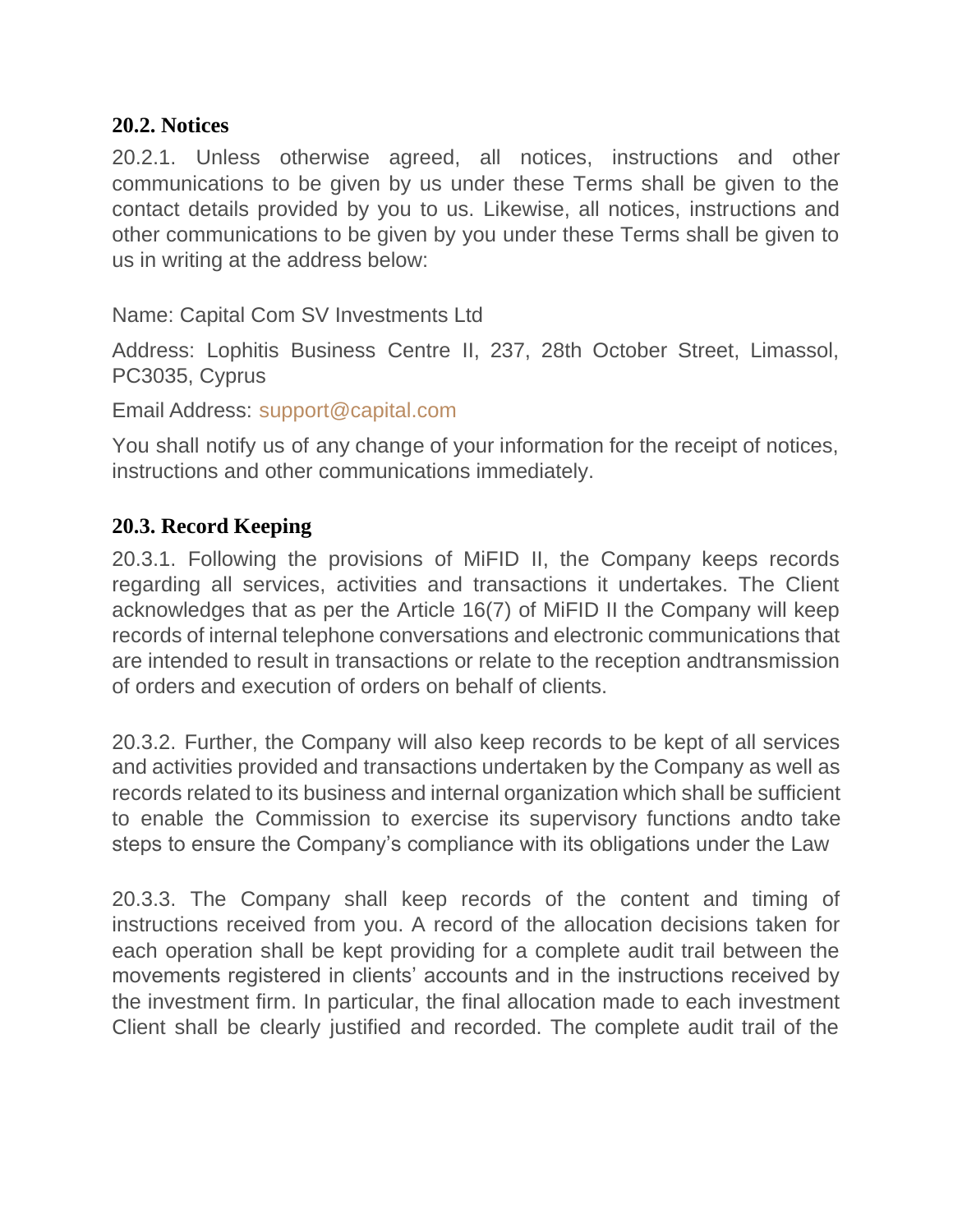material steps in the underwriting and placing process shall be made available to competent authorities upon request.

20.3.4. You have the right to request and receive records of telephone and electronic communications that are related to reception, transmission and execution of your orders. Such records will be kept by the Company for a period of up to 7 years from the end of business relationship with you according to the relevant regulations (please refer to section 6 of our [Privacy](https://trade.capital.com/docs/privacy_policy_cysec_20190826_capital_com.pdf) [Policy](https://trade.capital.com/docs/privacy_policy_cysec_20190826_capital_com.pdf) for more details). Without limiting the foregoing, the Company is required to comply based on the Intergovernmental Agreement between Cyprus and the United States and has taken all reasonable steps to beconsidered in compliance with FATCA. The Client acknowledges and accepts that the Company is required to disclose information in relation to any US reportable persons to the relevant authorities, as per the reporting requirements of FATCA. The Client may contact the Company for additional information and/or clarifications prior to the accepting these Terms and Conditions.

### **20.4. Electronic Communications**

20.4.1. Subject to the Applicable Laws and Regulations, any communication between us using electronic signatures and any communications via our Website and/or the mobile app shall be binding as if they were in writing. Orders or instructions given by you via e-mail or other electronic means will constitute evidence of the orders or instructions given.

20.4.2. The Company will also keep records of orders placed by clientsthrough channels other than the Companies' electronic platform, provided thatsuch communications are made in a durable medium (e.g. mails, fax, emails, chats, internet communications, etc.). In case of relevant face-to-face conversations with the Client, the content of such will be recorded by using written minutes or notes.

20.4.3. The Company shall establish, implement and maintain a recording of telephone conversations and electronic communications policy, set out in writing, and appropriate to the size and organisation of the Company, and the nature, scale and complexity of its business. The policy shall include the following content: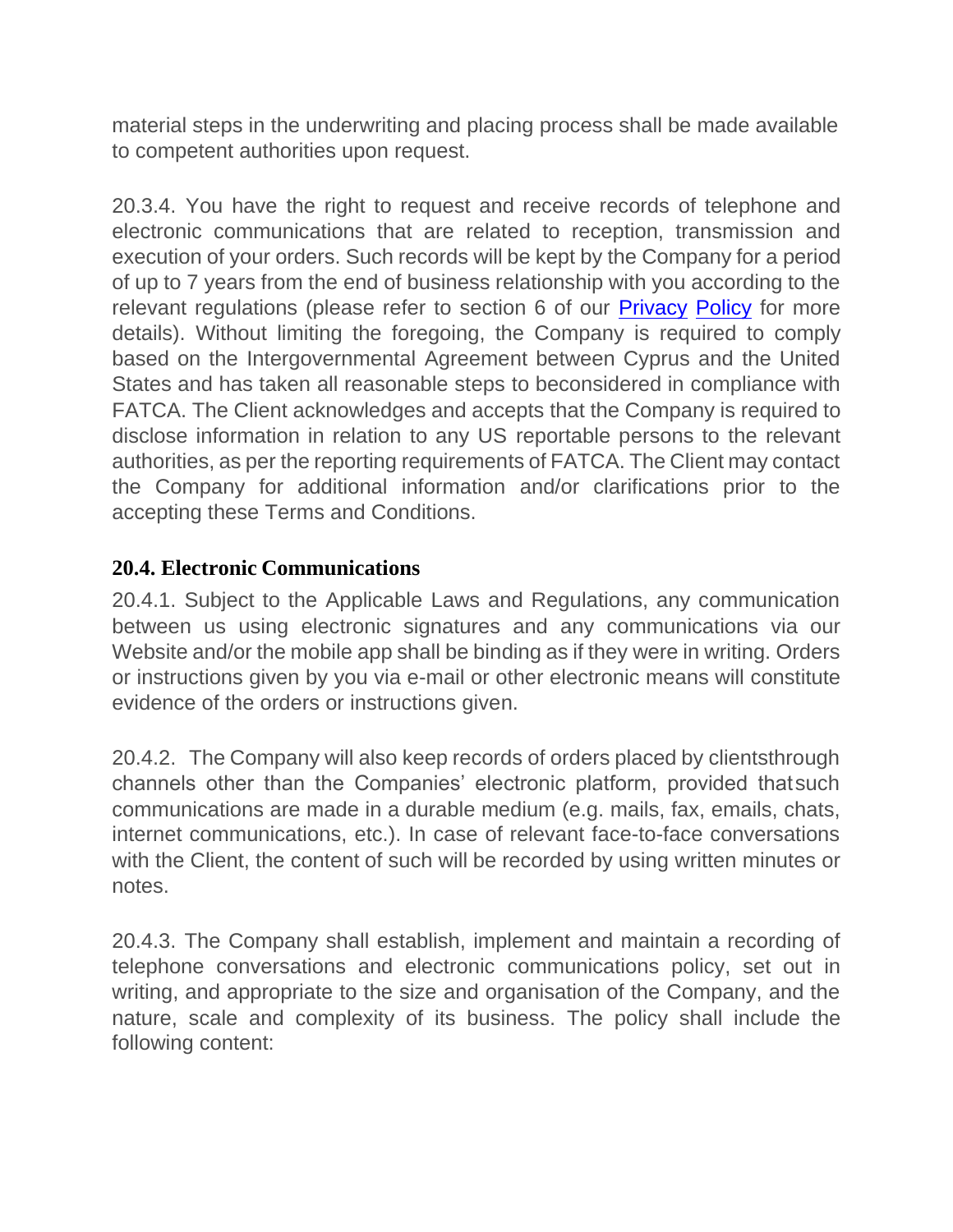- a. the identification of the telephone conversations and electronic communications, that are subject to the recording requirements in accordance with Article 16 (7) of the MiFID II Directive;
- b. the specification of the procedures to be followed and measures to be adopted where exceptional circumstances arise and the firm is unable to record the conversation/communication on devices issued, accepted or permitted by the Company. Evidence of such circumstances shall be retained and shall be accessible to competent authorities.

### **20.5. Our Records**

- 1. Our records, unless shown to be wrong, will be evidence of your dealings with us in connection with our Electronic Services. You will not object to the admission of our records as evidence in any legal proceedings because such records are not originals, are not in writing nor are they documents produced by a computer.
- 2. You will not rely on us to comply with your record keeping obligations, although records may be made available to you on request at ourabsolute discretion.
- 3. The records will be retained in a medium that allows the storage of information in a way accessible for future reference by the competent authority, and in such a form and manner that the following conditions are met:
	- i.the competent authority is able to access them readily and to reconstitute each key stage of the processing of each transaction;
	- ii.it is possible for any corrections or other amendments, and the contents of the records prior to such corrections or amendments, to be easily ascertained;
	- iii.it is not possible for the records otherwise to be manipulated or altered;
	- iv. it allows IT or any other efficient exploitation when the analysis of the data cannot be easily carried out due to the volume and the nature of the data; and
	- v. the firm's arrangements comply with the record keeping requirements irrespective of the technology used.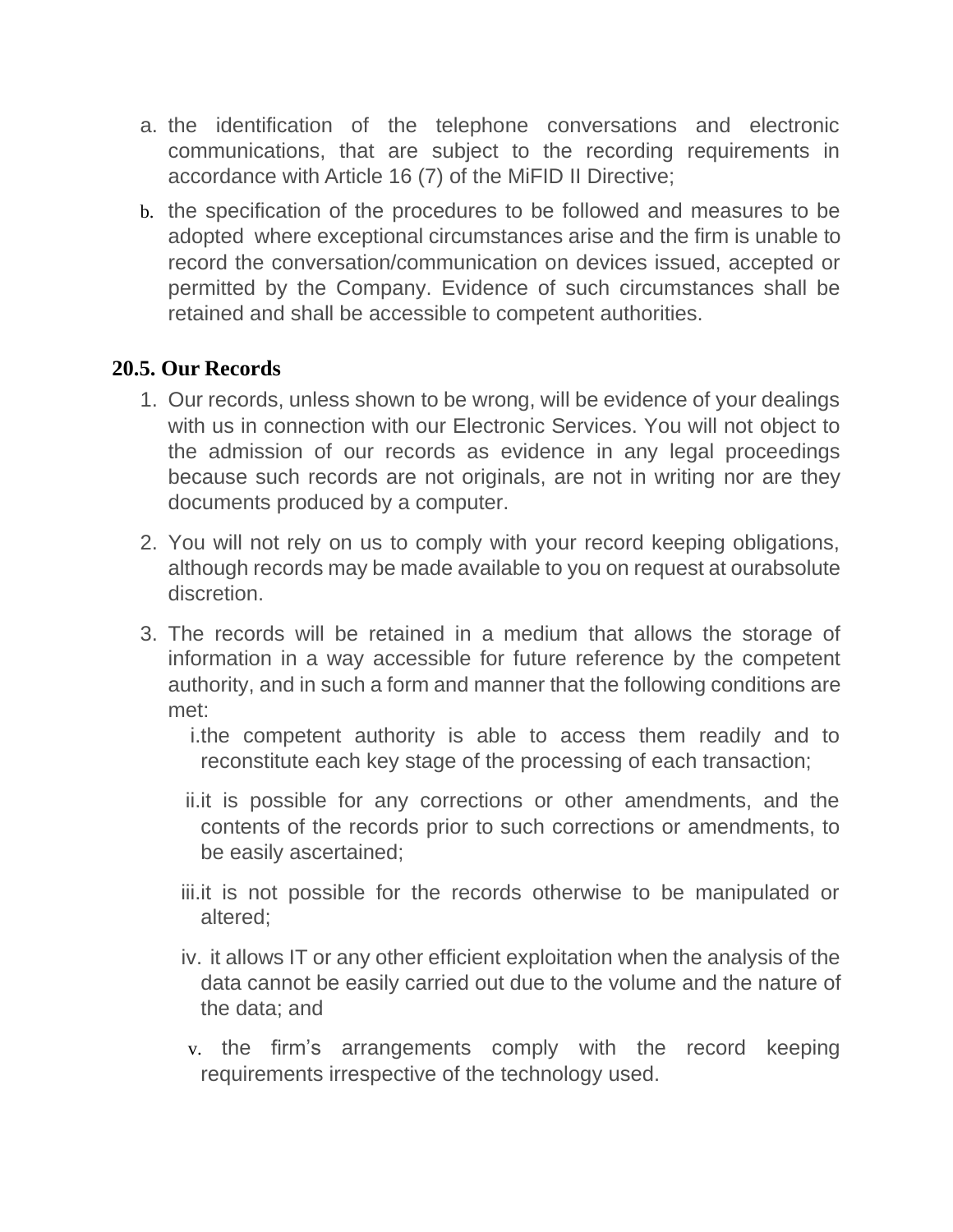### **20.6. Your Records**

You agree to keep adequate records in accordance with the Applicable Laws and Regulations to demonstrate the nature of orders submitted and the time at which such orders are submitted. You can access your statements online at any time via our Website or mobile app. You may request to receive your statement monthly or quarterly via email, by providing such a request to the support department.

### **20.7. Confidential Information**

20.7.1. The Company does not have any obligation to disclose to the Client any information or take into consideration any information either when making any decision or when it proceeds to any act on behalf of the Client, unless otherwise agreed and stated in this Agreement and where this is imposed by the relevant Laws and Regulations and directives in force.

The Company has the right, without informing the Client beforehand, to disclose such details of the Client's transactions or such other information as itmay deem necessary in order to comply with any requirements of any person entitled to require such a disclosure by Law.

The Company will handle all of Client's personal data according to the relevant Laws and Regulations for the protection of Personal Data. For more information please refer to the Company's [Privacy Policy.](https://capital.com/privacy-policy)

### **20.8. Investor Compensation Fund (the ""ICF")**

20.8.1. We participate in the Investor Compensation Fund for clients of Investment Firms regulated in Cyprus. You will be entitled to compensation under the Investor Compensation Fund where we are unable to meet our duties and obligations arising from your claim. Any claims related to trading CFDs on virtual currencies are currently not subject to the Investor Compensation Fund scheme. For further details please refer to the Investor Compensation Fund. Policy.

20.8.2. The amount of compensation payable to each covered client is calculated in accordance with the legal and contractual terms governing the relation of the covered client with the Company, subject to the setoff rules applied for the calculation of the claims between the covered client and the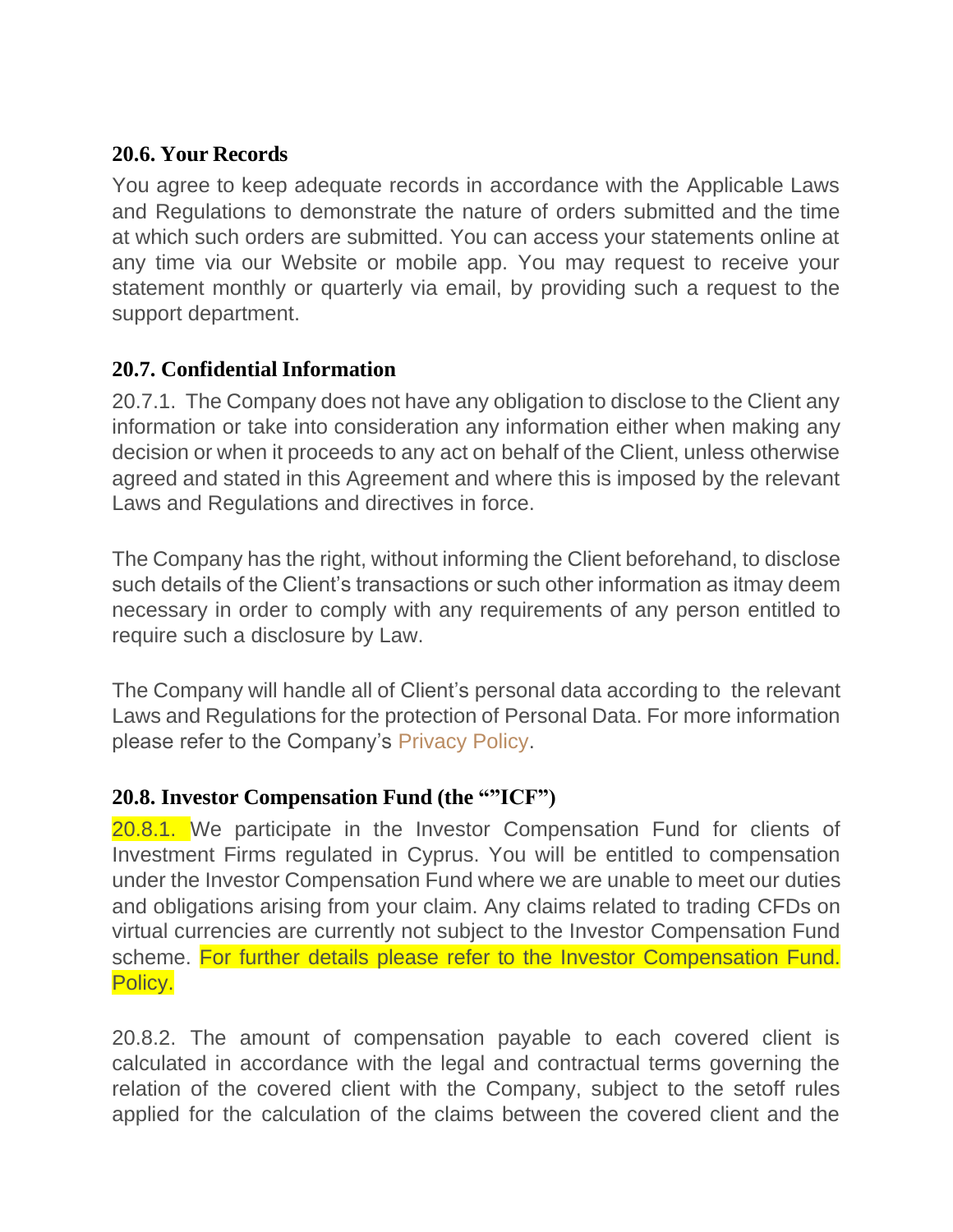Company. The calculation of the payable compensation derives from the sum of total established claims of the covered client against the Company, arising from all covered services provided by the Company and regardless of the number of accounts of which the client is a beneficiary, the currency and place of provision of these services.

20.8.2. The maximum amount of cover by the ICF is either the 90% of the cumulative covered claims of the covered investor, or the amount of €20.000.

20.8.3. The Investor Compensation Fund does not cover Professional Clients but only retail clients of CIFs.

## **20.9. Complaints Procedure**

20.9.1. We are obliged to put in place internal procedures for handling complaints and inquiries fairly and promptly. In the event you are dissatisfied about the Electronic Services provided to you by the Company you can submit the claim through the ["Complaints Procedure"](https://capital.com/complaints-procedure) section of our Website or send to the following e-mail address: [complaint@capital.com. Y](mailto:complaint@capital.com)ou must provide the following information to assist us in dealing with your complaint:

- Your Trading Account Number;
- Cause of your complaint (please indicate one of the causes as follows: execution of orders, quality or lack of information provided, terms of contract/fees/charges, general admin/customer services, issues in relation to withdrawal of funds, other);
- Details of the person or department of the company to whom you think the complaint should be directed.

All Client complaints must be submitted in writing, should be as descriptive as possible in respect of the events that led to the filing of the complaint. The Company reserves the right not to review verbal complaints or claims missing significant details, such as date of the event, affected positions and/or requested compensation amount etc.

20.9.2. To resolve your complaint, we will take the following steps: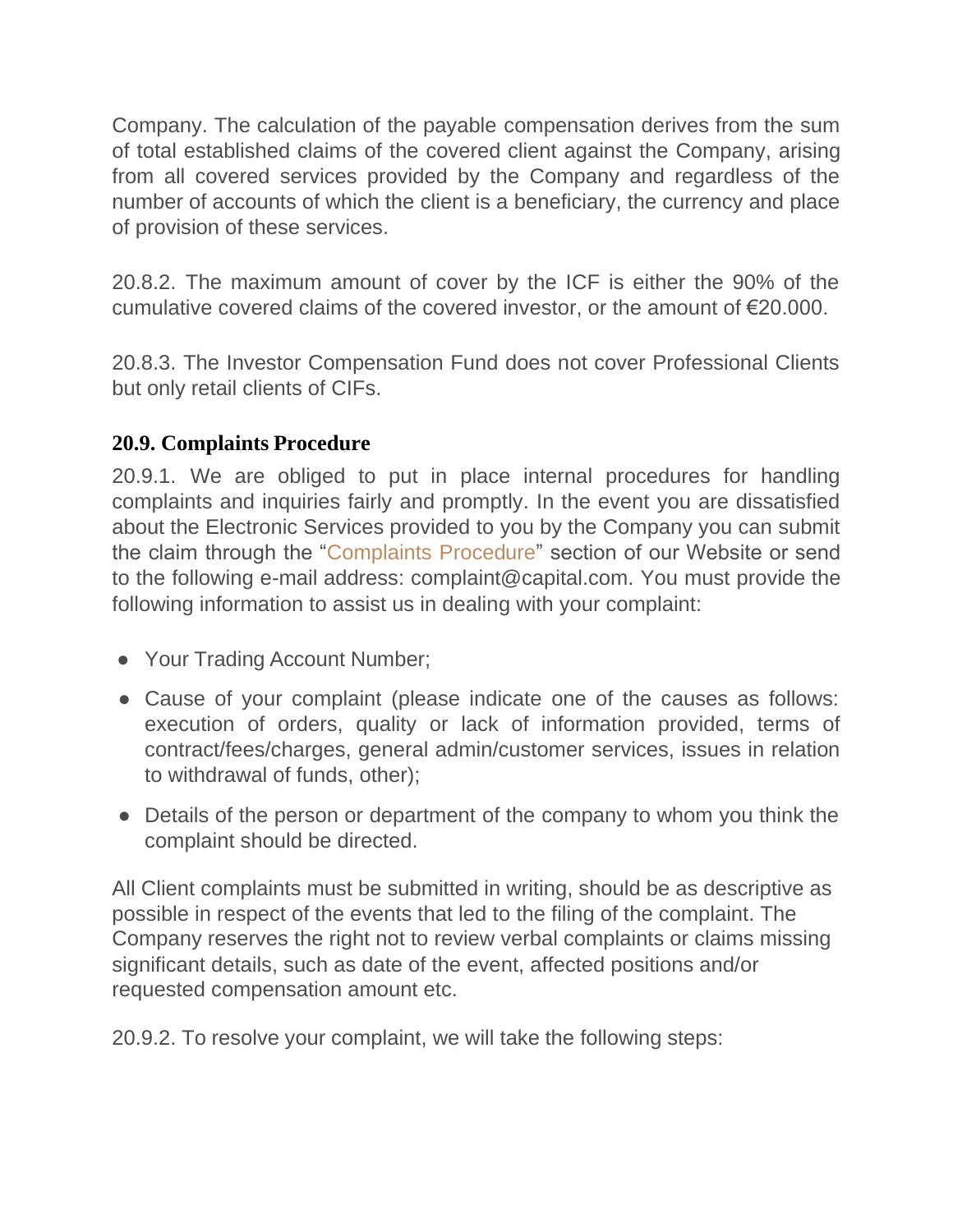20.9.2.1. We will confirm, within five (5) Business Days, receipt of your complaint and provide you with your Unique Reference Number. You should use said reference number in all future contact with us, the Financial Ombudsman and/or CySEC regarding your complaint.

20.9.2.2. After thorough investigation, we will reply to your complaint within two (2) months, informing you about the outcome of our investigation, the actions that will be taken to resolve the matter, where appropriate, and offering you a solution. In the event that we are unable to respond within two

(2) months, due to the complexity of the complaint, we will inform you of the reasons for the delay and indicate the period of time within which it is possible to complete our investigation. This period of time will not usually exceed three (3) months from the submission of the complaint.

20.9.2.3. In the event that our final decision does not fully satisfy you, you may refer your complaint to the Financial Ombudsman of Cyprus. The Financial Ombudsman is an independent service for settling disputes for Cyprus Investment Firms and their clients. The Company will inform the complainant that he/she may refer the complaint, if not satisfied with the Company's final response, to the Financial Ombudsman of Cyprus. The Company will provide the details of the Financial Ombudsman. In our final response. Please note that disputes related to trading CFDs on virtual currencies cannot be currently forwarded to the Financial Ombudsman.

### **20.10. Transfers & Assignment**

These Terms shall be for the benefit of and binding upon us both and our respective successors and assigns. You shall not assign, charge or otherwise transfer or purport to assign, charge or otherwise transfer your rights or obligations under these Terms or any interest in these Terms, without our prior written consent, and any purported assignment, charge or transfer in violation of this Clause shall be void. You agree that we may without further notice to you and subject to the Applicable Laws and Regulations, transfer by whatever means we consider appropriate all or any of our rights, benefits, obligations, risks and/or interests under these Terms to any person who may enter into a contract with us in connection with such transfer and you agree, that we may transfer to such person all information which we hold about you.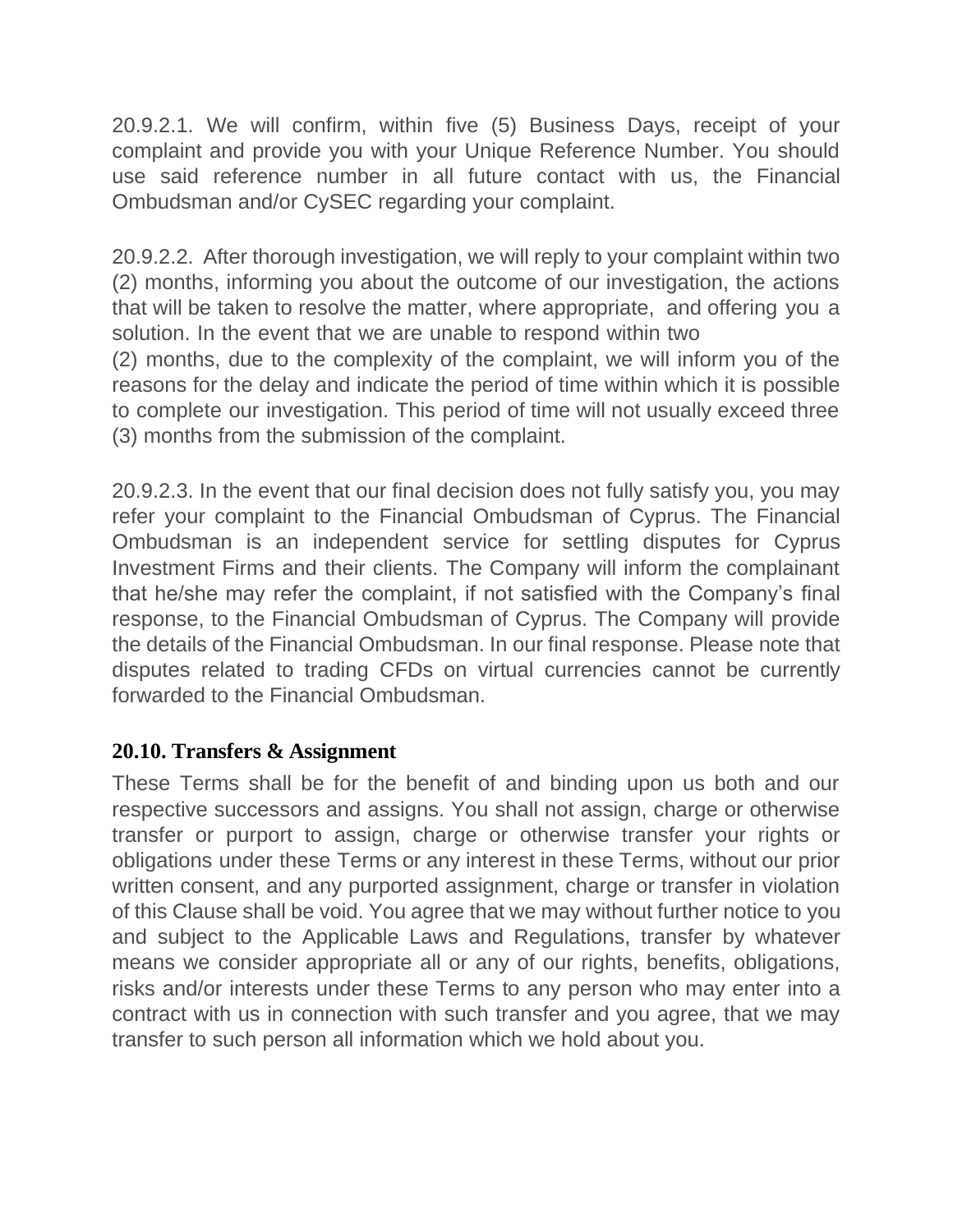### **20.11. Time is of Essence**

Time shall be of the essence in respect of all obligations of yours under these Terms (including any Transaction).

### **20.12. Rights and Remedies**

The rights and remedies provided under these Terms are cumulative and not exclusive of those provided by the Law. We shall be under no obligation to exercise any right or remedy either at all or in a manner or at a time beneficial to you. No failure by us to exercise or delay by us in exercising any of our rights under these Terms (including any Transaction) or otherwise shall operate as a waiver of those or any other rights or remedies. No single or partial exercise of a right or remedy shall prevent further exercise of that right or remedy or the exercise of another right or remedy.

### **20.13. Set-off**

Without prejudice to any other rights to which we may be entitled, we may at any time and without notice to you set-off any amount (whether actual or contingent, present or future) owed by you to us against any amount (whether actual or contingent, present or future) owed by us to you. For these purposes, we may ascribe a commercially reasonable value to any amount which is contingent or which for any other reason is unascertained.

### **20.14. Partial Invalidity**

If, at any time, any provision of these Terms is or becomes illegal, invalid or unenforceable in any respect under the Law of any jurisdiction, neither the legality, validity or enforceability of the remaining provisions of these Terms nor the legality, validity or enforceability of such provision under the Law ofany other jurisdiction shall in any way be affected or impaired.

### **20.15. Data Protection**

The Company and its related entities are responsible for the protection of the privacy and the safeguarding of your personal and financial information.

Your personal data are safely stored in the Company's electronic systems and are treated as confidential. The Company will not disclose any of the Client's personal data to a third party that is not an affiliate, partner, or an associate related to the provision of services to the Client, unless we have your consent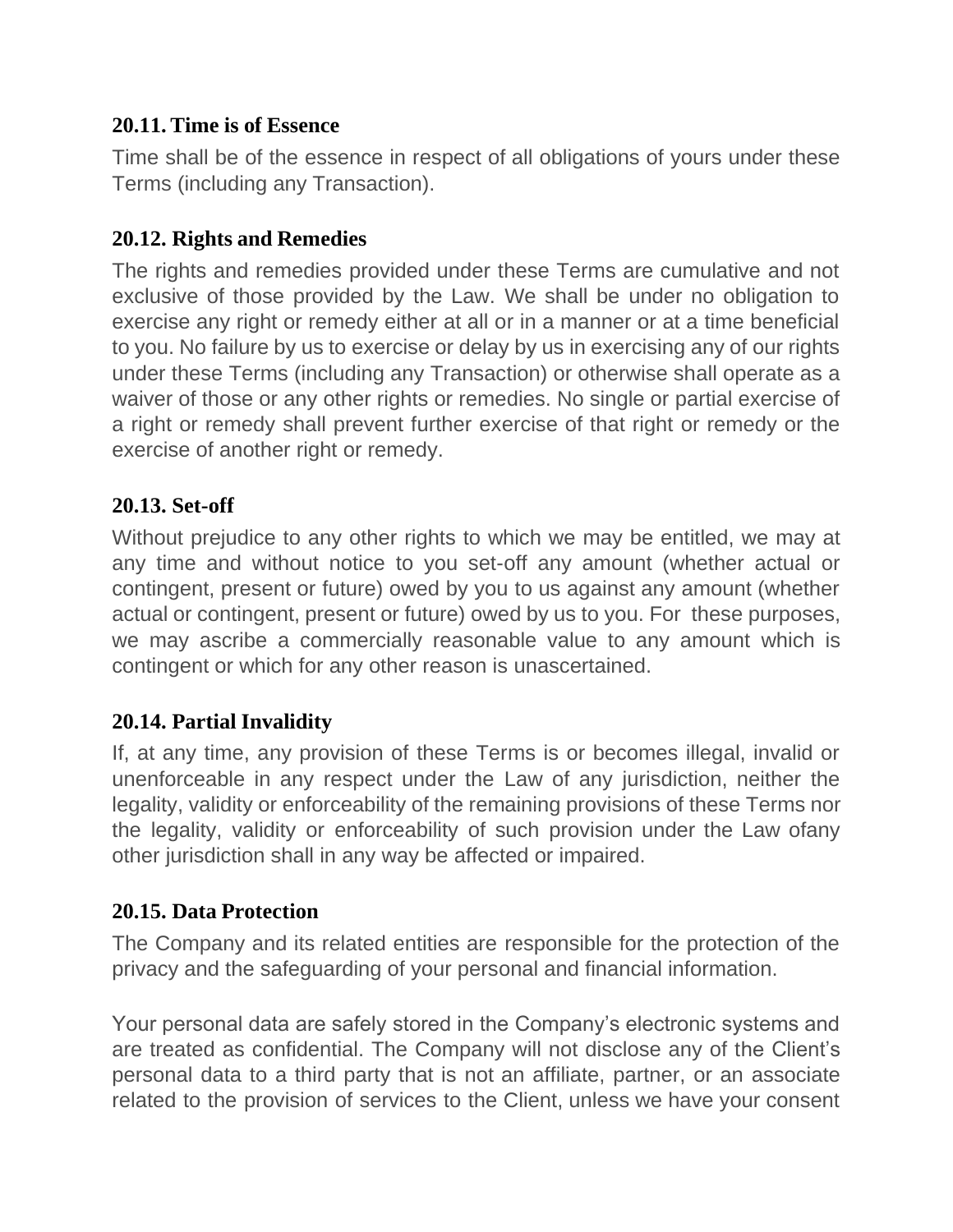or the Company is required to do so by an official government regulatory authority or a competent jurisdiction. The Company will not hold any information about its Clients' debit or credit cards, or any payment method used by a Client to make his/her deposit not required by the ApplicableRegulations and will at all times be in compliance with the undertaken cardholder data security standards.

The Privacy Policy outlines how we manage the personal information we hold about our clients through their interaction with the company on social media or any other dealing with us. We are also bound by principles contained in the General Data Protection Regulation (GDPR) (EU) 2016/679. The Company's contact with regards to any queries about Data protection will be the Compliance Department which can be contacted through email on: [GDPR@capital.com](mailto:GDPR@capital.com)

For more information please refer to our [Privacy Policy.](https://capital.com/privacy-policy)

## **20.16. Monetary and non-monetary benefits**

The Company does not offer any monetary or non-monetary benefits to its clients or public in relation to the marketing, distribution and sale of CFDs. The only benefits that can be offered to the existing Clients will not be related to promotion of the Electronic Services or encouraging our clients to trade or to trade in higher volumes, but can be related to enhancement of the level of our services, such as offerings of zero spreads or benefits for participation in polls, questionnaires, reviews etc.

### **20.17. Spanish Clients**

The Company trades CFDs. CFD is a product that is complex and difficult to understand. The National Securities Market Commission of Spain (Comisión Nacional del Mercado de Valores) has determined that, due to the complexity of the CFDs and the risks involved, the purchase of CFDs by retail investors is not appropriate/suitable. A CFD is also a leveraged product and the losses incurred may be the entire amount invested.

For Clients that are residents of Spain ("Spanish Clients"), a special set of required warnings regarding CFDs will be shown by the Company. The Company shall also obtain a typed statement from each of our Spanish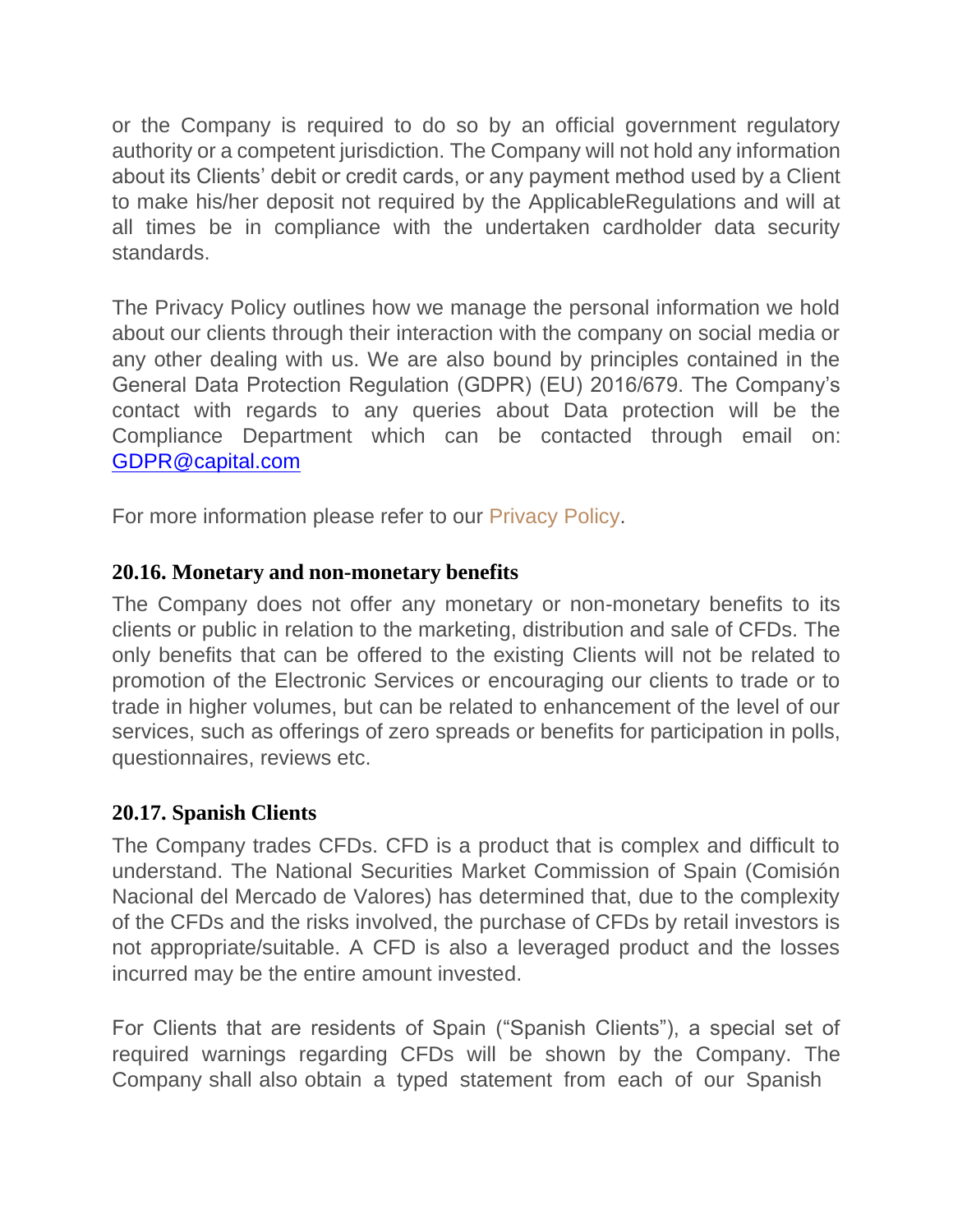Clients acknowledging his or her understanding that CFDs are complex products that are not appropriate/suitable for retail clients.

20.17.1. If we determine that our product is appropriate and suitable for a Spanish Client the following warning will be shown to that Client:

*"You are about to purchase a CFD, a product that is complex and difficult to understand. The National Securities Market Commission of Spain (Comisión Nacional del Mercado de Valores or CMNV) has determined that, due to the complexity of the CFDs and the risks involved, the purchase of CFDs by retail investors is not appropriate/suitable. Nevertheless, Capital.com has assessed your knowledge and experience and has determined that CFDs are appropriate for you.*

*The CFD you are about to purchase is a leveraged product. Please be aware that the losses incurred may be the entire amount invested.*

*Please be aware that if you decide to close your position immediately after purchasing you will have to pay [the relevant amount and currency shall be indicated]".*

Prior to the first two (2) trades, the Spanish Client will be prompted to electronically sign the pages where the special warning appears and they will be able to make a statement by typing the following wording:

*"This product is complex and CNMV has determined that it is not convenient for me".*

20.17.2. if we determine that our product is unsuitable for a Spanish Client the following warning shall be shown to that Client:

*"You are about to purchase a CFD, a product that is complex and difficult to understand. The National Securities Market Commission of Spain (Comisión Nacional del Mercado de Valores) has determined that, due to the complexity of the CFDs and the risks involved, the purchase of CFDs by retail investors is not appropriate/suitable. Capital.com has assessed your knowledge and experience and has determined that CFDs are unsuitable for you.*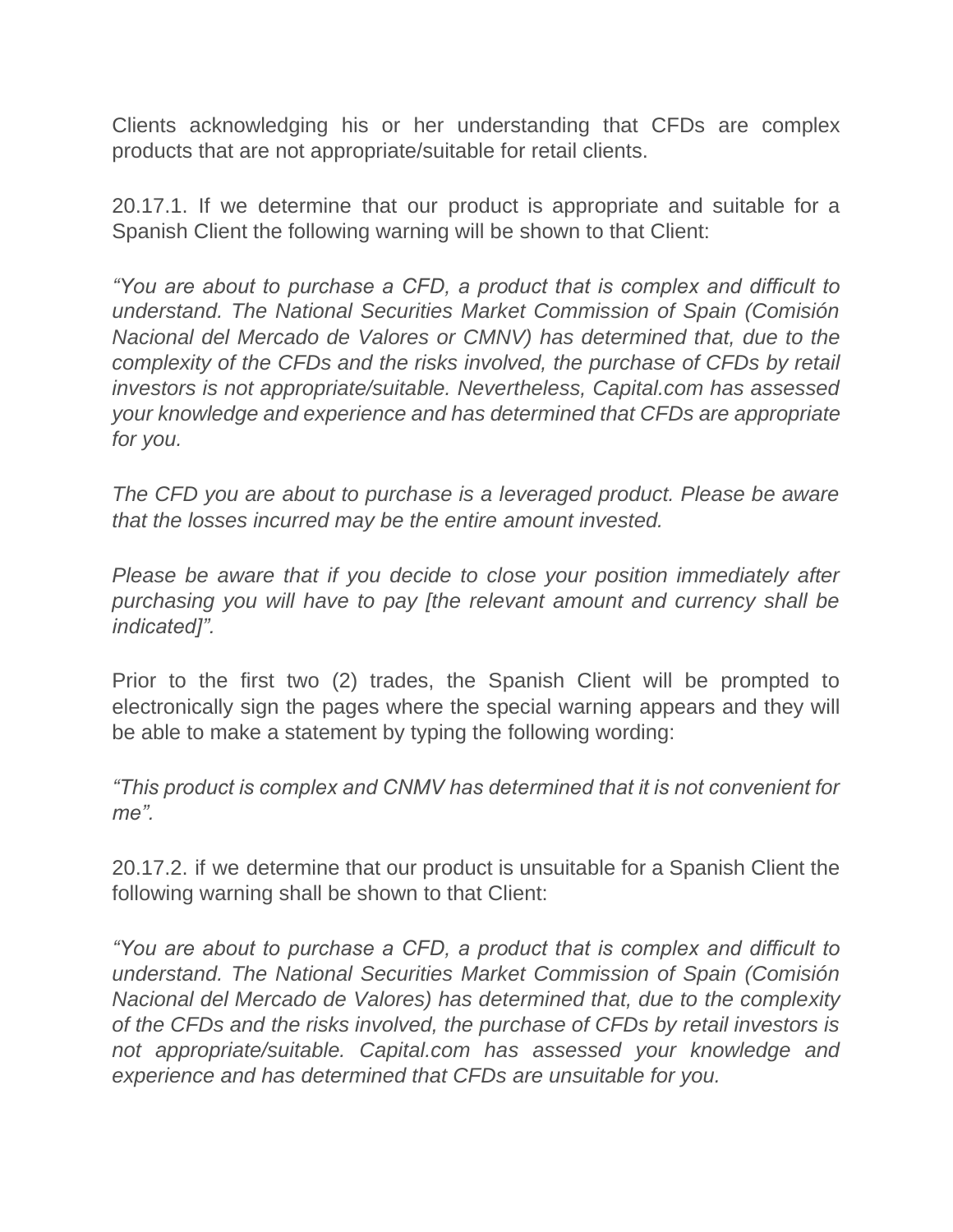*The CFD you are about to purchase is a leveraged product. Please be aware that the losses incurred may be the entire amount invested.*

*Please be aware that if you decide to close your position immediately after purchasing you will have to pay [the relevant amount and currency shall be indicated]".*

Prior to the first two (2) trades a Spanish Client will be prompted to electronically sign the pages where the special warning appears and they will be able to make a statement by typing the following wording:

*"This product is complex and has been determined as unsuitable for me".*

20.17.3. if we determine that we do not have enough information to assess our CFDs are appropriate/suitable for a Spanish Client the following warning shall be shown to that Client:

*"You are about to purchase a CFD, a product that is complex and difficult to understand. The National Securities Market Commission of Spain (Comisión Nacional del Mercado de Valores) has determined that, due to the complexity of the CFDs and the risks involved, the purchase of CFDs by retail investors is not appropriate/suitable. Capital.com has assessed your knowledge and experience and has determined that is does not have enough information to determine whether the CFDs are convenient for you.*

*The CFD you are about to purchase is a leveraged product. Please be aware that the losses incurred may be the entire amount invested.*

*Please be aware that if you decide to close your position immediately after purchasing you will have to pay [the relevant amount and currency shall be indicated]".*

Prior to the first two (2) trades a Spanish Client will be prompted to electronically sign the pages where the special warning appears and they will be able to make a statement by typing the following wording: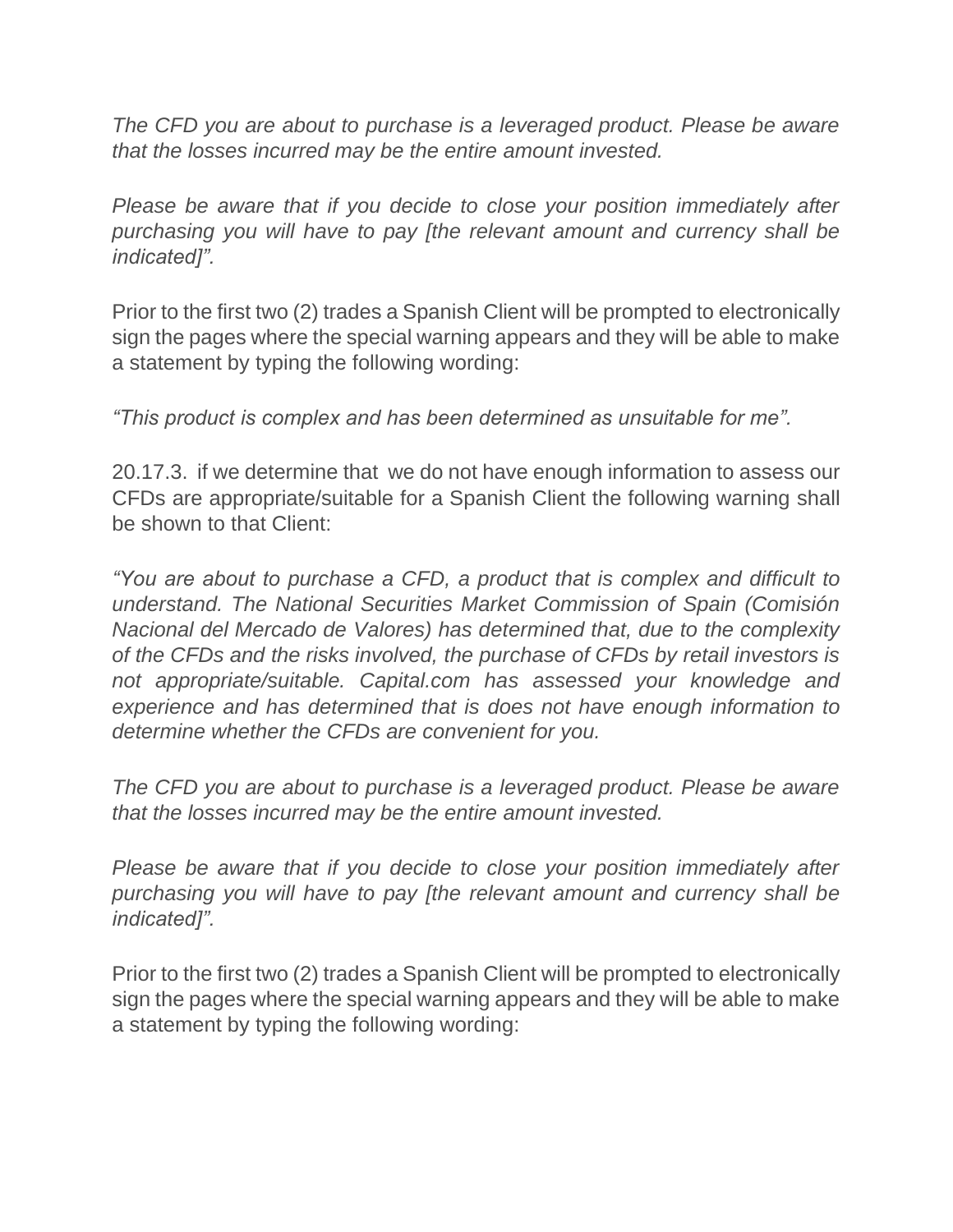*"This is a complex product and due to the lack of information provided, it could not be determined as convenient for me".*

The special warnings for Spanish Clients and their relevant typed statements shall form a part of the contractual documentation between the relevant Spanish Client and the Company. A record will be kept of the typed statements made by Spanish Clients that will be readily available for review and inspection by the CySEC or any other competent authority.

20.17.4. All of our advertising materials that will be available to SpanishClients shall include the following statement:

*"Difficult product to understand, CNMV has determined that it is not suitable for retail investors due to its complexity and high risks involved".*

20.17.5. The Spanish Client will be given the opportunity to expressly declare and acknowledge that he or she is fluent in English and therefore can understand and accept all warnings he or she was provided in English as well as acknowledge that he or she understands the relevant typed statement made in English. If the Spanish Client will not be able to make such declaration, all the relevant warnings will be provided in Spanish and the Spanish Client will be asked to type the statement in Spanish.

### **20.18. Polish Clients**

A resident of Poland ("Polish Client") by accepting these Terms agrees in relation to all of its contractual arrangements with the Company to:

> (a) the submission of all declarations of intent in electronic form by the Polish Client and the Company;

> (b) the conclusion of any agreement between the Polish Client and the Company in electronic form, including these Terms;

(c) have communications with the Company in electronic form.

Should a resident of Poland decide to be categorised as a professional, a set of additional rules and procedures set by Polish Financial Supervision Authority (UKNF) will be applicable.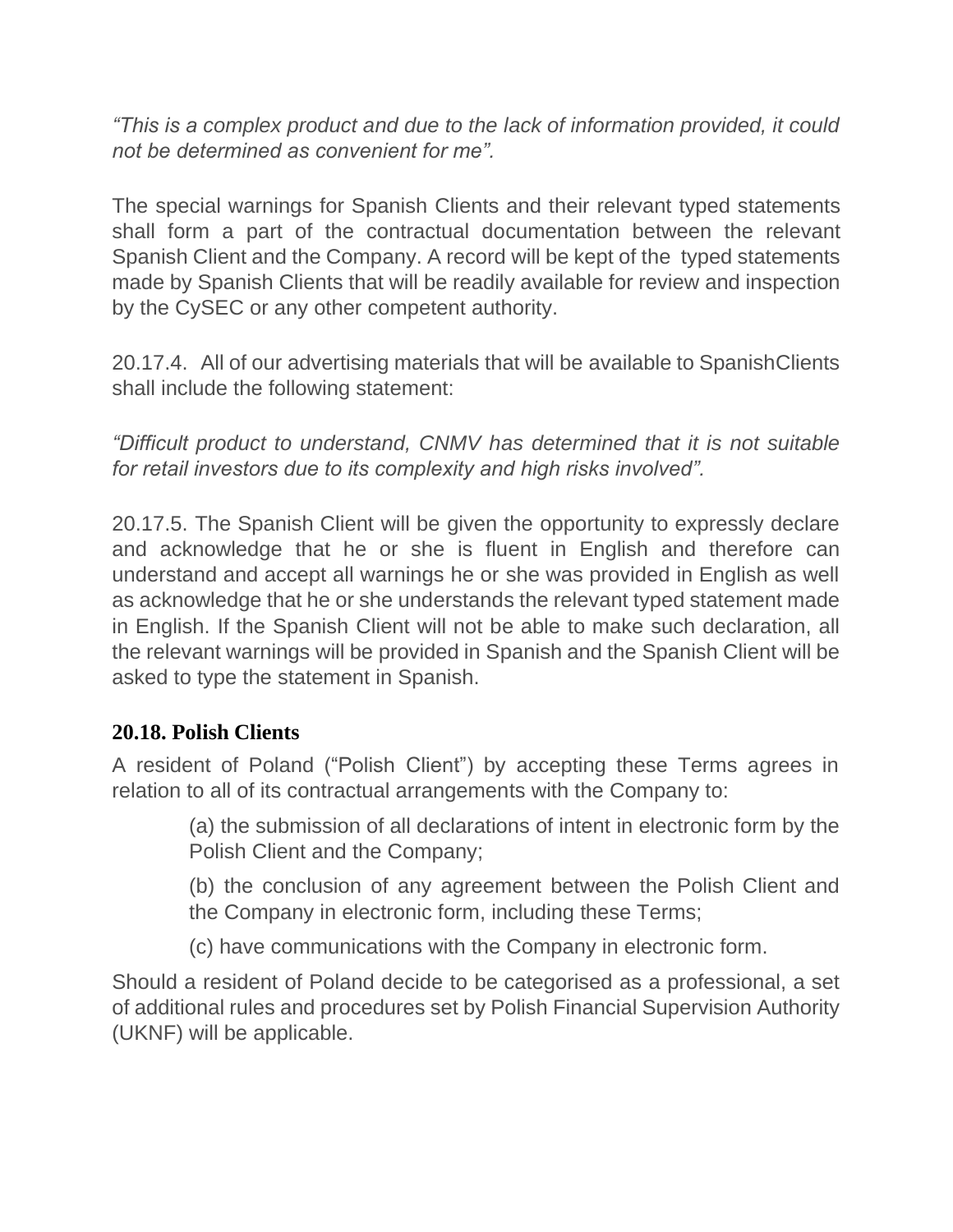### **20.19. French Clients**

The provision of Services on CFDs (i) to a non-professional Client, or to a potential Client who cannot be considered to be a professional Client with certainty and (ii) who is located in France at the time of acceptance of these Terms ("French Client") is automatically subject to the following special procedure of placing and executing a Guaranteed Stop Loss Order:

A Guaranteed Stop Loss Order for a French Client is an order that is automatically attached to all orders of a French Client to close a position at an exact price determined by a French Client that is worse than the current price, but under no circumstances is at the level that can lead to losing more than the French Client initially invested in placing this specific order. A French Client is therefore contractually not provided with the possibility to place a Guaranteed Stop Loss Order at the level that can lead to losing more than he initially invested in a specific order. This order type represents the protection mechanism that structurally prevents a French Client from losing an amount greater than the amount initially invested. When accepting a Guaranteed Stop Loss Order from a French Client we guarantee that when our bid or offerquote goes beyond the specified price, we will close the position at exactly theprice specified, in this way we guarantee that a French Client will never lose more than the amount he invested in placing an order. An open position can be closed at the initiative of a French Client before reaching the Guaranteed Stop Loss Order level.

Note: The Hedging mode option is currently not possible for French Clients.

## **20.20. Portuguese Clients**

By accepting this Agreement, Portuguese Clients agree that they have read and understood the present Agreement as well as the [Key Information](https://capital.com/publication) [Documents](https://capital.com/publication) being an integral part of these Agreement. Portuguese Clients also expressly state the following as part of the acknowledgement:

- a. I have received a copy of the KID for this product prior to subscribing or acquiring it; and
- b. I have read and understood the features and risks underlying my investment decision; and
- c. I am aware that I am exposed to the credit risk of the entities mentioned in the KID; and
- d. I may also loose all of the amount I have invested.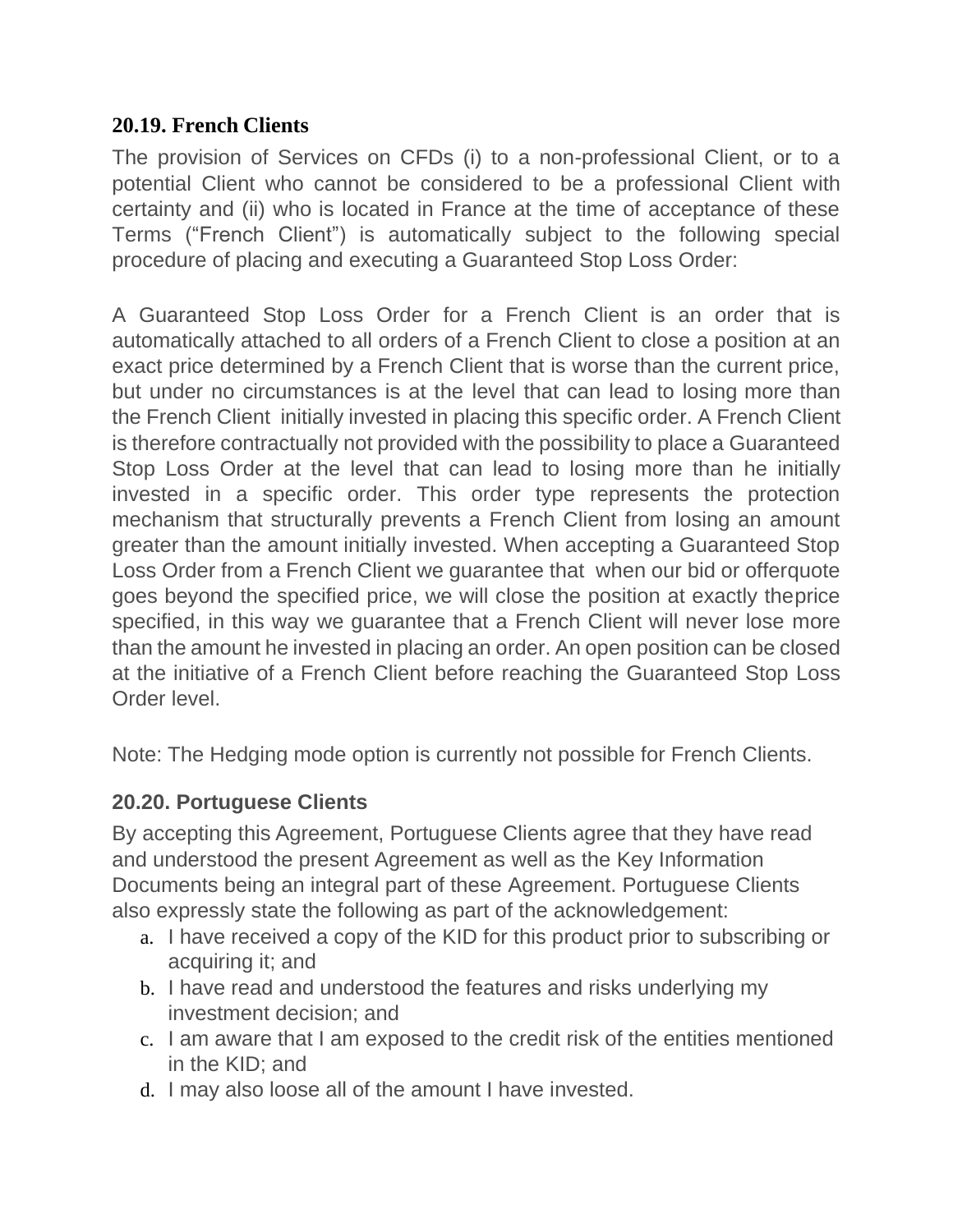# **PART 21. GOVERNING LAW AND JURISDICTION**

## **21.1. Governing Law**

The interpretation, construction, effect and enforceability of these Terms shall be governed by the laws of Cyprus and the Competent Court for the settlement of any dispute may arise between you and the Company shall be the District Court of the district in which the Company's headquarters are located. You as the Client agree that all Transactions carried out on the CAPITAL.COM Online Trading Platform are governed by the laws of Cyprus regardless of the location of the Client.

## **21.2. Jurisdiction**

The Parties to these Terms submit to the exclusive jurisdiction of the courts of Cyprus to settle any suit, action or other proceedings related to these Terms ("Proceedings").

## **21.3. Proceedings for Polish and German Clients**

Despite the provisions in Section 21.1 herein, Polish and German resident clients may at their own discretion refer any of the Proceedings related to these Terms to the competent courts in Poland or Germany accordingly.

## **21.4. Waiver of Immunity and Consent to Enforcement**

You irrevocably waive to the fullest extent permitted by applicable Law, with respect to yourself and your revenue and assets (irrespective of their use or intended use) all immunity on the grounds of sovereignty or other similar grounds from suit; jurisdiction of any courts; relief by way of injunction, order for specific performance or for recovery of property; attachment of assets (whether before or after judgment); and execution or enforcement of any judgment to which you or your revenues or assets might otherwise be entitled in any Proceedings in the courts of any jurisdiction and irrevocably agree that you will not claim any immunity in any Proceedings. You consent generally in respect of any Proceedings to the giving of any relief or the issue of any process in connection with such Proceedings, including, without limitation, the making, enforcement or execution against any property whatsoever (irrespective of its use or intended use) of any order or judgment which maybe made or given in such Proceedings.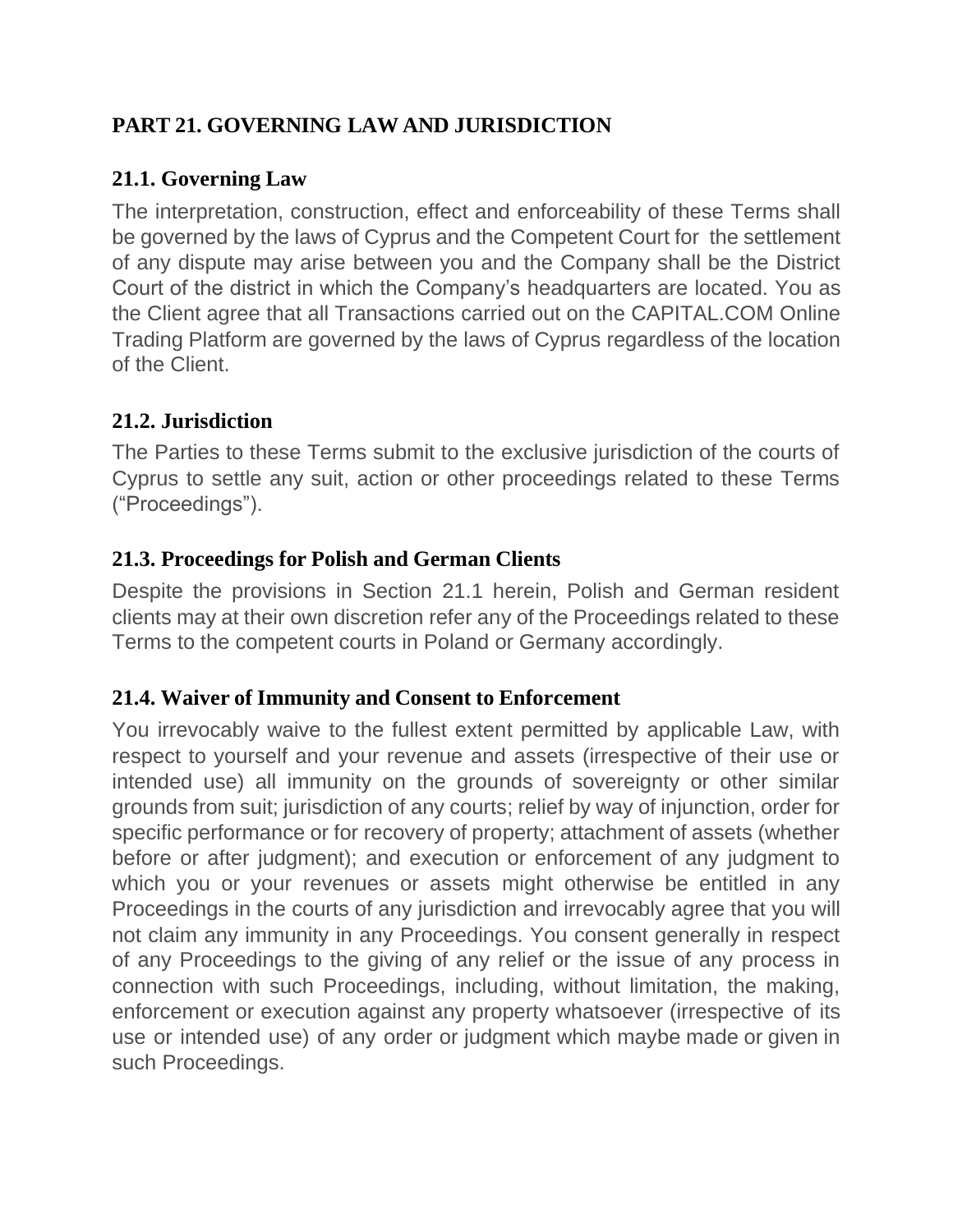### **21.5. Service of Process**

If you are situated outside of Cyprus, process by which any Proceedings in Cyprus are begun may be served on you by being delivered to the address in Cyprus nominated by you for this purpose. This does not affect our right to serve process in another manner as permitted by law.

### **PART 22. PILLAR III**

Following the implementation of the EU Regulation 575/2013 the Company is required to disclose information relating to its capital as well as the risks that the Company is exposed to. The Company's policy is to meet all required Pillar III disclosure requirements as detailed in the Capital RequirementsRegulation (CRR). This report is published on the Company's website at <https://capital.com/pillar-3-disclosure>

## **PART 23. DESCRIPTION AND ACKNOWLEDGMENT OF RISKS**

The Company shall provide you in good time before the provision of investment services or ancillary services with a general description of the nature and risks of financial instruments, taking into account, in particular, the Client's categorisation as either a Retail Client or Wholesale Client. That description shall explain the nature of the specific type of instrument concerned, the functioning and performance of the financial instrument in different market conditions, including both positive and negative conditions, aswell as the risks particular to that specific type of instrument in sufficient detailto enable the Client to take investment decisions on an informed basis.

The description of risk referred above will include, where relevant to the specific type of instrument concerned and the status and level of knowledgeof the Client, the following elements:

- a. The volatility of the price of such instruments and any limitations on the available market for such instruments;
- b. Information on impediments or restrictions for disinvestment, for example as may be the case for illiquid financial instruments or financial instruments with a fixed investment term, including an illustration of the possible exit methods and consequences of any exit, possibleconstraints and the estimated timeframe for the sale of the financial instrument before recovering the initial cost of the transaction in that